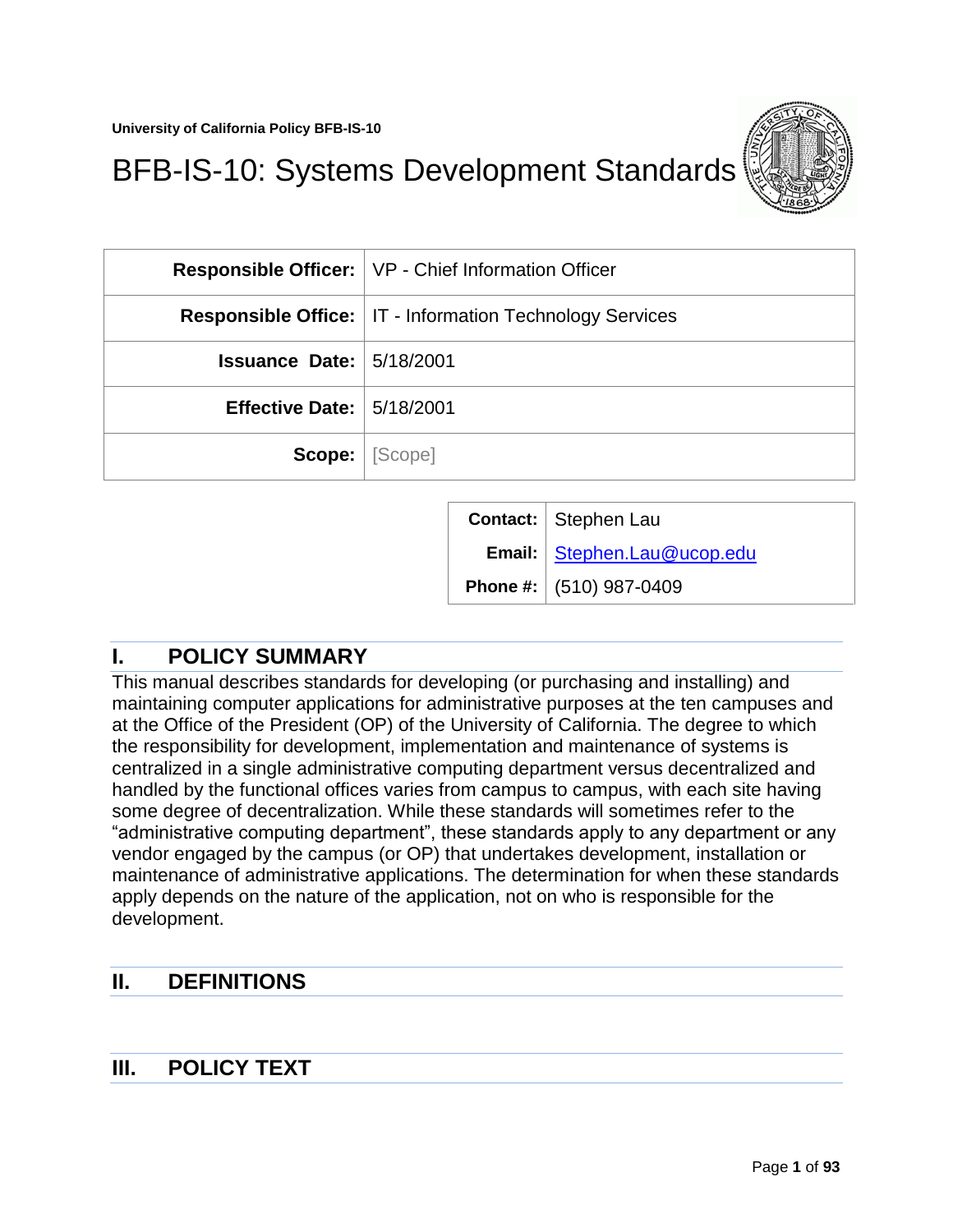### **TABLE OF CONTENTS**  $\mathbf{L}$  $II.$  $III$ a. Functional Office and Administrative Computing Department e. Hardware and Software Acquisition by Functional Offices.................. 14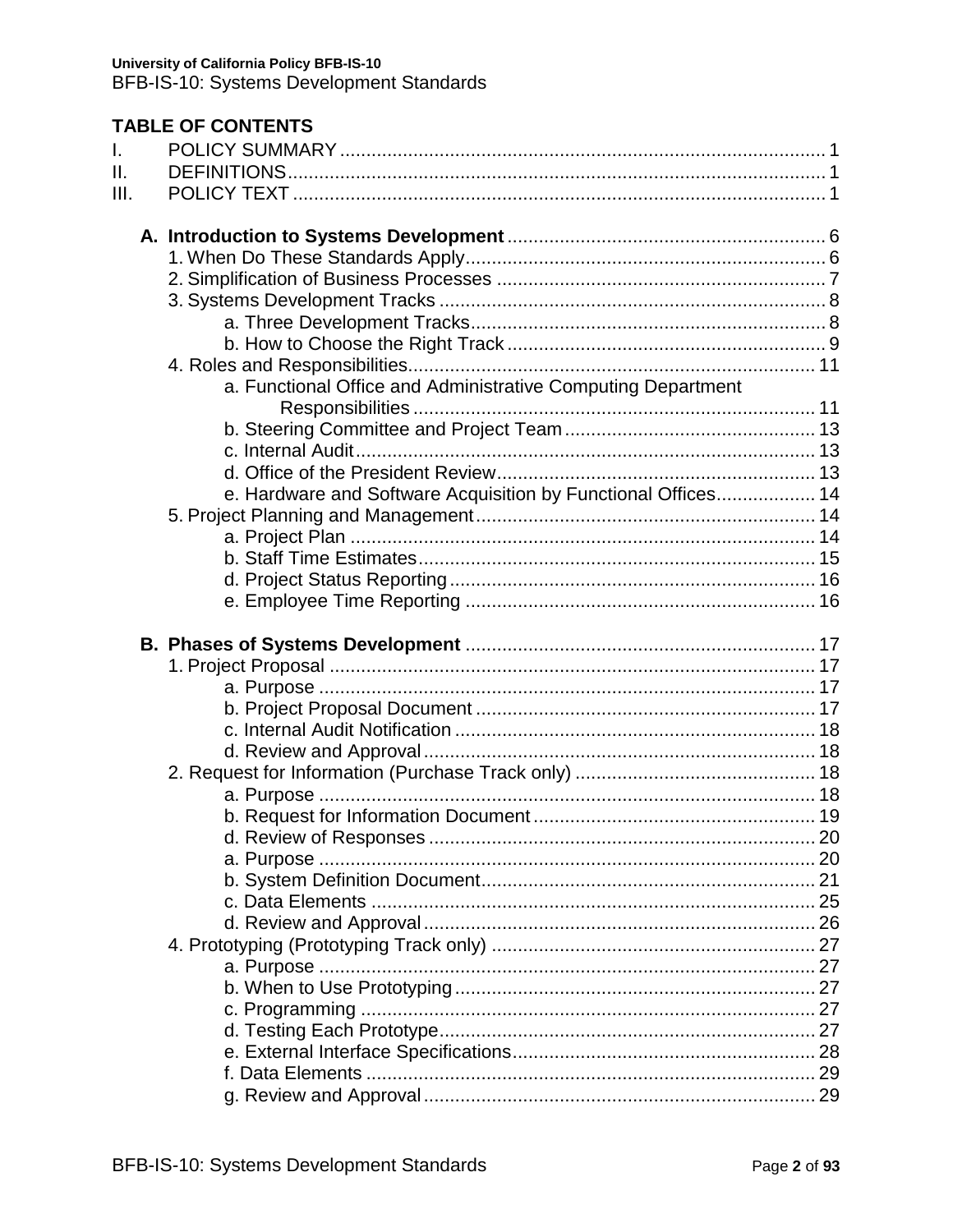| 5. Requirements Definition (Traditional or Purchase Tracks)  29    |  |
|--------------------------------------------------------------------|--|
|                                                                    |  |
|                                                                    |  |
|                                                                    |  |
|                                                                    |  |
|                                                                    |  |
|                                                                    |  |
|                                                                    |  |
|                                                                    |  |
|                                                                    |  |
|                                                                    |  |
|                                                                    |  |
|                                                                    |  |
|                                                                    |  |
| 8. Vendor Contract and Installation Plan (Purchase Track only)  42 |  |
|                                                                    |  |
|                                                                    |  |
| c. Development of Interfaces and Customization of the Package 43   |  |
|                                                                    |  |
|                                                                    |  |
|                                                                    |  |
|                                                                    |  |
|                                                                    |  |
|                                                                    |  |
|                                                                    |  |
|                                                                    |  |
|                                                                    |  |
|                                                                    |  |
|                                                                    |  |
|                                                                    |  |
|                                                                    |  |
|                                                                    |  |
| 11. Programming and Unit Testing (Traditional Track only)  59      |  |
|                                                                    |  |
|                                                                    |  |
|                                                                    |  |
|                                                                    |  |
|                                                                    |  |
|                                                                    |  |
|                                                                    |  |
|                                                                    |  |
|                                                                    |  |
|                                                                    |  |
|                                                                    |  |
|                                                                    |  |
|                                                                    |  |
|                                                                    |  |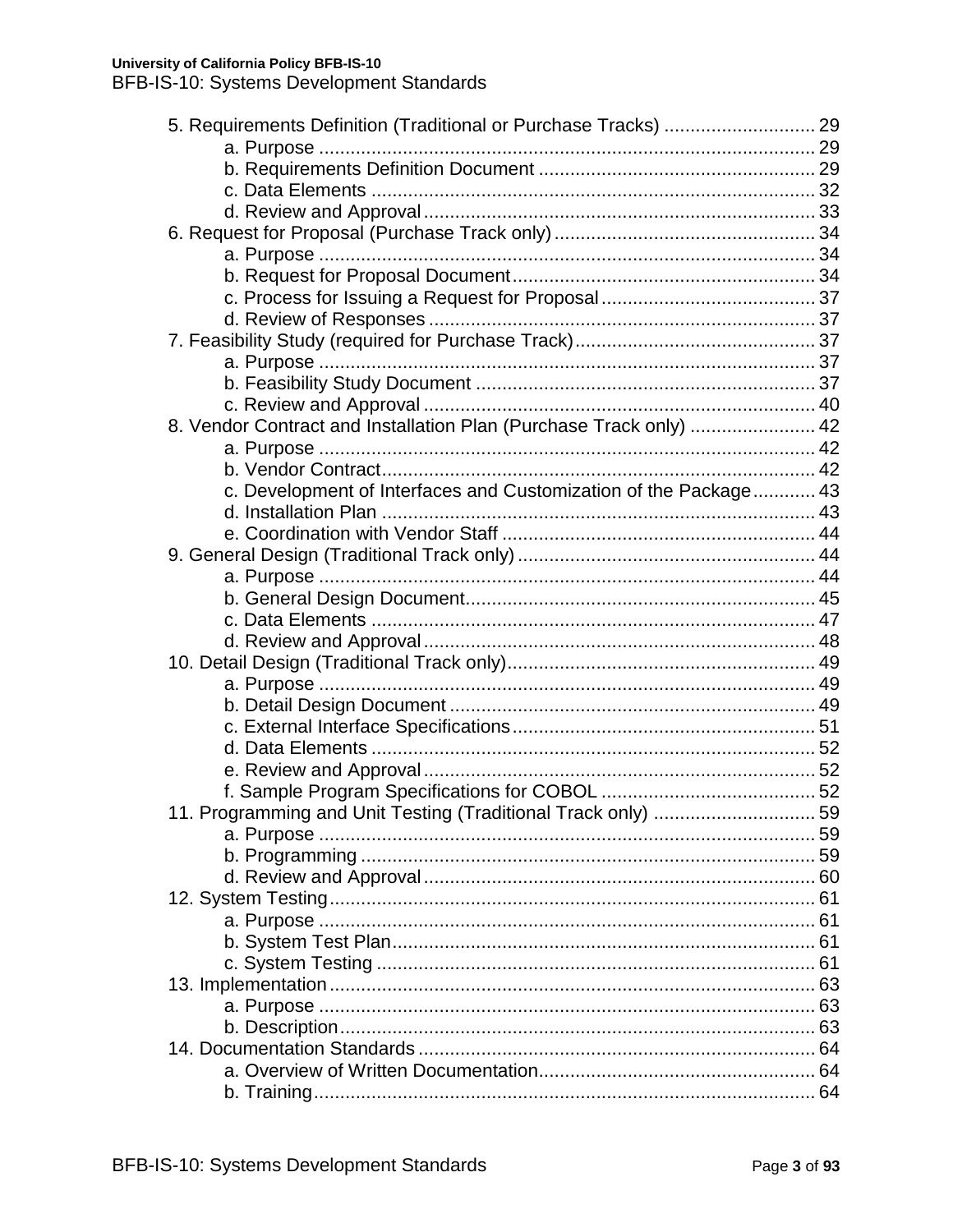| b. Data Retention for Application Processing and Recovery Purposes  79        |  |
|-------------------------------------------------------------------------------|--|
|                                                                               |  |
|                                                                               |  |
|                                                                               |  |
|                                                                               |  |
|                                                                               |  |
|                                                                               |  |
|                                                                               |  |
|                                                                               |  |
|                                                                               |  |
|                                                                               |  |
| 2. Maintenance Standards for Small Modifications to Low Risk Applications  88 |  |
| 3. Maintenance Standards for Modifications Requiring More Than One Month or   |  |
| \$15,000 to Complete or Non-Low Risk Applications 88                          |  |
|                                                                               |  |
|                                                                               |  |
|                                                                               |  |
|                                                                               |  |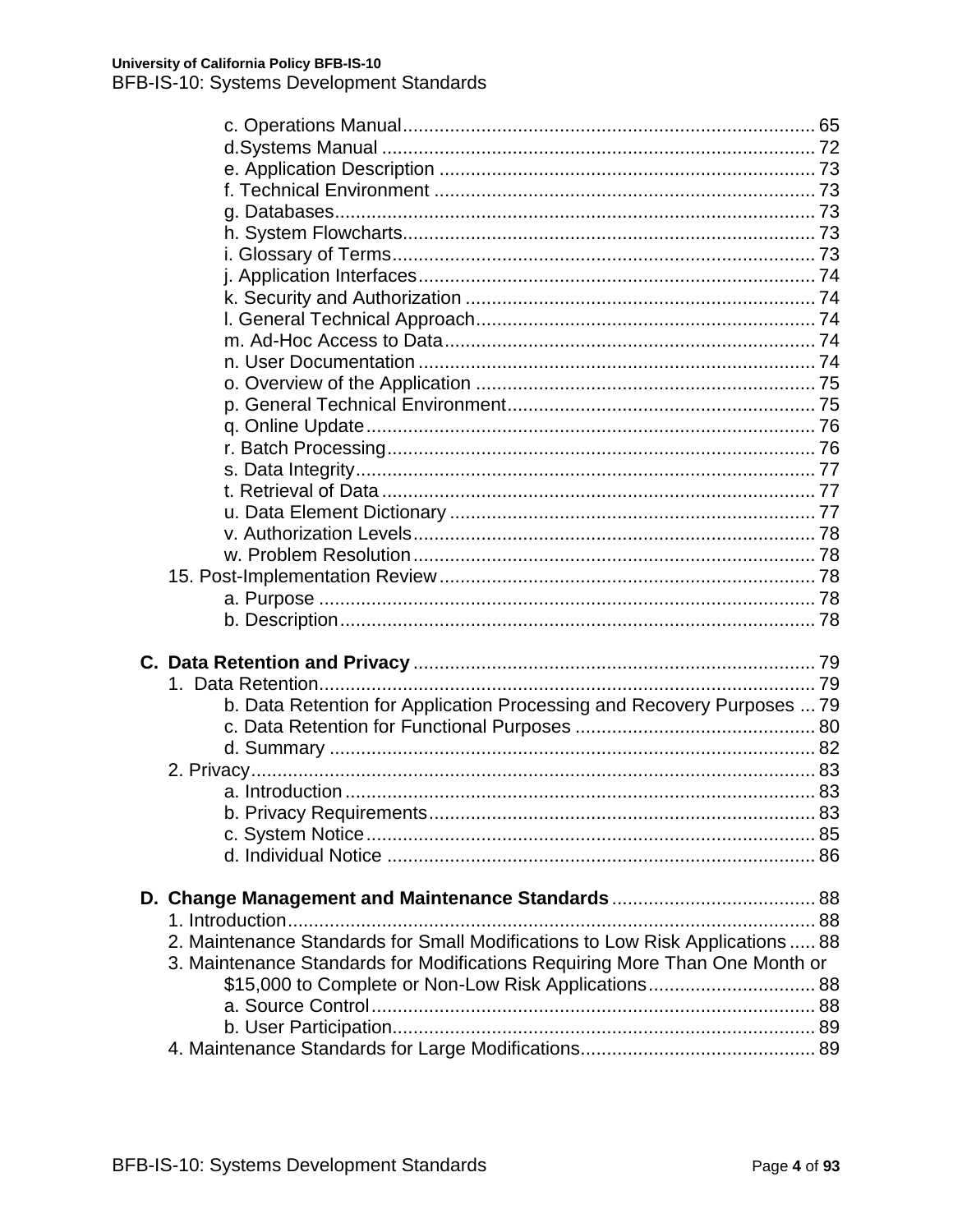BFB-IS-10: Systems Development Standards

| IV.                                                            |  |
|----------------------------------------------------------------|--|
| A. Functional Office and Administrative Computing Department   |  |
|                                                                |  |
|                                                                |  |
|                                                                |  |
|                                                                |  |
|                                                                |  |
|                                                                |  |
| E. Hardware and Software Acquisition by Functional Offices  92 |  |
| $V_{\cdot}$                                                    |  |
| VI.                                                            |  |
| VII.                                                           |  |
| VIII.                                                          |  |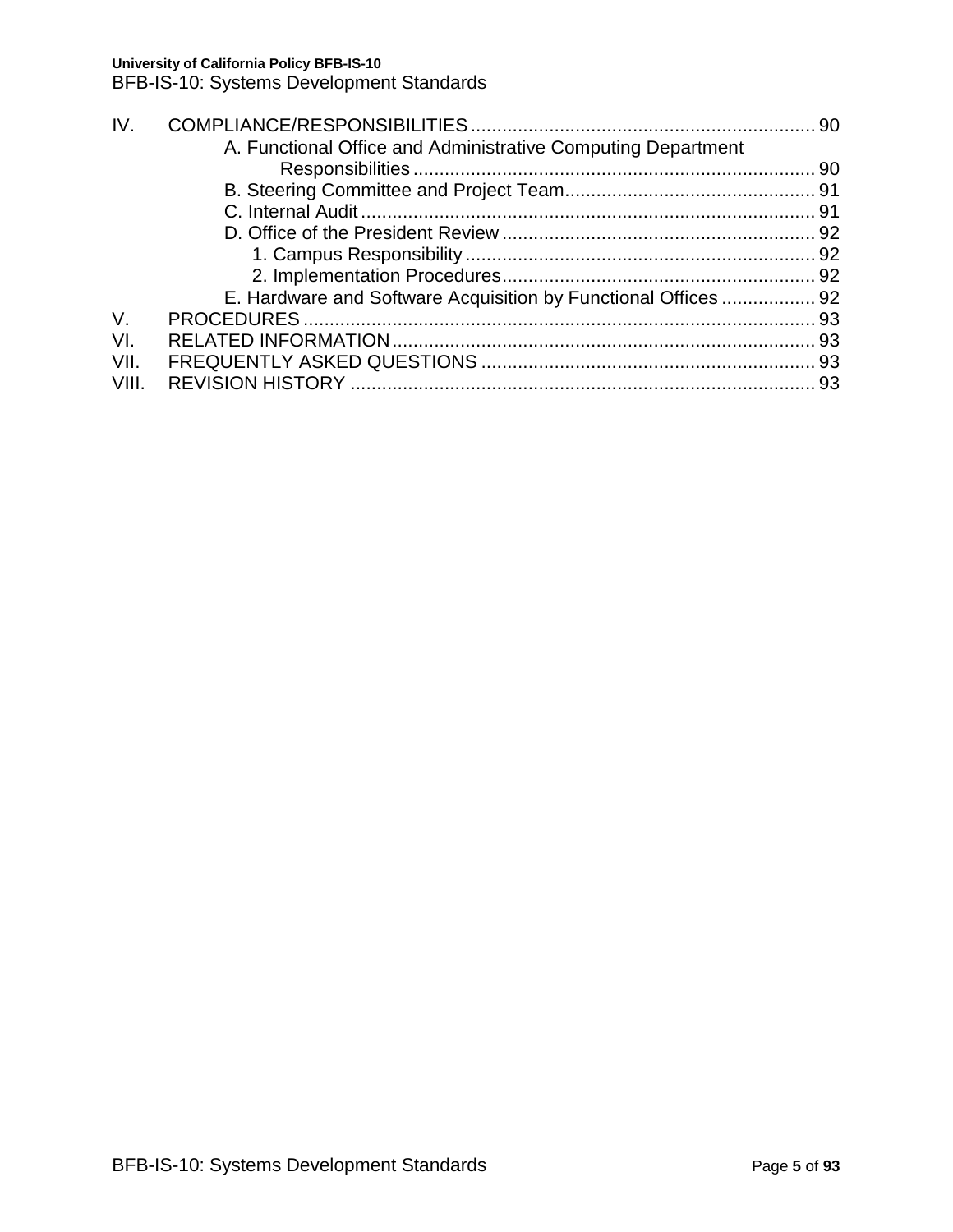# <span id="page-5-0"></span>A. INTRODUCTION TO SYSTEMS DEVELOPMENT

# <span id="page-5-1"></span>**1. WHEN DO THESE STANDARDS APPLY**

This manual describes standards for developing (or purchasing and installing) and maintaining computer applications for administrative purposes at the ten campuses and at the Office of the President (OP) of the University of California. The degree to which the responsibility for development, implementation and maintenance of systems is centralized in a single administrative computing department versus decentralized and handled by the functional offices varies from campus to campus, with each site having some degree of decentralization. While these standards will sometimes refer to the "administrative computing department", these standards apply to any department or any vendor engaged by the campus (or OP) that undertakes development, installation or maintenance of administrative applications. The determination for when these standards apply depends on the nature of the application, not on who is responsible for the development.

There are two main characteristics of applications which must be considered when determining whether or not these standards apply:

- 1. The size and complexity of the application; and
- 2. Some measurement of how essential the system is to the operation of the campus or OP, or the University as a whole, and therefore how much risk is associated with whether or not the development efforts are successful.

A system should be considered high risk if a failure of the system to function correctly and on schedule could result in a major failure by the University to perform essential functions, a significant loss of funds to the University, or a significant liability or legal exposure to the University.

For the purposes of determining whether or not these standards apply to the development (or installation) of a system, a small, less complex system is one that would take less than 1 year of effort (staff time) to develop and implement, or less than \$150,000 in cost.

For the purposes of determining whether or not these standards apply to the maintenance of a system, a small, less complex maintenance project is one that would take less than 1 month of effort (staff time) to develop and implement, or less than \$15,000 in cost.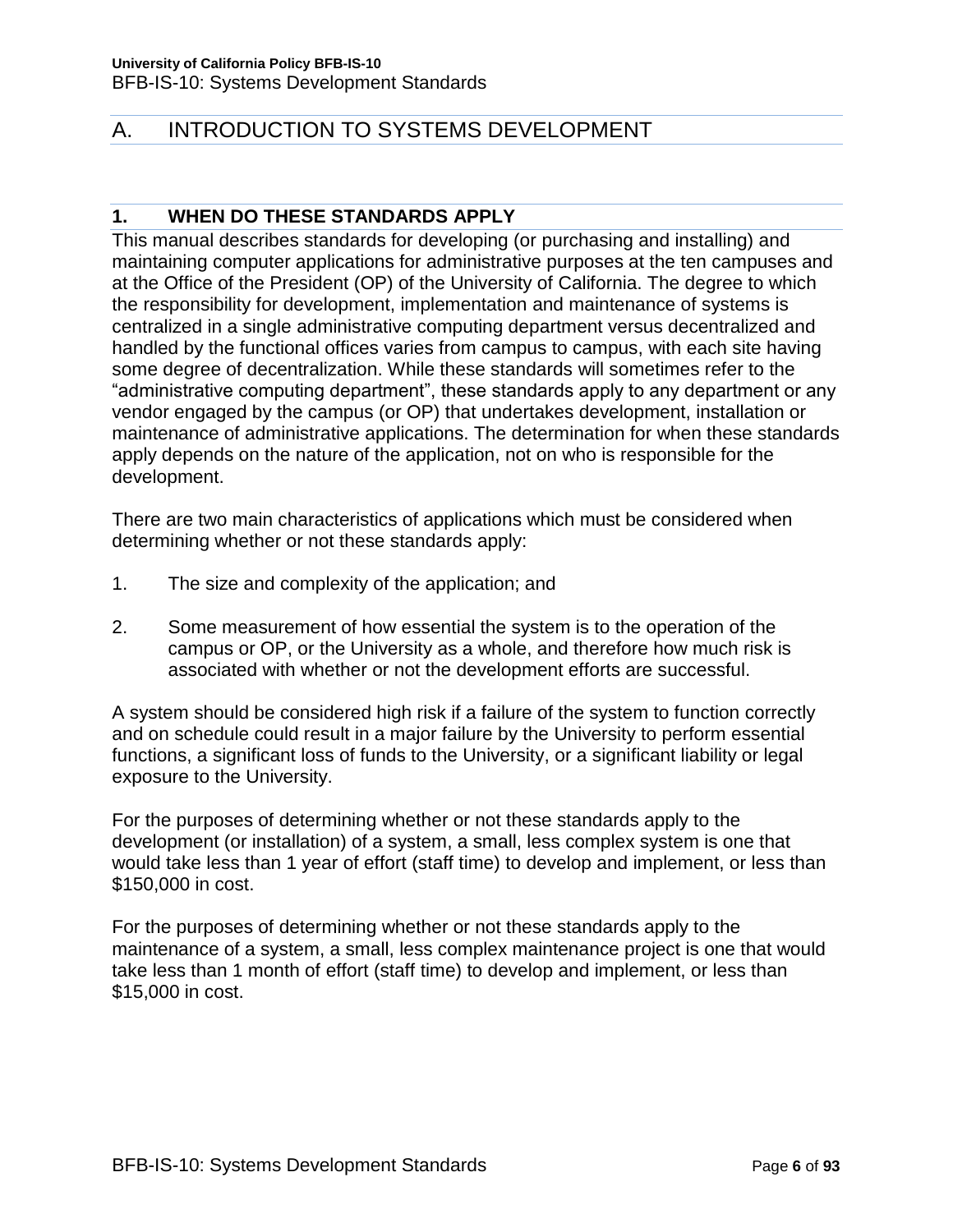The following matrices outline when these development and maintenance standards must be followed (required), should be followed (recommended), or may be followed (optional), depending on the relative size and/or complexity of the system, and on the risk factor related to the application:

|                         | <b>Low Risk</b> | <b>High Risk</b> |
|-------------------------|-----------------|------------------|
| Small/<br><b>Simple</b> | Optional        | Required         |
| Large/<br>Complex       | Recommended     | Required         |

|                          | <b>Low Risk</b>            | <b>High Risk</b>        |
|--------------------------|----------------------------|-------------------------|
| Small/<br><b>Simple</b>  | Section 4.2 applies        | Section 4.3 applies     |
| Large/<br><b>Complex</b> | Section 4.3 & 4.4<br>apply | Section 4.3 & 4.4 apply |

# <span id="page-6-0"></span>**2. SIMPLIFICATION OF BUSINESS PROCESSES**

The development of new systems or major enhancements to existing systems is often the result of significant changes made to the business processes supported by the systems. In the late 20th century and into the beginning of the 21st century, organizations are being faced with the requirement to meet higher quality standards, but often with fewer resources. Basically, they need to do more with less and do it better. This trend affects the administration of institutions of higher education as well as other types of organizations. This trend often forces administrative units to find simpler and more efficient methods for performing their work.

Usually the effort to simplify the business processes themselves precedes any major systems development effort. It is appropriate that the business processes be reviewed before systems work begins, to avoid the unfortunate mistake of simply automating existing cumbersome processes. Ideally the efforts to simplify business processes will be done by the functional office in conjunction with technical personnel, so that current technology can be considered as the business processes are reviewed. In some cases, particularly when a vendor package is selected for implementation, the simplification of business processes may occur during the systems development or installation process.

This standards manual provides standards and guidelines for the systems development process. This manual does not provide standards for reviewing the functional offices' business processes, but it is recognized that this review will frequently precede or may coincide with the systems development process.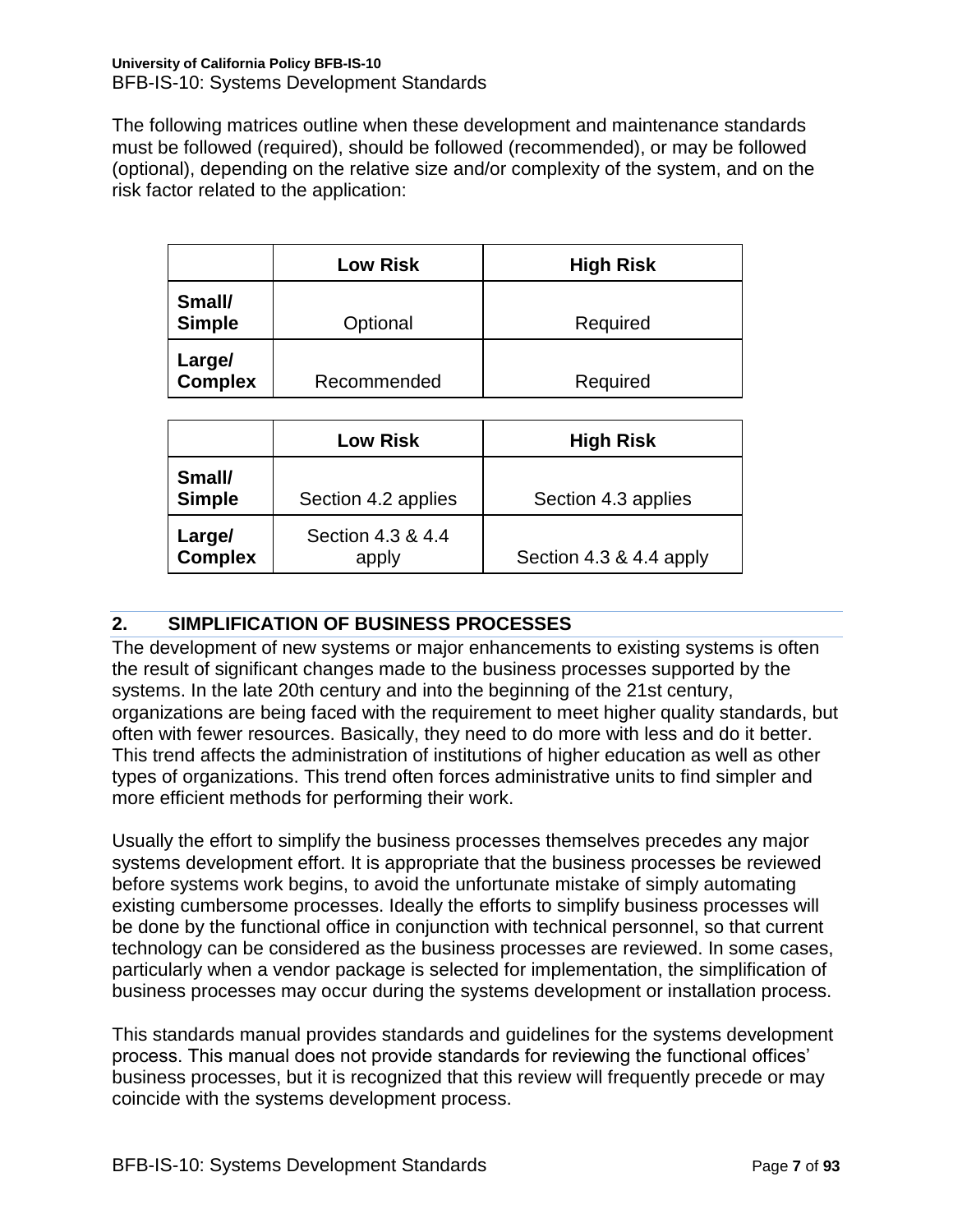# <span id="page-7-0"></span>**3. SYSTEMS DEVELOPMENT TRACKS**

### *a. Three Development Tracks*

<span id="page-7-1"></span>This manual, Systems Development Standards, describes the phases of a systems development project. The exact methods employed for systems development will vary depending on the specific project. Although every systems project is unique, there are three key characteristics which will influence the overall approach chosen for systems development:

- 1. The overall size and complexity of the application;
- 2. The technology to be used for developing the application; and
- 3. Whether the system will be a purchased package, or custom developed.

Clearly, a smaller, less complex application will most likely not require as many separate phases as a larger, more complex application. In addition, some of the newer development technologies such as GUI-based development tools allow a different approach than a more traditional technology such as 3GL languages. Finally, if the system will be a purchased vendor package, then the phases of the development process will differ from those for a system being developed from scratch.

Three separate development approaches or "tracks" have been identified:

- the first, involving prototyping, is appropriate for custom development of smaller systems or systems that use newer technology such as GUI-based development tools;
- the second, involving a more traditional life cycle approach, is more suited to  $\bullet$ custom development of larger systems using 3GL languages; and
- the third is tailored for the purchase and implementation of vendor packages.

Some phases of project development apply to two or all three approaches, whereas others are unique to one approach or another. The phases in these three approaches, or tracks, are listed below: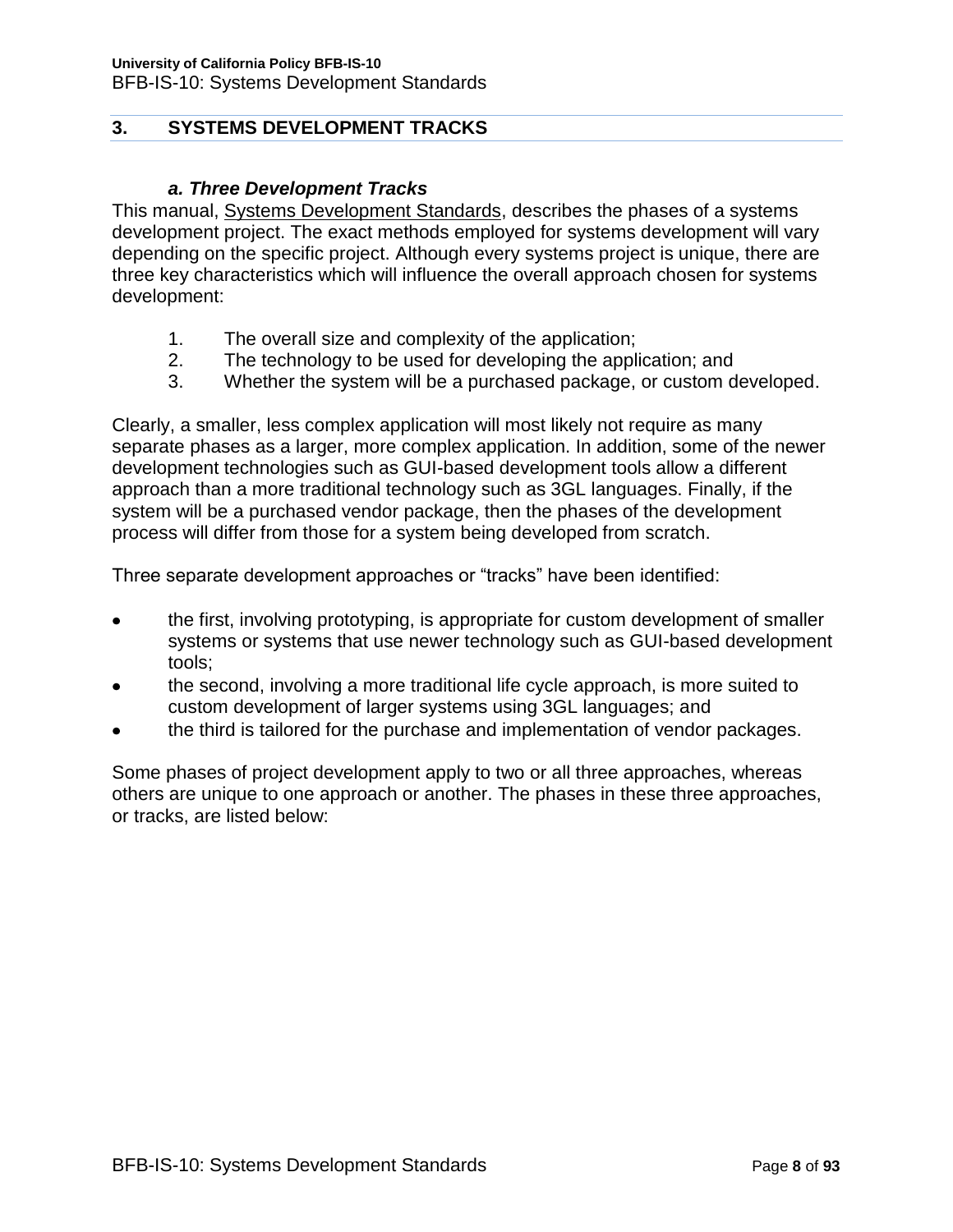| Track 1: Prototyping                                                                                | <b>Track 2: Traditional Life Cycle</b>                                                              | Track 3: Vendor Package Purchase                                                                    |
|-----------------------------------------------------------------------------------------------------|-----------------------------------------------------------------------------------------------------|-----------------------------------------------------------------------------------------------------|
| <b>Project Proposal</b>                                                                             | <b>Project Proposal</b>                                                                             | Project Proposal<br>Request for Information                                                         |
| <b>System Definition</b>                                                                            | <b>Requirements Definition</b>                                                                      | <b>Requirements Definition</b><br><b>Request for Proposal</b>                                       |
| <b>Feasibility Study</b>                                                                            | <b>Feasibility Study</b>                                                                            | <b>Feasibility Study</b><br>Vendor Contract and Installation Plan                                   |
| Prototyping                                                                                         | General Design<br>Detail Design<br>Programming and Unit Testing                                     |                                                                                                     |
| <b>System Testing</b><br>Implementation<br><b>Final Documentation</b><br>Post-Implementation Review | <b>System Testing</b><br>Implementation<br><b>Final Documentation</b><br>Post-Implementation Review | <b>System Testing</b><br>Implementation<br><b>Final Documentation</b><br>Post-Implementation Review |

There are several important points to be noted regarding the phases listed above for each of the three approaches to system development:

- 1. The development of any one system may not fall neatly into one of the three categories listed above.
- 2. Depending on the individual project, not every phase may be needed. For example, when developing a custom-built application where there is general agreement as to the overall approach, there most likely will be no need for a Feasibility Study.
- 3. Although the phases listed above are listed in the general sequence in which they occur, it is important to note that phases will overlap. For example, Final Documentation must be completed at about the same time as implementation of the system. To complete the documentation by the time the system is implemented (or, shortly thereafter), the documentation must be started much earlier in the development process.

The above phases for each of the three tracks are described in Chapter 2, Phases of Systems Development.

# <span id="page-8-0"></span>*b. How to Choose the Right Track*

**Prototyping Track**. As noted above, the prototyping methodology is best suited to developing systems (or portions of systems) where:

- the system is small to medium in size;
- the technology to be used for development (e.g., GUI-based development tools) is not amenable to the traditional approach to systems development normally used with 3GL systems development; and/or
- the system involves heavy interaction with the functional office users (e.g., online processing).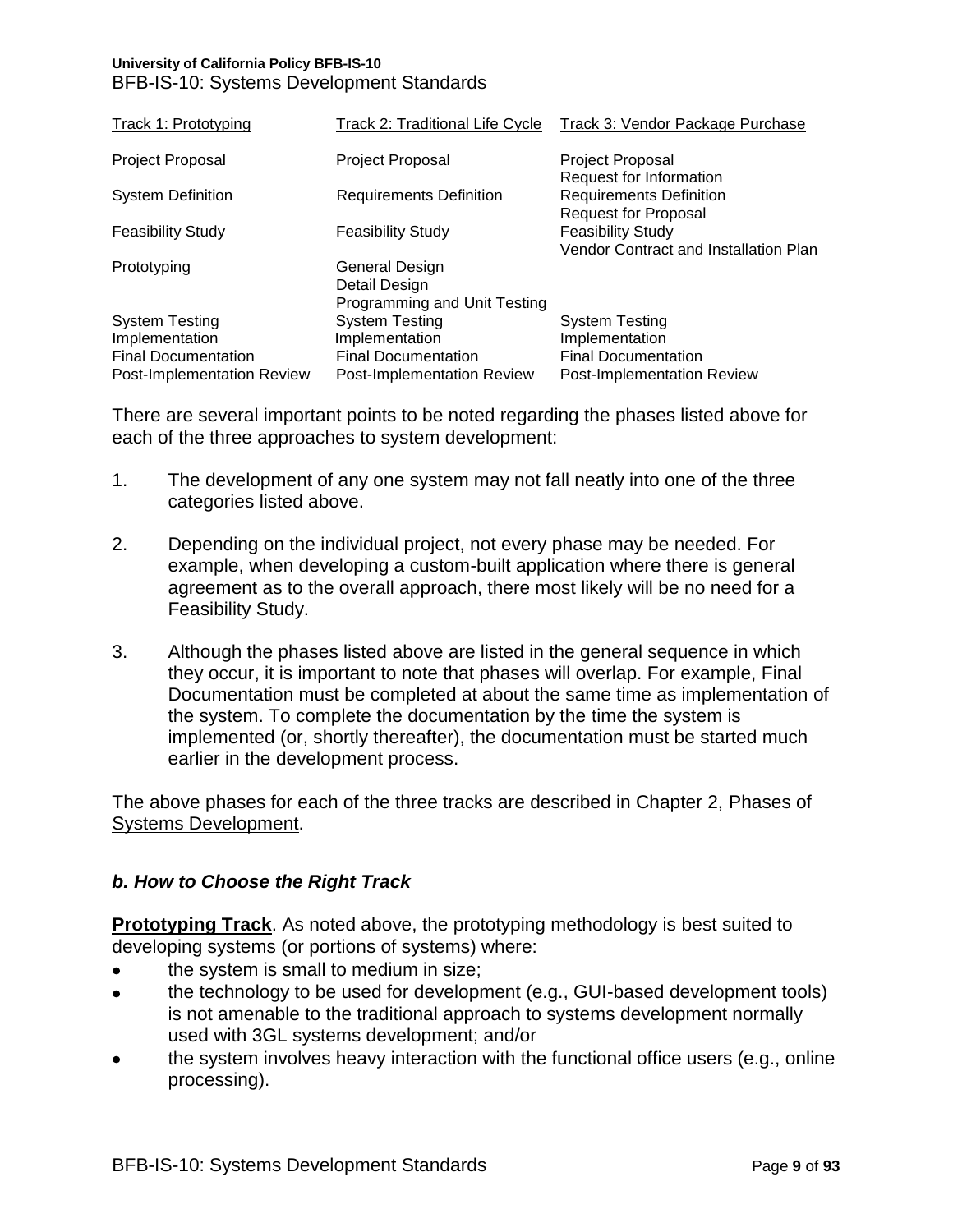Since prototyping is based upon a high degree of involvement by the functional office in the specification of system functions, it is most useful for developing system functions with which end users will interact directly, such as online systems or online portions of systems. Also, this method works best when a prototype may be developed in a relatively short period, and the time between iterations of the working model is not overly long. For this reason, the method is best used for small to medium scale systems, or small to medium scale portions of larger-scale systems. This track is also appropriate for systems or portions of systems where a Joint Application Development (JAD) or Rapid Application Development (RAD) methodology will be employed.

**Traditional Life Cycle Track.** The Traditional Track relies more heavily than the Prototyping Track on formal written specifications, particularly for the design phases specifying the programming to be performed. This Track is appropriate for systems where:

- the system is large, and multiple application developers will be working simultaneously on the project, particularly during the programming and unit testing phase;
- the system will use 3GL technology, which requires application developers to explicitly code more than may be necessary with 4GL or GUI-based development tools;
- the system has little direct interaction with the users (e.g., much of the processing is batch); and/or
- it is difficult for the functional office(s) to confirm the correctness of the programming directly due to the complexity of the logic and/or the nature of the processing, making written specifications vital for functional office review (e.g., in the case of a complex calculation).

It is particularly important with a large system development project involving many people in design, programming and testing efforts to have written design documents, to help prevent misunderstandings among the application developers.

**Vendor Package Purchase and Installation Track.** Purchasing and installing a vendor package rather than developing a system from scratch can save significant time, and often significant resources, in terms of cost. There are many issues to consider when deciding whether to purchase a product or develop a custom system, but the following guidelines help determine if purchase of a vendor package should be considered:

Whether packages are available on the market that can satisfy at least 80% of the functional requirements of the system.

While it may not be possible to find a package that exactly matches the specific functional requirements, if less than 80% of the requirements are satisfied then purchase of a package is likely to be more costly than custom development.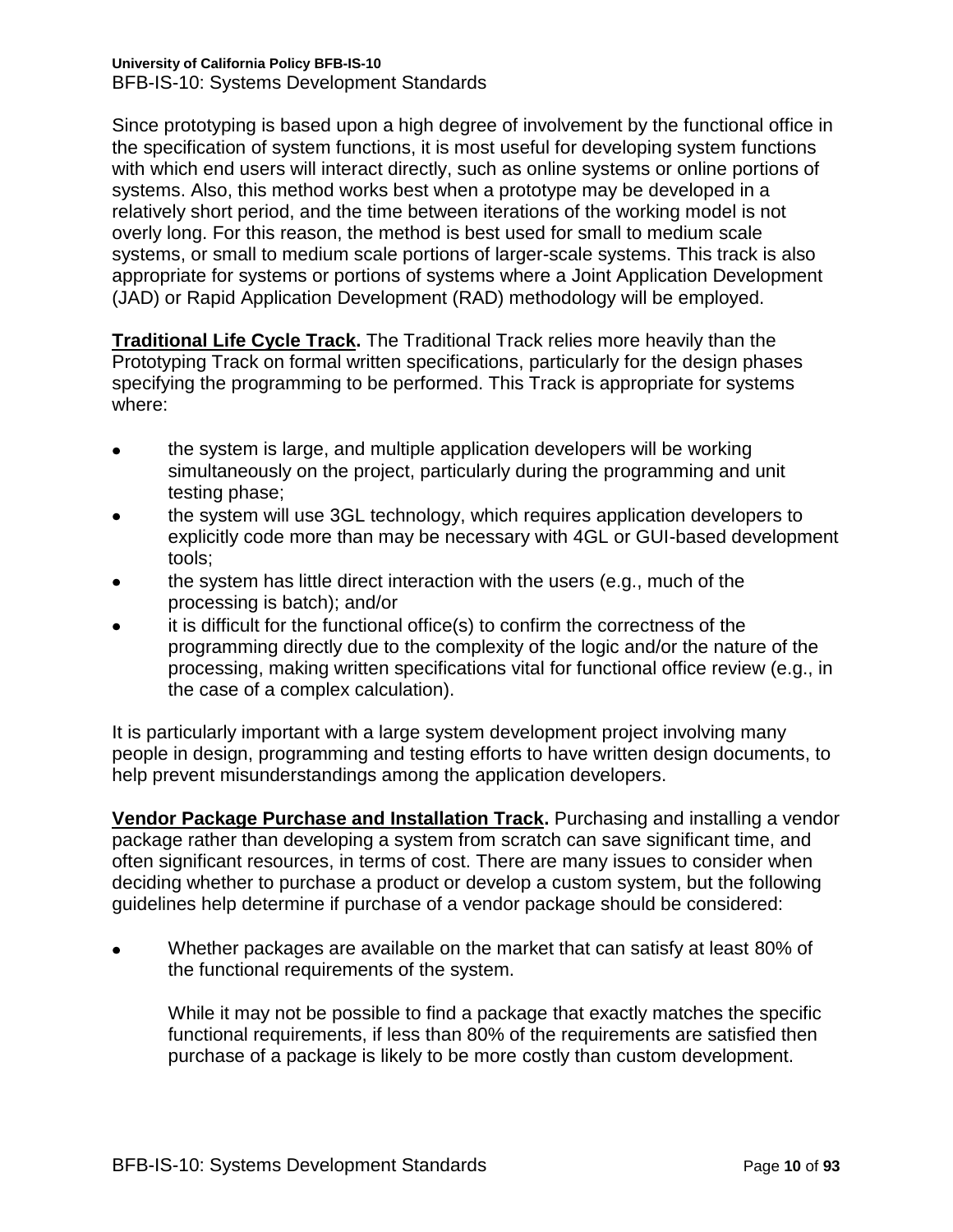BFB-IS-10: Systems Development Standards

- If packages available on the market that meet the functional needs adequately are in production, not planned for future release.
- If packages are available which are compatible with the technical environment currently available at the campus (or OP) (or planned for installation in the immediate future).
- Whether the overall cost of purchasing and installing (and maintaining) a package will be at least no more than (and preferably less than) the cost of custom development and maintenance.
- Whether or not the vendors for the packages available have a proven track record of installation and support and can show evidence of financial stability (this is particularly critical for large systems).

**Selection of One or More Tracks.** Most systems will use one track as the primary track, but some systems may use a combination of two, or possibly even all three, tracks. One common instance where more than one track might be used involves the installation of a large vendor package. Most likely, interface processes will need to be heavily revised or rewritten when a vendor package is installed. In addition, some customization of the product may be planned before installation. The development of heavily modified or rewritten interface processes plus any customized modifications may be treated as separate, custom-developed projects, which would follow the phases listed under the Prototyping Track or the Traditional Life Cycle Track, although the larger, overall project would follow the Vendor Package Purchase and Installation Track.

The Project Leader is responsible for making a recommendation to his/her manager regarding which of the development tracks or combination of tracks is the best approach for a project. The manager is responsible for final determination of which track or tracks will be used for a project.

# <span id="page-10-0"></span>**ROLES AND RESPONSIBILITIES**

<span id="page-10-1"></span>*a. Functional Office and Administrative Computing Department Responsibilities* One of the first tasks of any system development project is to identify the participating departments, and clarify responsibilities. The two obvious participants are the functional office identified as the key user of the application (assuming there is an identifiable primary user), and the administrative computing department, if the campus or OP administrative computing department is going to develop or install the system. The possible split of responsibilities between the functional office (or offices) and the administrative computing department varies along a continuum from the administrative computing department taking primary responsibility throughout the project development effort, to the functional office taking primary responsibility with the administrative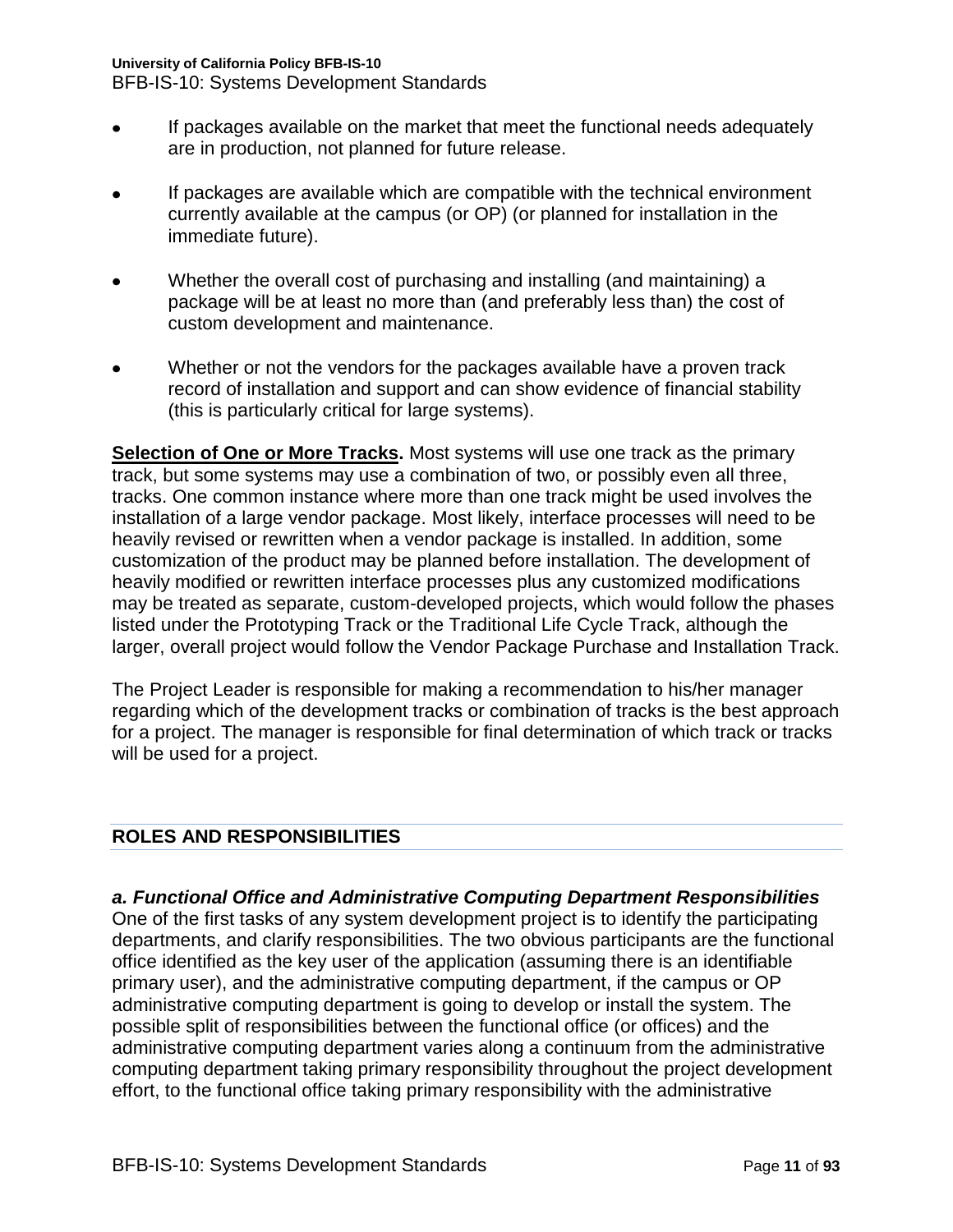computing department serving in the role of a consultant. While many different models are viable, it is critical that the split of responsibilities is clearly understood from the beginning of the project. Assignment of responsibility for systems development must be accompanied by a corresponding commitment of staff time from each participating office.

As responsibilities are being defined, it is strongly recommended that a single entity (e.g., one manager or executive in the functional office, or possibly a task group or steering committee), is assigned clear ownership or sponsorship of the project. This person or group will be responsible for making key decisions, such as determining whether to increase the scope or budget of the project during development if changes arise, or to stay within the originally-allocated budget and schedule and forego the proposed changes.

It is also recommended that procedures for handling changes that may arise during the systems development process be agreed upon as part of the determination of responsibilities.

The level of formality by which responsibilities and the method for handling changes are delineated may vary widely, in some cases consisting of an informal agreement while in other cases the decisions may be codified in a formal "governance contract" that all parties adhere to throughout the development process.

In the case where the administrative computing department will lead the project through most or all of the development phases, it remains critical that the functional office is heavily involved, particularly during the earlier stages of the process (i.e., Project Proposal, System Definition or Requirements Definition, and Requests for Information and Proposals for Package purchases), for the project to be successful. It is also critical that senior-level management within the functional office(s) are involved at pivotal points in the project development process to ensure that the objectives of the project have been accurately identified and are being fulfilled.

The general question of who will be responsible for the on-going support for a system should be addressed along with the determination of responsibilities during the development process. Responsibility for on-going support of required hardware (including servers, workstations, printers, and networking) and maintenance of the software should be addressed.

Clarifying the roles and responsibilities for a project is particularly important if the project may involve the purchase and installation of a vendor package. At the point when a vendor is selected, there is yet another group to coordinate with, making project management even more complex. It is also critical that the role and responsibilities of the vendor, both during system installation and for on-going support, are clearly delineated in the contract (see section 2.8 Vendor Contract and Installation Plan).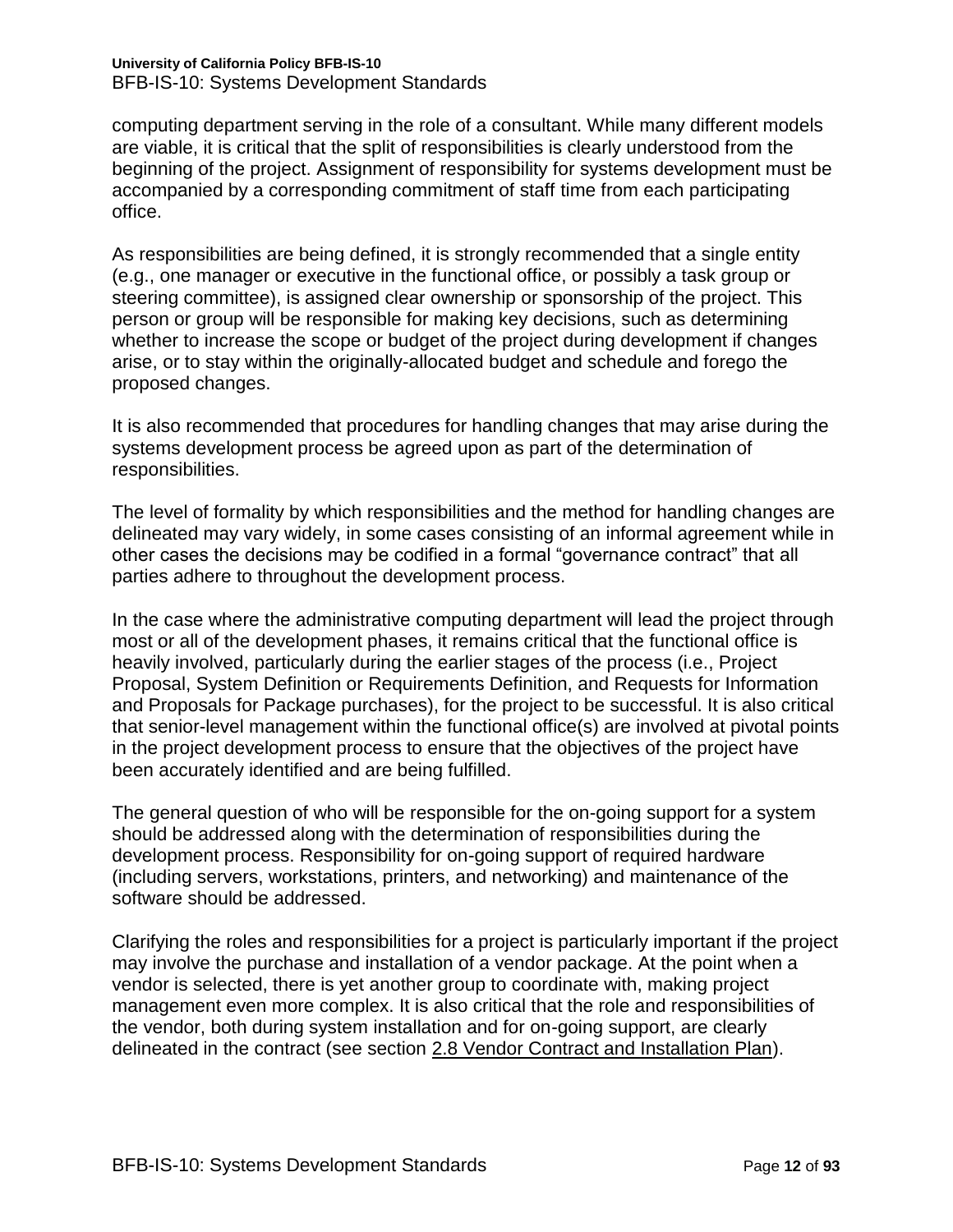# **University of California Policy BFB-IS-10**

BFB-IS-10: Systems Development Standards

# <span id="page-12-0"></span>*b. Steering Committee and Project Team*

The organizational structure for handling projects can vary from campus to campus and from project to project. As noted earlier, ownership of a project may be assigned to a Steering Committee. For larger projects, it is often effective to have a high-level steering committee composed of senior-level management from functional offices, the administrative computing department and, if appropriate (e.g., for financial systems), internal audit. The steering committee provides overall strategic direction and decisions for the project, including establishing the business case for system development and the planning principles, defining the overall scope of the project, communicating with all stakeholders in the system, developing a decision framework, and providing management oversight throughout development and implementation. A Project Leader is appointed who will be responsible for the day-to-day management and oversight of the project. For larger projects, the Project Leader will lead a project team, made up of representatives from the functional offices and the administrative computing department. (This project team is in addition to the technical design and programming team assigned to the project within the administrative computing department.) The project team is responsible for performing much of the work during the analysis phase (Project Proposal, System Definition or Requirements Definition, and Request for Information, Request for Proposal, and Feasibility Study for vendor package solutions), and continued project management throughout the prototyping, design or installation phases and final implementation. In some cases, the project team may continue after implementation to assist with on-going maintenance issues.

# <span id="page-12-1"></span>*c. Internal Audit*

Internal Audit's involvement during high risk systems development is important. Internal Audit can provide advice and assistance in the identification and development of adequate system and process controls. Accordingly, Internal Audit must be notified of all systems development projects early in the development process (normally at the Project Proposal phase). Based upon the risk and scope of the project, Internal Audit will establish a plan with the Project Leader that details Internal Audit's involvement during each phase of the project.

Internal Audit may elect to participate in the development process for new systems or major enhancements to existing systems in the case where the project is not considered high risk. The level of involvement for non-high risk applications will be determined by Internal Audit.

# <span id="page-12-2"></span>*d. Office of the President Review*

**Campus Responsibility**. For major, campus-wide applications the Project Plan highlighting the major milestones established for the project must be forwarded to the Associate Vice President for Information Resources and Communications (IR&C) at the Office of the President, for information and review. Upon reaching major milestones in the project, an updated Project Plan showing progress measured against major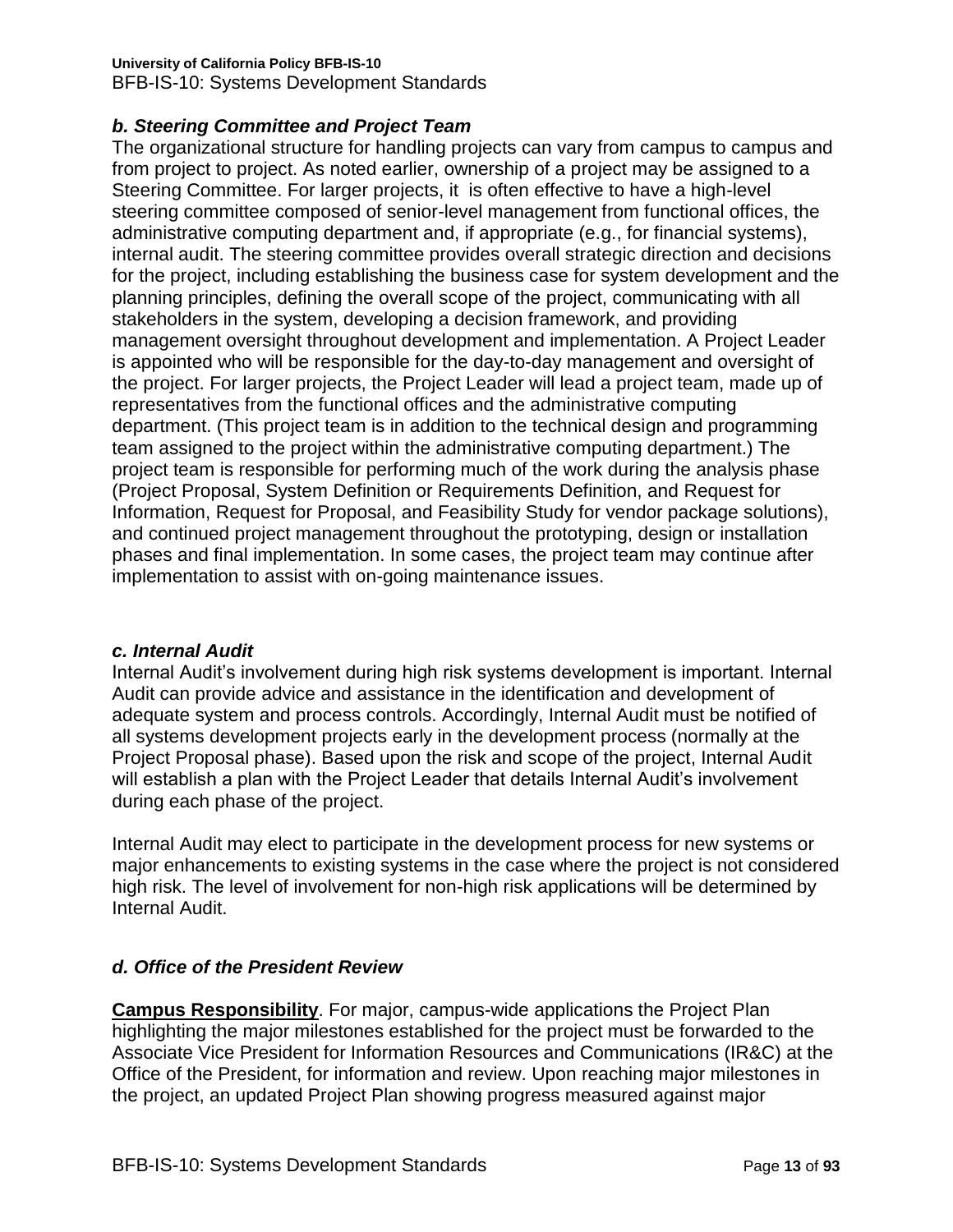milestones should be forwarded to the Associate Vice President for IR&C. Office of the President review is only necessary for major campus-wide applications, such as a new, campus-wide financial system. The review by Office of the President will help assure the uninterrupted flow of corporate data from campus systems, and will help assure continued smooth University operations.

**Implementation Procedures**. Applications meeting the criterion of "major, campuswide" are those which supply information to the corporate financial (e.g., campus budget, general ledger/financial, chart of accounts, etc.), the corporate contracts and grants, the corporate student or the corporate personnel (except base Payroll/Personnel) systems.

The Project Plan should be presented in a form which adheres to the steps in these Systems Development Standards and which indicates major milestones. Preferably the plan should be the same plan used at the campus level. Additionally, the Associate Vice President should be invited to participate in major campus project milestone reviews. It should be noted that the Associate Vice President will coordinate reviews of major campus applications with UCOP functional officers (in Business and Finance, Student Services, etc., as appropriate) and with the University Auditor.

# <span id="page-13-0"></span>*e. Hardware and Software Acquisition by Functional Offices*

Some sites may have specific policies regarding acquisition of hardware and software. For example, at Office of the President, the "Policies and Procedures for Acquisition by Systemwide Administration of Computers, Related Equipment, and Software" (dated January 18, 1981) must be followed and appropriate approvals obtained.

# <span id="page-13-1"></span>**1. PROJECT PLANNING AND MANAGEMENT**

Project management is a task which spans across all phases of systems development. The Project Plan, described below, is a key tool for effective project management. A Project Plan, used as part of the management of a project, can reduce the likelihood of major, unexpected schedule or cost overruns.

#### <span id="page-13-2"></span>*a. Project Plan*

The Project Plan is written very early in the development process. The Plan includes a list of tasks necessary to complete the project, an estimate of elapsed time for each task, an estimate of administrative computing department staff time required to complete each task (and possibly of functional office staff time as well), an indication of who (or which department(s)) is responsible for each task, and information on the sequence and dependencies of the tasks. For all but the smallest of projects, tasks will be put into logical groups of related tasks, and major milestones will be identified as the completion of a group of related tasks. The original version of the Project Plan may be quite general, and can be refined with more detail as the project progresses. For the Plan to continue to serve as a useful project management tool, it must be updated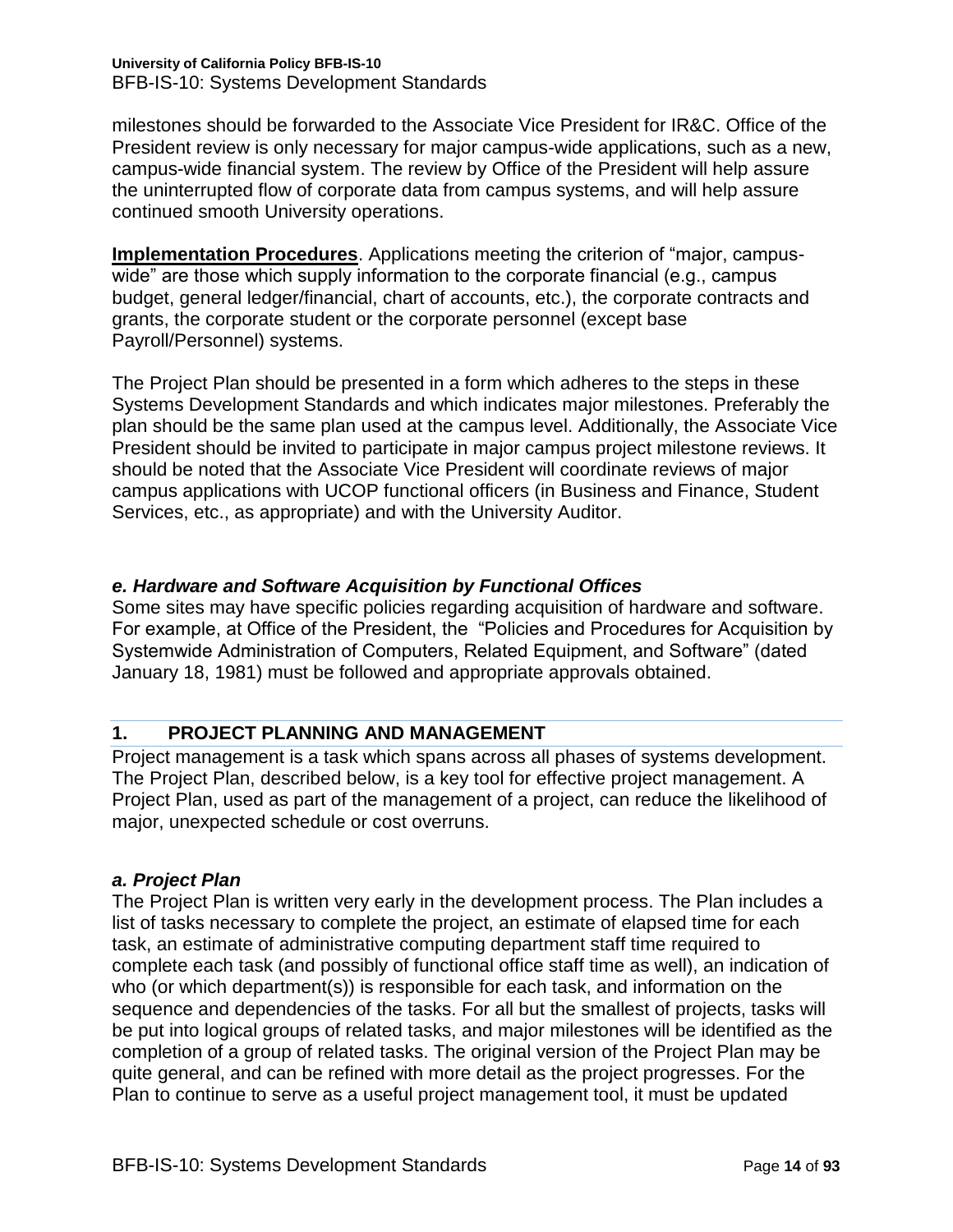regularly throughout the development phases to reflect any changes or refinements. The format of the Plan is not critical, as long as the required information (basically what, when, and who) is included.

Each project that requires more than 1 year of effort (staff time) to develop and implement or more than \$100,000 in cost must have a Project Plan, unless an exception is granted by the Director of the administrative computing department or equivalent.

# <span id="page-14-0"></span>*b. Staff Time Estimates*

As noted above, the Project Plan should include estimates for the time needed for the administrative computing department staff to complete the tasks. Estimates for staff time should be developed by the completion of the System Definition phase (Prototyping Track) or Requirements Definition phase (Traditional or Purchase Track), although these estimates may be adjusted as needed during the Design, Prototyping, or Installation phases. If on-going support for the system after completion of the project is expected to be significant, then estimates of the required staff time for on-going support should be made.

Estimates for functional office staff time may also be included in the Project Plan. It is important that adequate resources in terms of functional office staff time are committed to the project. Time required for functional office staff training should also be considered.

# **c. Project Scope**

The overall scope of the project is established early in the development cycle. As analysis progresses, the scope may legitimately change over time, usually increasing. To some extent, changes are inevitable in the development of a system. However, the project becomes unmanageable if the number or magnitude of the changes are too great. It is the Project Leader's responsibility, in conjunction with staff in the functional office, to agree early in the process on the overall scope, and to control the changes to a reasonable level. If major issues arise regarding the scope of the project, then senior level management may need to become involved to determine whether the scope should be expanded significantly (with a corresponding expansion in schedule and resources), or remain at the original level.

When the project involves purchase and installation of a vendor package, the scope issue can become more complicated. It will be up to the functional office representatives and the administrative computing staff to review packages in light of the agreed-upon scope of the project, or to explicitly consider (with appropriate high-level management review) expansion of the scope. The common problem of the scope of a system gradually increasing as the project progresses (often referred to as "scope creep") can become particularly expensive when a vendor is involved. This issue should be recognized when developing the contract with the vendor, so that efforts may be made both to control "scope creep", and also to control the costs to the campus or OP of changes, in the case when a change (after the contract is finalized) is determined to be necessary.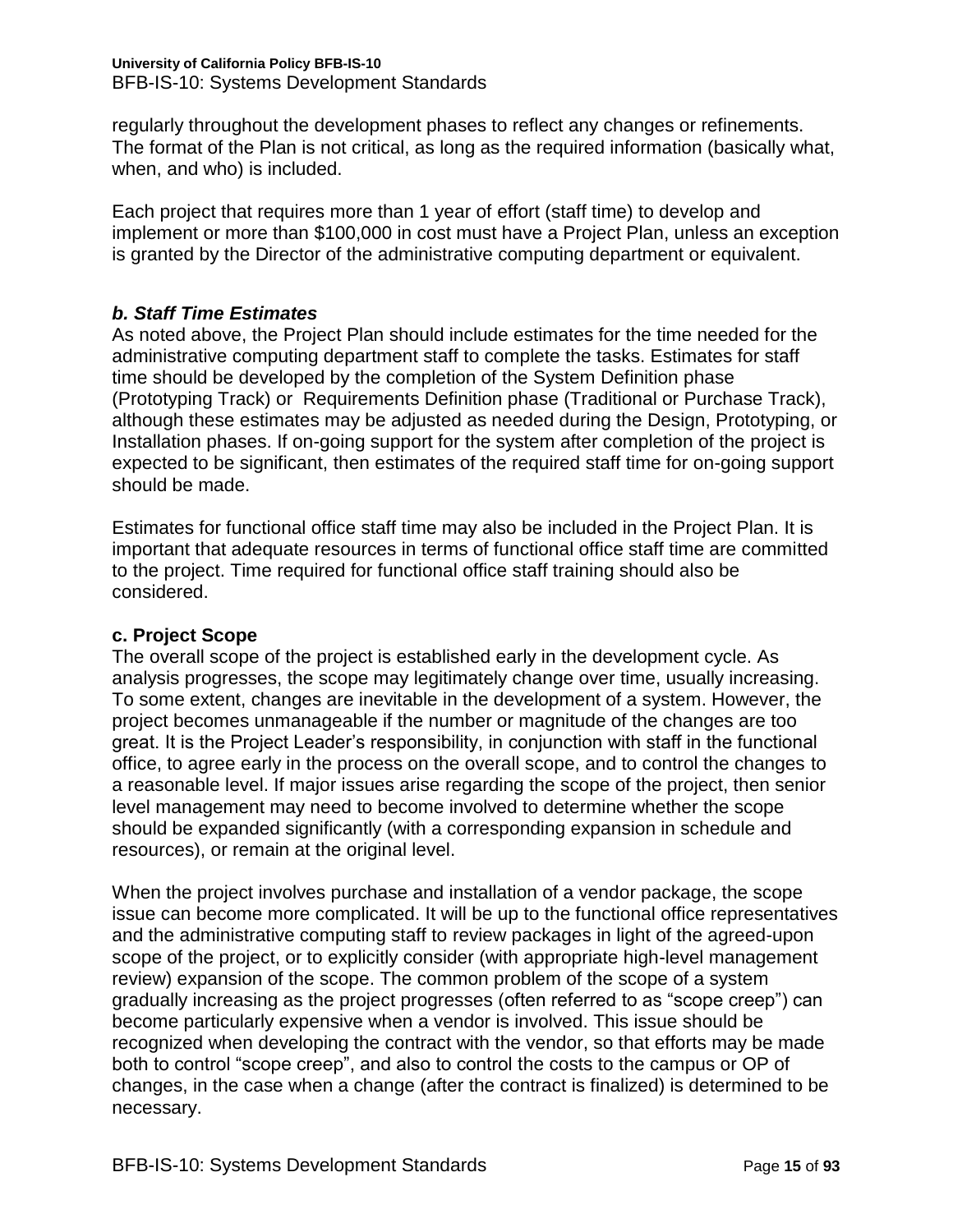# <span id="page-15-0"></span>*d. Project Status Reporting*

As part of the management of projects within the administrative computing department, regular status reports must be provided to the Director by the Project Leader for each significant development project (i.e., any project where a Project Plan is required). While the detail of reporting will vary from project to project, and will vary within a single project over time, the following should be addressed:

- what has been completed since the last report;
- progress on meeting major milestones, plus any changes in estimated  $\bullet$ completion dates for future milestones;
- any issues that have arisen, such as difficulties in reaching agreement among the users of the system on a design issue, or a recently discovered interface file problem; and
- review of the remaining tasks and the next milestone, together with the estimates for staff time required.

The format for presenting the status of a project is up to the Project Leader.

For major, campus-wide application development efforts, the Associate Vice President for Information Resources and Communications must be notified at key points (major milestones) during the project. This notification must include information on progress on the project, measuring progress against the milestones established in the Project Plan. This enables the Office of the President to track overall progress of major development efforts at the campuses.

# <span id="page-15-1"></span>*e. Employee Time Reporting*

The administrative computing department may require staff to report their time by project to their manager. This time reporting by project provides information which may then be compared to the staff estimates made for each phase of a development project. This allows the Project Leader to monitor the progress of a project, and provides information that may prove extremely useful during the Post-Implementation Review for a project.

The format for employee time reporting is up to the manager.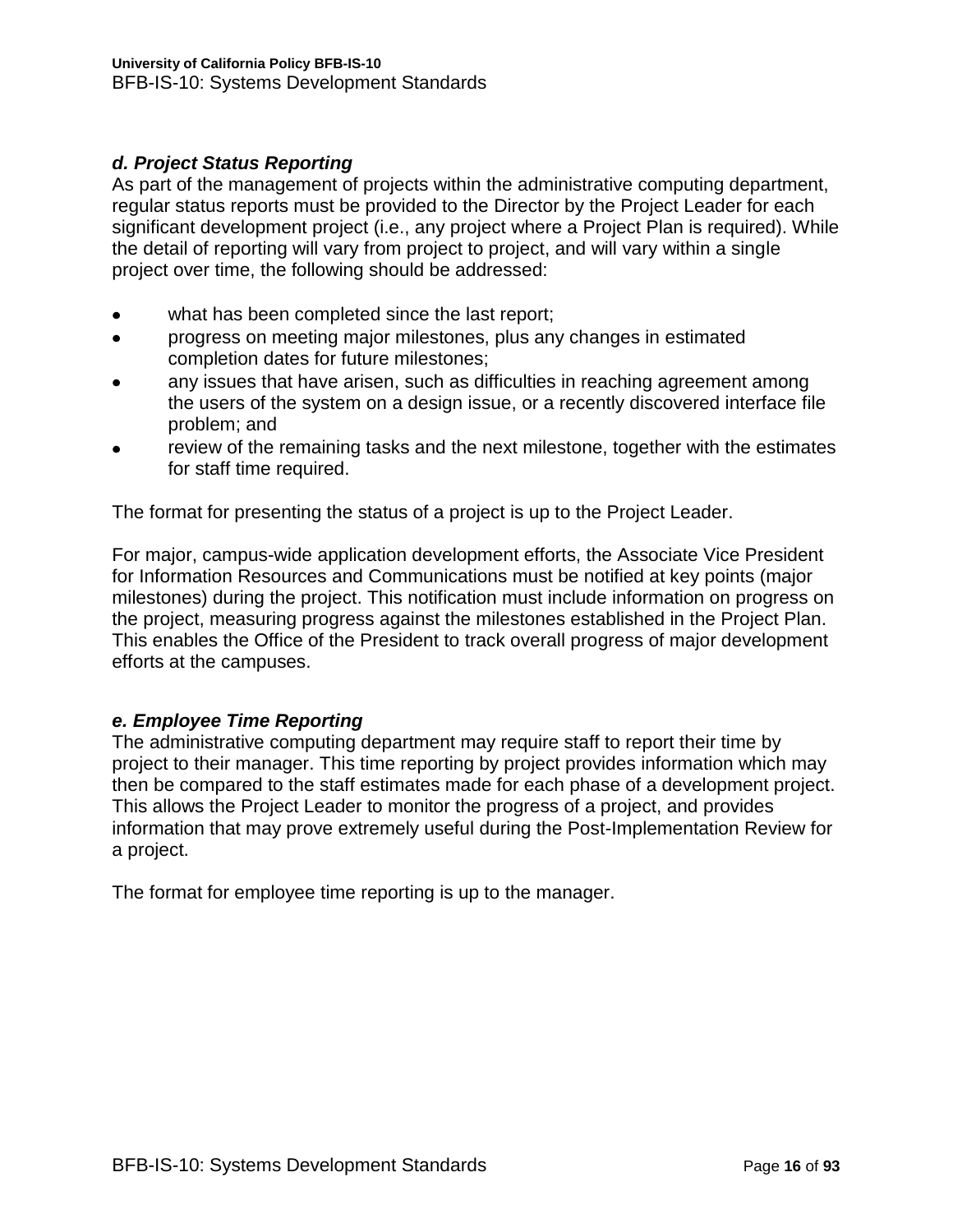# <span id="page-16-0"></span>B. PHASES OF SYSTEMS DEVELOPMENT

# <span id="page-16-1"></span>**1. PROJECT PROPOSAL**

### <span id="page-16-2"></span>*a. Purpose*

The Project Proposal document is a clear statement of the problem to be addressed, and a brief description of the proposed solution. The document may be used to formally present notice that a development need exists. If there is a campus (or OP) procedure for review of projects for the purpose of setting priorities, then the Project Proposal may be used for consideration of this project during this review.

If further work on the project is undertaken, the Project Proposal should serve as a base from which a full Requirements Definition (Traditional or Purchase Track) or System Definition (Prototyping Track) is developed. It may also be used as the basis for a Request for Information, if this phase is undertaken (Purchase Track). For more information regarding the different development tracks, see section 1.3 Systems Development Tracks.

# <span id="page-16-3"></span>*b. Project Proposal Document*

The Project Proposal document may be quite general. The document is usually prepared by the functional office. The following sections are ideally included in a proposal document:

Problem

A brief discussion of the reason for the proposed new system or system modification should be given. Among questions to be addressed are: what benefits are to be derived? Why should the system be developed or modified?

**Description** 

A brief description of the proposed system or proposed modification to an existing system should be included in the Proposal. If the proposed system replaces an existing system, this should be noted.

- Users The users of the new system or the system modification should be identified.
- Special Considerations Any special requirements or constraints should be stated. For example, if Federal regulations or University policy requires implementation by a certain date, this should be stated.
- Funding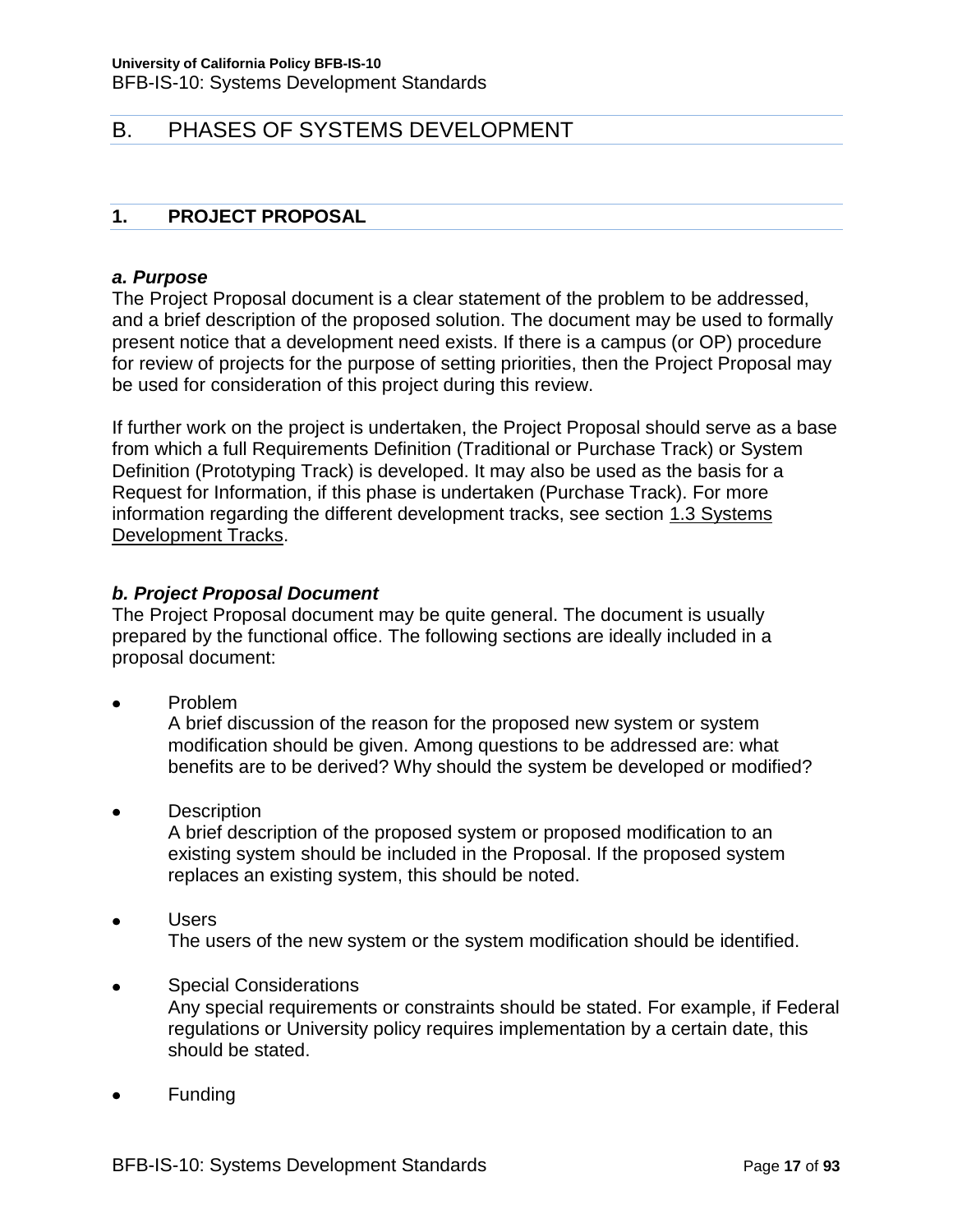The intended source of funding for both one-time development and acquisition costs and any on-going costs (for staff to maintain the system, and maintenance and/or upgrades of software and hardware) should be indicated.

**Interfaces**  $\bullet$ 

If the system includes any external interfaces, such as a campus-to-OP interface, Electronic Transfer of Funds (EFT) to banks, or an Electronic Data Interchange (EDI) interface with vendors, then this should be explained.

# <span id="page-17-0"></span>*c. Internal Audit Notification*

Internal Audit should be notified, either by forwarding a copy of the Project Proposal or by notification via email or other means, that a project is being proposed.

# <span id="page-17-1"></span>*d. Review and Approval*

If the Proposal was not written by the functional office, then the functional office must approve the Project Proposal document. Approval of the Project Proposal document by the functional office does not imply a commitment to proceed with the remaining phases of development for the project.

# <span id="page-17-2"></span>**2. REQUEST FOR INFORMATION (PURCHASE TRACK ONLY)**

# <span id="page-17-3"></span>*a. Purpose*

The purpose of issuing a Request for Information (RFI) early in the development process is to gather information regarding currently available technology and products. This phase is only applicable to projects where purchase of a vendor product is being considered (i.e., this phase is part of the Purchase Track; for more information regarding development tracks, see section 1.3 Systems Development Tracks.) Even for those projects where purchase of a vendor product is likely, this phase is not required, but may prove useful. Specifically, gathering vendor information prior to performing the detailed analysis of the functional requirements (Requirements Definition phase) may help to:

- $\bullet$ establish the overall scope of the project, depending in part on the scope of the products available;
- identify whether or not a vendor package solution is feasible;
- clarify whether or not the business processes must be reviewed and possibly  $\bullet$ revamped, and if so, whether it is expected that business processes must be tailored to fit a vendor package (once a package is selected), or that processes will be modified, which could result in a package solution no longer fitting the business practices implemented;
- allow participants to learn about newer technologies available, that may, if  $\bullet$ utilized, affect business processes; and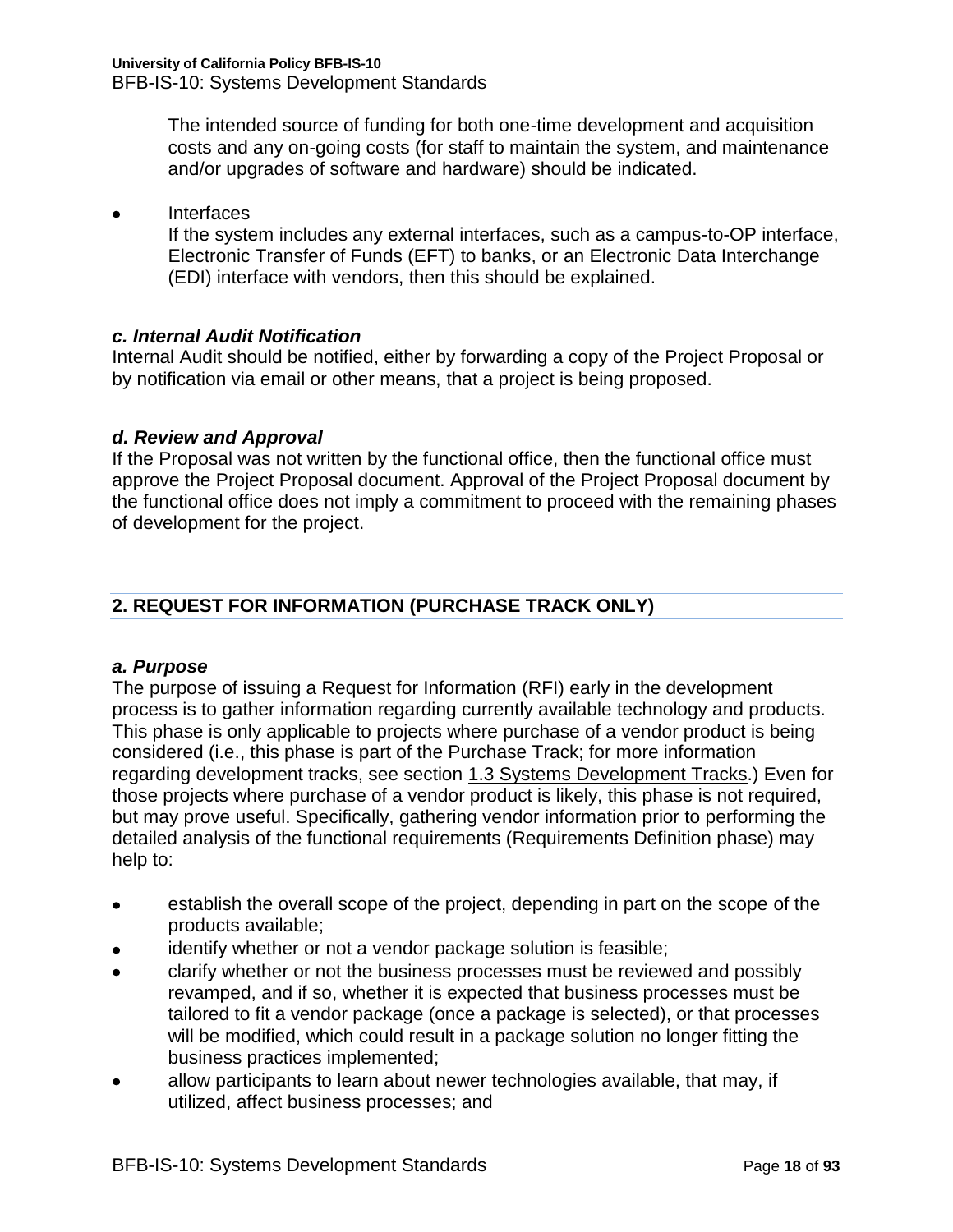### **University of California Policy BFB-IS-10**

BFB-IS-10: Systems Development Standards

allow participants to learn about the approximate cost of newer technologies.

Note: If it is determined as the result of reviewing the responses to the Request for Information that the business processes must be reviewed and possibly significantly modified, then this review should be undertaken before the Requirements Definition phase (see section 1.2 Simplification of Business Processes).

Note: A Request for Information document may also be issued if a vendor may be engaged to perform a feasibility study or custom development of an application. This section may be used for guidelines in these cases, although the exact content of the RFI document will differ somewhat.

Some information regarding vendor products may be gathered without a formal Request for Information, by researching available products, and contacting the vendors for standard information and brochures. For some projects, this informal approach to gathering information will suffice, and the more formal Request for Information process may be skipped. Other sources in addition to the vendors themselves may also be explored for information regarding available packages, including other UC campuses or laboratories and other universities.

# <span id="page-18-0"></span>*b. Request for Information Document*

The Request for Information (RFI) document may be based largely on the Project Proposal document. At this point in the process, and for the purposes of gathering information from vendors, it is not expected that a detailed analysis of the functional requirements have been performed, and the level of detail provided in the Project Proposal should be adequate.

In addition to the information contained in the Project Proposal, the following should also be included in an RFI:

- An overview of the organization, and the context within which this system will be implemented (often an internal Project Proposal document assumes an understanding of the organization, and would not include the type of overview that an external vendor might need). This should also identify the functional office or offices that will be the primary users of the system.
- An overview of the technical infrastructure within which the system must fit, if this  $\bullet$ has been determined. For example, if the system must run on specific hardware that is already installed, then this must be stated. However, unnecessary restrictions should be avoided at this stage.
- A description of all interfaces this system has with other applications.
- Any assumptions that have been made regarding the project. For example, if the intended new application will be an enhancement to an already existing system, where the assumption is that the existing system will remain in production moreor-less unchanged, then this should be explained.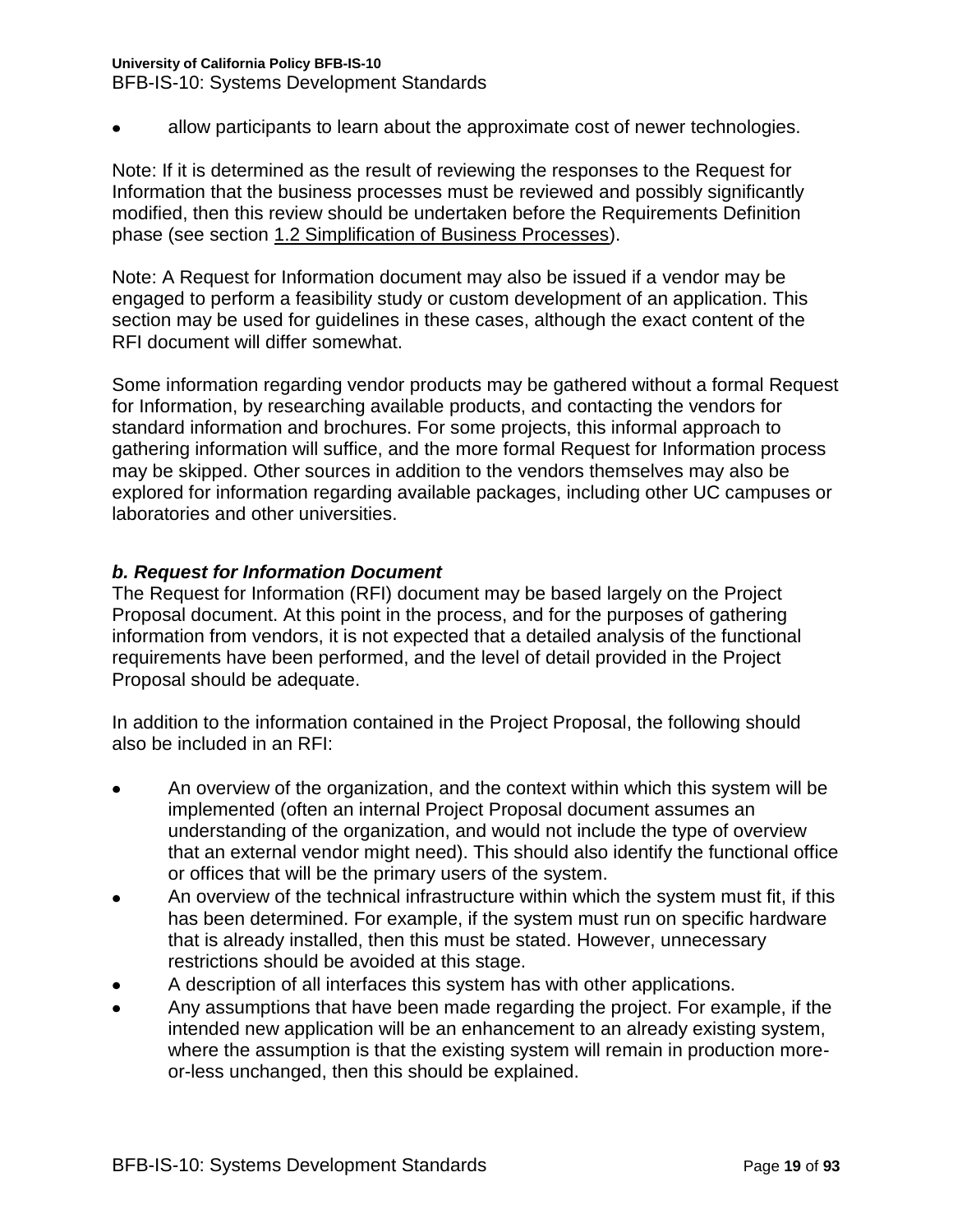#### **University of California Policy BFB-IS-10**

BFB-IS-10: Systems Development Standards

A clear iteration of the type of information desired in the responses to the RFI, regarding both the vendor product itself (the functionality, technical requirements, etc.), and also regarding the vendor and the support provided by the vendor. The RFI may also include whether or not vendors will be expected to provide a demonstration of their product.

# **c. Process for Issuing a Request for Information**

A Request for Information (RFI) must be submitted to the Purchasing Office for distribution. The department requesting issuance of an RFI may provide Purchasing with a list of companies to which the RFI should be sent. The Purchasing Office may add more companies, and may also post the RFI publicly.

The deadlines for responses established in the RFI must allow vendors a reasonable time period in which to respond. While this will vary depending on the complexity of the request and the project itself, generally between 30 and 60 days is reasonable. The RFI should include the name and number of a person at UC responsible for answering any questions vendors may have regarding the RFI.

# <span id="page-19-0"></span>*d. Review of Responses*

The vendors' responses to the RFI must be reviewed by those responsible for the project's next phase: Requirements Definition. Normally there is a project team composed of the Project Leader (and possibly other staff from the administrative computing department) and representatives from the functional office(s). For high risk systems, internal audit may also be involved. If demonstrations of vendor products are given, then the same team should be present. While the review of RFI responses need not be as formal as a review of responses to a Request for Proposal (see sections 2.7 Request for Proposal and 2.8 Feasibility Study), the project team should agree in advance how the review should proceed. Once all responses have been reviewed, the team should discuss the results and how this may affect the next phases.

One risk of researching vendor products before performing a detailed analysis of the functional requirements is having a specific product in mind during the Requirements Definition phase. The participants must be aware of this risk, and avoid premature attachments to specific vendor products.

# **3. System Definition (Prototyping Track only)**

The System Definition phase can be undertaken as soon as the Project Proposal is approved, or as the first phase of a project where there is no formal Project Proposal document. The System Definition phase is part of the Prototyping Track (vs. the Traditional or Purchase Track) for systems development. (See 1.3 Systems Development Tracks for further information regarding development tracks.)

# <span id="page-19-1"></span>*a. Purpose*

The System Definition phase is intended to define the proposed system in sufficient detail for prototyping to begin. The most important outcome from this phase is an understanding and agreement with the functional office or offices on the proposed systems solution. Other outputs from this phase include: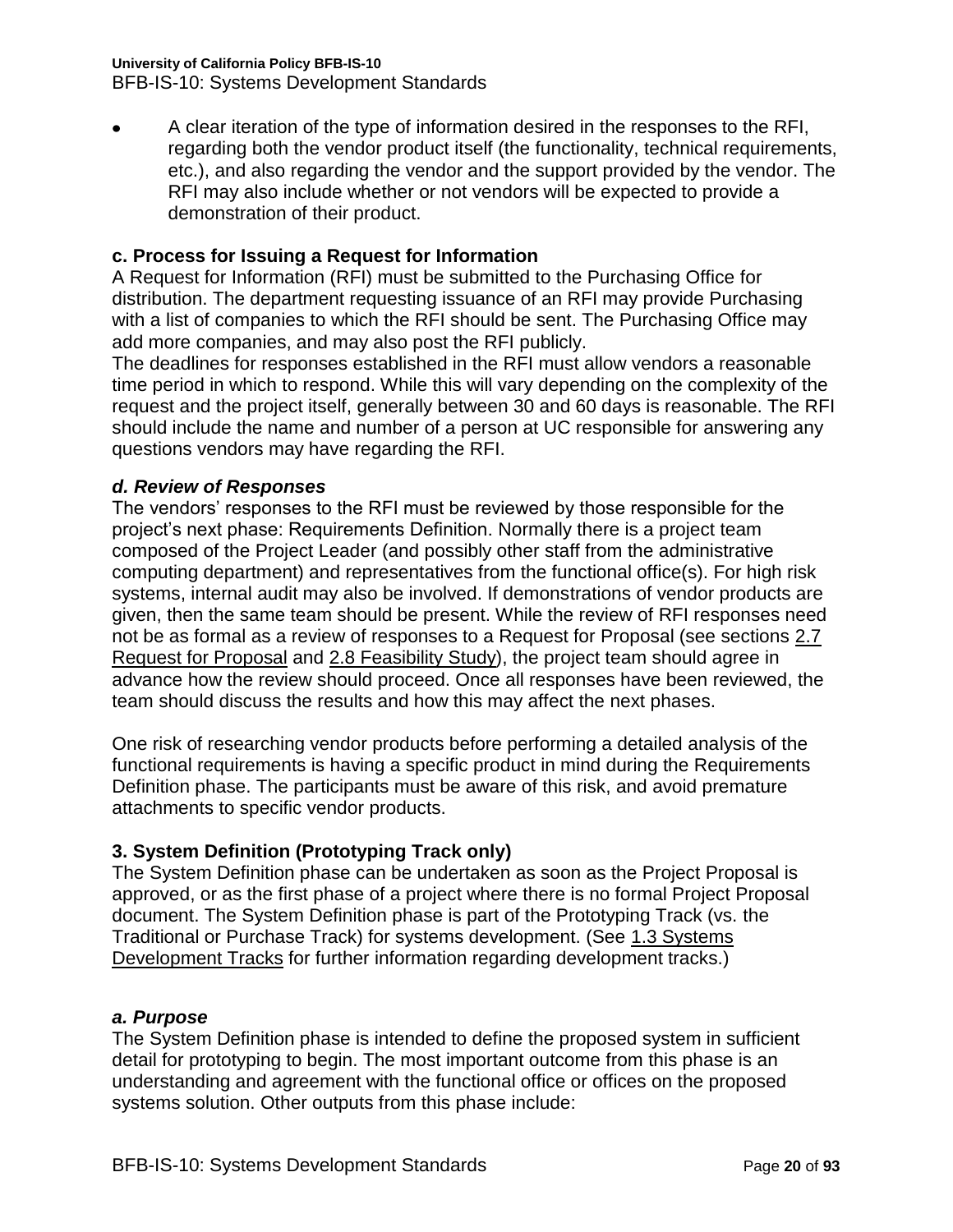- The System Definition document, which must include a description of the  $\bullet$ functional needs that the system must satisfy, and a high-level design of the proposed solution; and
- Data element definitions.

The Systems Definition document and the data element definitions may be completed iteratively, overlapping with the Prototyping phase. Prototyping of the system may begin based on a less detailed version of the document and data elements, and the document, data element definitions, and prototyped system may be refined in parallel.

# <span id="page-20-0"></span>*b. System Definition Document*

The primary purpose of the System Definition document is to describe the system from both technical and functional perspectives so that both the functional office and the application developer can understand what it will look like and do. The document may consist mostly or entirely of text, or may incorporate alternative descriptive methods, including charts or output from modeling tools. The following sections may be included in this document:

**Scope and Objectives.** The scope of the proposed system and the overall objectives are described in this section:

- The section should include a statement of the general purpose of the proposed system or system modification. If a Project Proposal was written for the project, then the general purpose should coincide with what was stated in the Project Proposal. If the purpose or objectives of the project have changed since the Project Proposal, then this should be noted, and the revised purpose and objectives stated.
- Every functional office which will use the new system should be identified, and their use of the system described (e.g., one office may have read-only access to data for reporting, whereas another office has responsibility for update).

**Current System or Procedures.** This section describes the system (if any) or procedures currently in place. This section may also highlight the differences between the current procedures and the proposed procedures.

**System Architecture.** A description of the system architecture should be included, i.e., standalone PC-based, client/server, web-based, etc. If remote access to data is required (e.g., from other UC sites), describe how this will be provided.

**Database Design.** Every database within the system should be described. In as much detail as is possible at this stage of development, the structure and data elements should be included. For relational databases, the tables and the data elements within each table should be listed, as well as the relationship between tables, and any required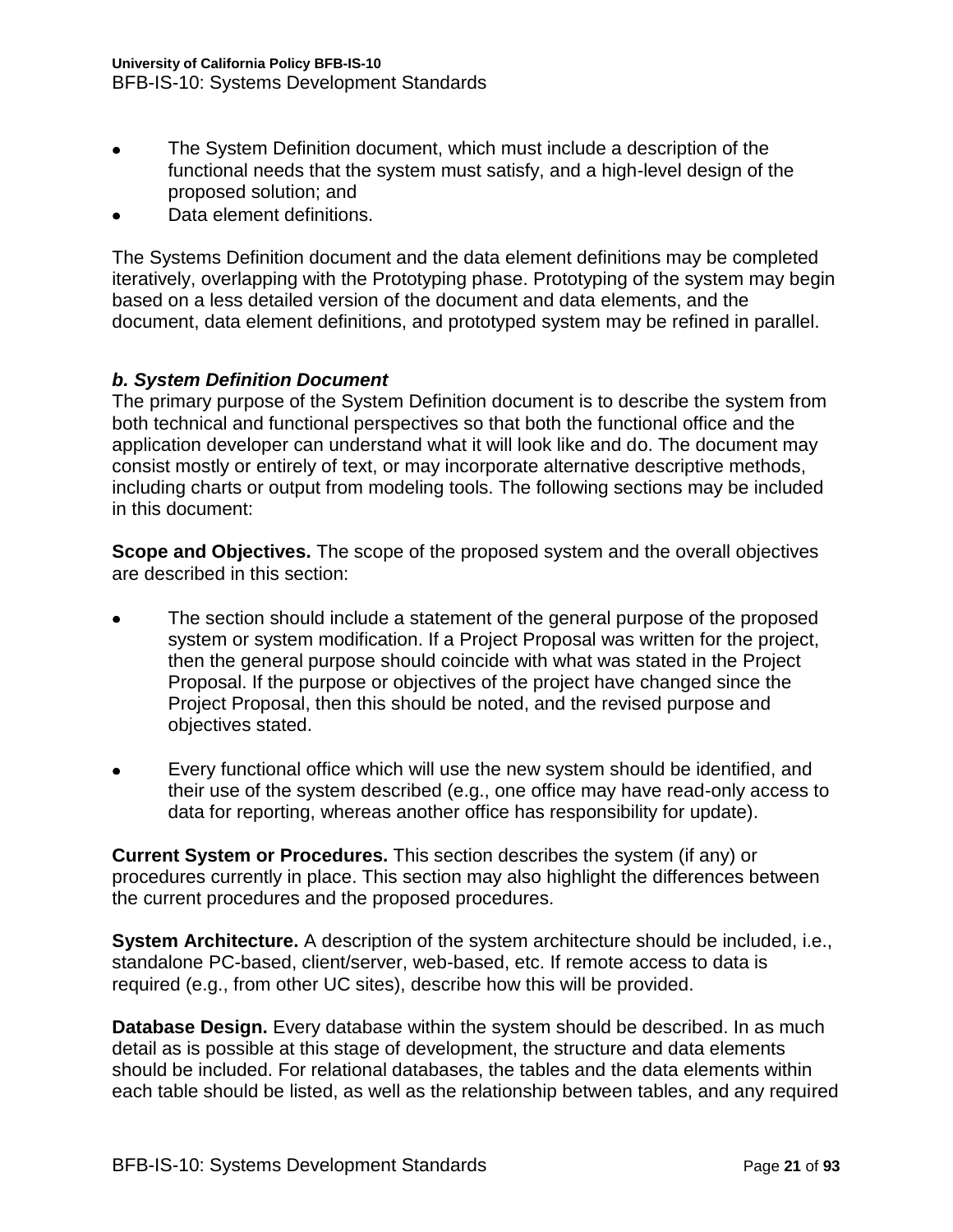referential integrity. Where useful, a picture of the database(s) may be included. Key fields should be identified, and indexed fields, both unique and non-unique, should be identified.

Any sequential files should be described. For sequential files, the data elements should be listed, the record format and length given, key fields identified (and whether or not the key fields are unique), and the sort sequence specified.

**Sources of Data.** Input sources for the proposed system should be fully described. The method for input should be identified, e.g., online data entry by the functional office, interfaces with existing systems, etc. For each input source, the functional office owning the data source (and responsible for the accuracy of the data) should be identified. Any verification of input data should be described (see also Item 8, System Control and Data Verification). The frequency of data input and the approximate volume of data should be identified.

Some possible input sources include:

• Online data entry

The screens for online data entry should be described in general, and the processing for these screens described. (Details of the exact design of the screen may be left to the Prototyping phase.) Data edits to be performed online for each data element entered by the user should be described. Error conditions (data verification, and errors when updating the database) may be described.

• Interfaces TO the system

Any interfaces TO the system should be described, including record layout (if available) and method of transmission of the data. If an interface file is used for a batch update process, the database update logic should be described, including data editing procedures and error handling.

For interfaces from other UC sites or from external sources, any issues regarding the definition of the interface or testing of the interface should be described. Sufficient time for external sites to develop or modify the interface and provide test files should be incorporated into the Project Plan.

• Other Batch Data Inputs

Any other batch update processes (other than for interfaces TO the system) should be described, including: the database update logic, data editing, and error handling. Examples of other batch data input include: data originally collected on hardcopy forms and subsequently entered as transactions; or data files created by one process within the application, and input to a subsequent process.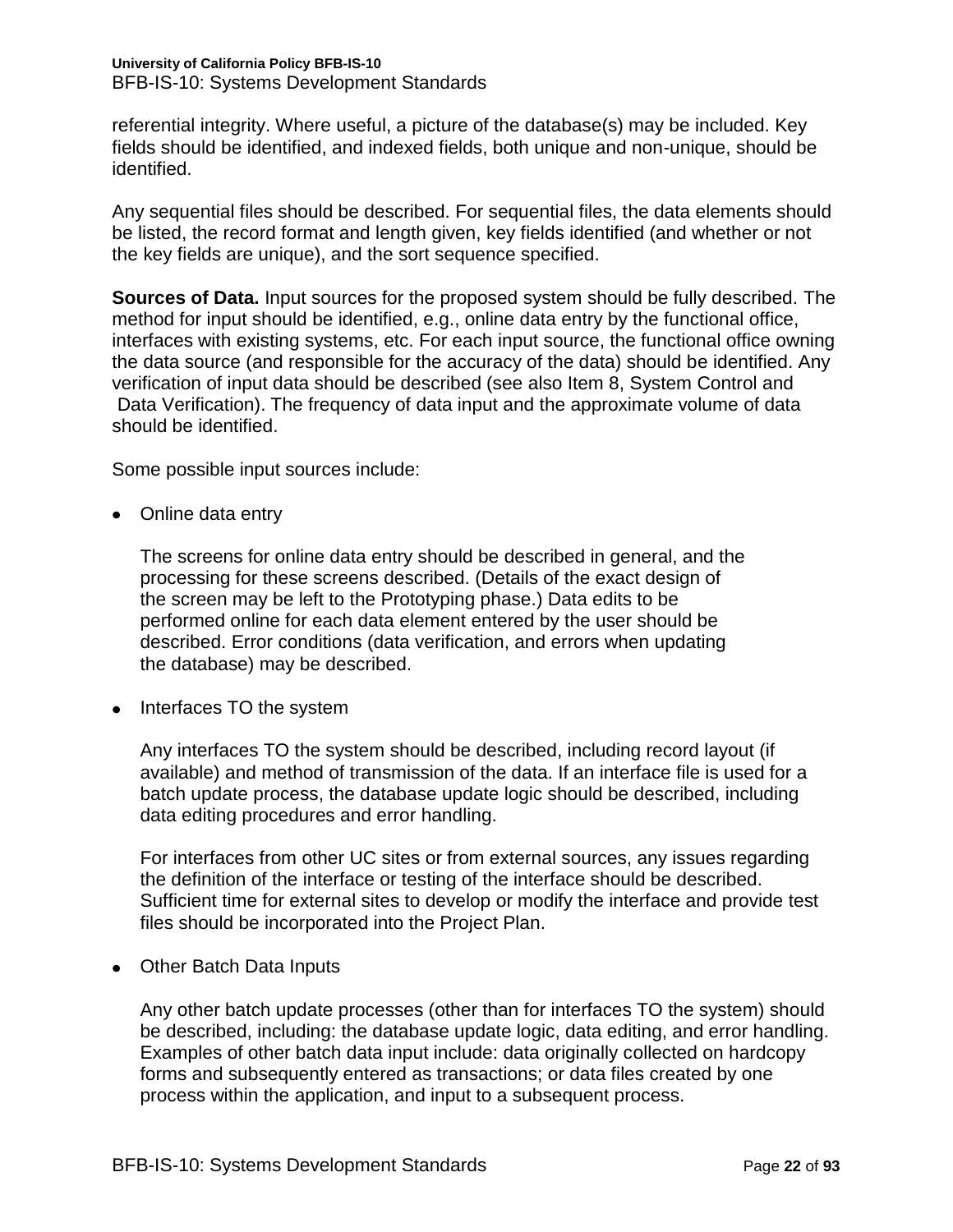**Processing Logic.** The processing logic for the system should be described in general. The logic for updating the database, via either online data entry or batch update, should be described (see Sources of Data, above). Processing for outputs, whether reports, interface files FROM the system to other systems, or online inquiry, should be described (see Major Outputs, below). Any processing, not directly related to input or output of data, should also be described. For example, for a system that will perform a modeling function, the logic for the modeling, including what data is used from the database and what data the user may enter or modify, should be described. Other logic, such as calculations to be performed, or workflow logic required, should also be described.

**Major Outputs.** All major outputs from the system should be described. This includes the following:

- Reports (online or hardcopy) Any reports from the system should be described, in general. Whether or not they are available online or via batch processing should be included in the description.
- Interfaces FROM the system

Any interface files required FROM the system to another system should be described. If the record layout is known (e.g., the record layout is determined by the other system), then this should be included. If the frequency of required interfaces is known, this should be included. The processing to produce this file should be described in general terms.

• Online Inquiry

Any online inquiry to data within the system should be described, in general terms. The method for providing online inquiry, and the types of screens to be made available should be described.

• Ad-Hoc Inquiry and Reporting

If the system will provide ad-hoc inquiry and reporting access for users, then the general method for providing this access should be described. For example, if PCbased ad-hoc reporting tools will be used, this should be noted. If a specific product is expected to be used, this should be noted.

**System Control and Data Verification.** This section should describe how the integrity of the data is maintained within the system. The methods for verification of data accuracy should be described. Any verification of data that will occur outside of programs should be described. For example, if the functional office is responsible for reviewing certain reports before a specific process can be performed, this needs to be explained. Another example is when input data (e.g., from another system) is assumed to be accurate.

**Audit and Authorization Features.** This section should identify any audit, control or security and authorization considerations required. Examples are: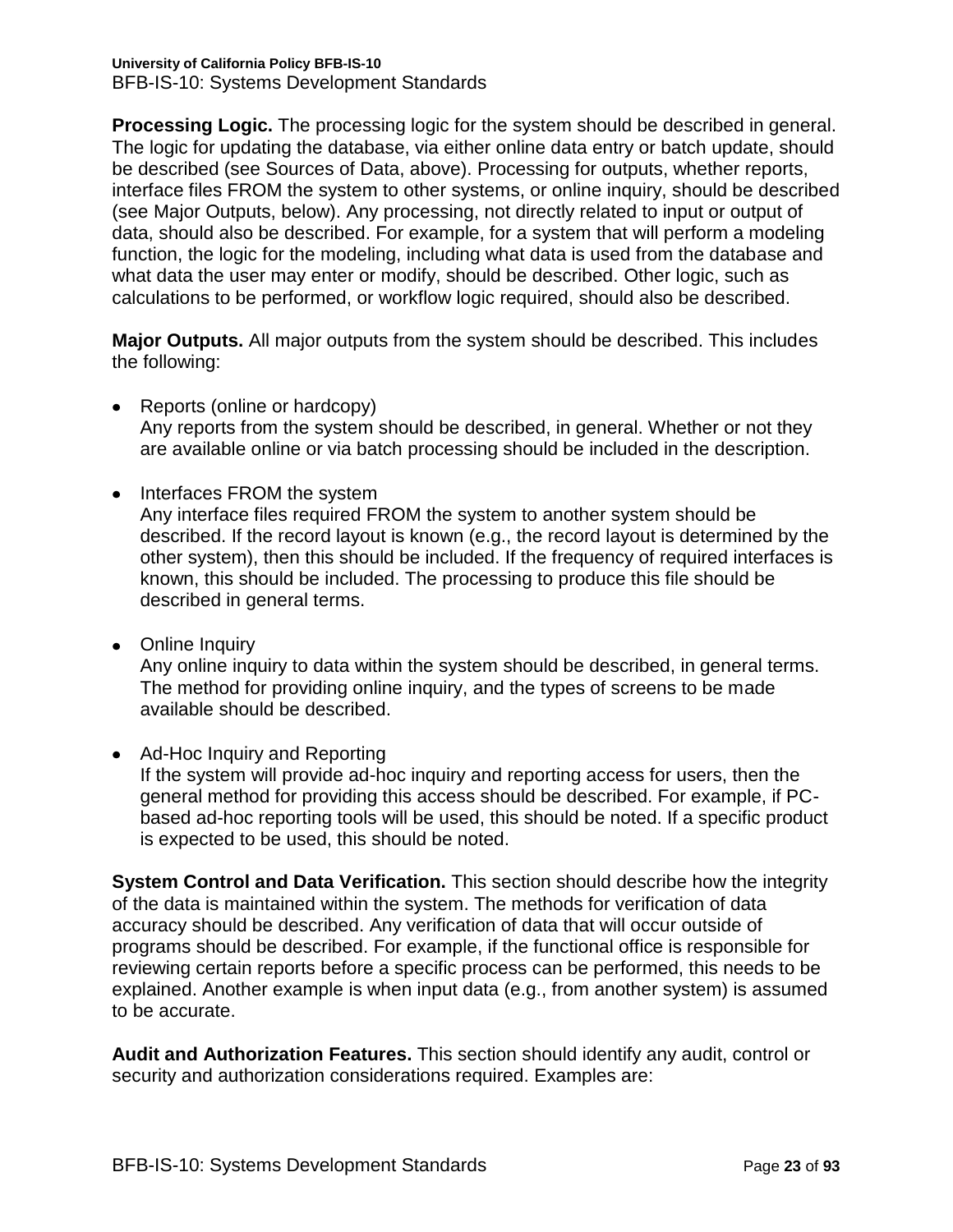### **University of California Policy BFB-IS-10**

BFB-IS-10: Systems Development Standards

- appropriate record retention schedules to be followed to meet any legal or other  $\bullet$ data retention requirements (see section 3.1 Data Retention for further information);
- audit trails to meet legal or audit requirements<sup>1</sup>; and
- levels of authorization required to satisfy privacy standards and/or the  $\bullet$ requirements of the functional office for security protection of the data. For example, this might include read-only access to the data for selected users, or access limited to certain data elements for selected users. Authorization of users will depend on the authentication of the userid used for access into the application. With respect to privacy policies, it is particularly important that any data elements relating to personal information (individually identifiable data) be identified in order for appropriate security measures to be addressed in the system.

**Privacy Consideration.** The privacy requirements which should be addressed in the development of each system are contained in section 3.2 Privacy. In development of the system definition, these privacy standards should be reviewed. Any system requirements necessary for ensuring adherence to privacy standards should be described fully in this section of the System Definition document.

**Backup and Recovery**. This section describes the backup and recovery requirements in general terms. For example, if up-to-the-minute recovery is required for an online system (vs., for example, recovery to the end of the prior day), this should be noted.

**Hardware/Software.** For any shared resources, such as shared servers or printers, the impact of the proposed system should be evaluated to ensure that adequate resources are available to handle the new system without adversely impacting existing systems. Any significant upgrades or new hardware resources required for the new system should be identified as soon as possible. The following types of resources should be considered:

- memory allocation requirements on any shared server;  $\bullet$
- disk space usage on shared server machines;  $\bullet$
- Client workstation requirements (e.g., for PC/Windows clients, minimum RAM required, disk space required, level of operating system software required, and application software required);
- printer requirements, including estimates of pages printed, and determination as to whether or not existing printers will provide sufficient speed for the output expected; graphics printing capabilities; etc.;

 $\overline{a}$ 

 $1$  One common method for providing an audit trail of online update activity to a database is to include the userid, date and time as fields in the database, and record this information whenever an online update occurs.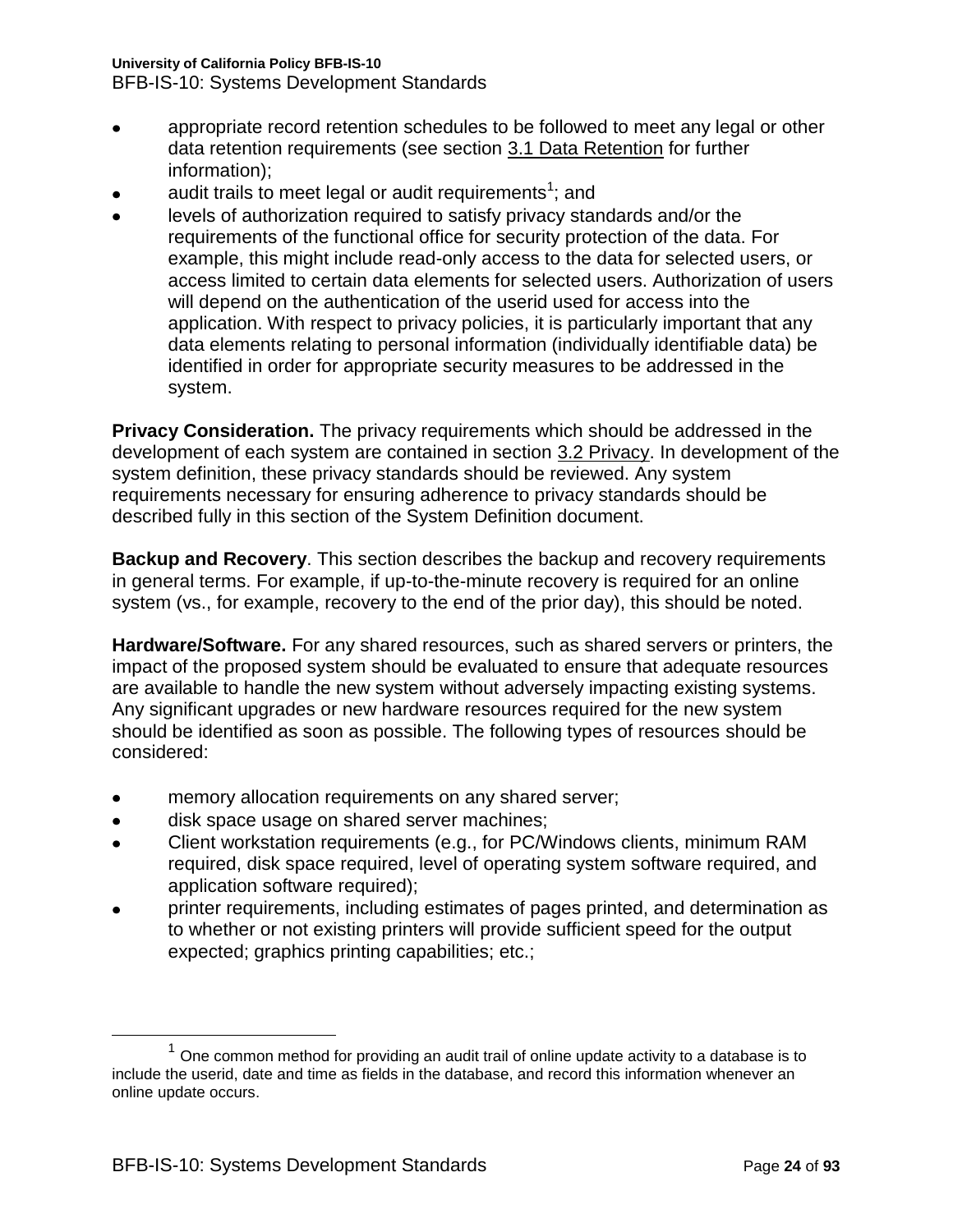BFB-IS-10: Systems Development Standards

- networking requirements, including: workstation networking capabilities required (cabling and software), requirements for a LAN or access to a file server, etc.; and
- level of client application software and server application software<sup>2</sup>.

**Impact on Existing Functional Office Operations.** If there will be major impacts on the existing operations of the functional office with the implementation of the proposed system, then these should be described in general terms. Some examples of the possible impact of a new or revised system include impact on personnel (elimination of jobs or creation of new tasks), or reallocation of resources, such as from a centralized model to a decentralized model.

**Conversion.** This section should outline any conversions required for the system. If this system replaces an existing system, then the general approach for converting the existing data to the new system should be described. If there are major one-time startup efforts (e.g., one-time data entry of historical data), then this should be described.

# <span id="page-24-0"></span>*c. Data Elements*

Draft data element definitions should be written during the System Definition phase. The data elements should be categorized by the major data entities identified (i.e., for relational databases, the table(s) in which each data element belongs should be identified). Although these data elements may be further refined during the Prototyping phase, the application developer cannot begin a useful version of a prototype until the data elements are reasonably well defined.

At a minimum, the data element definitions should include the following information:

Data Element Name

 $\overline{a}$ 

- Type of data element (numeric or alphanumeric)  $\bullet$
- Format of the data element (e.g., for numeric fields, the number of digits allowed,  $\bullet$ such as 3v2 (meaning a number of the format nnn.nn))
- General description or definition of the data element  $\bullet$
- If the data element is a coded value, then the possible codes and the corresponding interpretation of each code
- Programming name (i.e., the name of the field in the database)

Additional information, such as data editing requirements and source of the data element, may also be included in the data element definitions.

 $^{2}$ It is possible, especially if the development time is long, that application development software or possibly operating system software may need to be upgraded during development efforts. If needed, the time for upgrading and testing the underlying software used for developing the application must be taken into account in the project planning and schedule.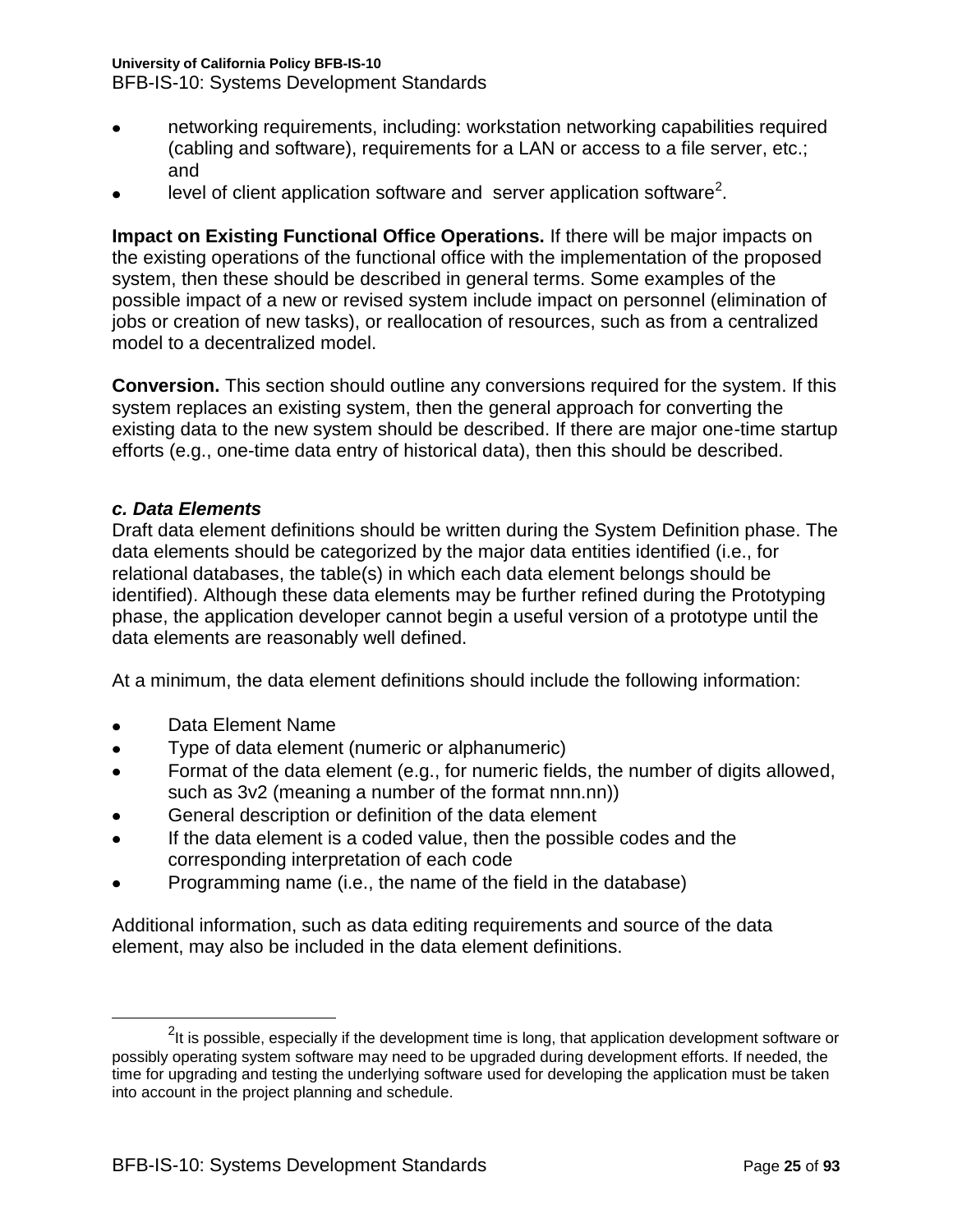If there is an official review process for data elements by a data administration group at the campus or at OP, then this review process should be initiated during this phase. Such a review process may include a review for policy implications, and a review for consistency and standardization of data across administrative applications at the campus or OP. Issues of consistency and standardization are particularly important for applications where data will be shared by multiple departments, such as data warehouse applications. The data elements and any required review processes should be finalized by the end of the Prototyping phase.

# <span id="page-25-0"></span>*d. Review and Approval*

The Project Leader is responsible for determining when the System Definition document may be distributed. When distributed, copies of the System Definition document should be given to:

- the functional office(s) identified as users of the system  $\bullet$
- those within the administrative computing department who should review the  $\bullet$ document
- Internal Audit (for high risk systems)
- others, for informational purposes  $\bullet$

The functional office should agree that the System Definition document accurately reflects their functional requirements for the new system or system modification, and accurately describes the agreed-upon systems solution. If the administrative computing department took the lead on producing the document, then a formal acceptance from the functional office (or offices) may be needed to ensure their agreement.

For some projects, the Project Leader may elect to require review and approval of the System Definition document from a working group of end-users in offices outside of the functional office(s) comprising the primary users of the system. This may be appropriate, for example, in the case of a campus-wide financial system that will impact offices outside of the Accounting Office, which is perhaps the project sponsor or major user.

The System Definition document is also given to Internal Audit for review for high risk applications. (Copies of the System Definition documents for applications not considered high risk are also available to Internal Audit upon request.) Audit's review of the System Definition document should provide feedback regarding whether or not necessary audit requirements have been identified (this is not to imply that Internal Audit is responsible for certifying the adequacy of the design and controls). In addition, Internal Audit should identify the degree of involvement desired by their office for the remaining phases of development.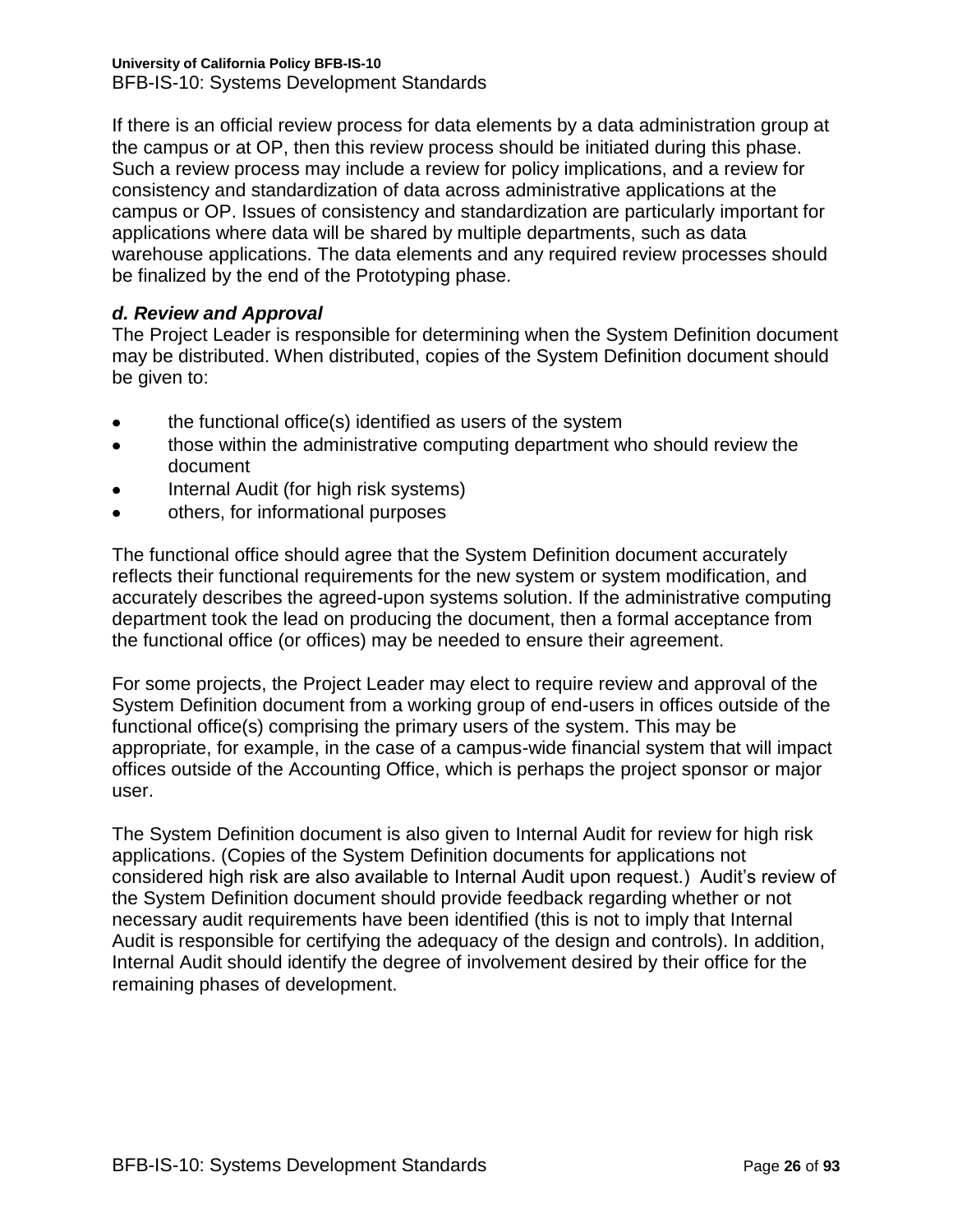# <span id="page-26-0"></span>**4. PROTOTYPING (PROTOTYPING TRACK ONLY)**

### <span id="page-26-1"></span>*a. Purpose*

Prototyping is a method of designing applications through iterative refinement of an actual working model of the system, followed by the acceptance of the actual working model of the system by the functional office. It involves developing a working model of a system (or a portion of a system), demonstrating the model to the prospective users, and modifying the model based on the users' responses.

The Prototyping phase is part of the Prototyping Track for systems development. (See 1.3 Systems Development Tracks for further information regarding development tracks.)

The major outputs from the Prototyping phase include:

- a working version of the system;
- specifications for interfaces with other UC sites or an external organization, if  $\bullet$ applicable; and
- updated Data Element definitions.

# <span id="page-26-2"></span>*b. When to Use Prototyping*

Prototyping can be applied to almost any system. However, since it is based upon a high degree of involvement by the functional office in the specification of system functions, it is most useful for developing system functions with which end users will interact directly, such as online systems or online portions of systems. Also, this method works best when a prototype may be developed in a relatively short period, and the time between iterations of the working model is not overly long. For this reason, the method is best used for small to medium scale systems, or small to medium scale portions of larger-scale systems.

The following system functions, if applicable, may be difficult to address via prototyping, and the Project Leader may choose to document these functions in a more traditional design document:

- Any interfaces to or from other systems; and
- Backup and recovery of data.  $\bullet$

# <span id="page-26-3"></span>*c. Programming*

The programming standards and guidelines in effect for the campus or OP for the language being used for systems development must be followed -- refer to local standards manuals for further information.

# <span id="page-26-4"></span>*d. Testing Each Prototype*

The application developer is responsible for determining what testing is required for each iteration of a prototype, before presenting the prototype to the functional office for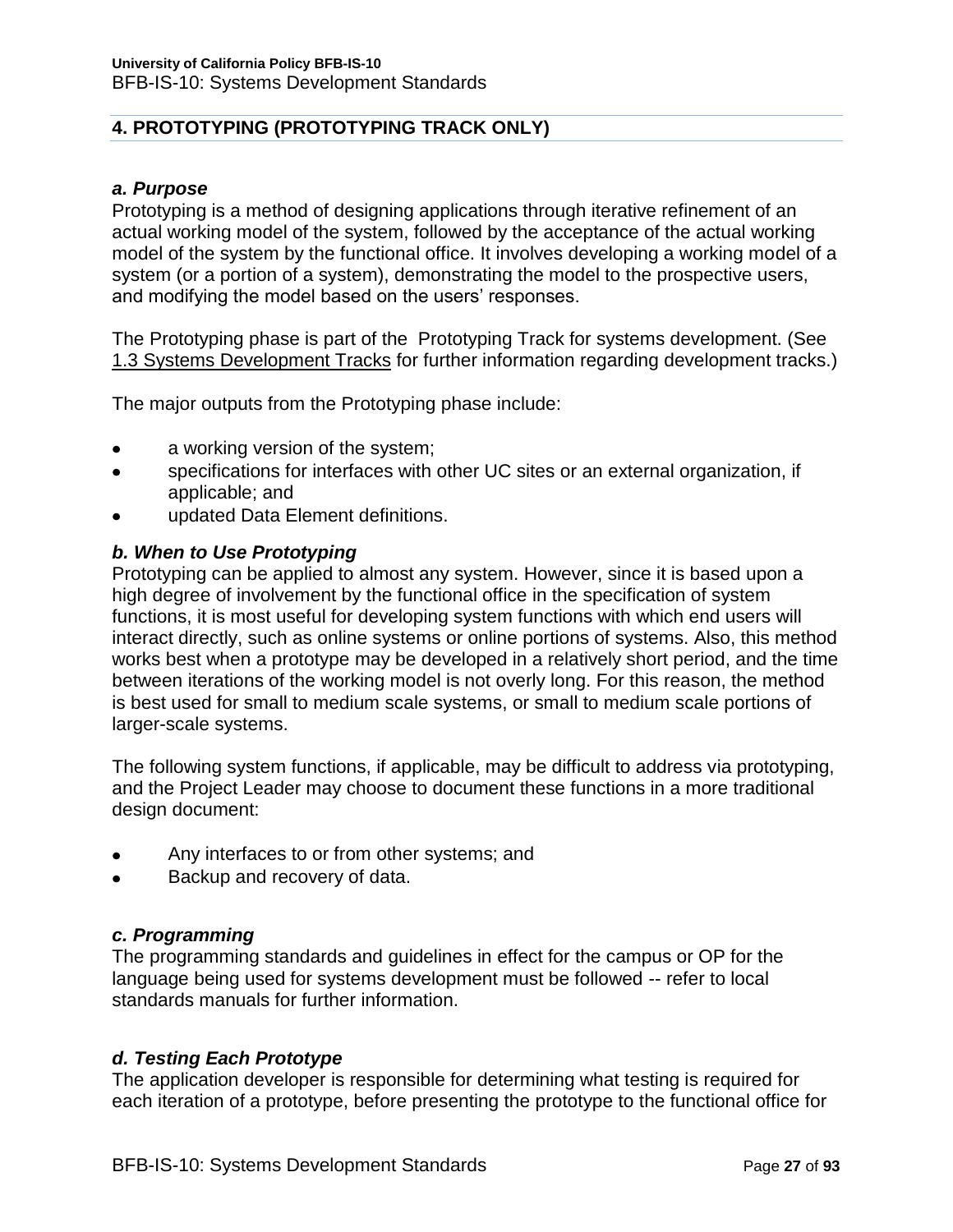review. A test plan, itemizing the test conditions to be exercised during testing, may be developed. The test plan can be an informal list for use by the application developer only, or may be a more formal list if functional offices will be involved in testing the prototype or test verification.

In general, testing should address the following:

- every function performed by the prototype should be tested;  $\bullet$
- for event-driven portions of the system (e.g., online processing), every event  $\bullet$ should be tested;
- any error conditions should be tested; and
- "boundary" conditions should be tested (for example, if an online program is designed to handle up to ten entries on a screen, then a test of entering ten or eleven entries and a test of entering zero or one entry should be performed.)

Test results must be reviewed carefully. The review of test results may be completed by the application developer, by the Project Leader, by the functional office, or by a combination of these staff.

# <span id="page-27-0"></span>*e. External Interface Specifications*

If there is an interface between the new (or modified) system and either another UC site (a campus or OP) or an external organization (e.g., a health insurance carrier), then specifications for this interface must be written. If the interface is FROM the other site or organization, then the specifications must be sufficiently detailed to enable the other organization to develop the interface file processing. If the interface is TO the other site or organization, then the specifications must provide sufficient information for the other organization to effectively use the interface file in their application. At this point in the development process, any general issues regarding the interface should have been resolved.

Interface specifications must include the following:

Overview of the data required for each file specified, including a description of the data.

- Frequency of data submission (i.e., monthly, annually, etc.), effective dates of the submissions, and due dates (e.g., 5th working day of the month).
- A record layout for each file transmitted must be included.
- A list of data elements, including the format for each data element, must be included.
- Physical file characteristics, including the data set name, record length and record format

OR

The file name to be transmitted for files to be transferred via ftp, and the target system for the ftp transmission.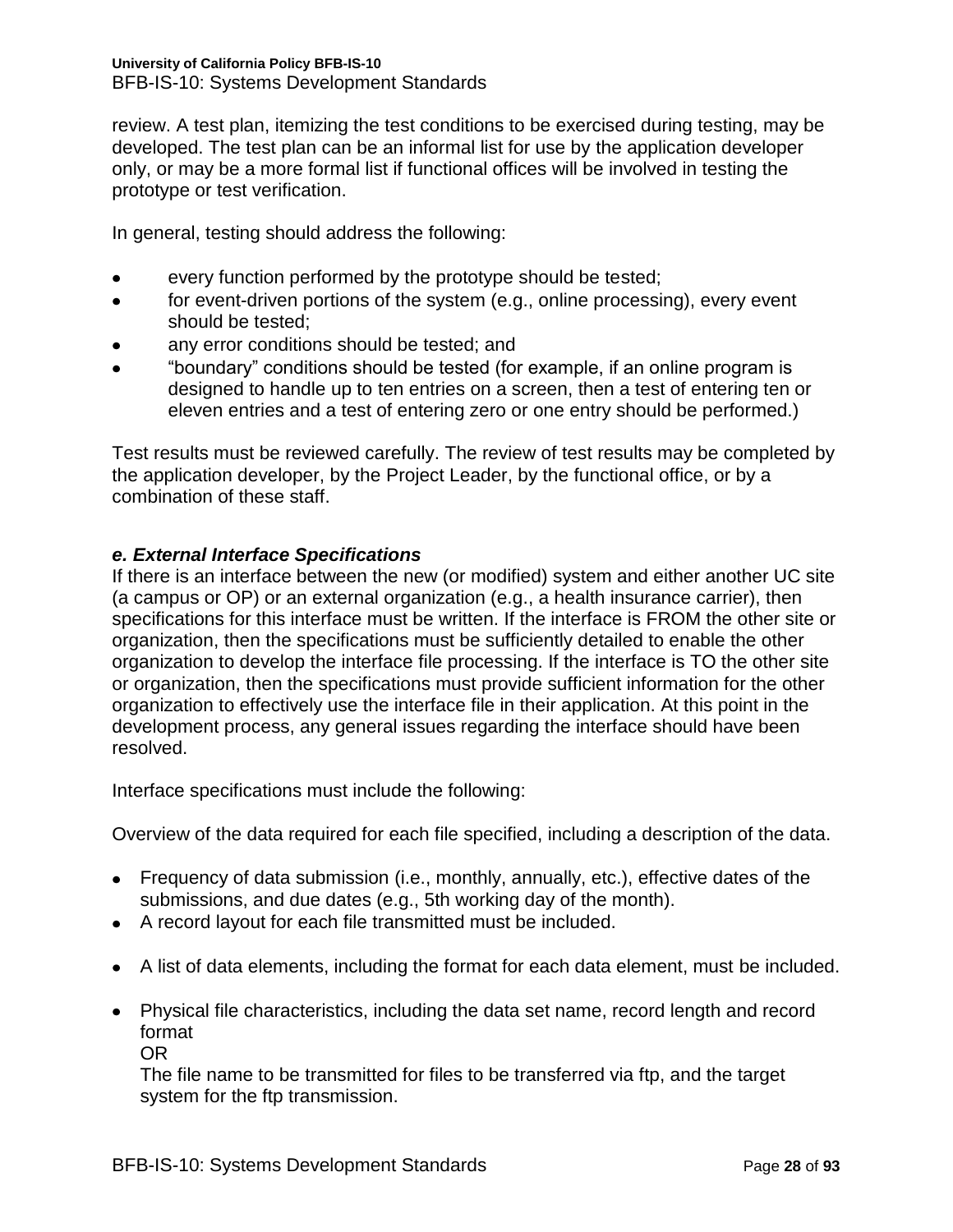The procedure for notifying the receiving site when the file has been submitted.

#### <span id="page-28-0"></span>*f. Data Elements*

An updated list of data elements and data element definitions must be completed.

#### <span id="page-28-1"></span>*g. Review and Approval*

When the actual working model of the system is completed, it must be presented to the functional office for sign off. For high risk applications, the completed model must also be made available for review to Internal Audit.

#### <span id="page-28-2"></span>**5. REQUIREMENTS DEFINITION (TRADITIONAL OR PURCHASE TRACKS)**

The Requirements Definition phase can be undertaken as soon as the Project Proposal is approved, or as the first phase of a project where there is no formal Project Proposal document. The Requirements Definition phase is part of the Traditional Track or Purchase Track for systems development. (See 1.3 Systems Development Tracks for further information regarding development tracks.)

### <span id="page-28-3"></span>*a. Purpose*

The Requirements Definition phase of systems development must define the functional requirements of the new system or system modification. The requirements must provide sufficient details for subsequent phases: the design of the system, or selection of a vendor package.

Regardless of the split of responsibilities between the functional office(s), the administrative computing department, and any outside vendor for the Requirements phase (see Roles and Responsibilities in Chapter 1), the participation of the functional office(s) during this phase is critical. A system will not meet the needs of the functional office if staff from the functional office(s) are not heavily involved in defining the functional requirements at this stage of the project.

#### <span id="page-28-4"></span>*b. Requirements Definition Document*

Simply stated, the requirements definition document describes what the system is expected to do. While technical issues are not necessarily addressed during the Requirements phase, if certain technical requirements are already known, they may be included in the Requirements Document. For example, if a new interface is required with an outside agency, and the specifications are determined by the outside agency, then the details of the new interface (e.g., record layout, and frequency of the interface) may be included. Normally, however, technical details should not be determined before the functional needs are clearly identified.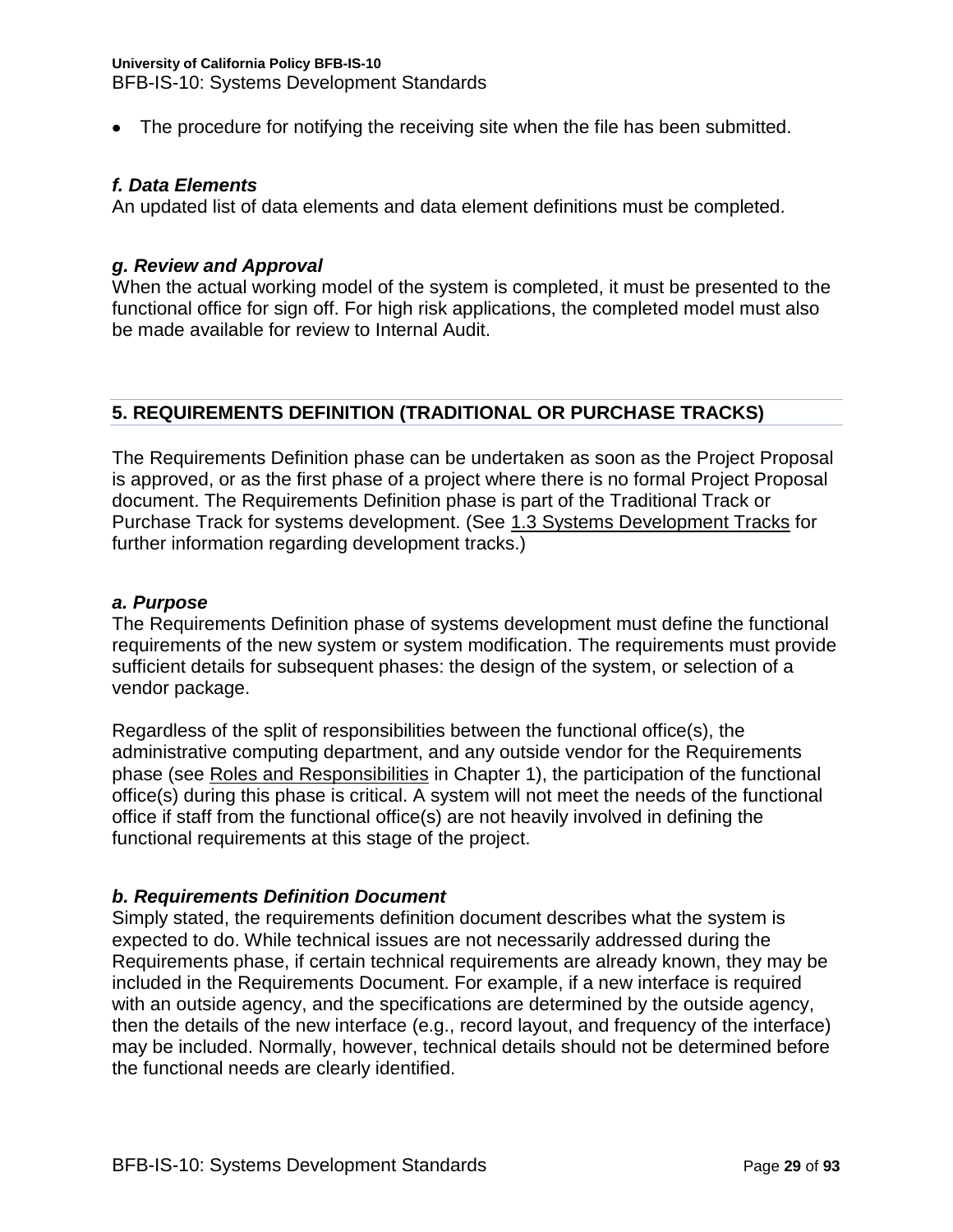The Requirements Definition document should include the type of information described in the sections below. The document need not include the specific sections listed, as long as the information is included. Certain sections may not be needed for some projects (e.g. privacy may not be a consideration for a system if no individuallyidentifiable data is included). The document may consist mostly or entirely of text, or may incorporate alternative descriptive methods, including charts or output from modeling tools.

**Scope and Objectives.** The scope of the proposed system and the overall objectives are described in this section:

- The section should include a statement of the general purpose of the proposed system or system modification. If a Project Proposal was written for the project, then the general purpose should coincide with what was stated in the Project Proposal. If the purpose or objectives of the project have changed since the Project Proposal, then this should be noted, and the revised purpose and objectives stated.
- Every functional office which will use the new system must be identified, and their use of the system described (e.g., one office may have read-only access to data for reporting, whereas another office has responsibility for update).

**Current System or Procedures.** This section describes the system (if any) or procedures currently in place. This section may also highlight the differences between the current procedures and the proposed procedures.

**Sources of Data.** Input sources for the proposed system should be fully described. The method for input must be identified, e.g., online data entry by the functional office, interfaces with existing systems, etc. For each input source, the functional office owning the data source (and responsible for the accuracy of the data) must be identified. The method for verification of the accuracy and integrity of the data must be specified. It should be noted if data accuracy and integrity is assumed to be outside the scope of the system (e.g., where data from another system is assumed accurate).

The frequency of data input and the approximate volume of data should be identified.

For interfaces from other UC sites or from external sources, any issues regarding the definition of the interface or testing of the interface should be described. Sufficient time for external sites to develop or modify the interface and provide test files must be incorporated into the Project Plan.

**Processing.** The proposed processing to be performed by the system must be described in general. The logic for updating the database, via either online data entry or batch update, must be described. Processing for outputs, whether reports, interface files FROM the system to other systems, or online inquiry, should be described. Any processing, not directly related to input or output of data, should also be described. For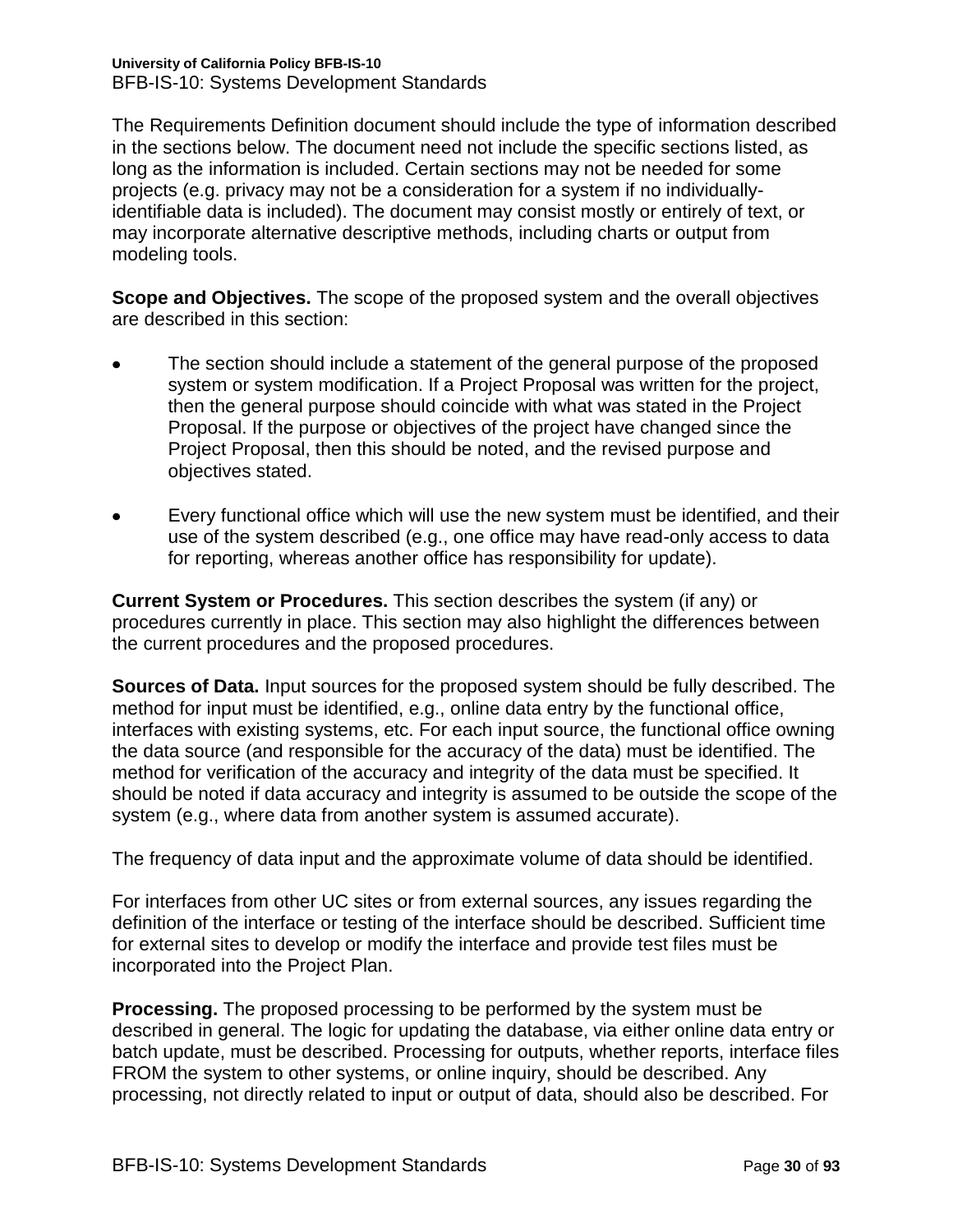example, for a system that will perform a modeling function, the logic for the modeling, including what data is used from the database and what data the user may enter or modify, should be described. Other logic, such as calculations to be performed, or workflow logic required, should also be described.

**Major Outputs.** All major outputs of the system should be described. This includes reports, and required interfaces to other systems, either within UC or to outside agencies. If the format and frequency of required interfaces from the proposed system to other systems are known, then this information should be included.

For systems that are replacing existing systems, or for system modifications, any changes to existing reports or elimination of any existing reports should be noted.

**Interfaces with Other Systems.** Generally interfaces with other systems will be identified in earlier sections either as a source of data (where data comes from another system to the new system), or as output (where data is sent to another system). Any interfaces not already described in earlier sections must be identified.

**Database.** While it may be premature at this phase of the project to complete a detailed database design, the basic data entities required for the system must be identified, and the relationship between entities should be identified. For example, in personnel systems within the University, an employee is an entity, and appointment is often another entity. There is a one-to-many relationship between employee and appointment, since UC employees may hold multiple appointments.

Draft data elements (see section below) should be grouped by the data entities identified.

**Audit and Authorization Features**. This section should identify any audit, control or security and authorization considerations required. Examples are:

- appropriate record retention schedules to be followed to meet any legal or other data retention requirements;
- audit trails to meet legal or audit requirements<sup>3</sup>; and
- levels of authorization required to satisfy privacy standards and/or the requirements of the functional office for security protection of the data. For example, this might include read-only access to the data for selected users, or access limited to certain data elements for selected users. Authorization of users will depend on the authentication of the userid used for access into the application. With respect to privacy policies, it is particularly important that any data elements relating to personal information (individually identifiable data) be

 $\overline{a}$ 

 $3$  One common method for providing an audit trail of online update activity to a database is to include the userid, date and time as fields in the database, and record this information whenever an online update occurs.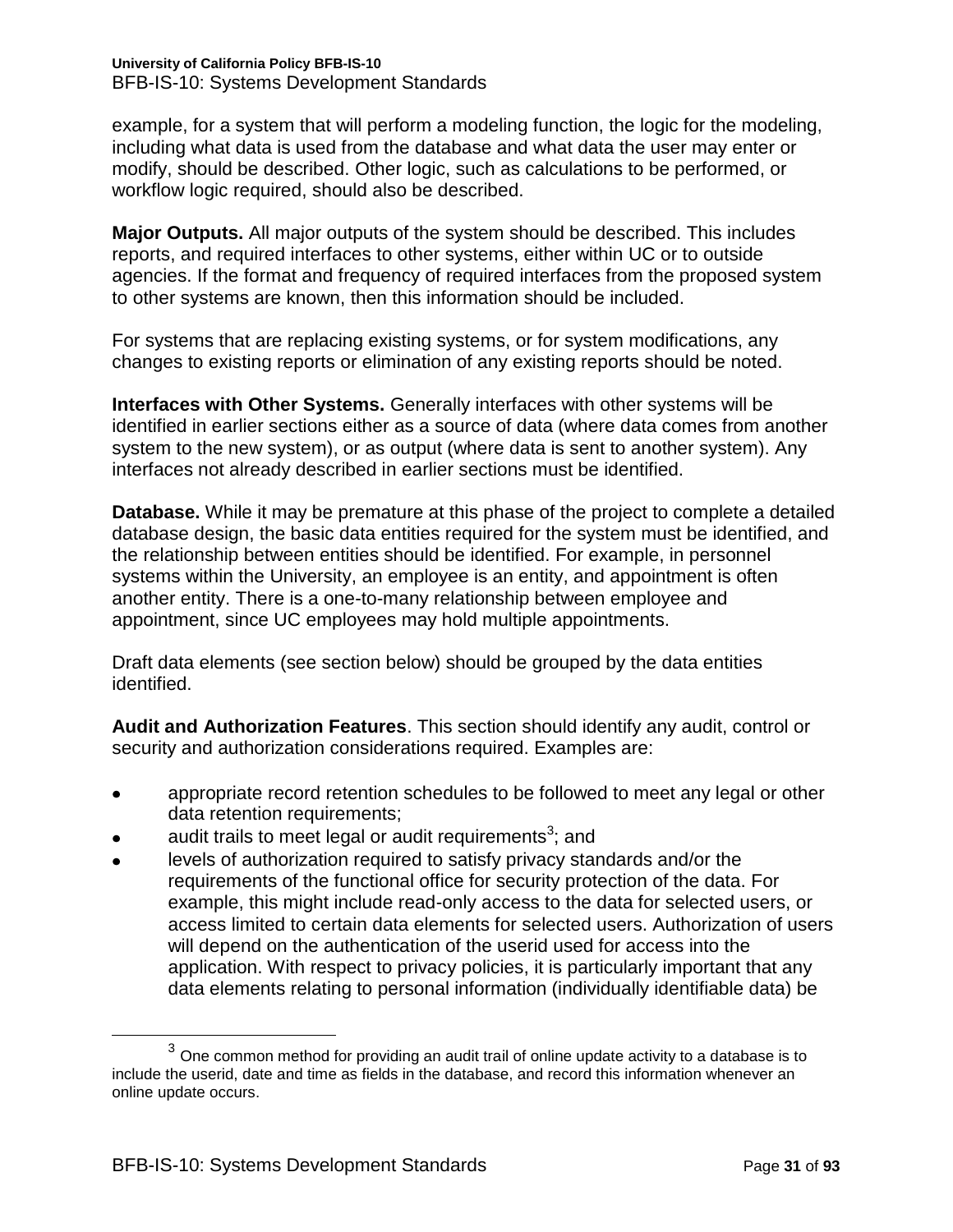identified early in the development cycle in order for appropriate security measures to be addressed during system design.

**Privacy Consideration.** The privacy requirements which should be addressed in the development of each system are contained in section 3.2 Privacy. In development of system requirements, these privacy standards should be reviewed. Any system requirements necessary for ensuring adherence to privacy standards should be described fully in this section of the Requirements Definition document.

**Backup and Recovery.** This section describes the backup and recovery requirements from a functional standpoint. For example, if up-to-the-minute recovery is required for an online system (vs., for example, recovery to the end of the prior day), this should be noted.

**Hardware/Software**. If there are hardware and/or software requirements for the system that are known at this point of the development process, these must be noted. For example, if there is a minimum configuration for a PC for use with the system (e.g., amount of memory required and level of operating system required), then this should be described.

**Impact on Existing Functional Office Operations**. If there will be major impacts on the existing operations of the functional office with the implementation of the proposed system, then these should be described in general terms. Some examples of the possible impact of a new or revised system include impact on personnel (elimination of jobs or creation of new tasks), or reallocation of resources, such as from a centralized model to a decentralized model.

**Conversion.** This section should outline any conversions required for the system. If this system replaces an existing system, then the general approach for converting the existing data to the new system must be described. If there are major one-time startup efforts (e.g. one-time data entry of historical data), then this must be described.

# <span id="page-31-0"></span>*c. Data Elements*

Draft data elements and definitions should be written during the Requirements Definition phase. The data elements should be categorized by the major data entities identified (see the earlier section on Database). These data elements will be further refined during the design phases. For projects where a vendor package solution will be pursued, the data elements and the definitions will depend largely on the package selected, and should be finalized during the Installation phase.

For systems that will be developed in-house, if there is an official review process for data elements by a data administration group at the campus or at OP, then this review process should be initiated during this phase. Such a review process may include a review for policy implications, and a review for consistency and standardization of data across administrative applications at the campus or OP. Issues of consistency and standardization are particularly important for applications where data will be shared by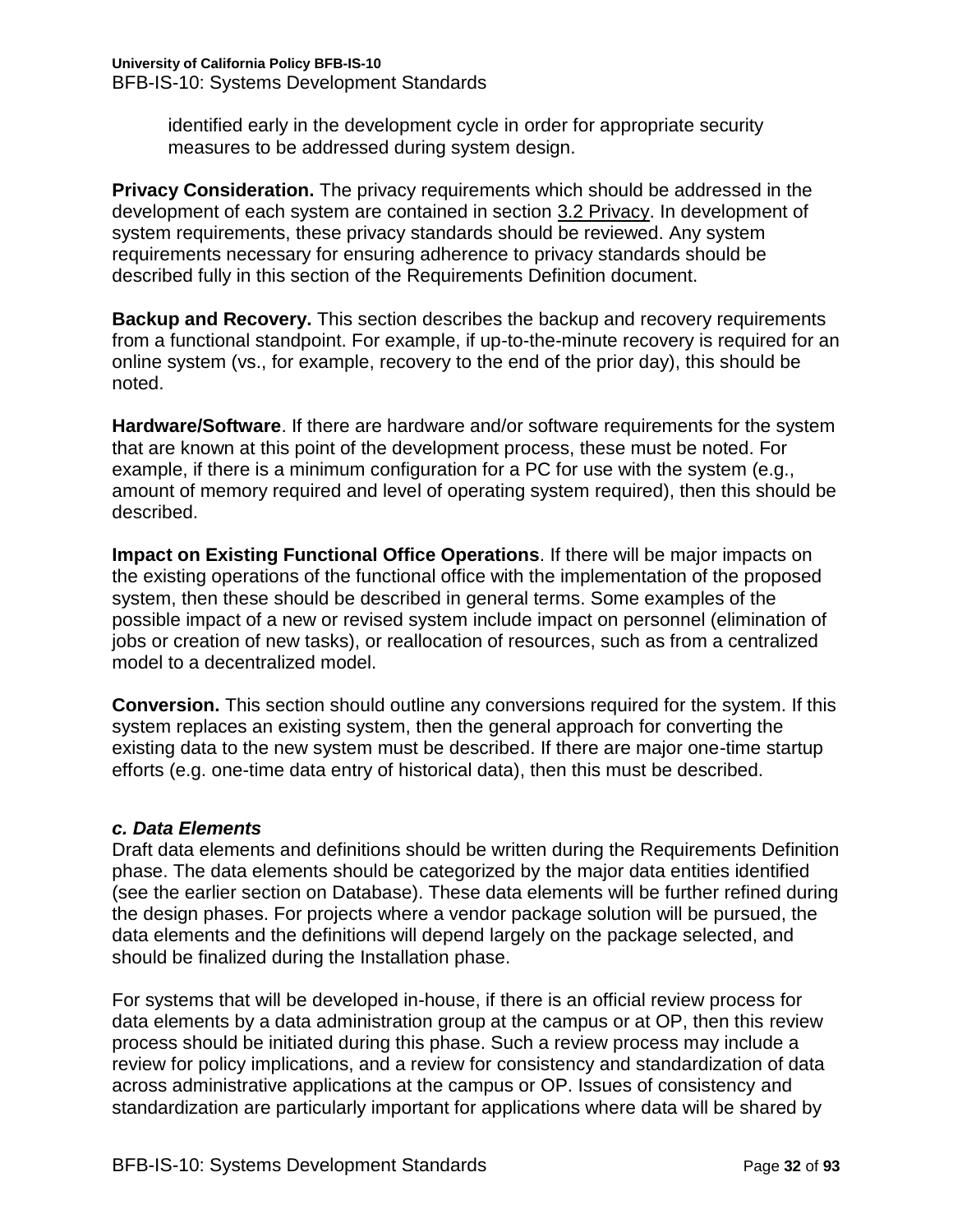multiple departments, such as data warehouse applications. The data elements and any required review processes should be finalized by the end of the design phases.

# <span id="page-32-0"></span>*d. Review and Approval*

The Project Leader is responsible for determining when the Requirements Document may be distributed. When distributed, copies of the Requirements Document should be given to:

- the functional office(s) identified as users of the system
- those within the administrative computing department who must review the  $\bullet$ document
- Internal Audit (for high risk systems)
- others, for informational purposes  $\bullet$

The functional office should agree that the Requirements Definition document accurately reflects their functional requirements for the new system or system modification. If the administrative computing department took the lead on producing the document, then a formal acceptance from the functional office (or offices) may be needed to ensure their agreement.

If the Requirements Definition document was primarily or entirely prepared by the functional office and the administrative computing department will be involved in design and/or programming (or maintenance) phases, then the administrative computing department must review the document to ensure that the requirements are adequately defined and that the proposed project is consistent with the overall technical strategies of the campus or OP.

For some projects, the Project Leader may elect to require review and approval of the Requirements Definition document from a working group of end-users in offices outside of the functional office(s) comprising the primary users of the system. This may be appropriate, for example, in the case of a campus-wide financial system that will impact offices outside of the Accounting Office, which is perhaps the project sponsor or major user.

The Requirements Definition document is also given to Internal Audit for review for high risk applications. (Copies of the Requirements Definition documents for applications not considered high risk are also available to Internal Audit upon request.) Audit's review of the Requirements Definition document should provide feedback regarding whether or not necessary audit requirements have been identified (this is not to imply that Internal Audit is responsible for certifying the adequacy of the design and controls). In addition, Internal Audit should identify the degree of involvement desired by their office for the remaining phases of development.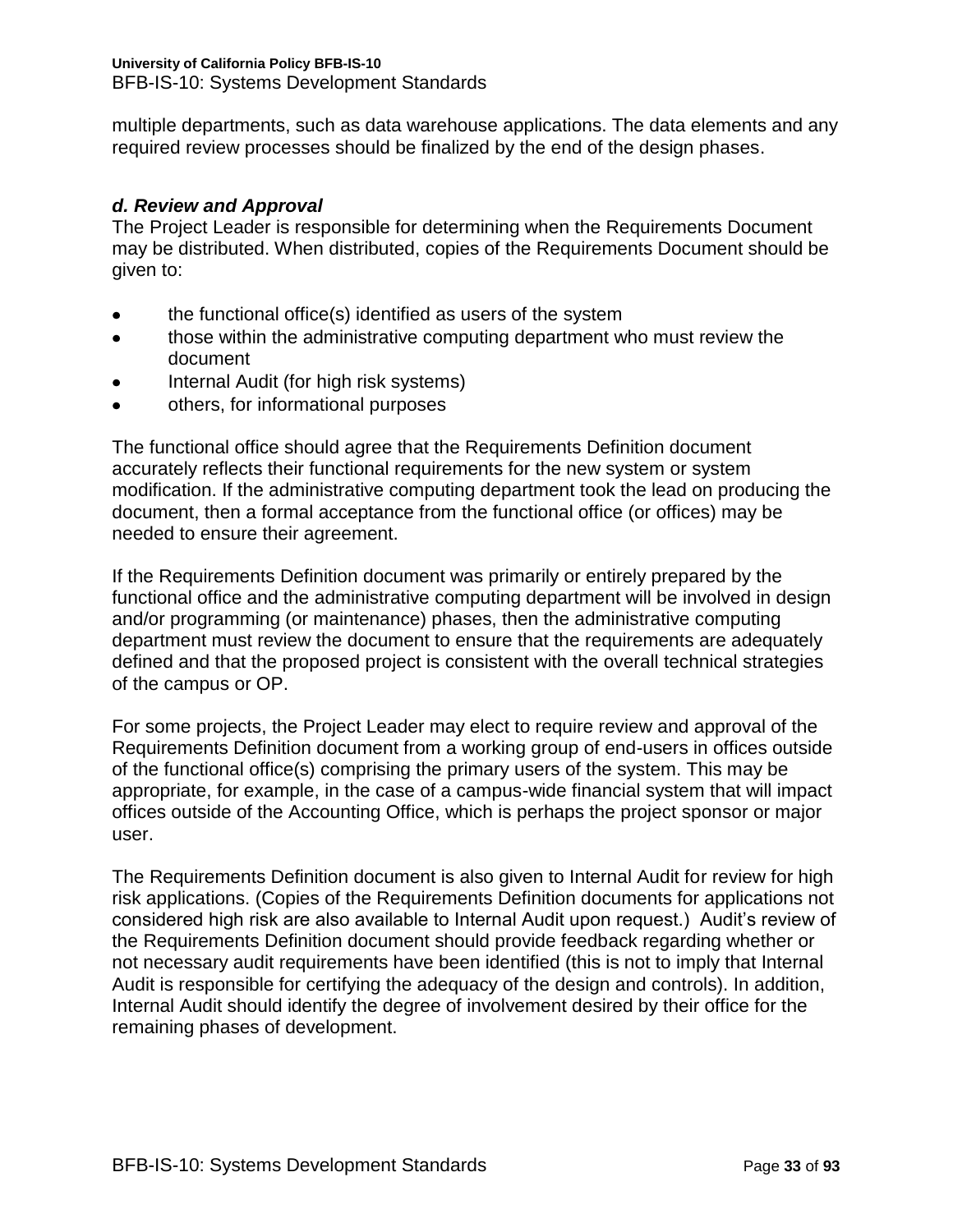# <span id="page-33-0"></span>**6. REQUEST FOR PROPOSAL (PURCHASE TRACK ONLY)**

#### <span id="page-33-1"></span>*a. Purpose*

The purpose of the Request for Proposal phase is to engage in a formal process for eliciting bids from vendors when the project involves a vendor package solution. This phase is part of the Purchase Track (for more information regarding the different development tracks, see section 1.3 Systems Development Tracks).

Note: A Request for Proposal document may also be issued if a vendor may be engaged to perform a feasibility study or custom development of an application. This section may be used for guidelines in these cases, although the exact content of the RFP document will differ somewhat.

#### <span id="page-33-2"></span>*b. Request for Proposal Document*

The core of the Request for Proposal (RFP) document is describing the functional requirements for the system, which has been accomplished as part of the Requirements Definition phase. The Requirements Definition document forms the basis of the RFP document.

In addition to the functional requirements contained in the Requirements Definition document, the RFP should include the following:

#### *General Information.*

- an overview of the overall campus or OP organization and a description of the functional offices that will be using the system, plus a description of the overall technical environment in which the system will operate and of the administrative computing organization (whether it is centralized or decentralized).
- a schedule of key events, both for the proposal process (deadline for proposals (vendors must be given a reasonable amount of time to prepare responses), schedule for UC's decision, etc.) and planned implementation date (subject to change at the discretion of UC)
- response terms and conditions, to provide information regarding the formal procedure surrounding the RFP process, including:
	- who to contact for clarification of the RFP;
	- date and location for delivery of proposal;  $\bullet$
	- official approval process and notification of award; and  $\bullet$
	- some definitions for the purpose of legal protection of UC, such as:
		- o the right for UC to amend or supplement the information in the RFP;
		- $\circ$  the right for UC to not make any award as a result of this RFP process;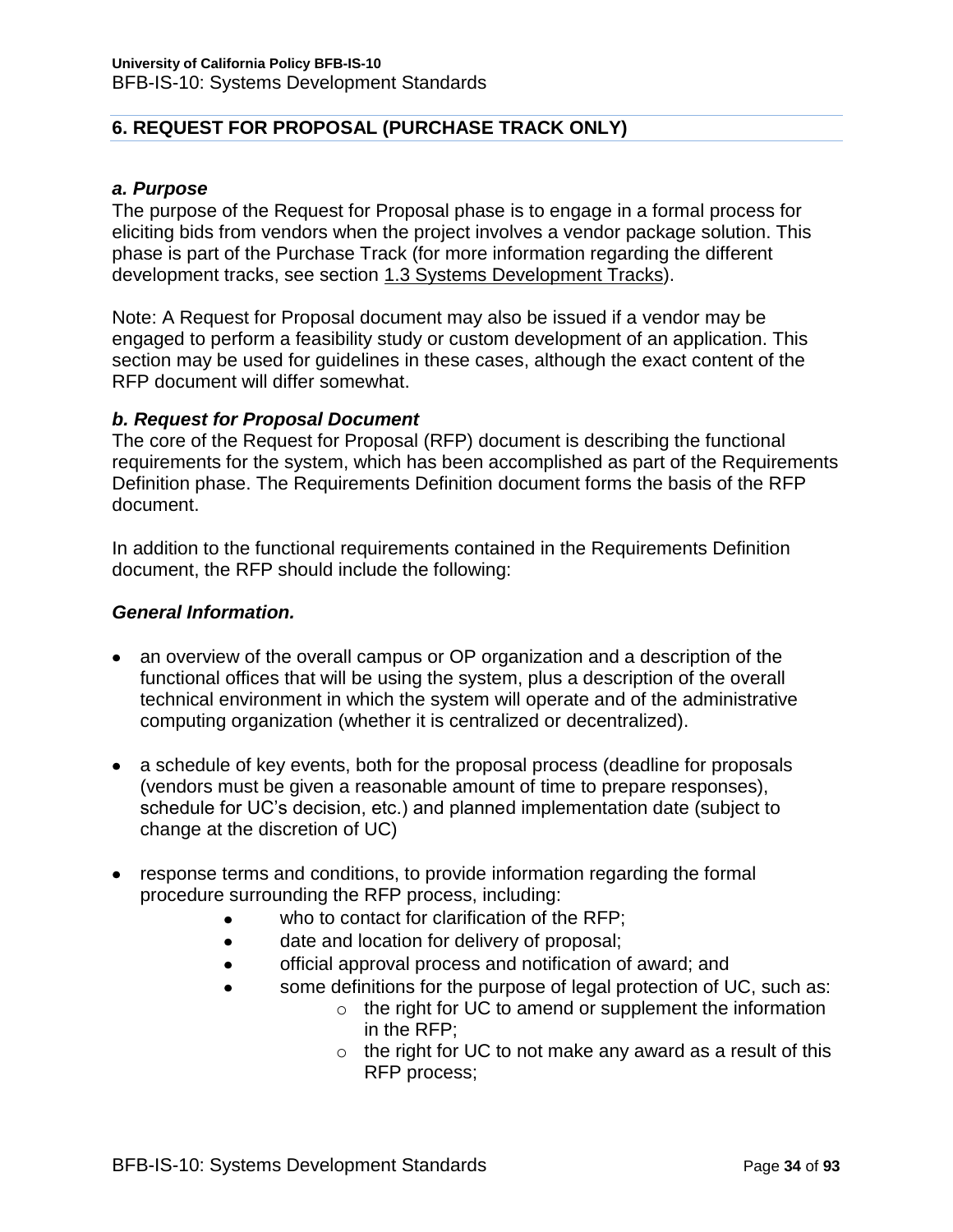- o assignment or subcontracting (e.g., will the vendor subcontract any of the work); and
- o any issues regarding news releases and confidentiality.

### *Technical Requirements.*

Any restrictions regarding the hardware or software to be used for the vendor package must be listed. If the product must run on currently-installed hardware and operating system and work within the current network configuration, then this must be stated. If the database management software, application development and/or language software, and system software (e.g., a specific teleprocessing monitor such as CICS) must match that already installed at the UC campus or OP, then this must be stated. If a required environment is described and there are known upgrades or major changes in the future, then these must be outlined as well.

Whether or not UC has specific hardware or software restrictions, all responses to the proposal must include a complete description of the technical environment required for the product. In addition, the vendor response must state how long the package will be supported in the given environment, and what major changes to the required environment are in the foreseeable future.

Any restrictions regarding how security and authentication must be handled by the package must be explained in the RFP. For example, if it is a requirement that the package handle security using DCE, then this must be stated.

Whether or not UC has specific security and authentication restrictions, the vendor must supply information regarding how security and authorization are handled within the product, if this is a requirement for the application.

Support requirements, both during the installation process and on-going support, must be outlined in the RFP.

The vendor responses must outline in detail the level of support that will be provided (and the associated costs), including: the expected staffing level during the installation process; the amount of training to be provided during the installation process both for the functional office(s) and for internal technical staff; on-going support, both for functional office questions (on-site and by telephone), and for technical problem solving and on-going maintenance of the application.

Vendor responses must state whether or not UC-specific customization of the package is possible, and whether the vendor undertakes responsibility for custom changes, and the on-going maintenance of the custom changes. How customization of the package, if allowed, would affect implementation of future upgrades to the package must also be stated in responses.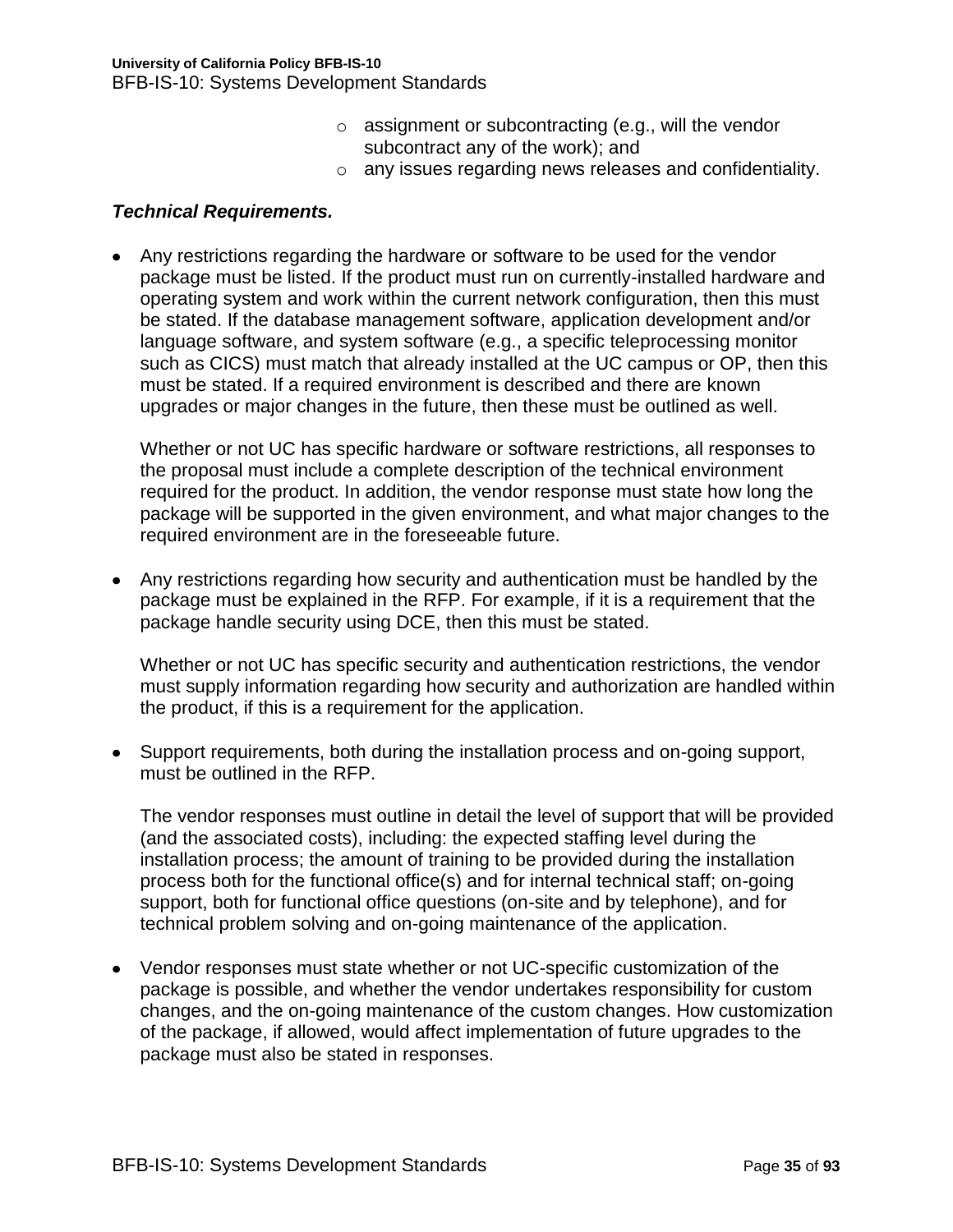**University of California Policy BFB-IS-10**

BFB-IS-10: Systems Development Standards

Vendor responses must include a description of how upgrades to the package are handled (both responsibility for installation and the cost of upgrades); whether or not the vendor will undertake future customization of the package at the request of UC and how such customization would affect future upgrades; and how the vendor determines what enhancements are made to the base package.

**Other Restrictions or Vendor Response Requirements.** If there are other specific restrictions known at this point related to the anticipated vendor relationship or other information required from the vendor, then these should be explained. Possible additional items include:

Information regarding the vendor, such as:

- number of similar applications implemented for clients;  $\bullet$
- years the vendor has been providing the types of services or software outlined;  $\bullet$
- financial status; and  $\bullet$
- client references.

Any requirements related to cost and/or payment schedule, e.g., that the payments will be phased with a specified percent held until after final completion.

Any insurance that the vendor is required to carry.

**Proposal Format and Instructions.** The RFP should outline the format of the responses. A possible outline for the standard format of responses follows:

- Proposed Solution:  $\bullet$
- Table of contents  $\bullet$
- Description of system solution  $\bullet$
- Application software requirements  $\bullet$
- System-level software and technical requirements  $\bullet$
- Hardware requirements  $\bullet$
- Proposed implementation schedule and level of effort  $\bullet$
- $\bullet$ On-going support
- Exceptions to the RFP (i.e., identification of any areas that the vendor cannot address)
- Sample contracts
- Sample documentation  $\bullet$
- Vendor Information:  $\bullet$
- Vendor qualifications  $\bullet$
- Vendor financial data and background information  $\bullet$
- $\bullet$ Client list
- $\bullet$ Cost Proposal:
- Cost information, including: cost of the package, installation, and on-going  $\bullet$ support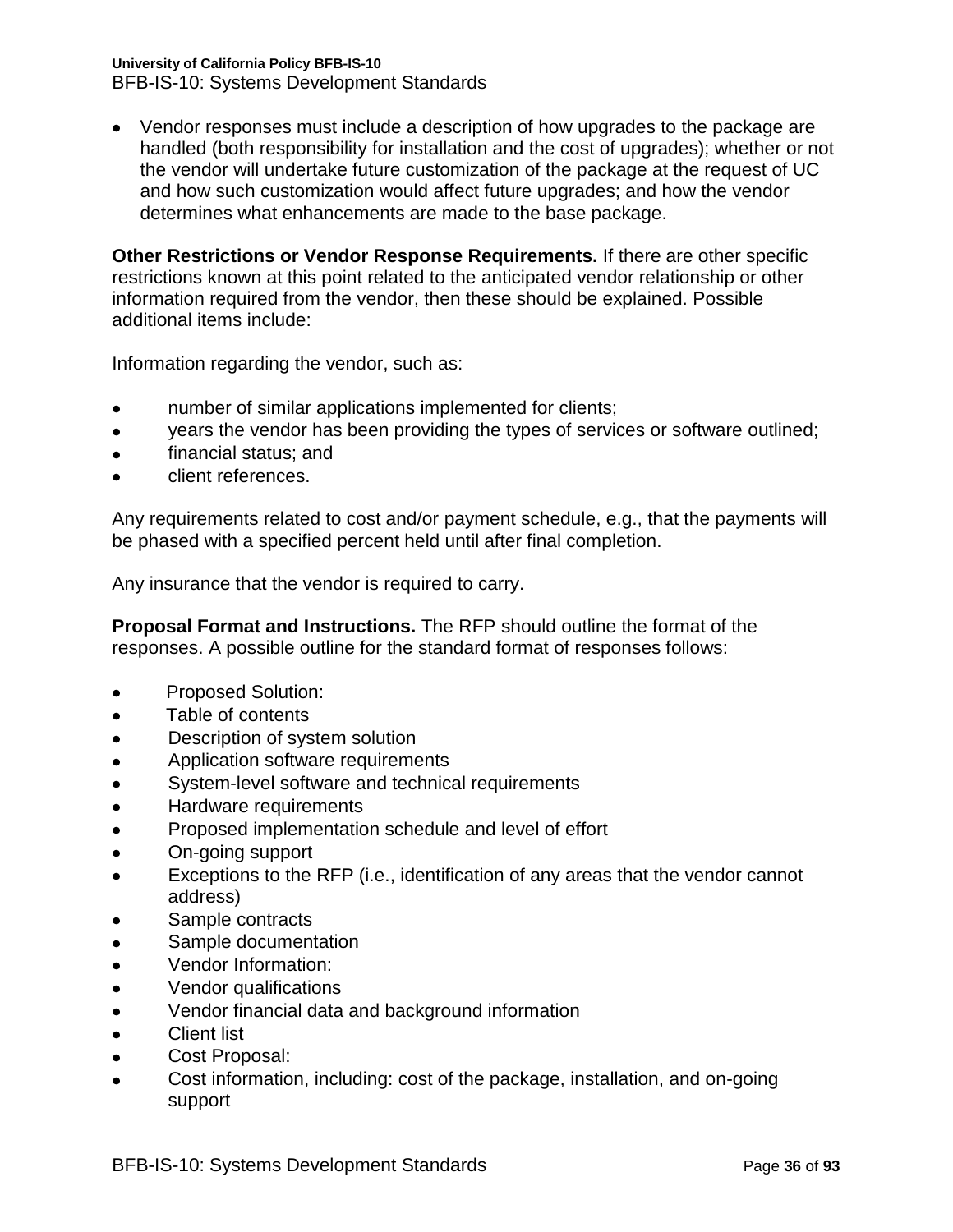## **University of California Policy BFB-IS-10**

BFB-IS-10: Systems Development Standards

## *c. Process for Issuing a Request for Proposal*

Once a decision is made to proceed with a Request for Proposal process, the campus Purchasing Office should be notified. The schedule for preparation and issuance of the RFP document must include time for the Purchasing Office to review the RFP, if needed, and to perform the official distribution of the RFP. The Purchasing Office should be consulted during the preparation of the RFP, for example, if changes to the schedule occur, or if questions arise regarding the process.

Once the RFP document is completed (normally by the project team), it is forwarded to Purchasing together with a recommended list of companies to which it should be sent. Purchasing then reviews the RFP, and may include additional companies in the distribution list. Purchasing distributes the RFP, and also posts the RFP publicly.

### *d. Review of Responses*

It is important to establish an evaluation framework within which the responses to the Request for Proposal can be reviewed. This framework must take into account the requirements for the system as defined in the RFP document. It is helpful to have a weighting mechanism, so that the requirements may be prioritized. The review process is summarized, together with any forms used for the evaluation and a final recommendation for a selection, in the Feasibility Study (see next section: 2.7 Feasibility Study).

## **7. FEASIBILITY STUDY (REQUIRED FOR PURCHASE TRACK)**

## *a. Purpose*

The feasibility phase is only necessary under circumstances where significantly different options are available for providing a systems solution to the functional needs identified in the System Definition phase (Prototyping Track) or the Requirements Definition phase (Traditional or Purchase Track). For example, a feasibility study would be required:

- when significantly different approaches by the administrative computing department in meeting the functional office's requirements are possible;
- when there is a choice of either in-house development or purchase of a vendor  $\bullet$ product ("make or buy"); and
- when vendor development or purchase of a vendor product is considered. In this  $\bullet$ case, the feasibility study should be used to evaluate different vendor responses to Requests for Proposals (see previous section).

## *b. Feasibility Study Document*

The Feasibility Study may be prepared by the functional office or by the administrative computing department, although both offices will be involved in its review. In some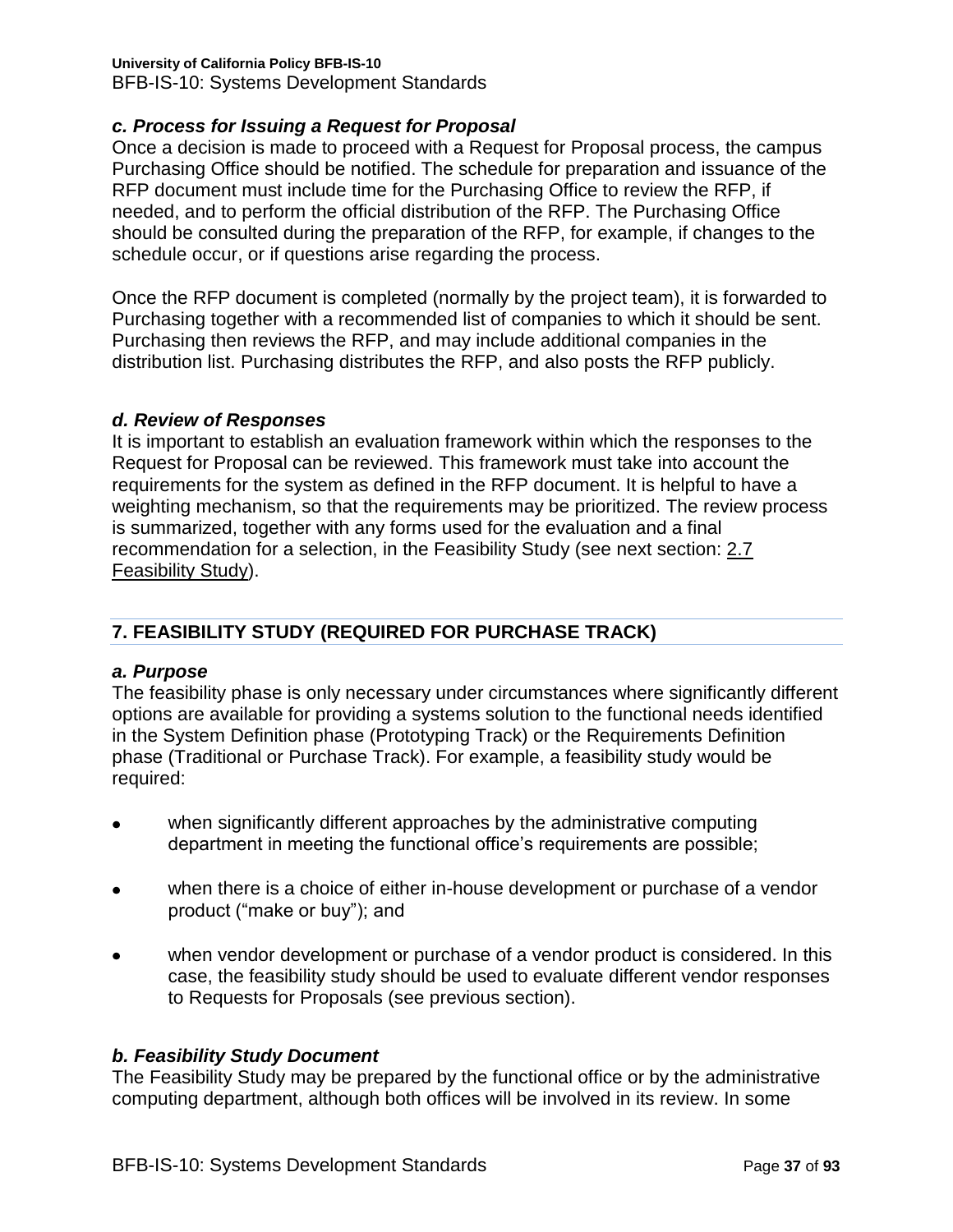cases, particularly for UC-developed applications where different options are possible, the Feasibility Study may be incorporated into the Requirements Definition or System Definition document.

The contents of the document will vary somewhat depending on the alternatives available for a particular project. Generally, the following should be addressed in the study:

*Overview of the Proposed System.* A brief overview of the proposed system should be included in the Feasibility Study, although the System Definition or Requirements Definition document should be referenced for further details.

*Description of Alternatives.* A description of each of the alternatives, or vendor proposals, should be made, outlining in broad terms the advantages and disadvantages of each alternative.

*Features Comparison.* A more detailed comparison of how each of the various alternatives meets the requirements should be presented. Often it is necessary to assign a priority to each major feature, since some features are critical or mandatory, while others may be only "nice to have". Any option which does not meet the mandatory requirements will be eliminated from consideration.

The attached form, "Features Comparison", provides an example of how this comparison might be displayed. On this form (or something similar), each major feature of the system is listed under the "Feature" column, each feature is rated in priority as Mandatory, Desired or Optional, and each alternative is ranked as to how it satisfies the system feature. For example, for a Human Resources application, one major feature might be retention of historical data, which the functional office considers a required, or Mandatory feature. If there were three alternatives being considered, e.g., three different vendor solutions, each vendor's product would be rated, perhaps on a basis of 1 to 5 (where 1 indicates that the feature is inadequate or missing from the product, and 5 indicates that the product provides an excellent facility for the given feature). This type of comparison provides a method for quantifying, to some extent, how well each alternative identified meets the system requirements.

*Cost Comparison.* The costs of each alternative should be fully indicated. Included should be both one-time costs (e.g., software development or acquisition and hardware acquisition or upgrade) and on-going costs (e.g., for staff to maintain the system, and maintenance and/or upgrades of software and hardware).

*Compatibility.* The compatibility or consistency of each approach with other existing applications and hardware or management's intended hardware and software environment should be considered. For example, an Oracle version of a software package with desired features may be available, but if all other applications currently in place are Sybase-based, then the impact, including the cost of training for and supporting an Oracle software package, may overshadow the advantages of the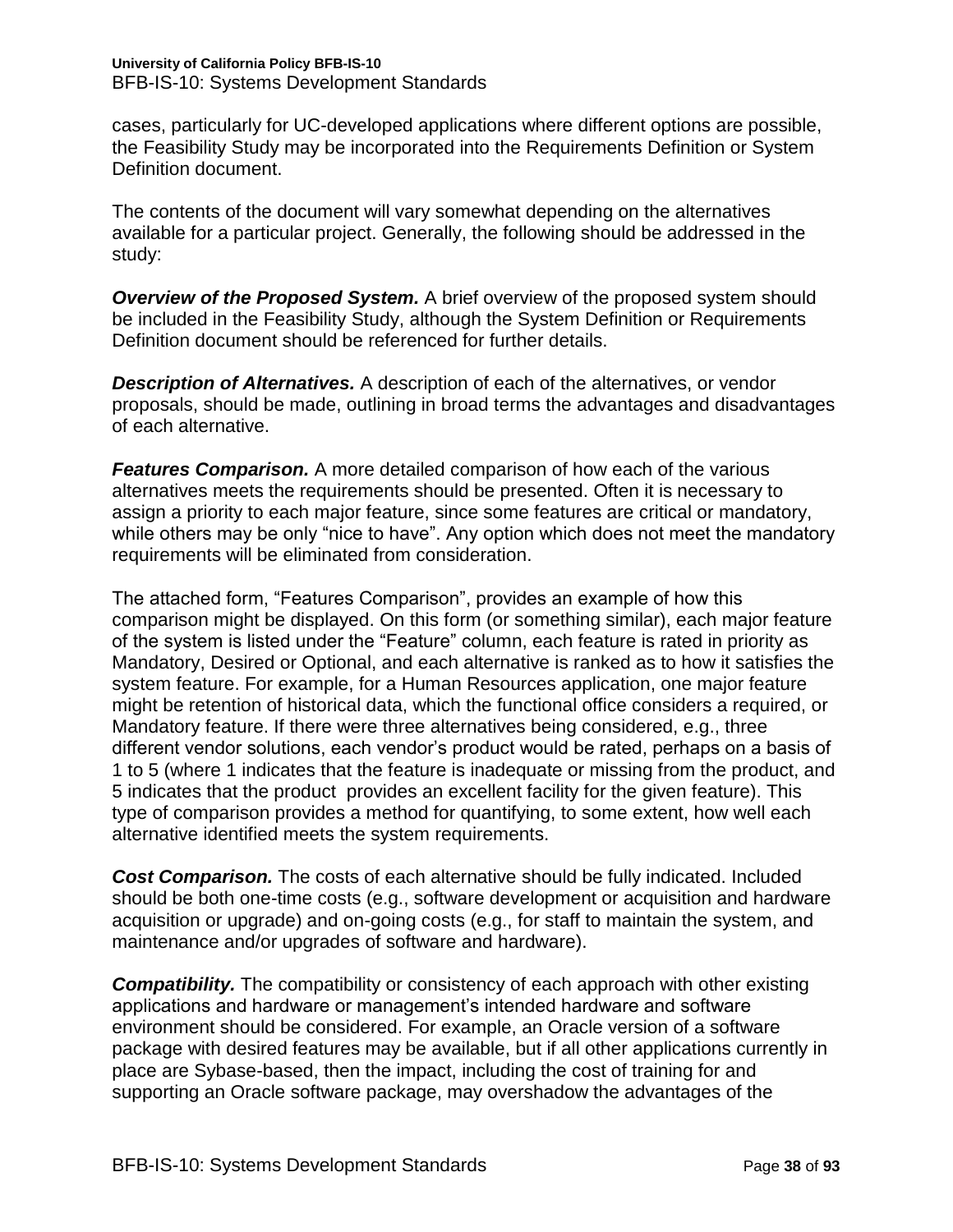software. The compatibility of the proposed solutions with current procedures and operations should also be addressed.

*Evaluation of Vendor*. When the evaluation of alternatives includes consideration of vendor proposals, the following additional types of issues should be addressed:

- Vendor Profile/History
	- o How many applications similar to that proposed has the vendor completed?
	- o How many years has the vendor been providing the types of service or software which is proposed?
	- $\circ$  How closely related to the vendor's primary installations/services is the proposed solution?
		- $\circ$  What is the financial status of the vendor? Financial statements can be requested to ascertain the financial stability of the vendor.
		- o What is the level of satisfaction of current clients? Client lists can be obtained to gather this information.
- Vendor Support

If the vendor will continue to provide support after installation, the following issues should be addressed:

- o The level of support provided should be evaluated. Typical measures are the number of support staff in each geographical area, the expertise of the support staff, etc.
- $\circ$  The normal range of response time for requested service should be identified, if relevant for the proposed application.
- $\circ$  The cost for the on-going vendor support and/or product maintenance should be identified.
- $\circ$  The cost of new releases of vendor software as they become available should be identified.

*Schedule.* Differences in the implementation time frame of the various options should be noted.

*Recommended Alternative*. A recommendation should be made for which alternative should be selected, with reasons given to support the recommendation.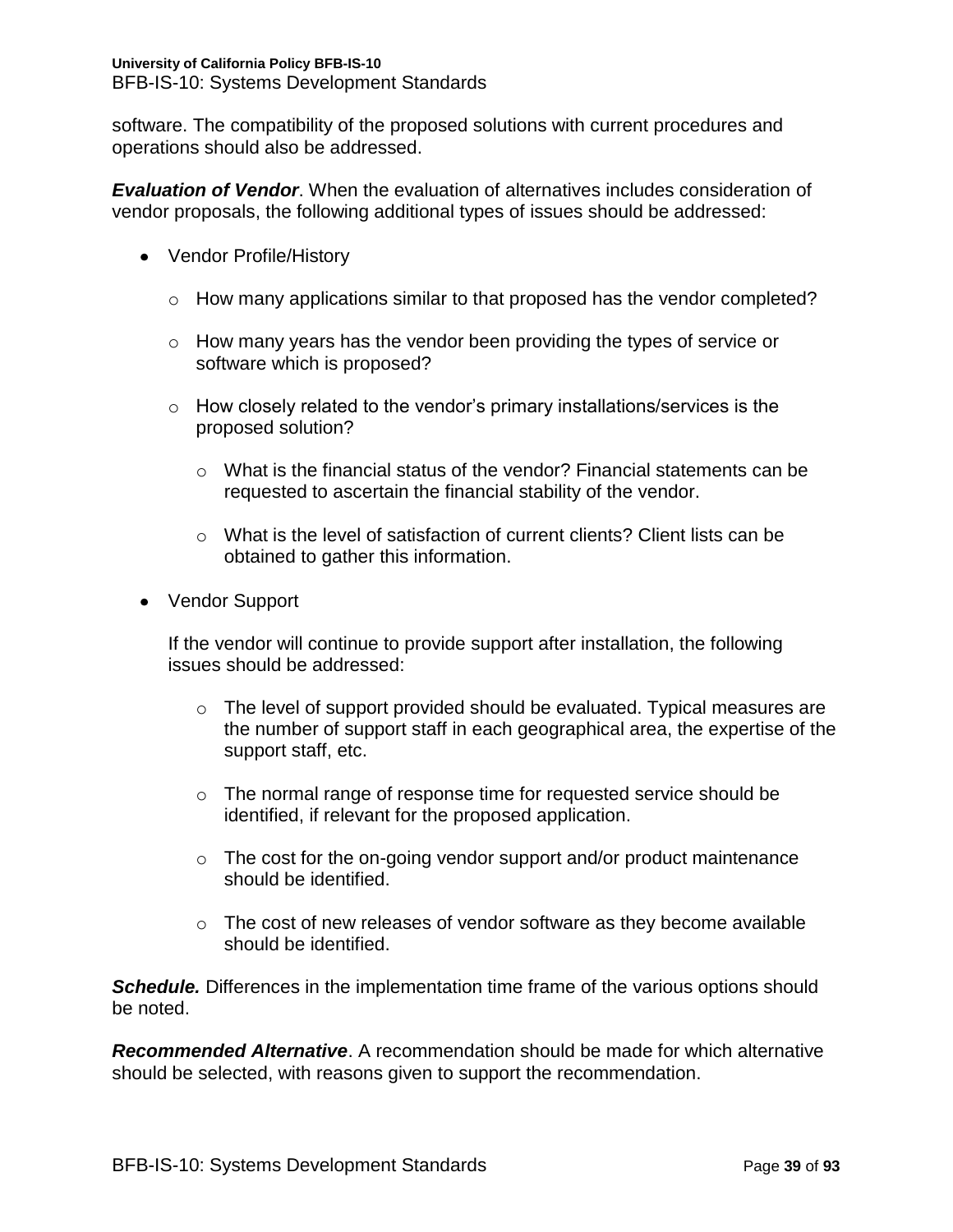### **University of California Policy BFB-IS-10** BFB-IS-10: Systems Development Standards

## *c. Review and Approval*

Functional office agreement with the recommended alternative and approval to proceed is required before work can begin on the next phase of systems development.

If the Feasibility Study was primarily or entirely prepared by the functional office and the administrative computing department will be involved in design and/or programming and installation (or maintenance) phases, then the administrative computing department must review the document to ensure that the recommended alternative is consistent with the overall technical strategies of the campus or OP.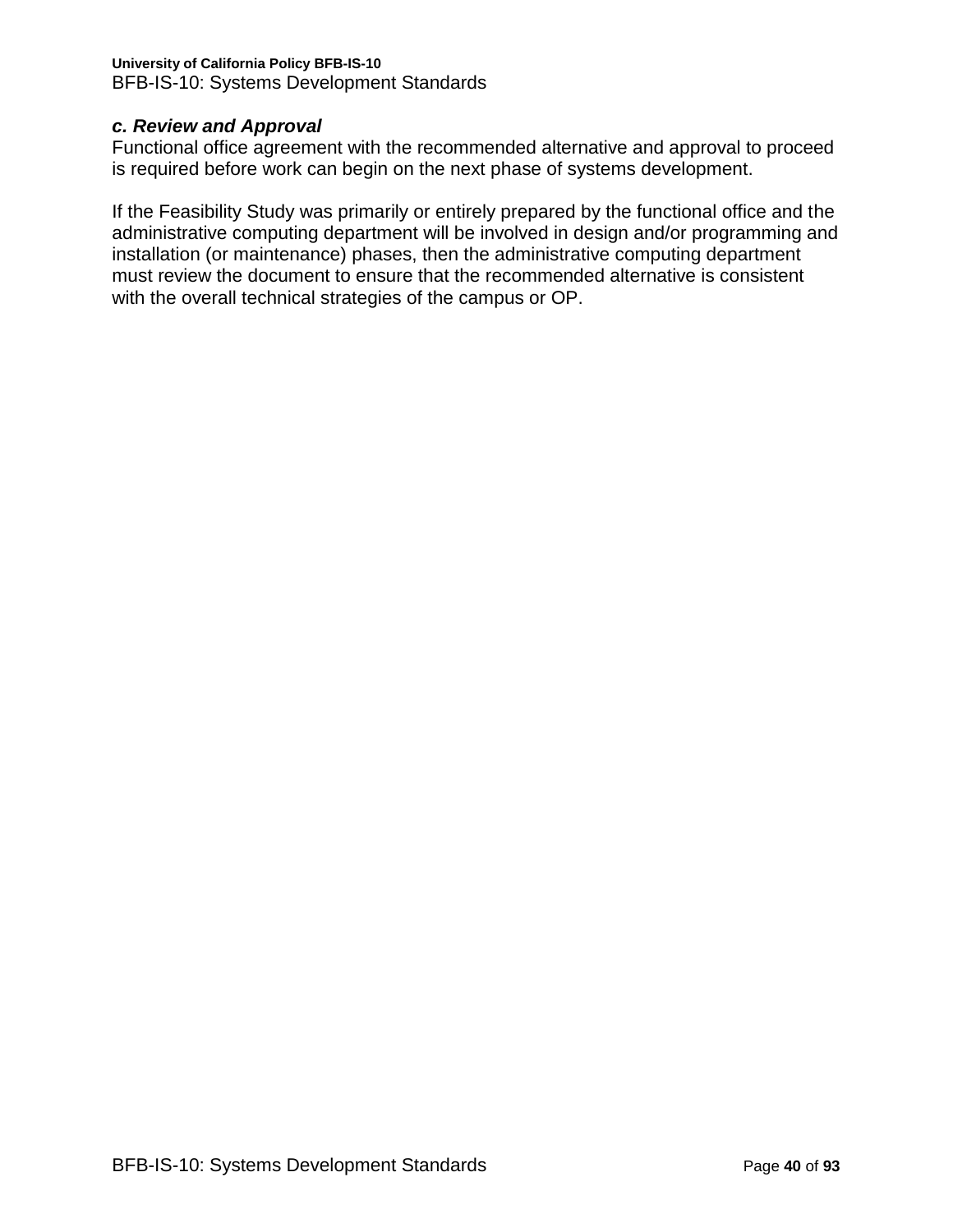# **FEATURES COMPARISON FORM**

| Feature | Mandatory | Priority<br>Desirable | Optional | Alternative<br>$\mathbf 1$ | Alternative<br>$\overline{c}$ | Alternative<br>$\ensuremath{\mathsf{3}}$ |
|---------|-----------|-----------------------|----------|----------------------------|-------------------------------|------------------------------------------|
|         |           |                       |          |                            |                               |                                          |
|         |           |                       |          |                            |                               |                                          |
|         |           |                       |          |                            |                               |                                          |
|         |           |                       |          |                            |                               |                                          |
|         |           |                       |          |                            |                               |                                          |
|         |           |                       |          |                            |                               |                                          |
|         |           |                       |          |                            |                               |                                          |
|         |           |                       |          |                            |                               |                                          |
|         |           |                       |          |                            |                               |                                          |
|         |           |                       |          |                            |                               |                                          |
|         |           |                       |          |                            |                               |                                          |
|         |           |                       |          |                            |                               |                                          |
|         |           |                       |          |                            |                               |                                          |
|         |           |                       |          |                            |                               |                                          |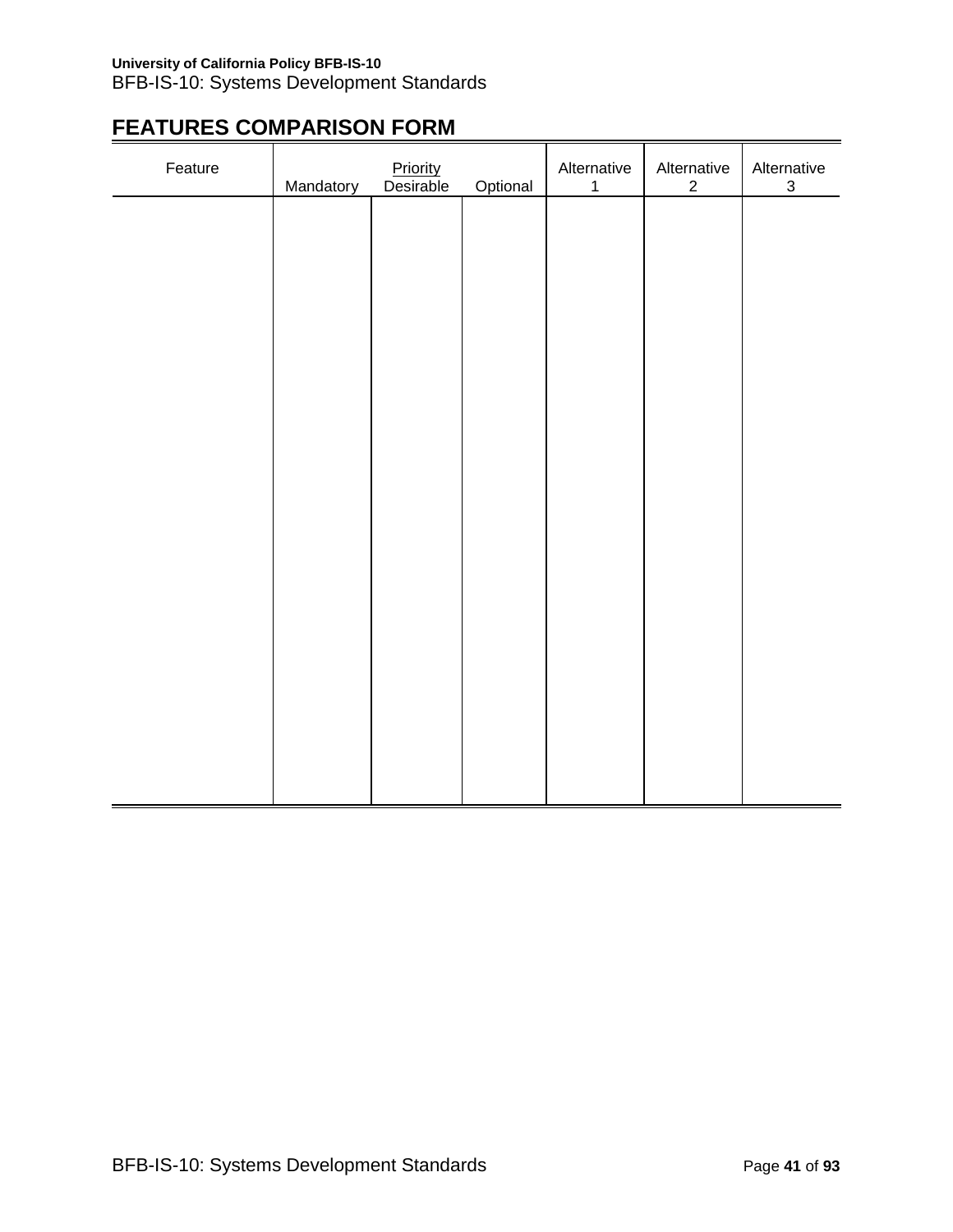## **8. VENDOR CONTRACT AND INSTALLATION PLAN (PURCHASE TRACK ONLY)**

### *a. Purpose*

Once a selection of a vendor has been made (see 2.7 Feasibility Study), a contract must be negotiated and completed with the vendor. Once the contract is in place, an Installation Plan (basically, a Project Plan specifically for package installation) must be developed. These steps are only required when purchasing and installing a vendor package (i.e. these steps are part of the Purchase Track; for more information regarding development tracks, see section 1.3 Systems Development Tracks).

## *b. Vendor Contract*

The terms of a contract with a vendor of a systems package are extremely important, particularly if the relationship with the vendor will be on-going (e.g., the vendor will provide on-going support for the package after installation). An inadequate contract could result in unexpected costs to UC or problems with providing adequate support for the system, particularly in the event of difficulties arising in the relationship with the vendor.

The terms of the contract must clearly delineate the responsibilities of the vendor for the project. This must include one-time tasks, such as the following: customization or specialized programming; conversion processing; testing; installation of the package; training of both functional and technical staff; and any follow-up issues with respect to training or problem solving. If installation of the package will involve any modifications or additions to the technical environment (hardware, systems software, or networking capabilities), then the vendor's responsibilities in these areas must be listed. If the vendor will be involved in any on-going support, then these responsibilities must also be explained in the contract, including, for example: answering questions from the functional office on use of the package; technical problem resolution; further customization or specialized programming; installation of maintenance releases or upgrades to the product; and on-going maintenance of the product.

In addition to clearly explaining the vendor's responsibilities, the following issues must also be addressed in the contract:

- The costs and payment schedule must be included. It is recommended that the payment schedule be phased, and dependent on specified milestones or deliverables. It is also recommended that some portion of the total payment is held (e.g., 10%) until the installation is complete, to ensure the vendor's completion of the project. Often contracts will include a good faith deposit made by UC to the vendor at the beginning of the project.
- Requirements for the vendor to carry insurance must be specified in the contract.  $\bullet$ This would include, for example, Worker's Compensation insurance for their staff, liability insurance, and possibly insurance related to the product itself.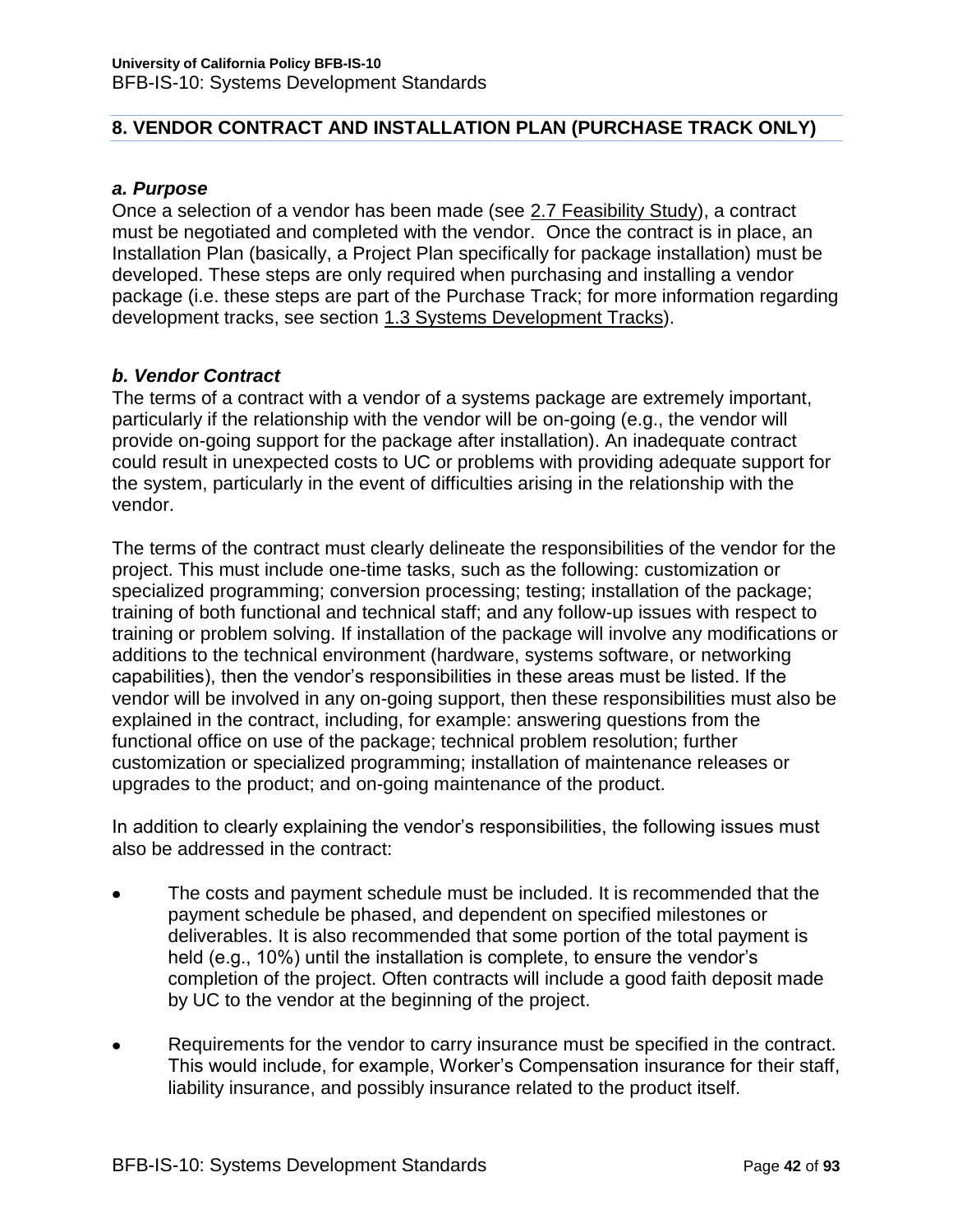### **University of California Policy BFB-IS-10**

BFB-IS-10: Systems Development Standards

The contract should specify how changes to the contract will be handled. In any major project, some changes must be expected, although vigilance should be exercised by both functional office and administrative computing staff to limit the number and the extent of changes that occur at this stage of the project. However, the contract should protect UC as much as possible from excessive additional expenses being charged by the vendor in the case where some reasonable changes (albeit possibly outside the scope of the contract) are requested. This portion of the contact should specify an hourly rate for vendor staff to perform changes or additional work beyond that anticipated at the time of the contract negotiation.

## *c. Development of Interfaces and Customization of the Package*

In most cases, installation of a package will involve some programming. The two most likely categories is modifying or rewriting interfaces between the package and other installed applications, and any customization that will be done to the package prior to installation. Any programming required as a result of installing a package must follow the phases for one of the other two development tracks, Prototyping or Traditional Life Cycle, which include phases for analysis, design, programming and unit testing. For these phases, the work may be handled as a completely separate project (or multiple projects), with separate Project Plans. These projects must then converge prior to the System Testing and Implementation phases.

### *d. Installation Plan*

While an Installation Plan does not differ in concept from the Project Plan that exists for every project, the installation of a vendor package will often consist of a large number of tasks performed by external vendor staff, internal administrative computing staff and functional office staff, often under strict time frames, and requires careful oversight for successful completion. Certain aspects of the Installation Plan are specifically related to installation of a vendor product.

As for any Project Plan, the Installation Plan primarily consists of a list of tasks required to complete installation of the package, together with who is responsible for performing each task and a deadline for completion of the task. Logical sets of tasks may be grouped, and completion of a set of related tasks is a project milestone. (See section 1.5 Project Planning and Management for further information regarding the Project Plan).

In addition to containing the tasks required for testing and installation of the product, the Installation Plan must combine implementation dependencies and dates for all "projects" that may be related to the installation of the package. This would include any programming performed separately from the package installation for interfaces or customization of the package. All related projects must converge, prior to System Testing and the final Implementation. The Installation Plan is a key tool to help ensure that this convergence occurs smoothly. The Project Leader is responsible for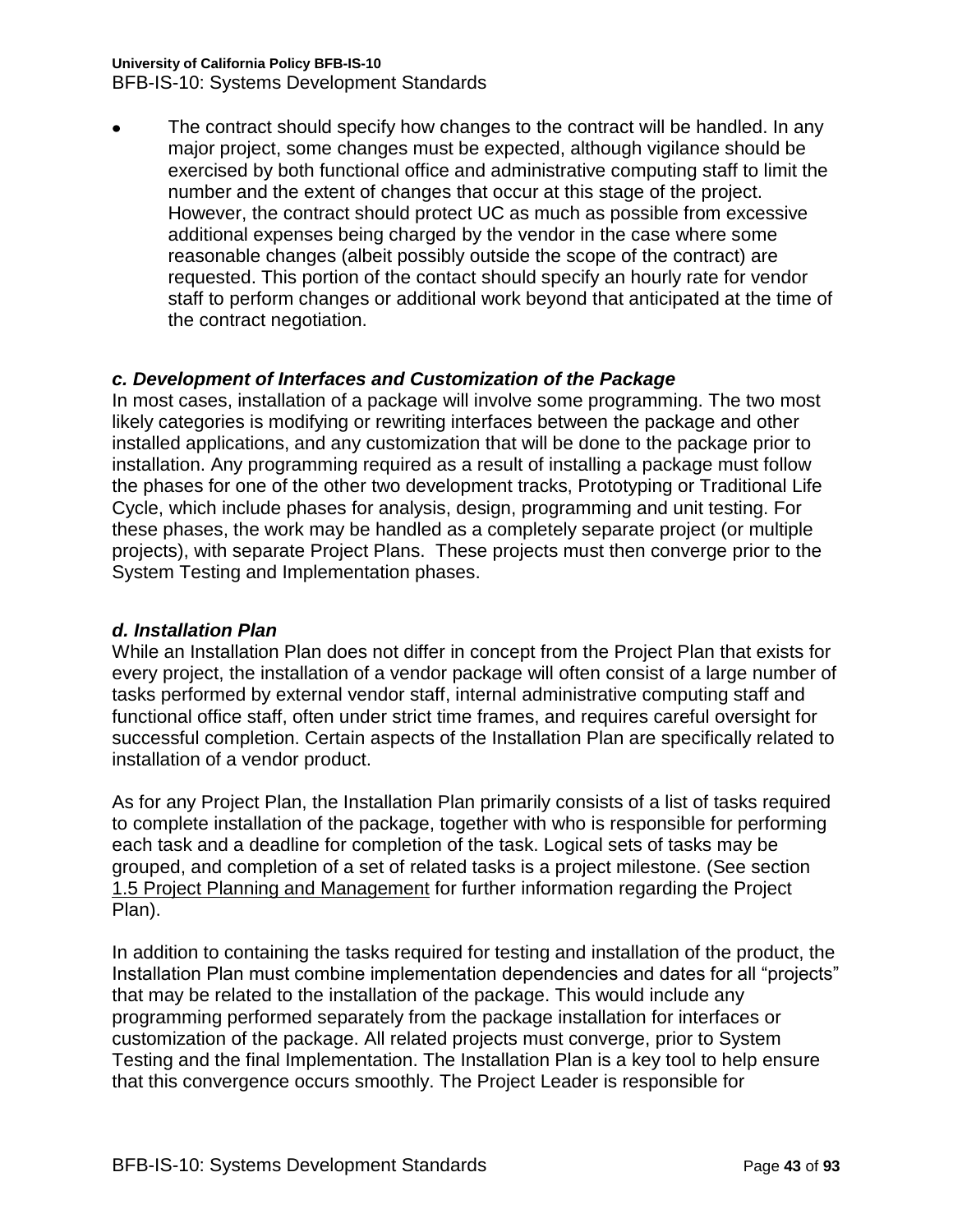coordinating across all related projects, and ensuring that work is progressing satisfactorily on all fronts.

## *e. Coordination with Vendor Staff*

Even when responsibilities of all participating groups (functional office or offices, administrative computing department, and vendor staff) are clearly defined and well understood, on-going coordination between all groups, and particularly with vendor staff, is critical to a successful installation. The Installation Plan is an important tool in ensuring that everyone understands the tasks and responsibilities, and that tasks are completed on time. In addition, other tools may be used to assist in the coordination process, including, for example:

- regular (e.g., weekly) meetings between representatives from each group, to review the Installation Plan and progress on the active tasks, and to resolve any issues that have arisen;
- regular conference calls, daily during periods of intense work, to ensure that work on the tasks is progressing, and that any problems are dealt with quickly; and
- an on-going list of any outstanding issues that arise, together with the person or group responsible for the resolution (or for the next action required for resolution). This issues list differs from the task list on the Installation Plan, since generally outstanding issues require research or discussion before they are resolved, rather than well-defined tasks to be performed. Resolution of an issue may result in additional tasks being added to the Installation Plan.

## **9. GENERAL DESIGN (TRADITIONAL TRACK ONLY)**

## *a. Purpose*

The General Design phase results in development of an overall system design based on the approved Requirements Definition document, and on the chosen approach selected in the Feasibility Study, when present. The General Design expands and refines the requirements. Output from this phase includes a General Design document which describes to the functional office(s) what the system will look like when completed, and establishes a basis within which the administrative computing department (or the vendor) staff completes the Detail Systems design and subsequent development of the system.

The General Design phase is part of the Traditional Track for systems development. (See 1.3 Systems Development Tracks for further information regarding different development tracks.)

The level of detail in a General Design document will vary depending upon the size and complexity of the system. In some cases, it may be appropriate to combine the General and Detail design phases.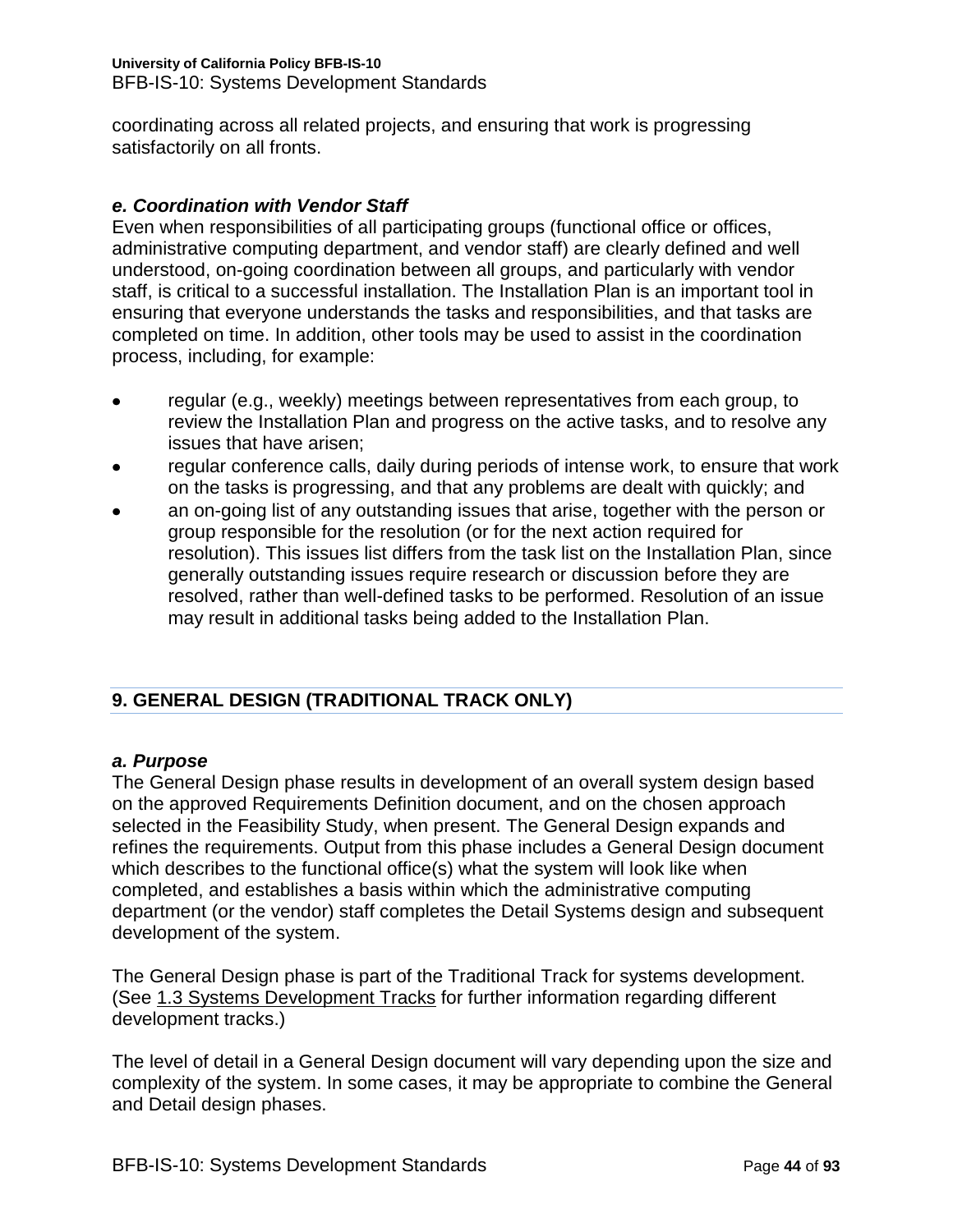The General Design is completed by the administrative computing department or a vendor, as appropriate. Extensive involvement of the functional office must continue through the General Design phase, to ensure that the system design meets the functional requirements identified during the Requirements Definition phase.

The outputs of this phase are: a General Design document, an updated Project Plan, and an updated list of the data elements (initially produced in the Requirements Definition phase as a preliminary list of elements).

## *b. General Design Document*

The primary purpose of the General Design document is to describe the system from both technical and functional perspectives so that both the functional office and the application developers can understand what it will look like and do. The following sections may be included in the document.

*Introduction.* The introduction should reiterate the purpose of the system or analysis of the problem and the objectives to be met by the proposed system (or system modification), as stated in the Project Proposal and Requirements Definition documents.

*Assumptions.* Any technical or functional assumptions upon which the design is based should be stated. Also stated should be policy assumptions made during the General Design phase.

*Differences from Requirements Definition.* During the course of developing the General Design it is possible that some changes to the Requirements may be made. Such changes should be highlighted for review by the functional office.

*Database Design.* The design and structure of the database should be described. For example, if the database is relational, then the tables and the relationships between tables (including any required referential integrity) should be described.

How each data element fits into the database structure should be specified. For example, for a relational database, the data elements within each table may be listed, and the key fields identified.

**Source(s) of Data.** Sources of input data and method(s) for loading data (batch or online update) should be described. Required edits for data elements should be listed.

For interfaces from other UC sites or from external sources, consultation with the external organization must have occurred to ensure their willingness and ability to supply required data within the required timeframes. An outline of future involvement by the external organization, including providing test and production files, should be specified, either in the Design document, or in the Project Plan.

**Processing Logic.** Processing logic for batch and online processing must be described. Processing logic includes, for example, loading data into the database via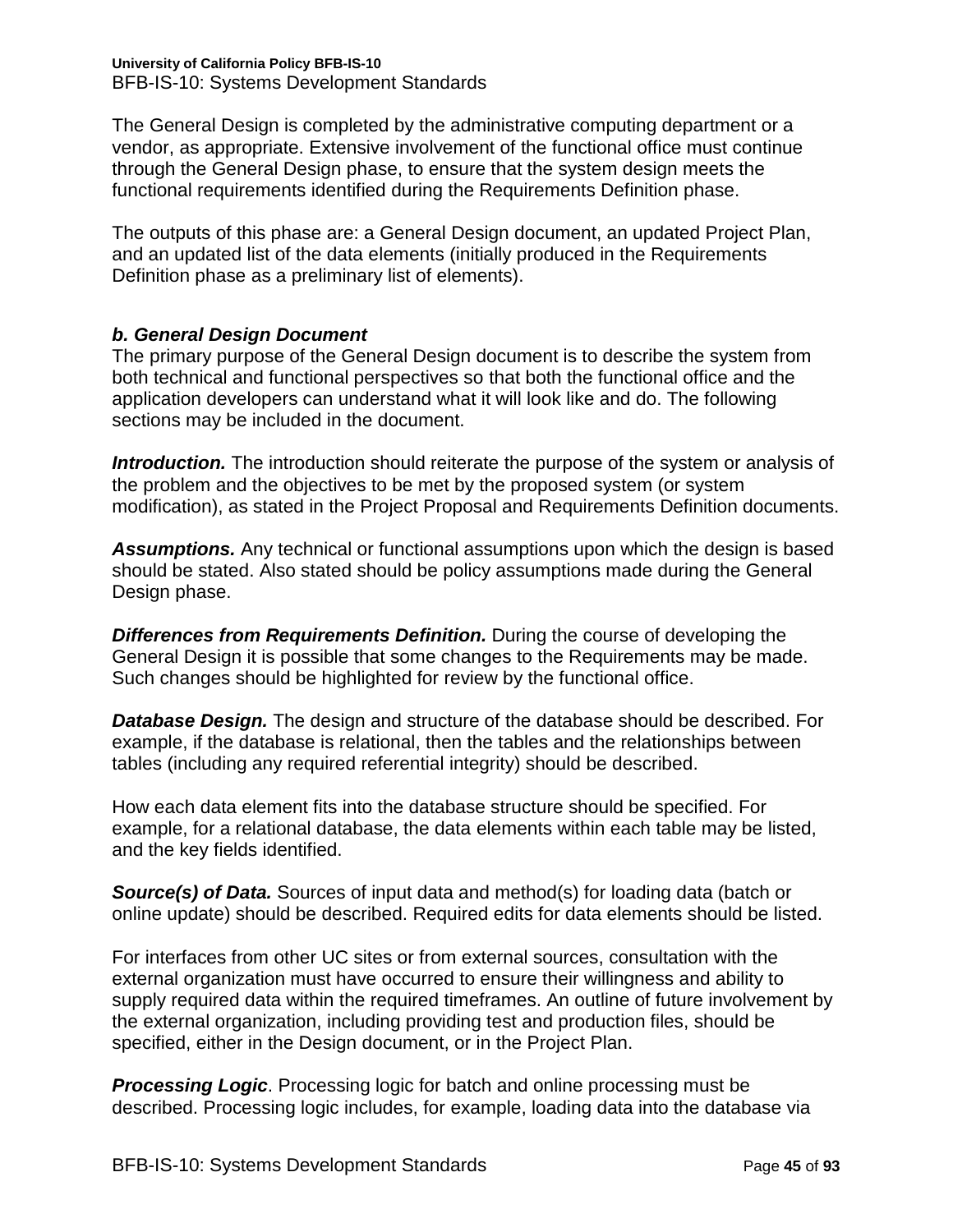online update or batch processing, handling of input files from other sources (interfaces TO the system), producing output files for other applications (interfaces FROM the system), producing reports, providing access to data for inquiry or ad-hoc requests, etc. An explanation of error or exception conditions and how they will be handled should be included.

*Reports.* Any reports required should be described, including: frequency (daily, monthly, on request, etc.), general purpose, selection criteria, and data elements to be included.

*Output Files.* Outputs of the system other than reports should be described. This may be files required for interfaces to other systems, or possibly files required for providing ad-hoc access to data by the functional office.

*Interfaces.* Interfaces with other applications may be described under Sources of Data (for interfaces TO the system) or Output Files (for interfaces FROM the system). Whether interface files are described under earlier sections or in a separate interfaces section, the following information should be included for each interface file:

- Will the interface be TO the system (i.e. the system will receive the data from another application), or FROM the system (i.e. the system will produce the data for another application)?
- The format of the interface file should be described.
- Are the interfacing systems external to UC, at another UC site, or local to the campus (or OP)?
- What data elements are required for interfaces FROM the system?
- How will the interfacing system be tested?
- What is the proposed timing of the interface in a normal cycle?

*Ad-Hoc Access to Data.* If the proposed system will be required to support ad-hoc access to data by the functional office(s), then how such access will be accomplished should be described.

*System Architecture.* A description of the system architecture should be included, i.e., standalone PC-based, client/server, web-based, etc. If remote access to data is required (e.g., by functional offices at other UC sites), describe how this will be provided. Issues such as local printing capabilities, downloads of data for specific purposes, and other system architecture requirements should be addressed.

**System Controls**. Design considerations to satisfy system control requirements must be described. For example: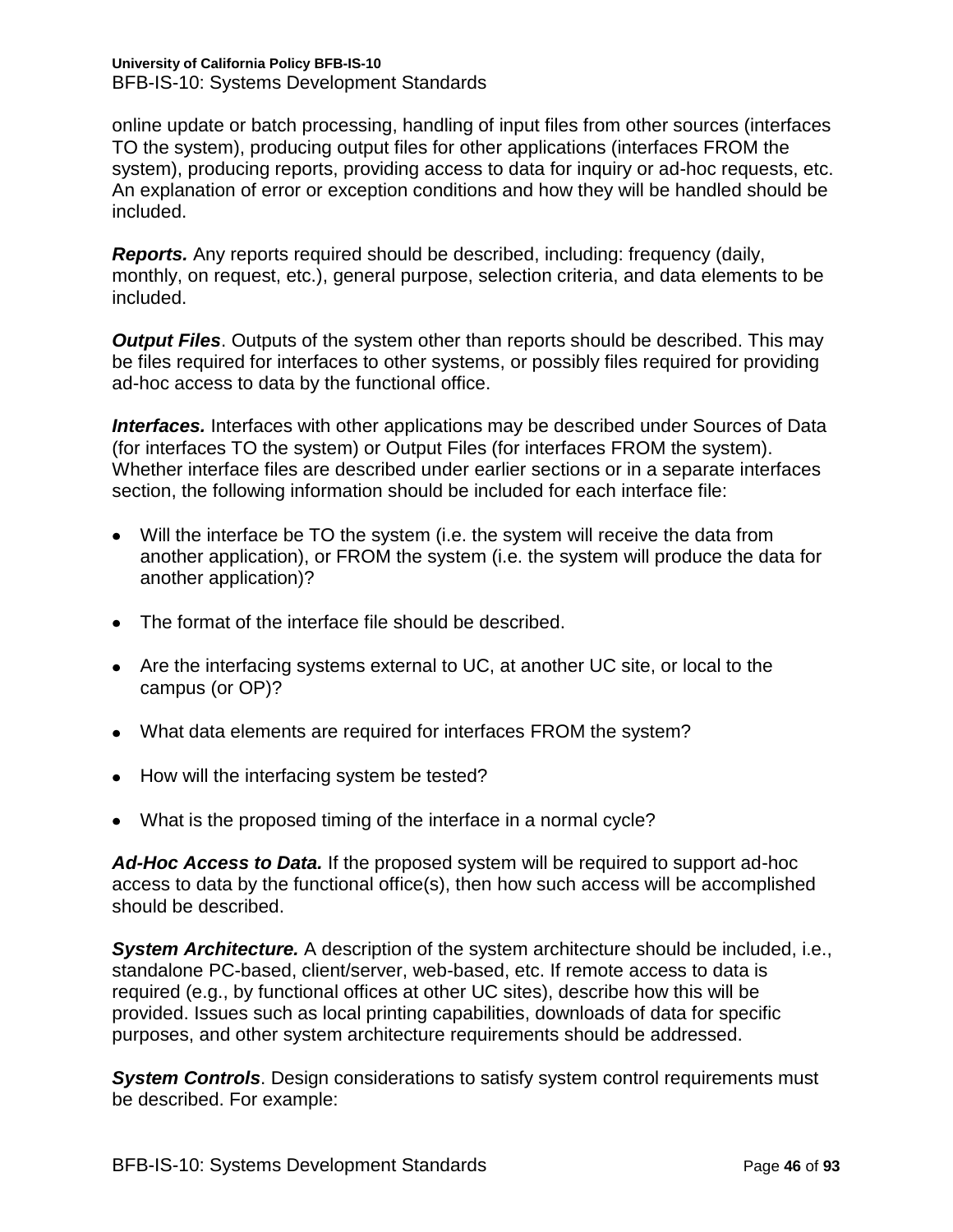## **University of California Policy BFB-IS-10**

BFB-IS-10: Systems Development Standards

- for batch processing, record counts should be provided as needed (e.g., record counts of records contained on an input interface file vs. records updated, added or deleted to a database, or rejected for errors)
- any processing controls that are necessary to ensure accuracy of arithmetic calculations (e.g., verification that the sum of monthly totals equals the annual total) should be included

*Security and Audit*. Security, audit, and privacy considerations identified in the Requirements Definition must be addressed. Data access restrictions should be described, including identification of restrictions of selected users to particular functions (e.g. inquiry, or limited update access), or to particular data.

Audit considerations should be addressed in this section. How the audit needs identified in the Requirements Definition phase will be satisfied should be described.

*Conversion Planning.* The process for converting existing data (either hardcopy or machine-readable) to the new system should be described. Also, the means of initially loading data should be described.

*User Training.* If training will be required for users within the functional office, then the training approach and timeframe should be outlined.

*Documentation.* The documentation to be provided with the system should be listed and described (also see the section on Documentation).

## *c. Data Elements*

An updated list of data elements including definitions should be completed during the General Design phase. The data elements should be categorized by the major data entities identified (i.e., for relational databases, the table(s) in which each data element belongs should be identified).

At a minimum, the data element definitions should include the following information:

- Data Element Name
- Type of data element (numeric or alphanumeric)  $\bullet$
- Format of the data element (e.g., for numeric fields, the number of digits allowed,  $\bullet$ such as 3v2 (meaning a number of the format nnn.nn))
- General description or definition of the data element
- If the data element is a coded value, then the possible codes and the  $\bullet$ corresponding interpretation of each code
- $\bullet$ Programming name (i.e., the name of the field in the database)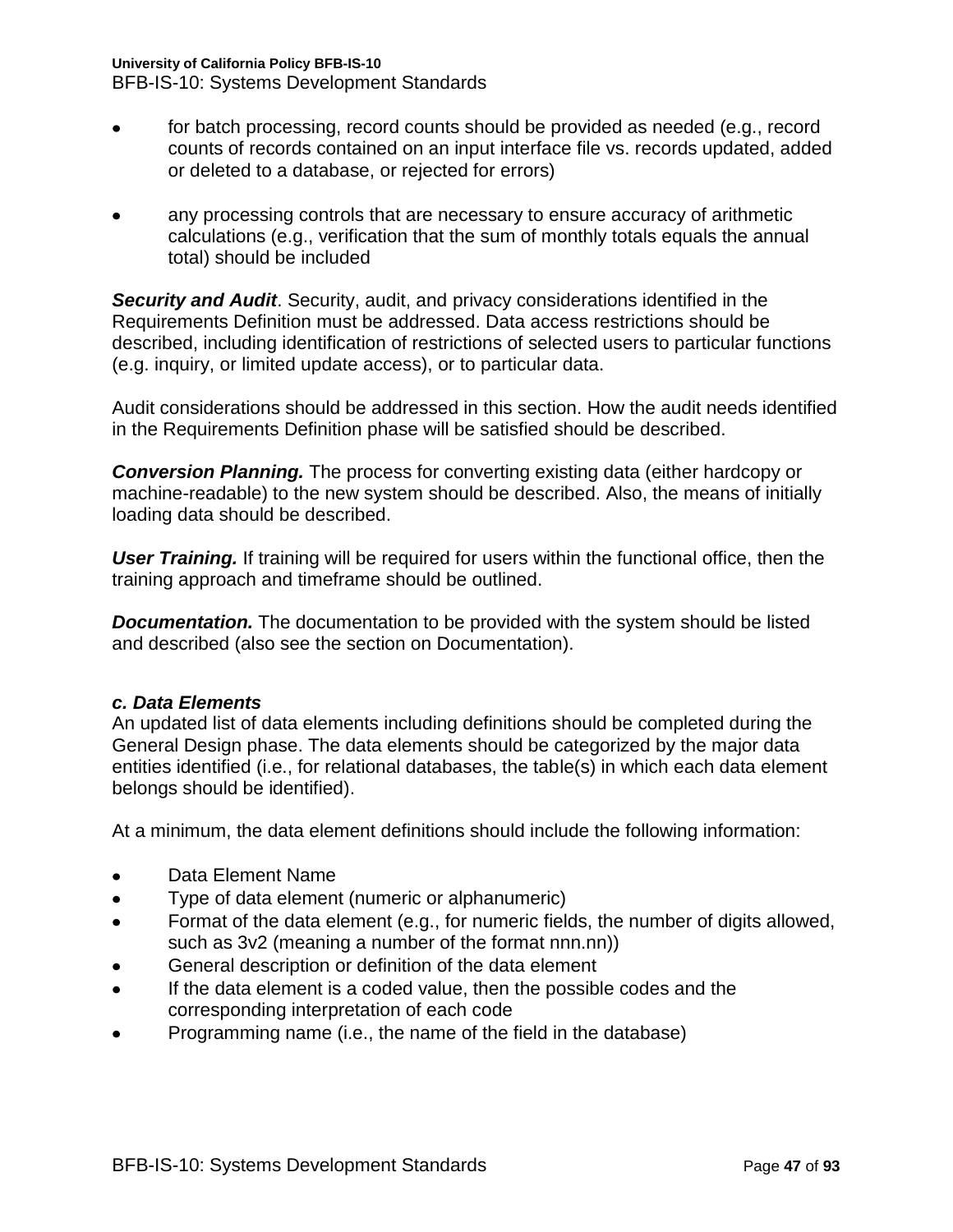Additional information, such as data editing requirements and source of the data element, may also be included in the data element definitions. Data element definitions will be finalized during the Detail Design phase.

## *d. Review and Approval*

The Project Leader is responsible for determining when the General Design Document may be distributed. When distributed, copies of the General Design Document should be given to:

- Functional office(s)  $\bullet$
- Those within the administrative computing department who must review the  $\bullet$ document
- Internal Audit (for high risk systems)
- Others, for informational purposes  $\bullet$

For high risk applications, copies of the design should be given to Internal Audit, unless otherwise indicated during the review by Internal Audit at the Requirements Definition phase. Internal Audit review focuses on audit considerations identified in the Requirements Definition.

The functional office(s) may be asked for a formal acceptance of the General Design document, indicating that they agree that the design accurately reflects their needs.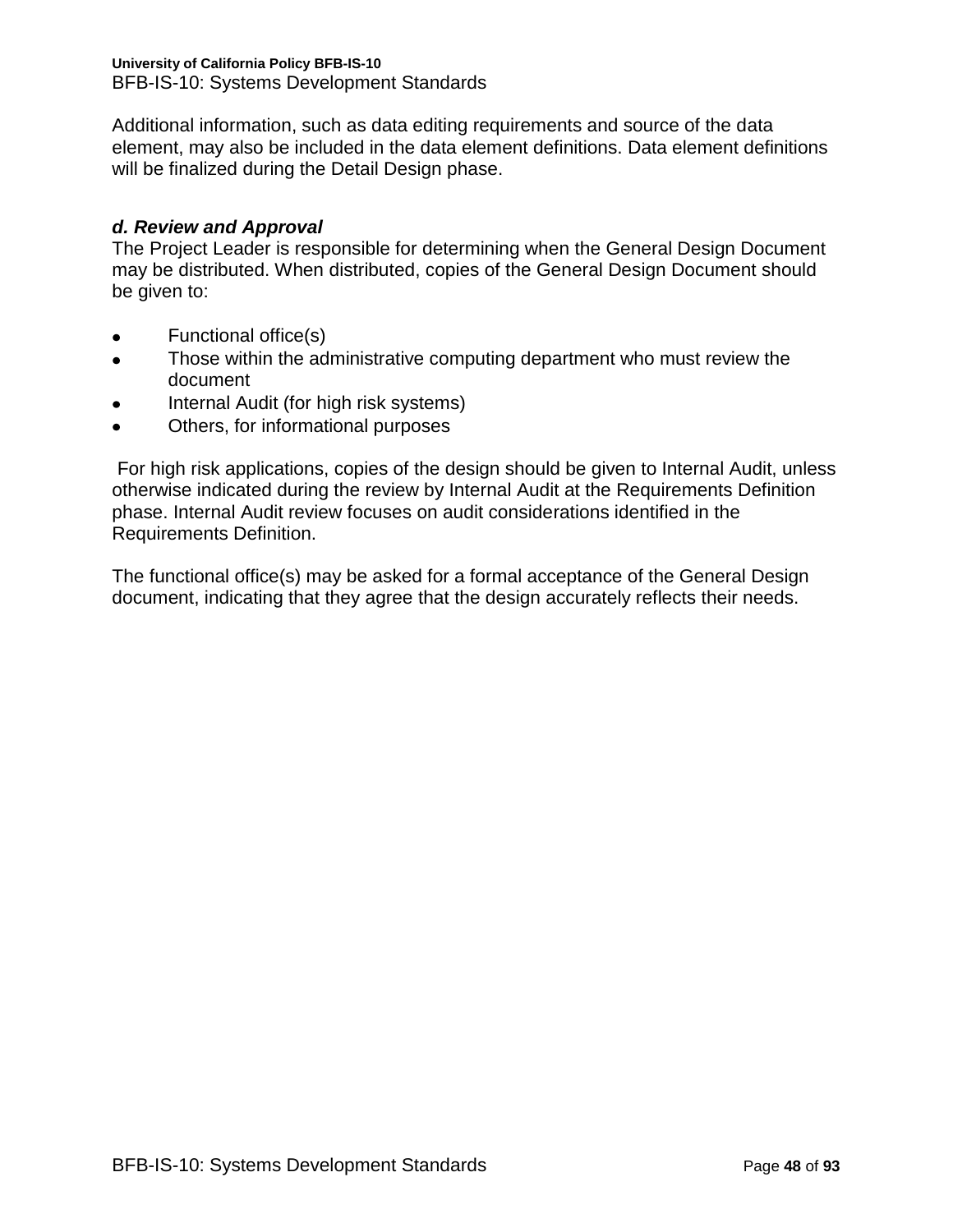## **10. DETAIL DESIGN (TRADITIONAL TRACK ONLY)**

### *a. Purpose*

The purpose of the Detail Design phase is to expand and refine the system design outlined in the General Design phase. Included in this phase is the development of program specifications from which programs can be designed and coded, development of test plans, and identification of networking and equipment needs.

The Detail Design phase is part of the Traditional Track for systems development. (See 1.3 Systems Development Tracks for further information regarding different development tracks.)

The Detail Design is completed by administrative computing staff, or by a vendor for vendor-developed projects.

The output of the Detail Design phase include the following:

- Detail Design document, including program specifications
- Updated Project Plan  $\bullet$
- External interface specifications, where applicable  $\bullet$
- Data Element definitions (refined from earlier versions of the Data Element  $\bullet$ dictionary)

### *b. Detail Design Document*

The contents of the Detail Design document should include the following information:

**Introduction.** The objectives of the system should be briefly reiterated. An overview of the system with a description of the major components of the system should be included.

*Assumptions.* Any assumptions on which the Detail Design is based should be listed. If any of the assumptions made in the General Design have changed, the changes should be noted and the reasons for the changes given.

**System Overview**. The system overview should include the following:

- A high-level description of the various portions of the system and how they interrelate
- A description of the major databases and files
- Every data source identified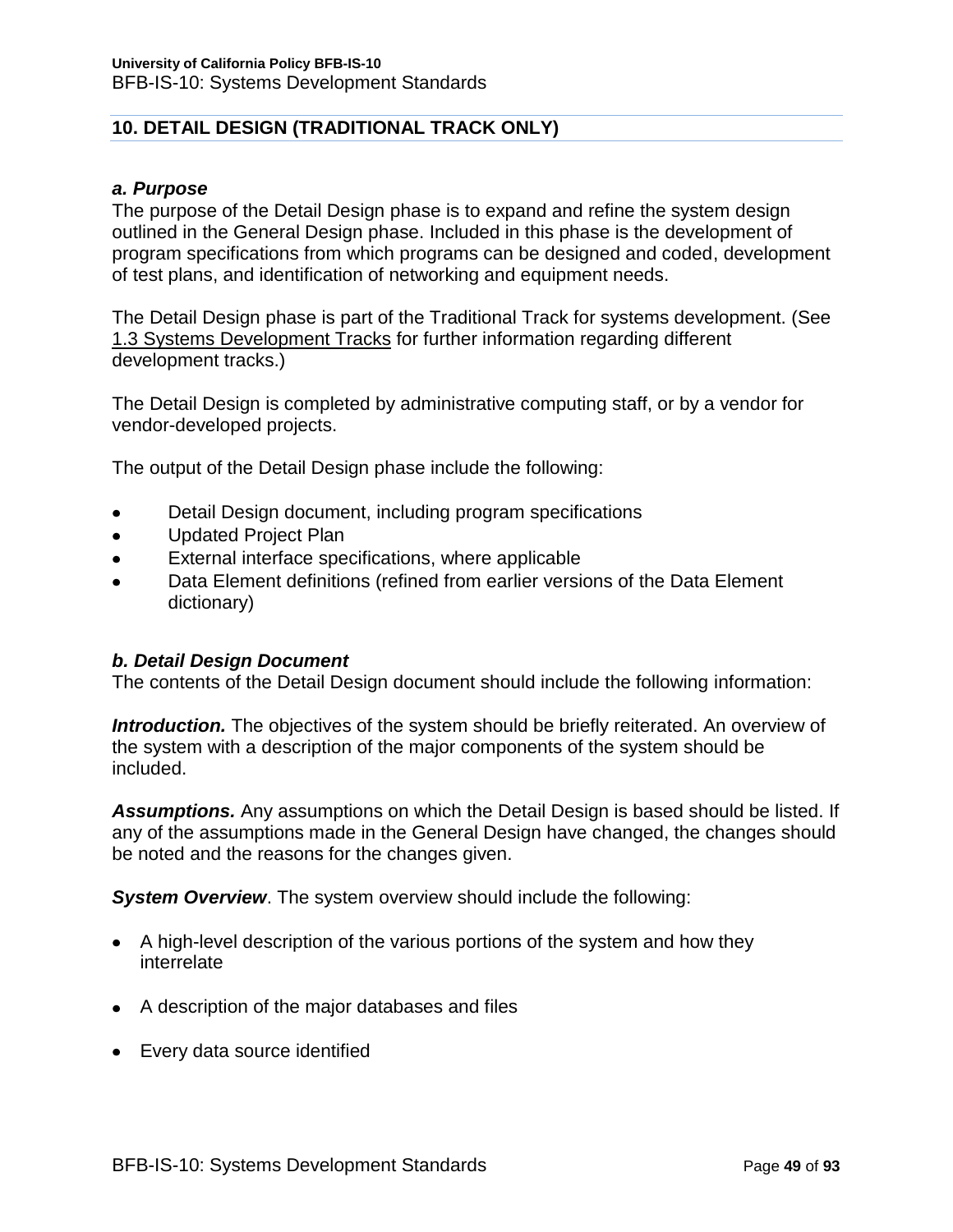## **University of California Policy BFB-IS-10**

BFB-IS-10: Systems Development Standards

Every major output identified, including: reports (with report identifier), and interface files

*Databases and Files*. Every database within the system must be described. The structure and data elements must be included. For relational databases, every table and the data elements within each table must be listed, as well as the relationship between tables, and any required referential integrity. Where useful, a picture of the database(s) should be included. Key fields must be identified, and indexed fields, both unique and non-unique, must be identified.

Any sequential files must be described. For sequential files, the data elements must be listed, the record format and length given, key fields identified (and whether or not the key fields are unique), and the sort sequence specified.

*Flowcharts or Data Flow Diagrams.* Where appropriate, flowcharts or data flow diagrams showing the overall processing should be included. These flowcharts should include programs, files, utilities, etc.

**Program Specifications.** Program specifications will be used to code each program in the next phase: Coding and Unit Testing. Each program specification must include a description of the program function, input/output files, reads or updates to databases, reports, and a description of the processing logic. Specifications for online programs must also include screens, and event-driven processing (i.e. processing triggered by actions performed online by the user, such as pressing certain keys or selecting options).

See the end of this section for a sample detail design program specification for a batch COBOL program.

*Data Retention.* Required data retention periods for reports (hardcopy, fiche, image, or disk copy), sequential files, and, if applicable, data residing in databases, should be listed.

*System Control and Data Verification.* This section should describe how the integrity of the data is maintained within the system, from program to program, from cycle to cycle, and from system to system where there are interfaces with other systems.

Any verification of data that must occur outside of programs should be described. For example, if the functional office is responsible for reviewing certain reports before a specific process can be performed, this needs to be explained.

*Backup and Recovery*. The methods and frequency of backups of the databases and any sequential files must be described. The method and frequency for creating backups for offsite storage should also be described.

Methods for recovery of data in the event of system problems must be outlined.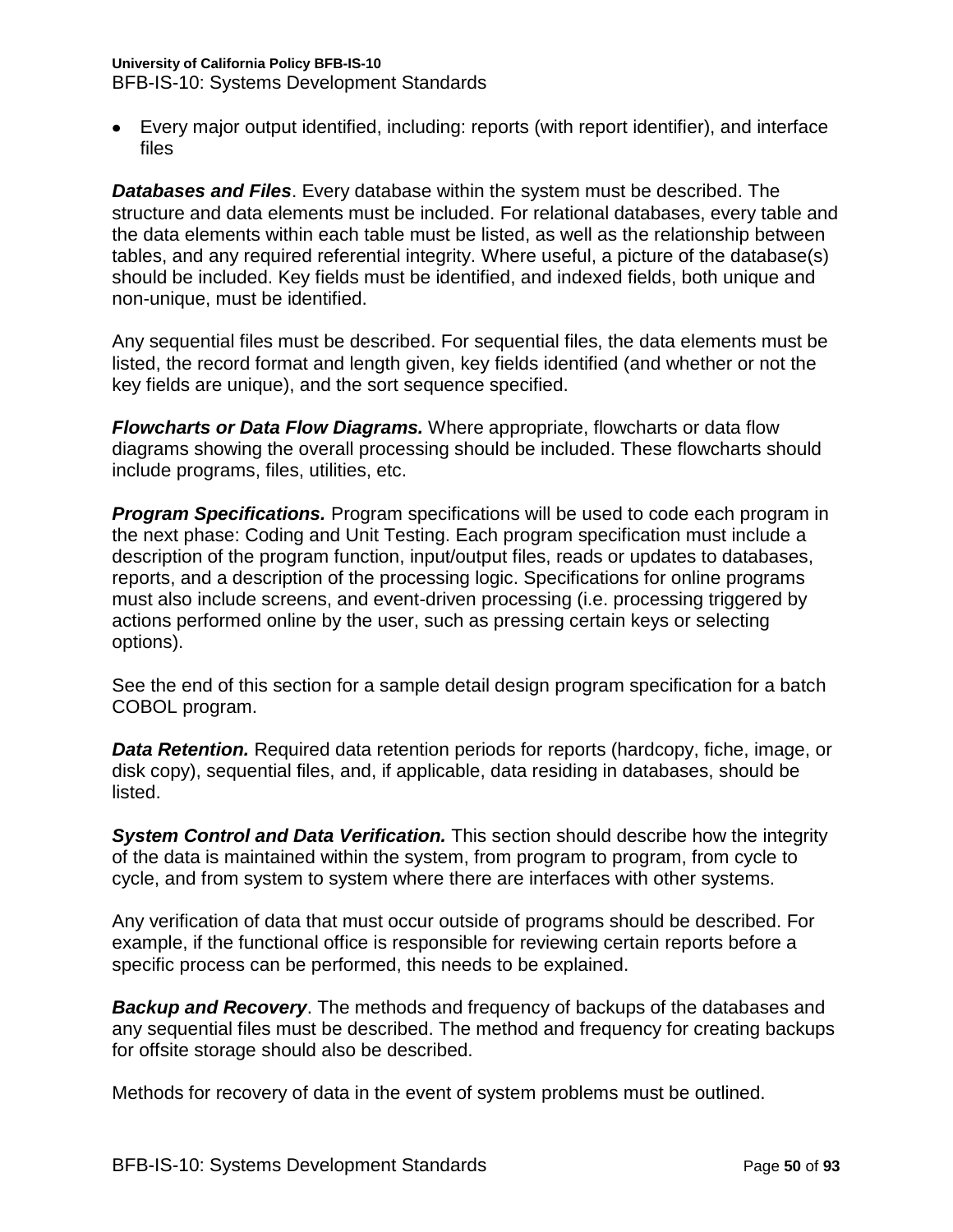### **University of California Policy BFB-IS-10** BFB-IS-10: Systems Development Standards

*Conversion*. Any necessary one-time conversion of data must be described in detail. If conversion programs are needed, they must be specified. Any potential conversion problems or issues should be identified.

*Hardware and Software Resource Requirements.* For any shared resources, such as shared servers or printers, the impact of the proposed system must be evaluated to ensure that adequate resources are available to handle the new system without adversely impacting existing systems. Any significant upgrades or new hardware resources required for the new system must be identified. The following types of resources should be considered:

- memory allocation requirements on any shared server;
- disk space usage on shared server machines;  $\bullet$
- Client workstation requirements (e.g., for PC/Windows clients, minimum RAM required, disk space required, level of operating system software required, and application software required);
- printer requirements, including estimates of pages printed, and determination as to whether or not existing printers will provide sufficient speed for the output expected; graphics printing capabilities; etc.;
- networking requirements, including: workstation networking capabilities required (cabling and software), requirements for a LAN or access to a file server, etc.; and
- level of client application software and server application software $^4$ .

## *c. External Interface Specifications*

If there is an interface between the new (or modified) system and either another UC site (a campus or OP) or an external organization (e.g., a health insurance carrier), then specifications for this interface must be written. If the interface is FROM the other site or organization, then the specifications must be sufficiently detailed to enable the other organization to develop the interface file processing. If the interface is TO the other site or organization, then the specifications must provide sufficient information for the other organization to effectively use the interface file in their application. At this point in the development process, any general issues regarding the interface should have been resolved.

Interface specifications must include the following:

Overview of the data required for each file specified, including a description of the data.

 $\overline{a}$ 

 $^{4}$ It is possible, especially if the development time is long, that application development software or possibly operating system software may need to be upgraded during development efforts. If needed, the time for upgrading and testing the underlying software used for developing the application must be taken into account in the project planning and schedule.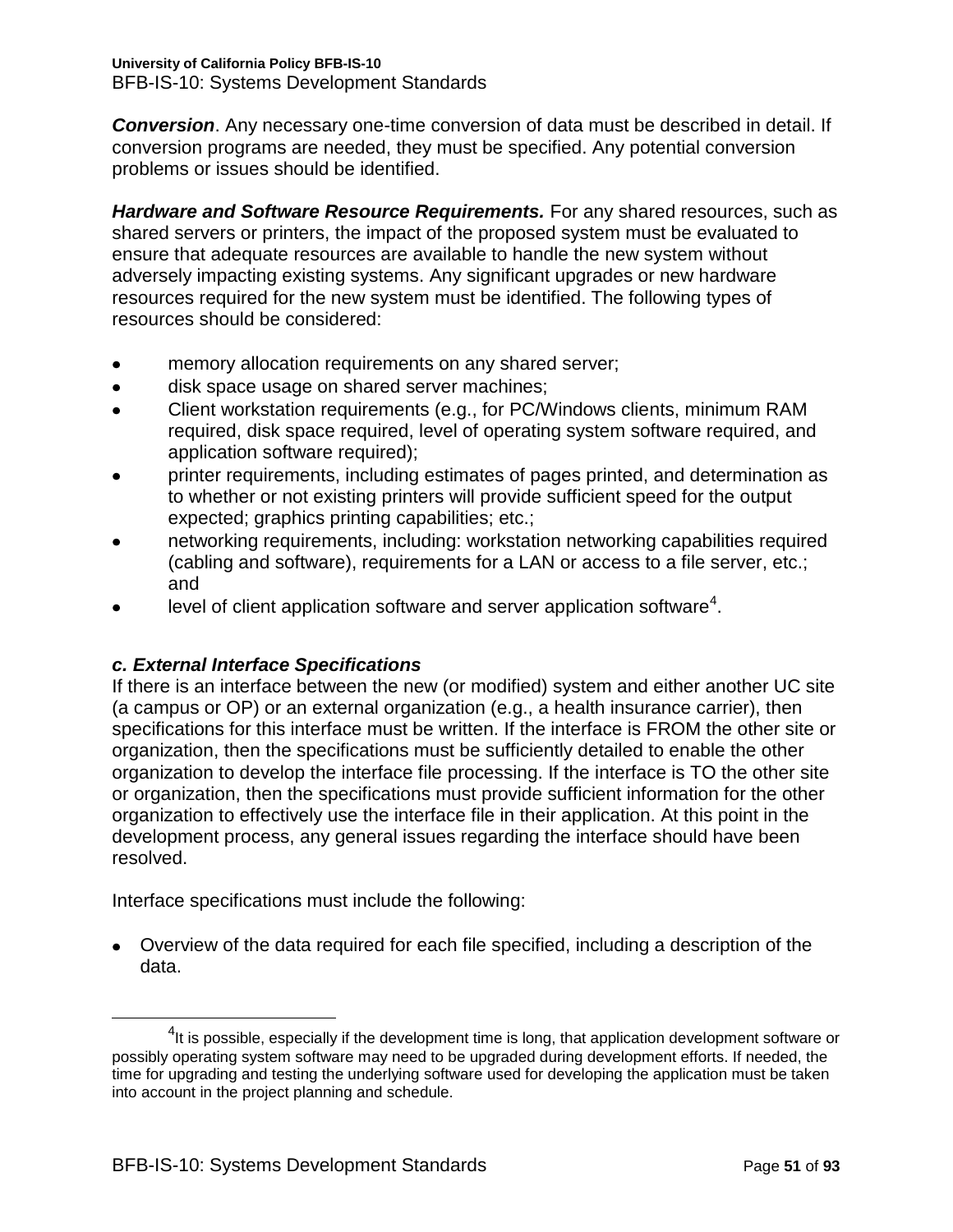BFB-IS-10: Systems Development Standards

- Frequency of data submission (i.e., monthly, annually, etc.), effective dates of the submissions, and due dates (e.g., 5th working day of the month).
- A record layout for each file transmitted must be included.
- A list of data elements, including the format for each data element, must be included.
- Physical file characteristics, including the data set name, record length and record format

OR

- The file name to be transmitted for files to be transferred via ftp, and the target system for the ftp transmission.
- The procedure for notifying the receiving site when the file has been submitted.

## *d. Data Elements*

An updated list of data elements definitions must be completed.

### *e. Review and Approval*

The Project Leader is responsible for determining when the Detail Design Document may be distributed. When distributed, copies of the Detail Design Document should be given to:

- functional office(s) using the system
- those within the administrative computing department who must review the document
- Internal Audit (for high risk systems)

The functional office(s) may be asked for a formal acceptance of the Detail Design document, indicating that they agree that the design accurately reflects their needs.

## *f. Sample Program Specifications for COBOL*

## **Program Name: IAD030**

### **Overview**

The purpose of this program is to identify duplicate records in the input file and eliminate them from the output file. Information about duplicate records is included in appropriate reports.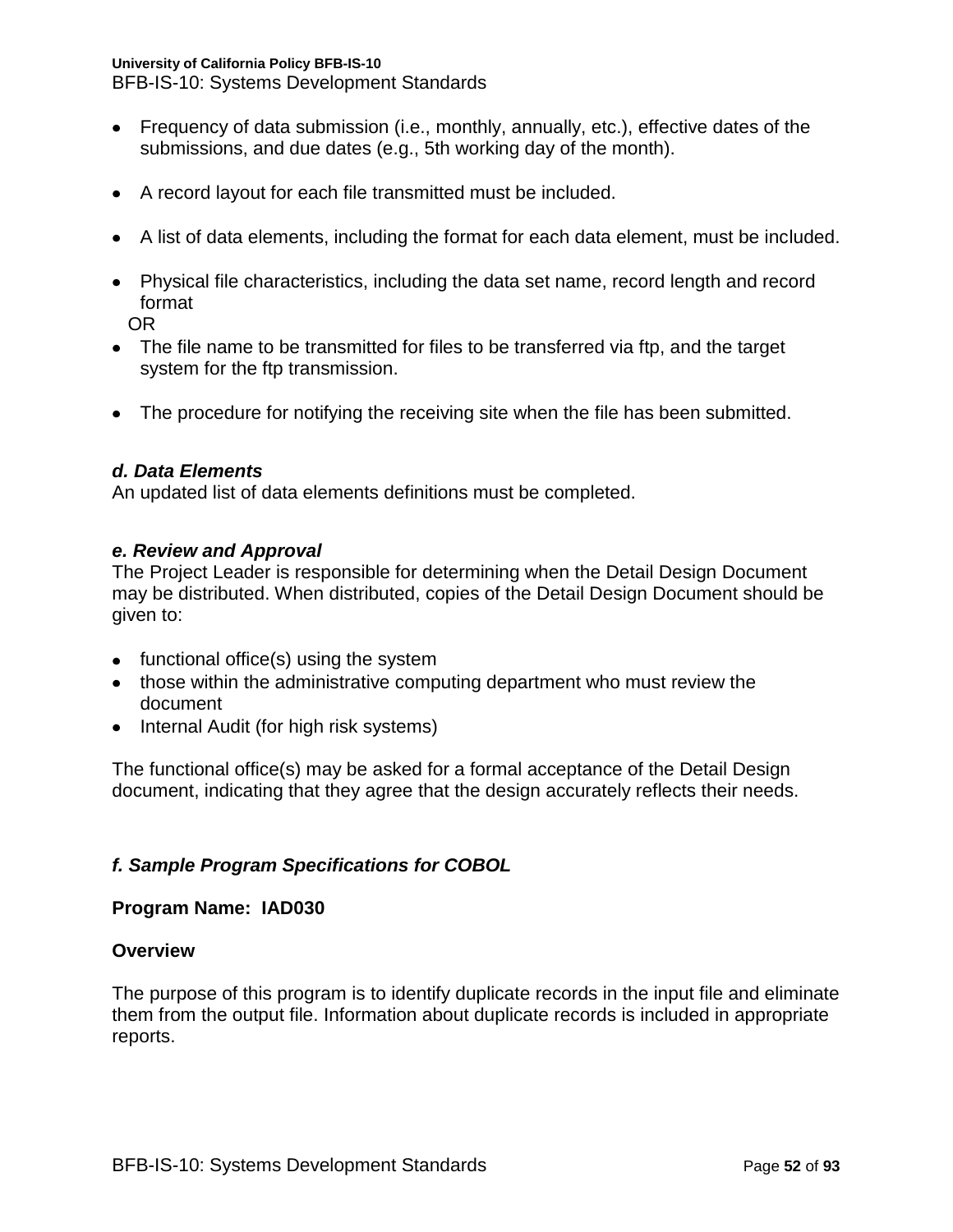### **University of California Policy BFB-IS-10** BFB-IS-10: Systems Development Standards

## **Input**

| Ddname:               | IN         |
|-----------------------|------------|
| Record Length:        | 1504       |
| <b>Record Format:</b> | Fixed      |
| Organization:         | Sequential |

## **Output**

1. Files

| Ddname:               | OUT        |
|-----------------------|------------|
| Record Length:        | 1504       |
| <b>Record Format:</b> | Fixed      |
| Organization:         | Sequential |

2. Reports

| Ddname:               | IAD0301 - IAD0307                |
|-----------------------|----------------------------------|
| Record Length:        | 133                              |
| <b>Record Format:</b> | Fixed with ASA control character |
| Organization:         | Sequential                       |
| <b>Report Names:</b>  | IAD0301 - IAD0307                |
|                       |                                  |
| Ddname:               | <b>SYSPRINT, PLIDUMP</b>         |
| Attributes:           | Default                          |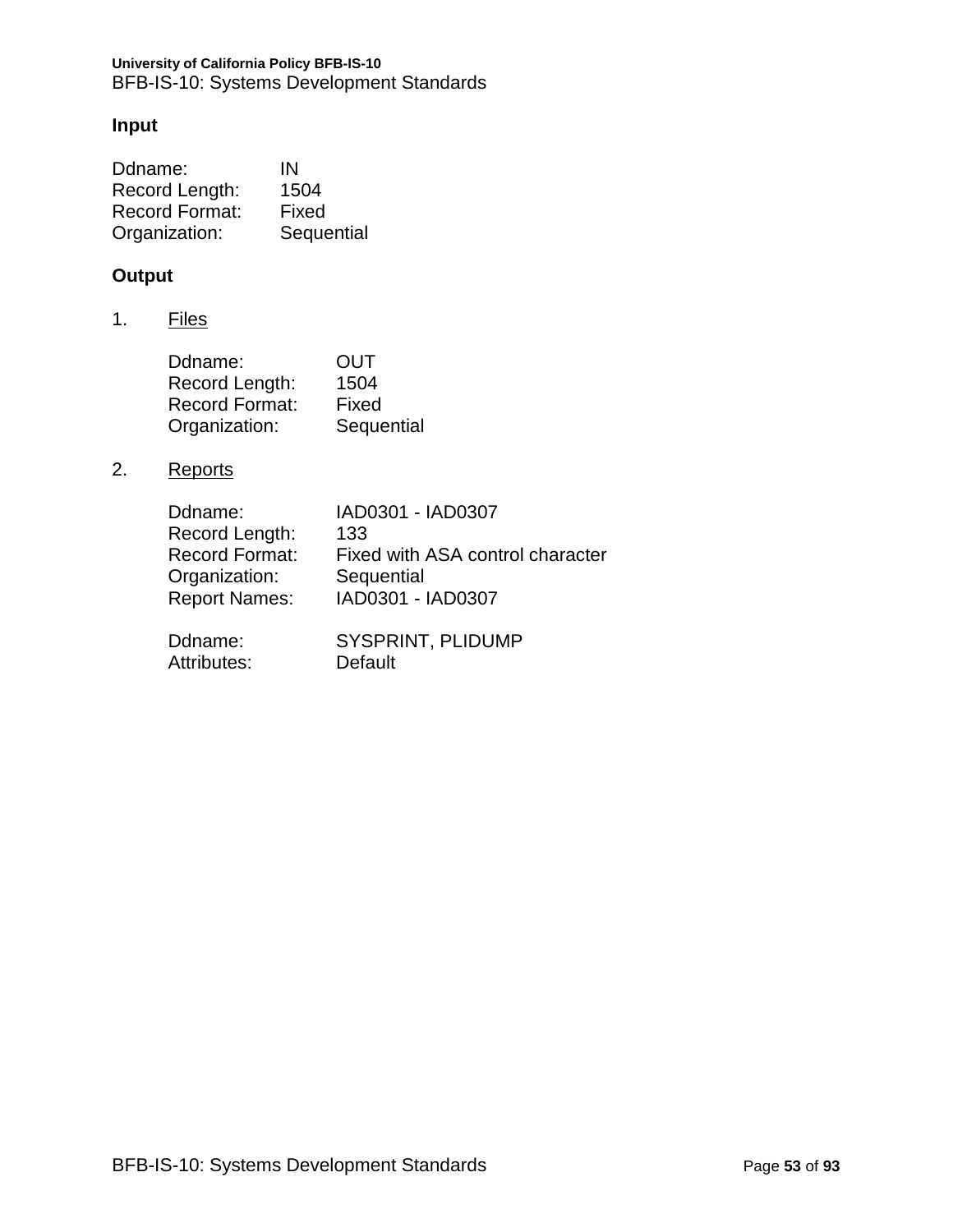### **University of California Policy BFB-IS-10** BFB-IS-10: Systems Development Standards

LRECL: DATASET/DD NAME: IN, OUT BLKSIZE:<br>RECFM: Fixed DSORG:Sequential

# SYSTEM:

COPYLIB MEMBER: IADDCL

| <b>RELATIVE</b><br><b>FIELD</b><br><b>POSITION</b> | DATA ELEMENT      | <b>LOGICAL</b><br><b>LENGTH</b> | <b>PHYSICAL</b><br><b>LENGTH</b> | <b>DATA</b><br><b>TYPE</b> | <b>COMMENTS</b>  | <b>ELEMENT</b><br><b>NUMBER</b> |
|----------------------------------------------------|-------------------|---------------------------------|----------------------------------|----------------------------|------------------|---------------------------------|
| 0                                                  | SS#               | $\boldsymbol{9}$                | 6                                | <b>PACKED</b>              |                  |                                 |
| $\overline{7}$                                     | FILL_1            | 1                               | 1                                | <b>CHAR</b>                |                  |                                 |
| 8                                                  | CAR_APPL          | $\overline{c}$                  | $\overline{c}$                   | <b>CHAR</b>                |                  |                                 |
| 10                                                 | FILL_2            | 1                               | 1                                | <b>CHAR</b>                |                  |                                 |
| 11                                                 | UND_GR_LV         | 1                               | $\mathbf{1}$                     | <b>CHAR</b>                |                  |                                 |
| 12                                                 | FILL_3            | 5                               | 5                                | <b>CHAR</b>                |                  |                                 |
| 17                                                 | ALPHA_NO          | 10                              | 10                               | <b>CHAR</b>                |                  |                                 |
| 27                                                 | <b>NAME</b>       | 35                              | 35                               | <b>CHAR</b>                |                  |                                 |
| 62                                                 | $FILL_4$          | 1                               | 1                                | <b>CHAR</b>                |                  |                                 |
| 63                                                 | <b>KEY</b>        | 10                              | 10                               | <b>CHAR</b>                | /*NOT IN SBR 102 |                                 |
| 73                                                 | NEW_ELIG          | 2                               | $\overline{c}$                   | <b>CHAR</b>                | /*NOT IN SBR 102 |                                 |
| 75                                                 | NEW_SPEC_ACCT     | 2                               | 2                                | <b>CHAR</b>                | /*NOT IN SBR 102 |                                 |
| 77                                                 | FILL_5            | 22                              | 22                               | <b>CHAR</b>                |                  |                                 |
| 99                                                 | BIR_DT            | 6                               | $\,6$                            | <b>CHAR</b>                |                  |                                 |
| 105                                                | <b>SEX</b>        | 1                               | 1                                | <b>CHAR</b>                |                  |                                 |
| 106                                                | FILL_6            | 1                               | 1                                | <b>CHAR</b>                |                  |                                 |
| 107                                                | <b>VET</b>        | 1                               | 1                                | <b>CHAR</b>                |                  |                                 |
| 108                                                | <b>HANDICAP</b>   | 1                               | 1                                | <b>CHAR</b>                |                  |                                 |
| 109                                                | FILL <sub>7</sub> | 26                              | 26                               | <b>CHAR</b>                |                  |                                 |
| 135                                                | US_CIT            | 1                               | 1                                | <b>CHAR</b>                |                  |                                 |
| 136                                                | FILL_8            | 1                               | 1                                | <b>CHAR</b>                |                  |                                 |
| 137                                                | COUNTRY_CIT       | 15                              | 15                               | <b>CHAR</b>                |                  |                                 |
| 152                                                | FILL_9            | 1                               | 1                                | <b>CHAR</b>                |                  |                                 |
| 153                                                | QTR_AP            | 1                               | 1                                | CHAR                       |                  |                                 |
| 154                                                | YR_AP             | $\overline{c}$                  | $\overline{a}$                   | <b>CHAR</b>                |                  |                                 |
| 156                                                | COL_CODE          | $\overline{a}$                  | $\overline{2}$                   | CHAR                       |                  |                                 |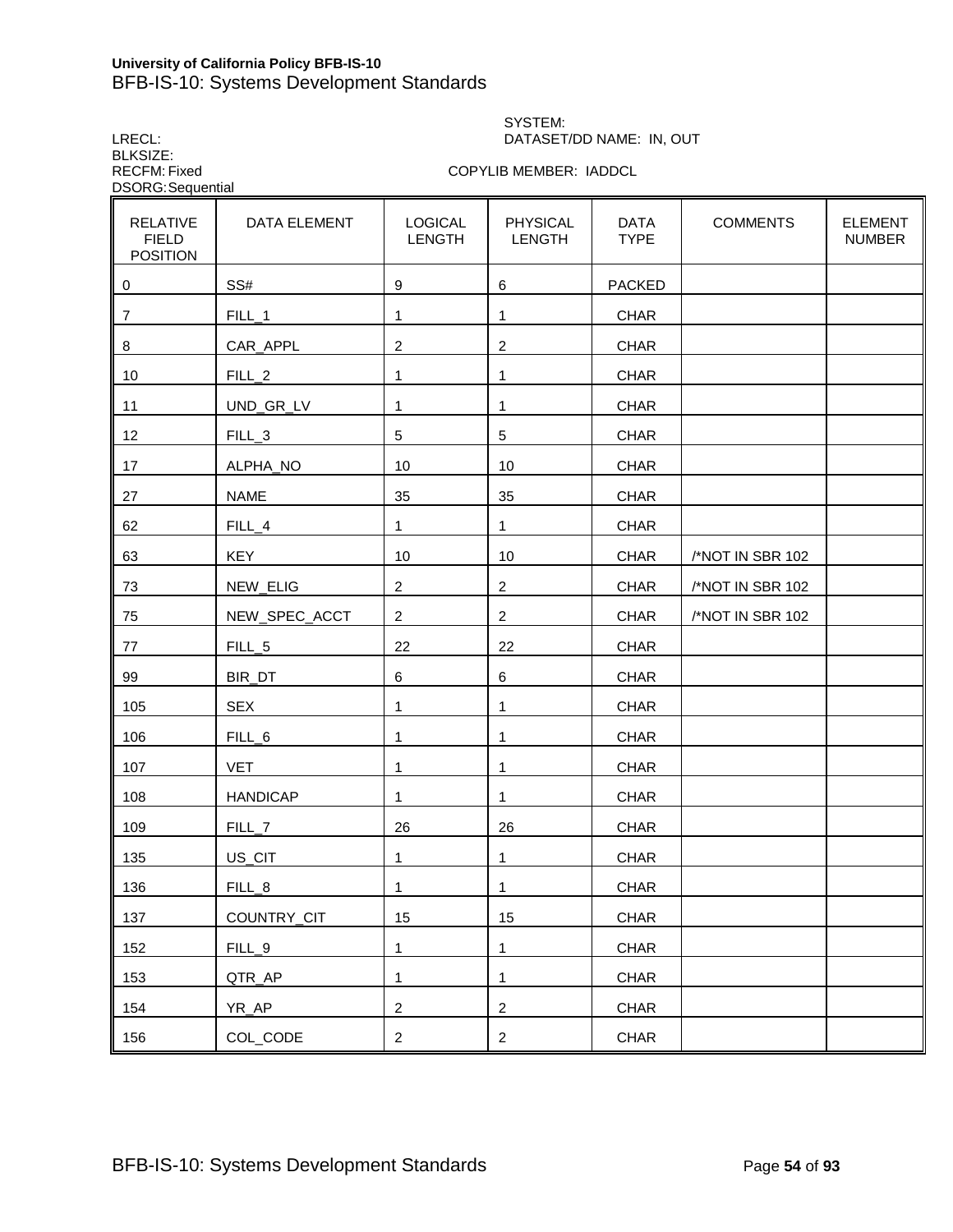Report Layouts

 $Files IN = input$ 

Files OUT = output

Report Layouts

- 1. IAD0301
- 2. IAD0302 IAD0306
- 3. IAD0307

Processing Logic

1. **Input** 

Every record in the input file, IN, is processed. If the file contains zero records, processing is terminated with a condition code of 16. Key for the file is defined as YR\_AP QTR\_AP KEY. The file must be in ascending key sequence. If not, processing is terminated and a condition code of 16 set.

2. Identifying Record Groups

A record group is defined as a set of input records with the same key. A record group may contain only one record. In the interests of efficiency, groups containing more than ten records are subdivided into subgroups of ten records each (or fewer if less than ten remain). Each subgroup will be treated in processing as if it were a separate group, as if its key were different than that of any other subgroup. For each subgroup a detail line for report IAD0307 will be generated. The effect of dividing into subgroups is that duplicates across subgroups will not be identified. The size of ten records is somewhat arbitrary and must be easily changeable by recompilation.

3. Identifying Duplicate Records and Generating Output

For each group or subgroup process as follows:

### One Record in Group

Write record to file OUT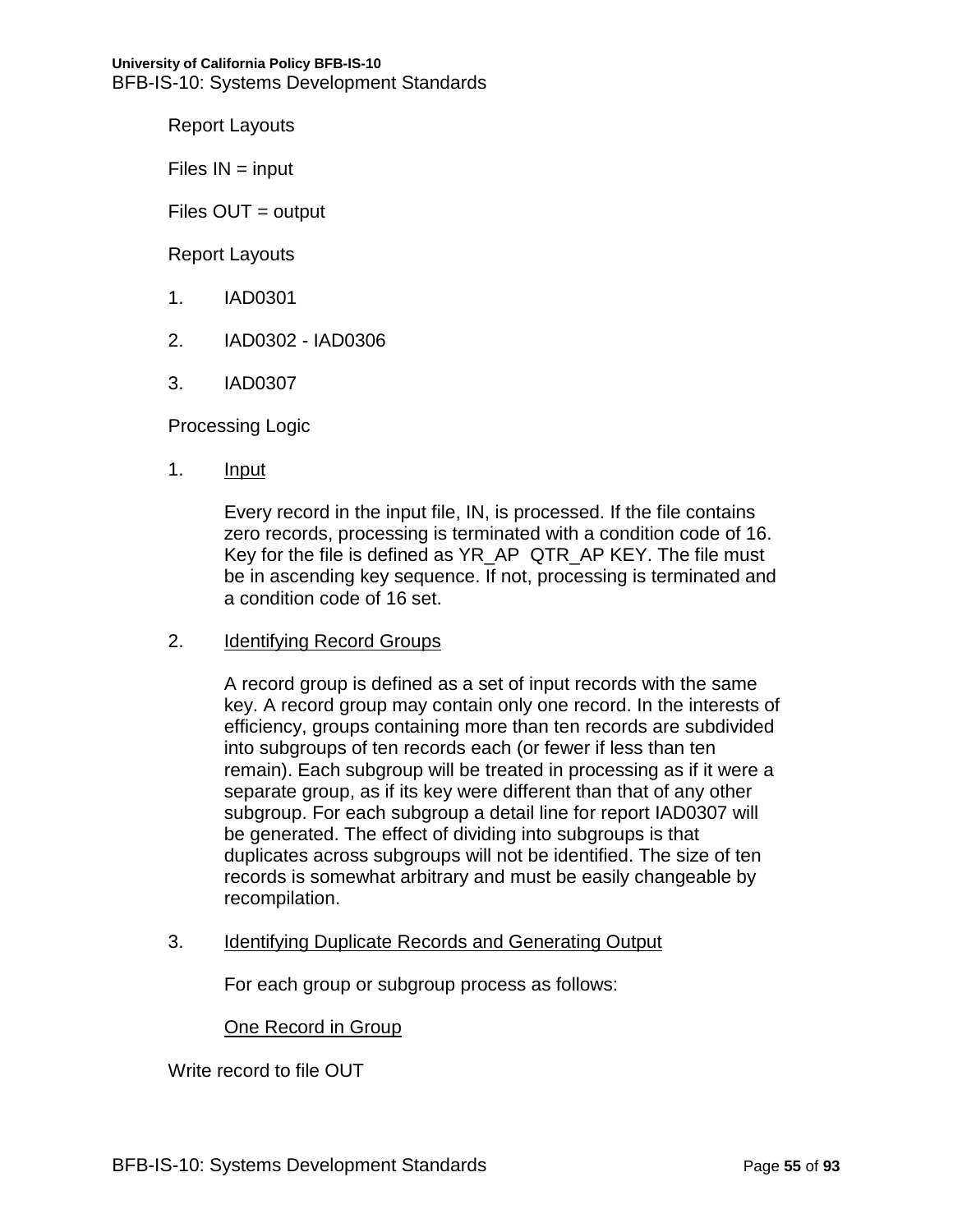### Two Records in Group

a. SS#'s blank or unequal and NAME's unequal

Write records to file OUT. Generate detail lines for report IAD0305.

b. SS#'s not blank and equal or NAME's equal

Do not write records to file OUT.

1) CAMM\_APPL's equal

Generate detail lines for report IAD0304.

2) CAM\_APPL's unequal

a) CHNG TYPE in one record not blank and LOSING CAMP in that record equal to CAM\_APPL in other record. Generate lines for report IAD030.

b) Converse of above.

Generate detail lines for report IAD0302.

### Three or More Records in Group

Generate detail lines for report IAD0306.

a. Records where NAME equals NAME in at least one other record in group or where nonblank SS# equals SS# in at least one other record in group. Do not write records to file OUT. Set field k. in detail lines to 'R'.

b. Records not meeting condition in 1. Write records to file OUT. Set field k. in detail lines to 'A'.

**Note:** When it is indicated that detail lines are to be generated, generate one line for each record in group.

### 4. Report Production

a. **IAD0301 - Status Report** 

Report is produced upon normal completion of processing.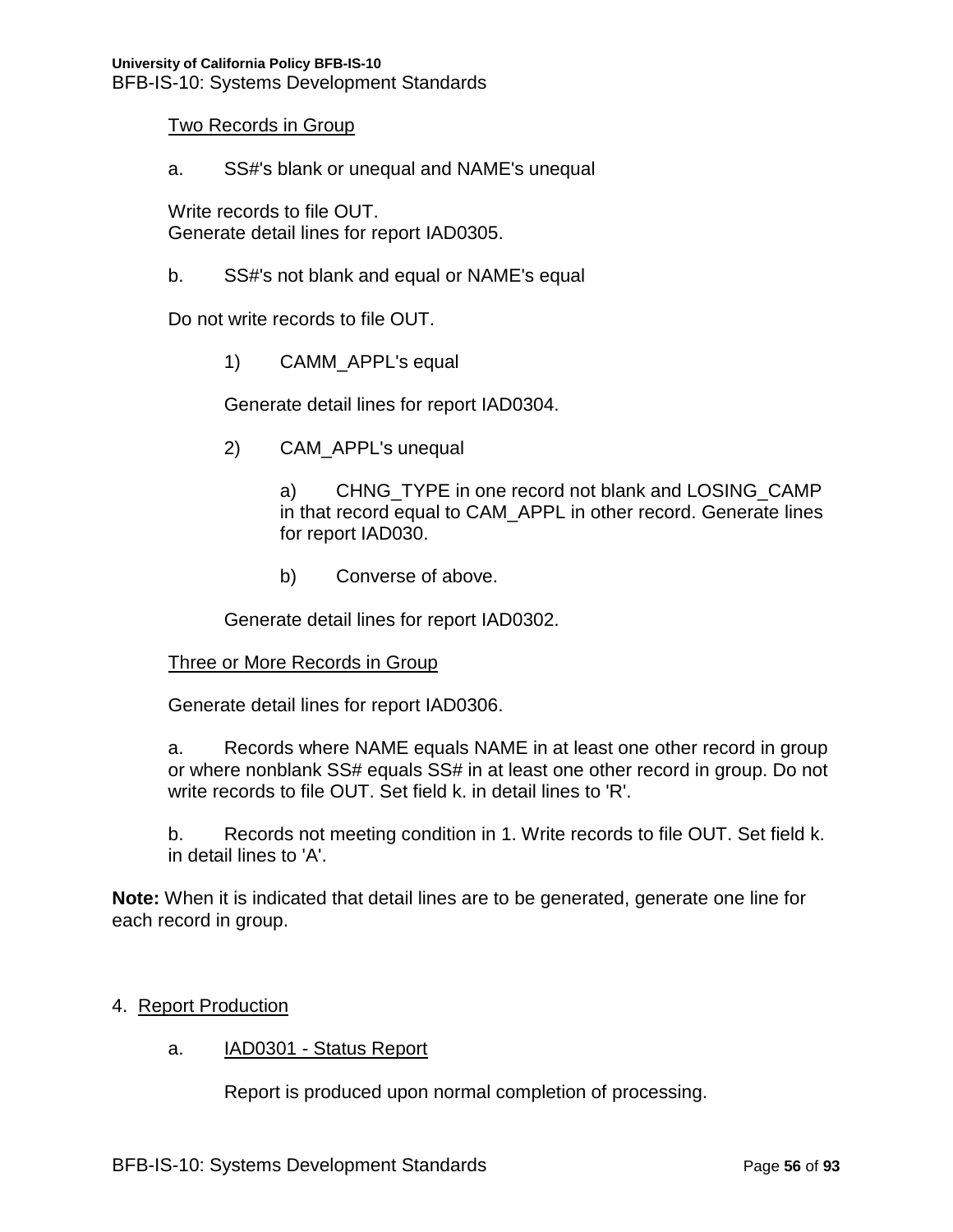Print message 1 if sequence error detected, or message 2 if input file empty, or message 3 if normal completion of processing.

If normal completion produce control totals.

**Records Read:** records read from file IN. **Records Rejected:** records that caused detail lines to be generated in reports IAD0302-IAD0304 or caused detail lines in IAD0306 to be generated with field k. set to 'R'. **Records Written:** records written to file OUT.

The other totals shown in layout indicate the number of detail lines written in each of the reports IAD0302-IAD0307.

### b. IAD0302-IAD0306 - Error and Advisory Reports

All reports are of same format. Page numbering is continuous in each report. Break to new page if QTR\_AP or YR\_AP changes. Interpret QTR\_AP as follows:

### CODE INTERPRETATION

- '2' 'bb FALL'
- '3' 'WINTER'
- '4' 'SPRING'

Produce each report only if at least one detail line is to be written for that report. Each group of detail lines with equal keys are to be single spaced and separated from other groups by double spacing. The maximum is 60 lines per page. If there is insufficient space remaining on a page to print all detail lines in a group, a new page will be initiated. BIR DT and SS# require insertion of special characters as per report layout. Interpret SEX and CHNG\_TYPE as follows:

### SEX INTERPRETATION

'1' 'M' '2' 'F'

## CHGN\_TYPE INTERPRETATION

- '1' 'CH\_OF\_CH'
- '3' 'REDIRECT'

Default interpretation is blank.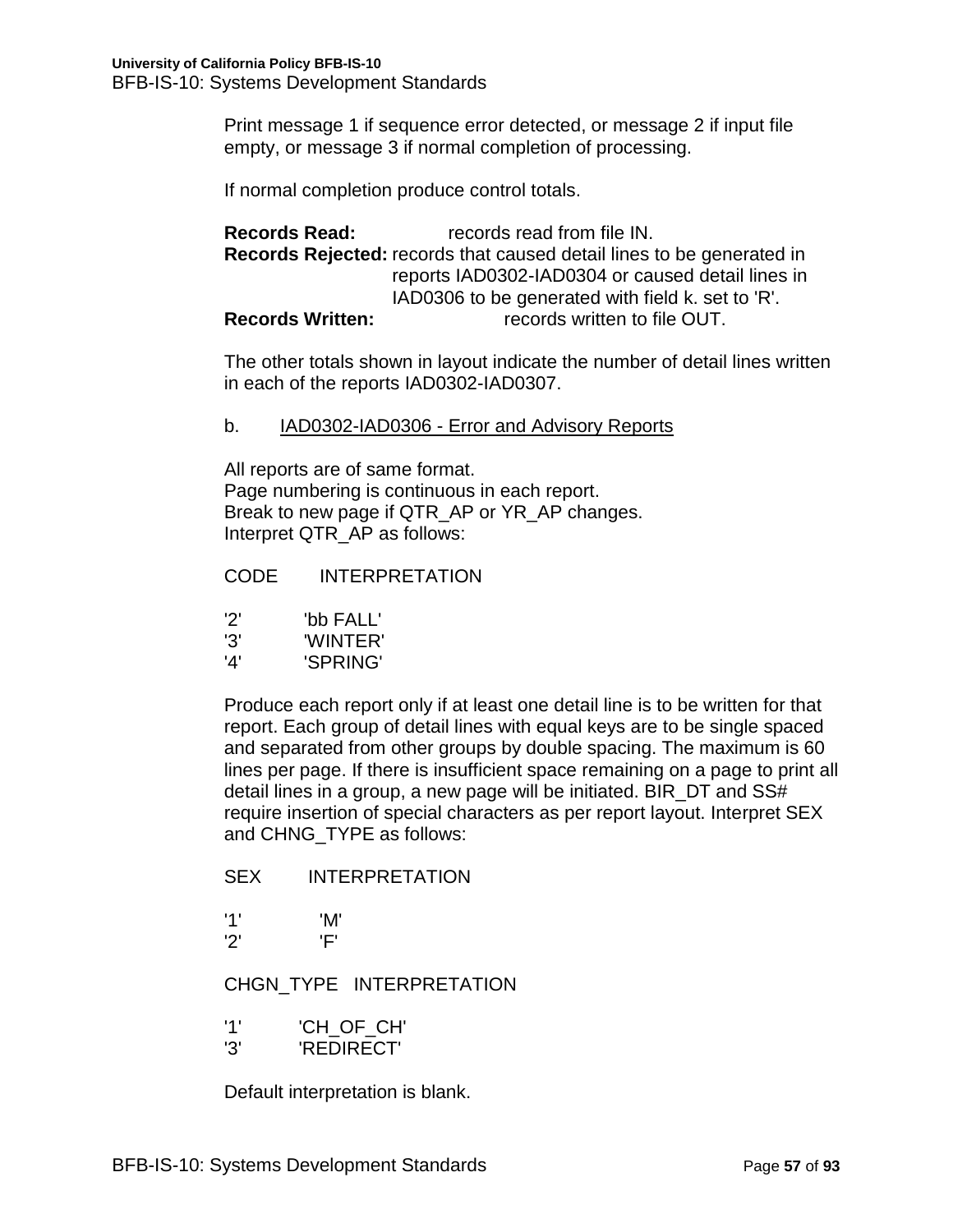Include field k. on report layout only on report IAD0306.

## c. **IAD0307 - Implementation Limits Exceeded Report**

Produce report only if at least one detail line is to be written. Maximum is 60 lines per page. Page numbering is continuous.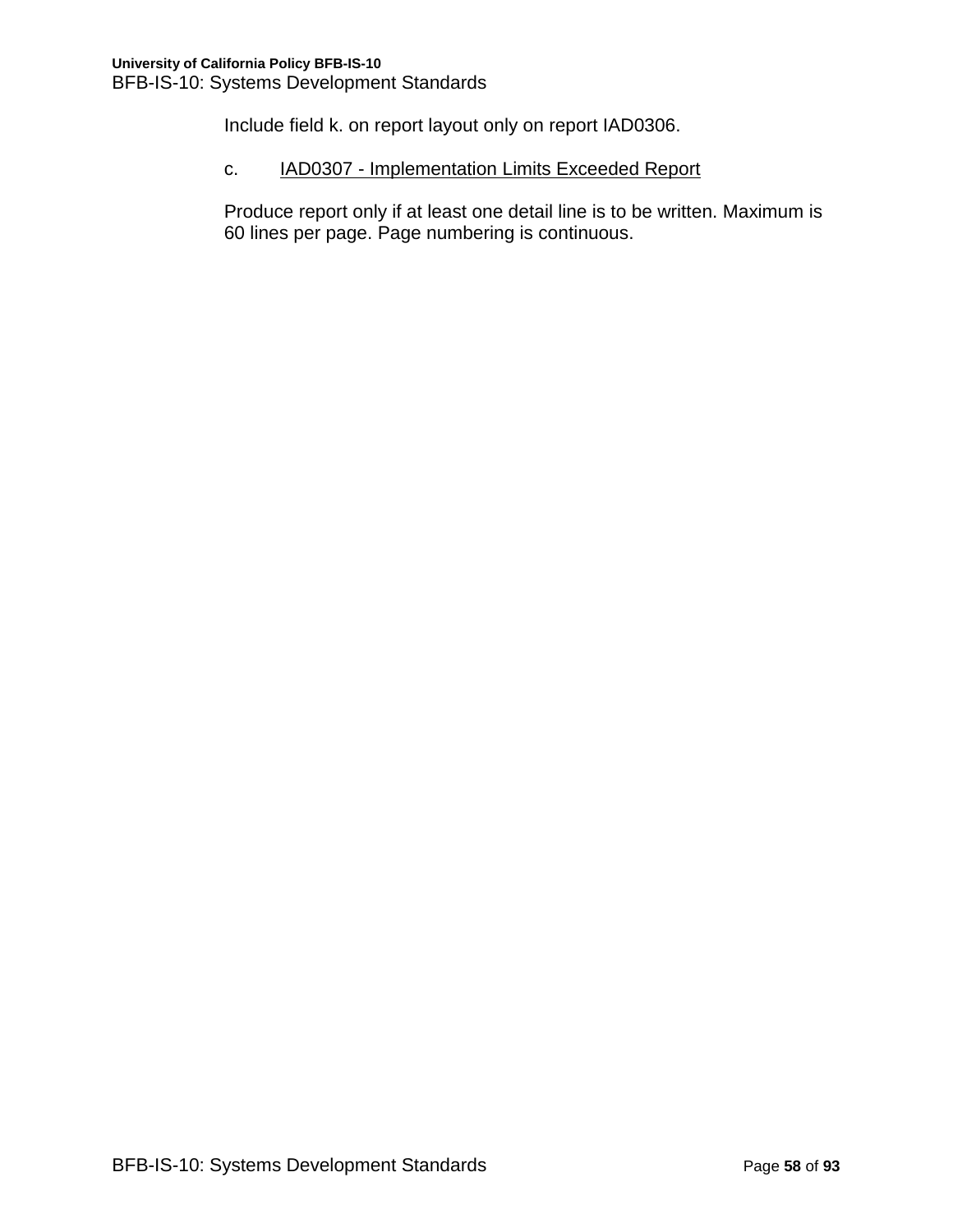## **11. PROGRAMMING AND UNIT TESTING (TRADITIONAL TRACK ONLY)**

### *a. Purpose*

The purpose of the programming and unit testing phase of a project is to complete the design and programming for each database and each program<sup>5</sup> or portion of the system. The application developer is responsible for testing each portion of the system as it is completed. In some cases it may be appropriate to involve the functional office in testing portions of the system as they are completed (e.g., testing a screen as the processing for that screen is completed), whereas for other projects, functional office involvement in testing may be primarily during the System Testing phase.

The Programming and Unit Testing phase is part of the Traditional Track for systems development. (See 1.3 Systems Development Tracks for further information regarding different development tracks.)

### *b. Programming*

The design of the databases and programs or portions of the system is based on the Design document (either the Detail Design, or the General Design for those projects where the Detail and General Design phases were combined). The programming standards and guidelines in effect for the campus or OP for the language being used for systems development must be followed -- refer to local standards manuals for further information.

### **c. Unit Testing**

 $\overline{a}$ 

The application developer is responsible for determining what testing is required for a program. A test plan, itemizing the test conditions to be exercised during testing, may be developed. The test plan can be an informal list for use by the application developer only, or may be a more formal list if functional offices will be involved in testing or test verification.

In general, testing should address the following:

- every function performed by the program should be tested;
- for event-driven programs (e.g., online programs), every event should be tested;  $\bullet$
- any error conditions should be tested; and

<sup>&</sup>lt;sup>5</sup>The term "program" is no longer applicable to many application development software environments. For example, within the PowerBuilder application development environment a programmer develops windows, menus, objects attached to these windows or menus, and scripts for the objects or menu items. Since the terms vary across the different application software products, the older term "program" will continue to be used in this document, and is intended to encompass the wider variety of terms used today, including: scripts, objects, windows, menus, stored procedures, etc.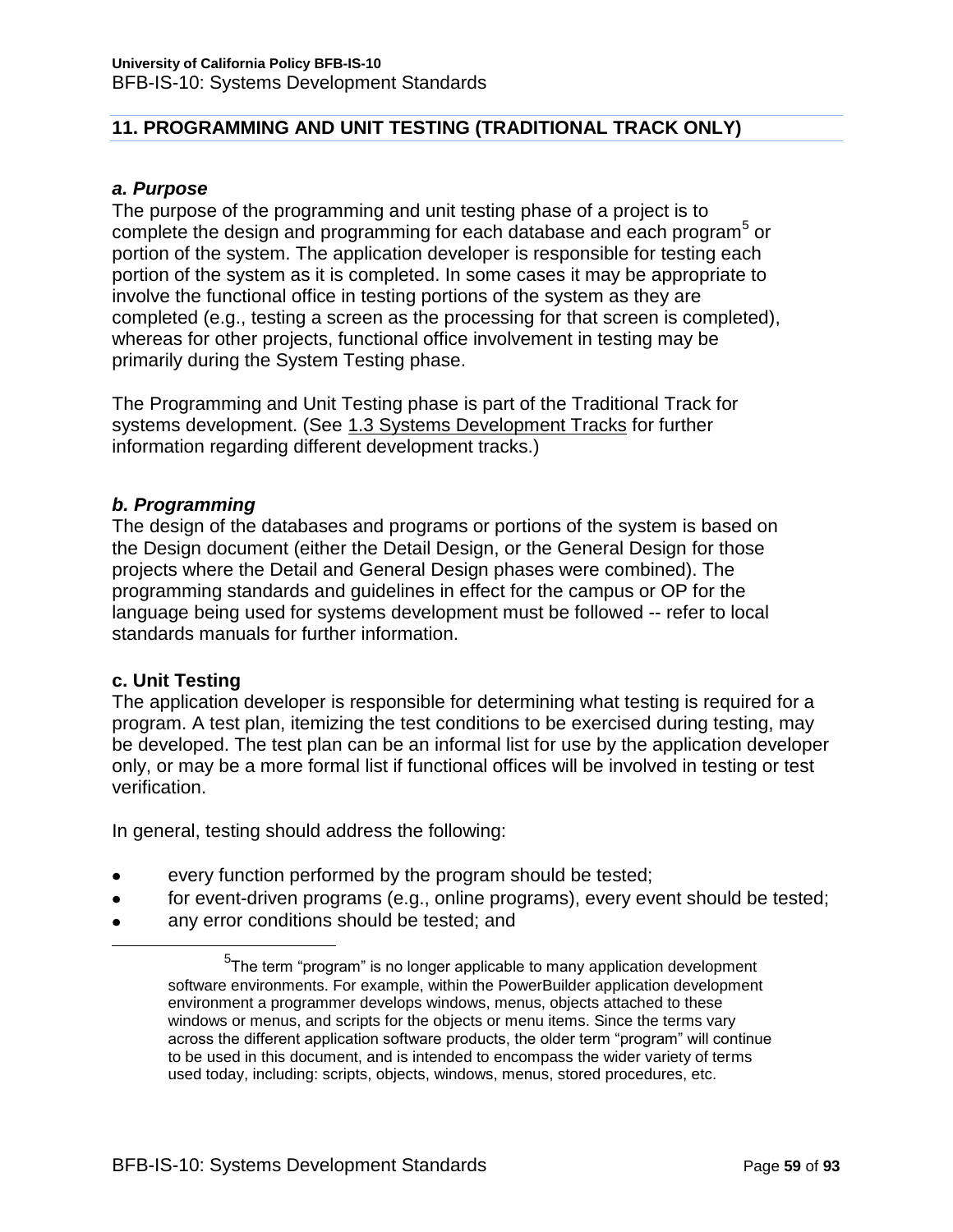## **University of California Policy BFB-IS-10**

BFB-IS-10: Systems Development Standards

"boundary" conditions should be tested (for example, if an online program is  $\bullet$ designed to handle up to ten entries on a screen, then a test of entering ten or eleven entries and a test of entering zero or one entry should be performed.)

Test results must be reviewed carefully. The review of test results may be completed by the application developer, by the Project Leader, by the functional office, or by a combination of these staff.

## *d. Review and Approval*

Review and approval of programming and testing is the responsibility of the Project Leader. Upon completion of the Programming and Unit Testing phase, the system must be ready for the System Testing phase.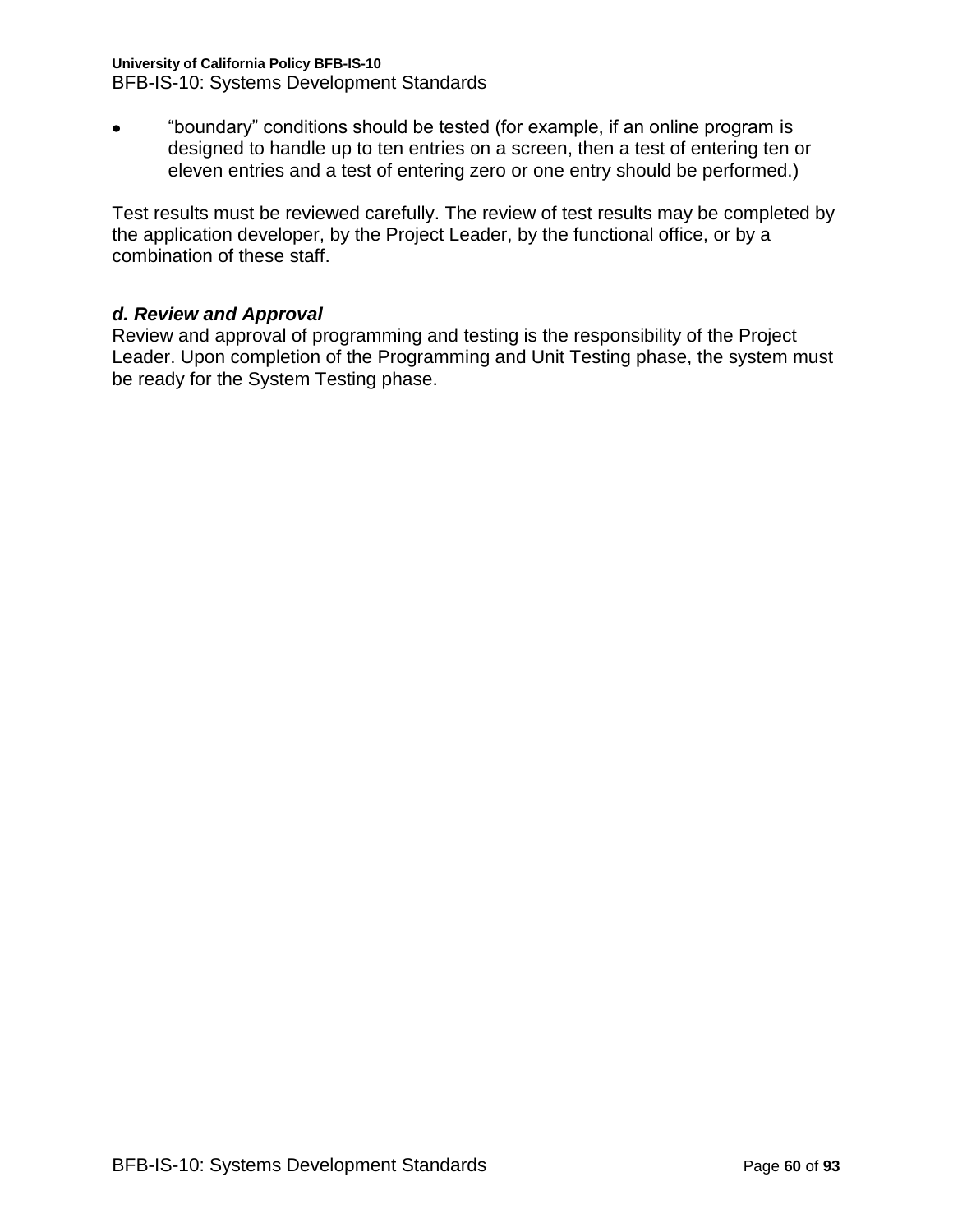### **12. SYSTEM TESTING**

### *a. Purpose*

The purpose of performing System Testing for a project is to ensure that all portions of the system work correctly (and as specified) and work together. Often portions of a system are initially developed and tested as independent pieces, and the system tests must ensure that the entire system works.

### *b. System Test Plan*

The test plan must identify the steps to be performed and the test conditions to be exercised in order to test the system. The plan should identify who is responsible for developing the test data, performing the testing, and verifying the results. Normally, the functional office will be heavily involved in developing test data, verifying test results, and testing any online portions of the system. For some projects, the functional office may be heavily involved in preparation of the test plan as well.

The test plan should also identify the criteria for determining when testing is completed, and the person responsible for determining the completion of testing. A schedule should be established for the steps identified in the test plan.

### *c. System Testing*

The types of testing that might be included in system testing, depending on the application, are as follows:

- $\bullet$ test of batch and online processes in conjunction with one another (e.g., perform online testing of data entry, and subsequent batch processing using the data entered online);
- different cycles of any processing (e.g., daily vs. monthly, fiscal year-end closing processes, etc.);
- volume testing;
- performance testing, e.g., to confirm that online response time is  $\bullet$ adequate;
- backup and recovery procedures;
- test procedures and processing for receipt of files from other UC sites or  $\bullet$ external organizations, and creation of files for other UC sites or external organizations;
- test of network interfaces (e.g., lpr printing, ftp transmissions, and any other client/server processes); and
- test of workflow queue processing.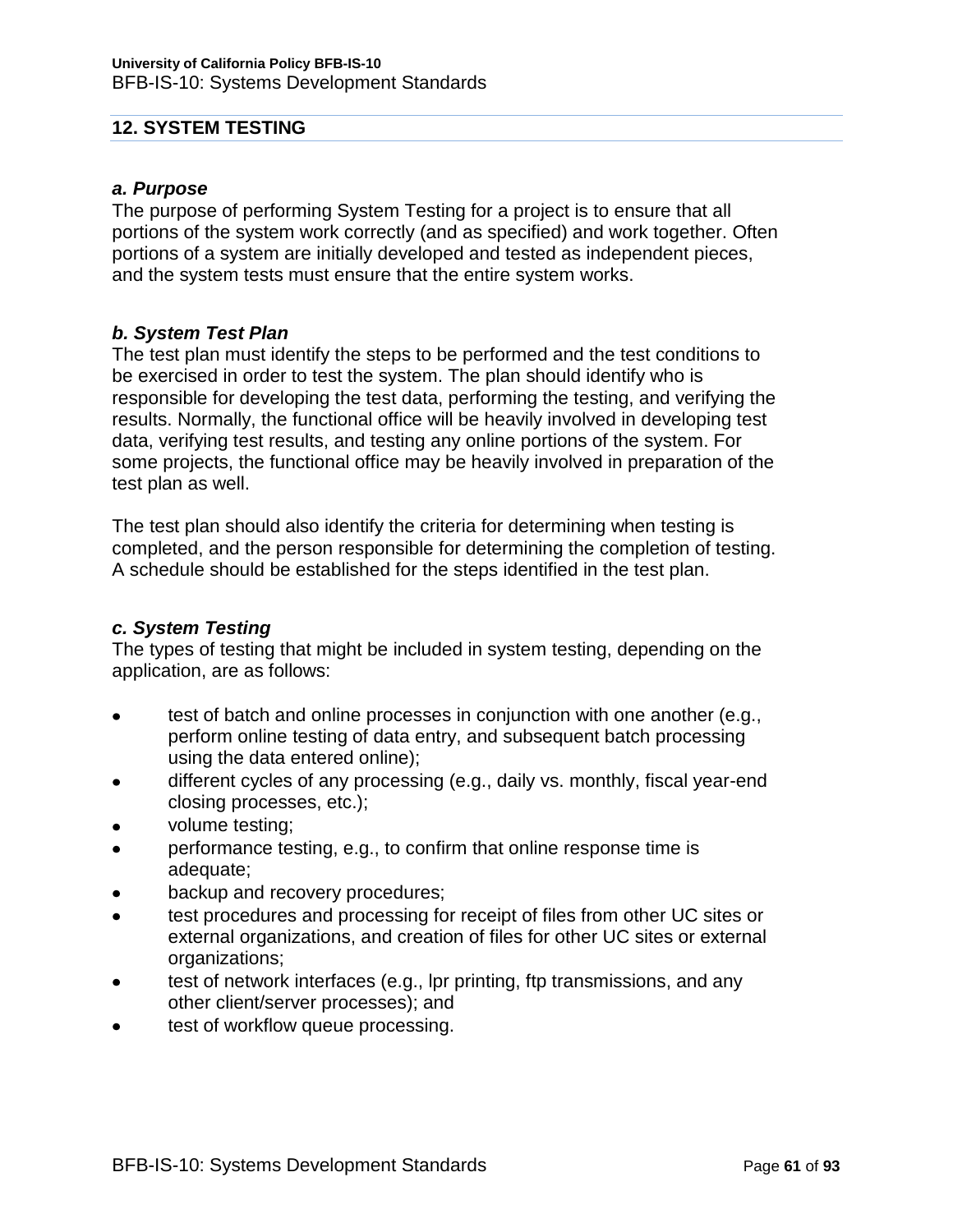BFB-IS-10: Systems Development Standards

In addition, the following types of testing should be performed as part of system testing, if appropriate for the given application:

- testing of any conversion processes or one-time data load processes;
- parallel testing, for systems that will replace all or part of an existing system; and
- test of interface processing, both for incoming interface files, and the creation of outgoing interface files.

These three types of testing are discussed in more detail in the following sections.

*Conversion Testing*. For systems which will replace all or part of an existing system, it is often necessary to code one-time conversion programs, to convert the data from the format used in the existing system to that of the new system. This one-time process must be tested as part of the system test. It is important to identify how the conversion process will be verified, i.e. how it will be determined whether or not the data was correctly converted.

Note: Often parallel testing is a valid approach for verifying that the conversion programs are correct. The steps for using a parallel test to verify conversion processing are listed below:

- run the conversion programs, to convert the data from the existing format to the  $\bullet$ new format
- run both the existing system and the new system, in parallel
- convert the processed data from the new system back to the old system's format, and perform a comparison of data from the old system to data from the new system (this requires a one-time backwards conversion process)

*Parallel Testing.* For systems which will replace all or part of an existing system, parallel testing is normally performed. Parallel testing usually involves continuing with the existing system for production purposes, and running the new system "in parallel", using identical input data. A parallel test plan should be developed, outlining the steps necessary to complete the parallel test. The plan should include the following:

- how input data will be duplicated for the new system;
- how verification of data and reconciliation between the outputs from the two systems will be accomplished;
- how any inconsistencies in outputs will be handled (i.e., are some inconsistencies acceptable, and if not, how will the discrepancies be resolved);
- areas of the system that will be parallel tested, and those that will not be parallel tested; and
- methods for ensuring that test data from the new system does not interfere in any way with the continuing production of the existing system.

*Interface Testing*. For most systems, every interface to and from the system must be tested as part of the system test. These tests must be coordinated with those responsible for the other applications (particularly applications which receive data from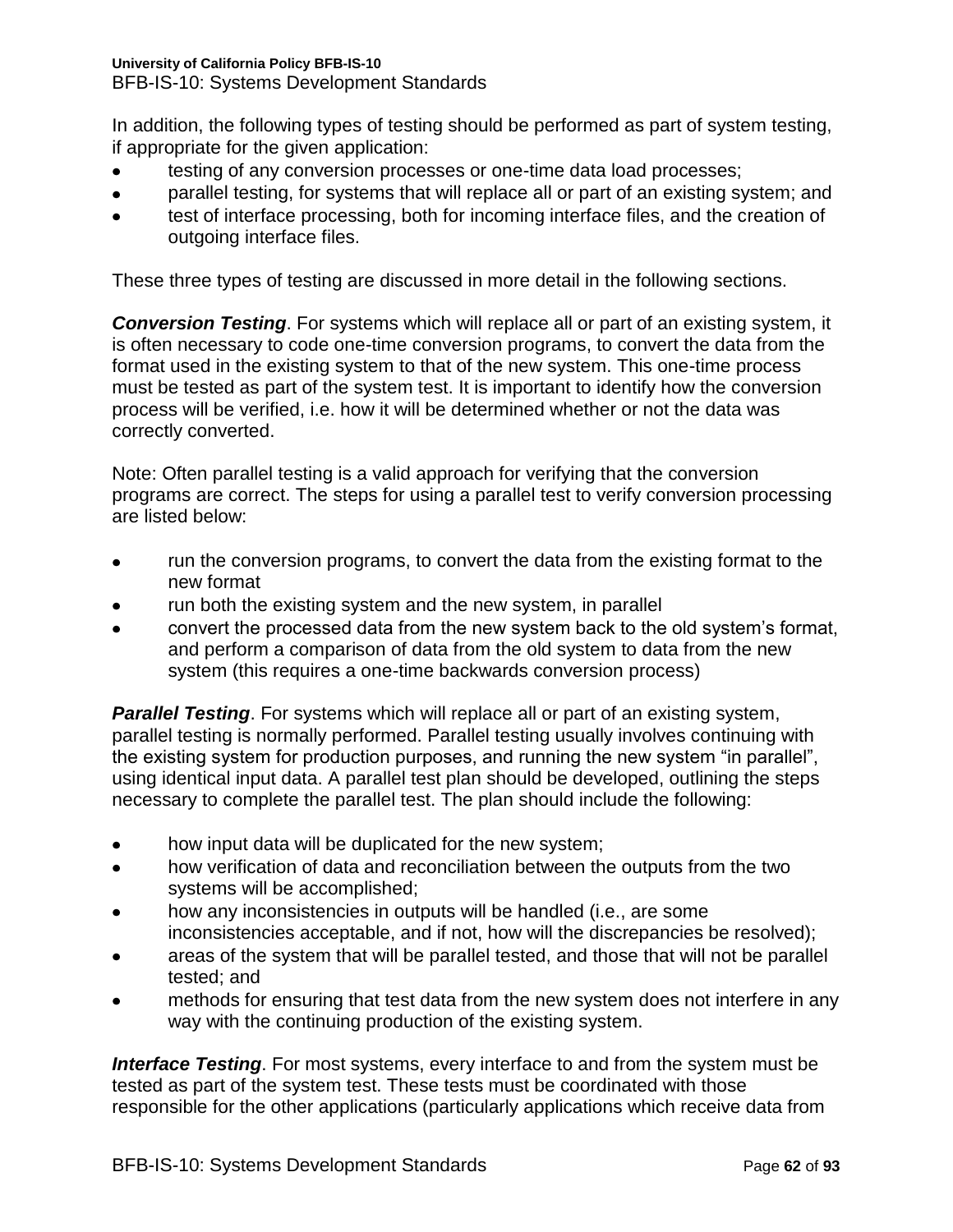**University of California Policy BFB-IS-10** BFB-IS-10: Systems Development Standards

the new system), so that appropriate testing will be performed in the other application as well. The methods for verification of the interface tests must be identified, both within the new system, and in those applications receiving and testing interface files. The number of tests to be performed must be identified (e.g., if different cycles need to be tested, or special year-end versions of the interface need to be tested).

*Acceptance Testing*. As noted above, the functional office(s) must be heavily involved in many aspects of system testing. The functional office(s) may be involved in preparing the test plan and preparing test data, and will most certainly be involved in testing any online portions of the system and in verification of test data.

In some cases it may be useful to handle the functional office testing of online portions of a system as a separate, identifiable portion of the System Testing, often referred to as Acceptance Testing. By somewhat isolating this portion of the testing, it may be easier for the functional office to concentrate on the online portions of the system, and ensure that these portions of the system work as specified. Often it is helpful to isolate the acceptance testing technically as well (in a separate testing region, for example), to enable multiple types of system testing to occur simultaneously.

The Project Leader may elect to require a formal signoff from the functional office(s) upon completion of Acceptance Testing.

## **13. IMPLEMENTATION**

### *a. Purpose*

The purpose of the Implementation phase is to move the system into production.

## *b. Description*

Prior to the start of the Implementation phase, an Implementation approach must be established. For some projects, implementation is straightforward. For others, especially in the case where an existing system is being replaced, the cutover process may be quite involved, and often must be performed under strict timeconstraints.

The Implementation Plan should include a schedule of dates and who is responsible for each cutover step. Steps may include the following:

- Moving the code into production (e.g., into central production libraries);
- Distributing executable code on workstations within the functional office(s),  $\bullet$ as required;
- Moving data into production databases, including any conversion processes for converting existing data into the new system;
- Setting up user accounts or id's and associated authorizations for access to production programs and/or data, as needed; and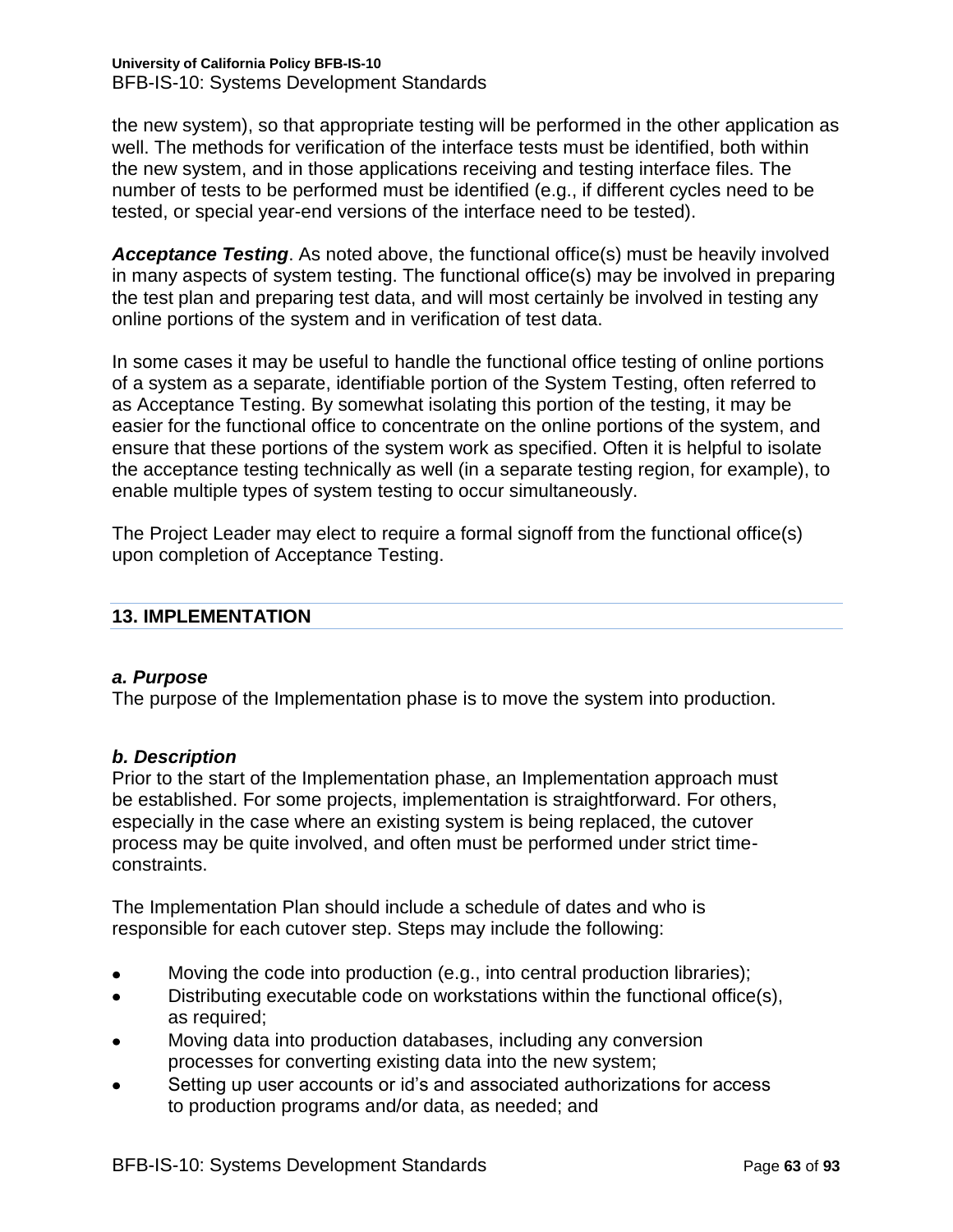BFB-IS-10: Systems Development Standards

Any required announcements that may need to accompany the startup of the system.

If the system provides the capability for direct access by the functional office(s) to the data for ad-hoc reporting, then the functional office(s) is responsible for ensuring that privacy regulations and policies are adhered to for any individuallyidentifiable data elements (see Section 3.2 for further information regarding Privacy).

## **14. DOCUMENTATION STANDARDS**

## *a. Overview of Written Documentation*

The following documentation, if applicable, must be completed for each application:

Operations Manual  $\bullet$ 

> The Operations Manual contains information required for the production control group to run batch portions of the system, if any. The Operations Manual must be reviewed by the manager of the production control group. (The production control group is the group within the administrative computing department that is responsible for running batch portions of production systems.)

Systems Manual  $\bullet$ 

> The Systems Manual is for use by those responsible for on-going maintenance of the system.

User Documentation

The User Documentation contains instructions for the functional office(s) on how to use the system, and may be combined, if appropriate, with the functional office's internal procedures manuals. The User documentation is completed by the functional office(s) or the administrative computing department, or some combination of staff from these departments, and may consist of online help or a hardcopy manual, or a combination of the two. For a vendor package (or a vendor-developed application), the User Documentation may be completed by the vendor, or the vendor in combination with UC staff.

## *b. Training*

If training of staff within the functional office(s) is necessary for the newly implemented system or system modification, the training may be performed by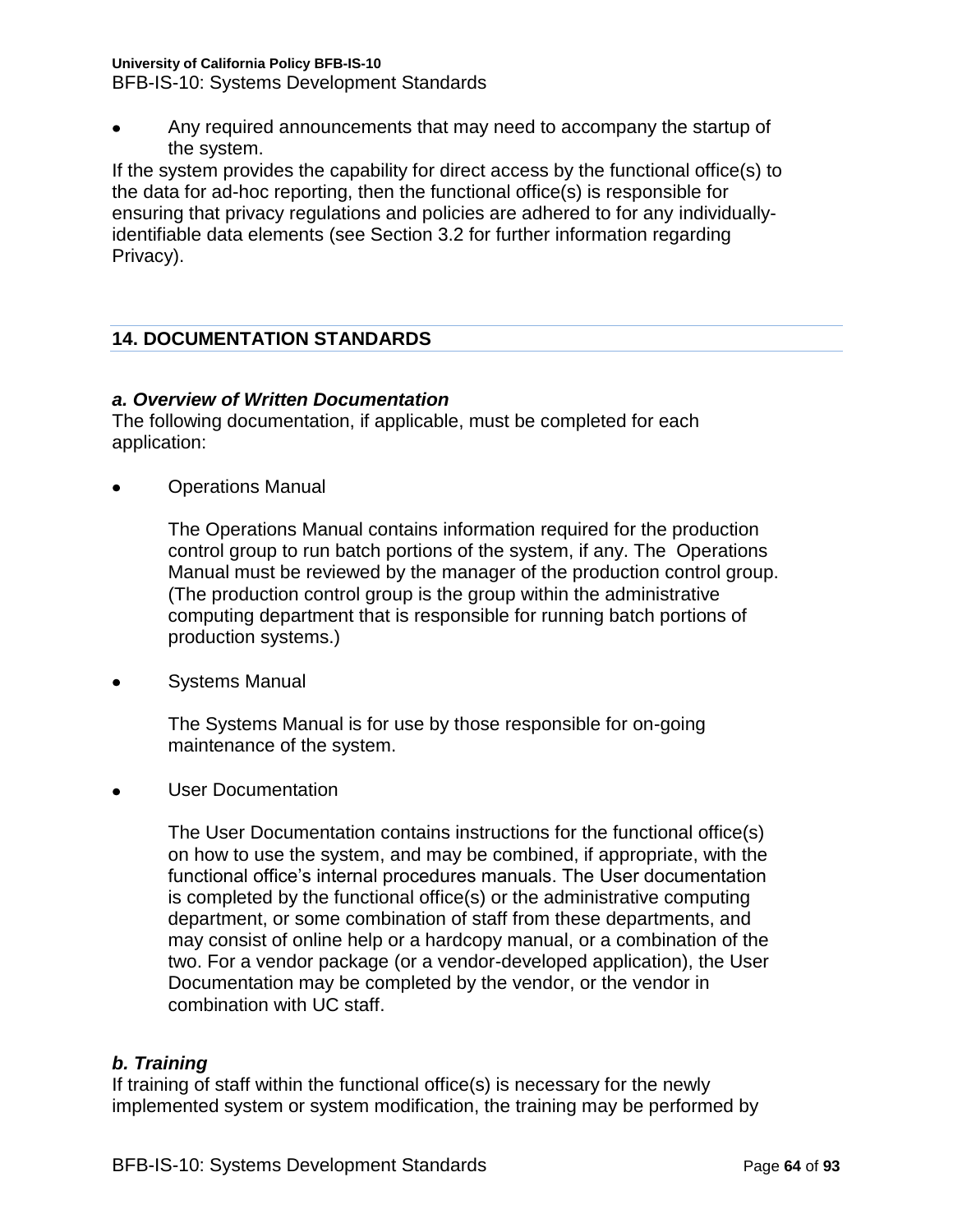#### **University of California Policy BFB-IS-10** BFB-IS-10: Systems Development Standards

the functional office or by the administrative computing staff, or by some combination of these departments, depending on the nature of training required. Planning for any training required must occur well before implementation of the system, so that staff in the functional office can be trained and ready to use the system at implementation. For a vendor package (or a vendor-developed application), training may be performed by the vendor, or the vendor in combination with UC staff.

Training, such as introductory overviews of the system or system modification, may also be held as needed for maintenance staff and for the production control staff. The Project Leader is responsible for coordinating any necessary training within the administrative computing department.

## *c. Operations Manual*

*Purpose of the Operations Manual*. The Operations Manual contains information required for the production control group to run batch portions of an application. If the application does not include any batch processing, or if the functional office is responsible for the batch processing, then there is no need for an Operations Manual for the application.

The primary purpose of the Operations Manual is to document how and when to run the batch processes, describe any tasks that must be performed before or after batch jobs are run, and provide instructions on what to do when a job does not complete successfully. In addition, the Manual should give enough of a background on the application to provide some context for the batch jobs. The Manual also includes information useful for reference, such as lists of datasets and reports, and a description of all interfaces.

Although the Manual is intended for use by the production control group, this Manual may also be useful to those responsible for maintaining the system, and should be readily available to maintenance staff as well as the production control staff.

*Contents of the Operations Manual*. The Operations Manual is divided into two major sections:

Part 1 - General Information. Part 1 of the Operations Manual includes overall information about the application.

Part 2 - Running the Jobs. Part 2 of the Operations Manual documents the individual job procedures within each Operations Stream.

The contents for both parts are described below.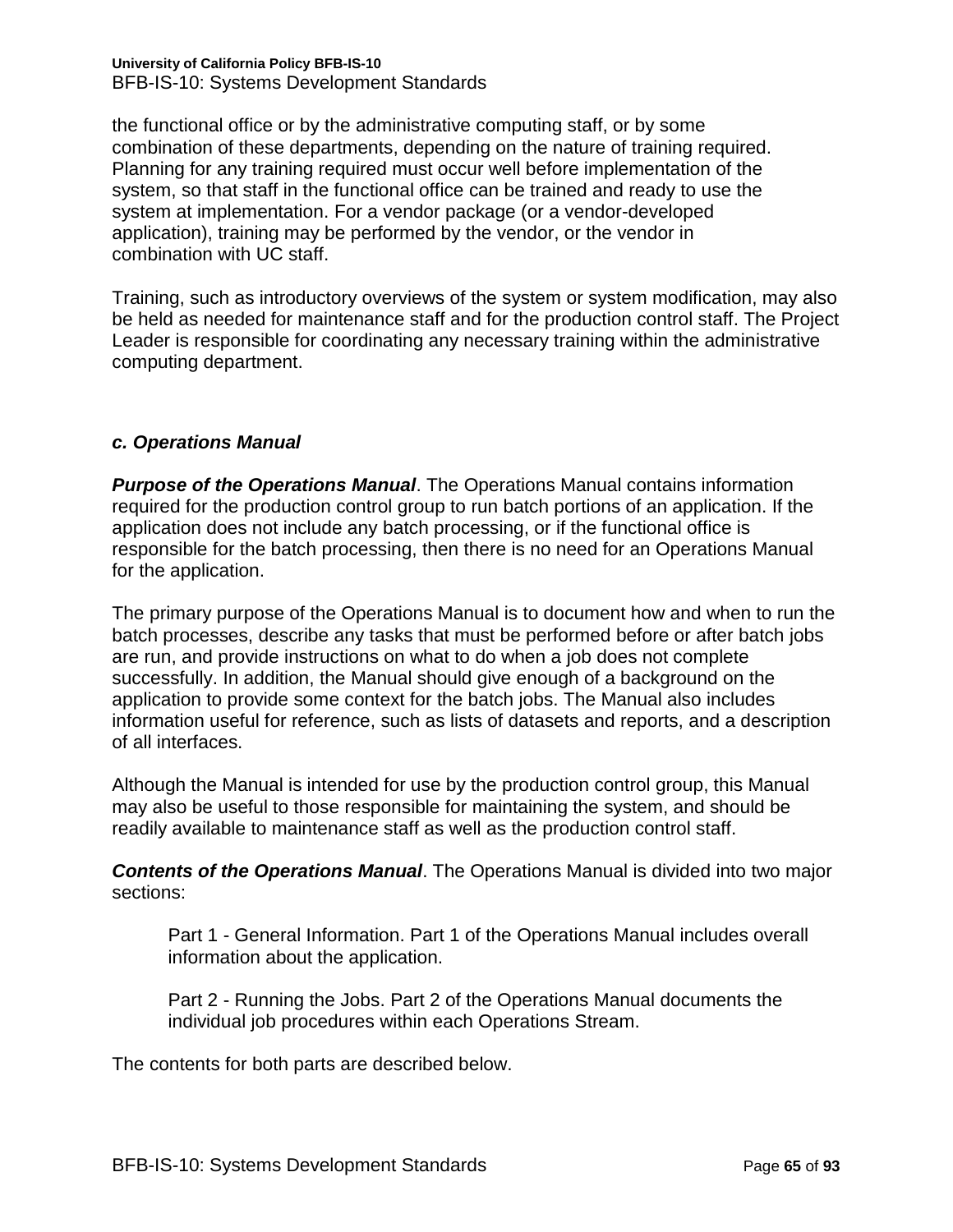## **Part 1 - General Information**

The first part of the Operations Manual provides overall information about the application. The following sections should be included:

1. System Description

The System Description section should contain a brief overview of the application. This overview can be taken from other documents, such as the Requirements Definition or System Definition document, or the Systems or Users Manual.

2. Application Control Information - Project Contacts

A list of the contacts for the project should be listed, including contacts for:

- production control
- maintenance programming  $\bullet$
- functional offices within the campus or OP (if the application serves  $\blacksquare$ more than one department, then a contact for each major department should be listed)
- other UC site contacts, if any interfaces with the other UC sites  $\bullet$ exist (this may include: campuses, OP, laboratories, Hastings, or ASUCLA)
- Outside or vendor contacts (if data is collected from or sent to  $\bullet$ outside services, e.g., fiche vendors, a list of contacts must be included)
- 3. Processing Schedule

Depending on the application, scheduling of jobs may be straightforward (e.g., "run monthly as soon as input data is available"), or quite complicated. For example, scheduling jobs for the Payroll system is complex, both because of the number of different jobs and their interrelationships, and because of the interaction between the jobs and the processing in the functional office.

This section of the Operations Manual should give an overview of how scheduling of jobs is accomplished. For applications where scheduling is complex, details for how to determine the scheduling for jobs must be described, and who is responsible for producing the schedule must be stated (e.g., the functional office, or production control in conjunction with the functional office).

4. Interfaces TO the Application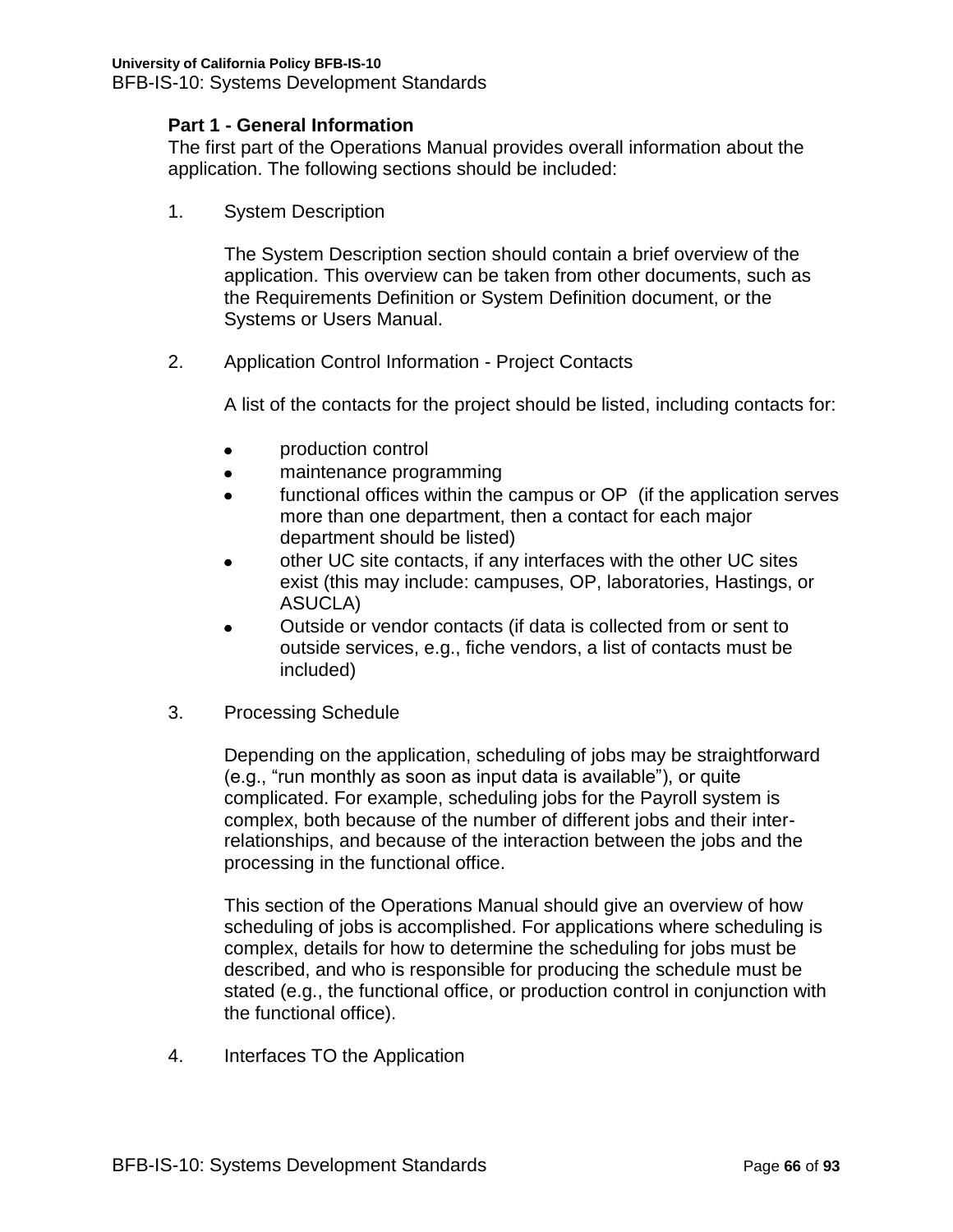All interfaces must be documented. The following information should be included for each interface file sent TO the system:

- a brief description of the interface;  $\bullet$
- what location or locations the interface file is from (e.g., campuses and/or laboratories and/or OP, another application run locally, or an outside vendor) and, for interface files from applications run locally, what application the file is from;
- which job or jobs use the interface file;  $\bullet$
- The schedule for receipt of files (for files sent on a regular basis, this schedule is usually expressed in terms of number of work days from the beginning or end of a period of time. For example, for a monthly file, the file may be due the 5th working day after the end of each month.);
- the method for transmitting the file (e.g., the file will be transmitted  $\bullet$ electronically via ftp to a specified target machine, or the file will be transmitted on tape medium, etc.);
- The name of the dataset, for whatever target medium on which the  $\bullet$ file will be sent (e.g., for files transmitted to a local MVS machine, the MVS dataset name (DSN) is required);
- Acceptable values for any portion of the dataset name which is variable, e.g., acceptable format for cycle parameters such as mmmyy (e.g., FEB98);
- Any file characteristics that must be known in order to process the file (e.g., for files transmitted to a local MVS machine, the record length (lrecl) and record format (recfm, i.e. FB (fixed blocked) or VB (variable blocked)) are required);
- The retention period to be assigned to the file; and
- A list of other information to be provided by the sending location  $\bullet$ when the file is sent, such as record counts for the file.
- 5. Interfaces FROM the application

All interfaces must be documented. The following information should be included for each interface file created by the application:

a brief description of the interface;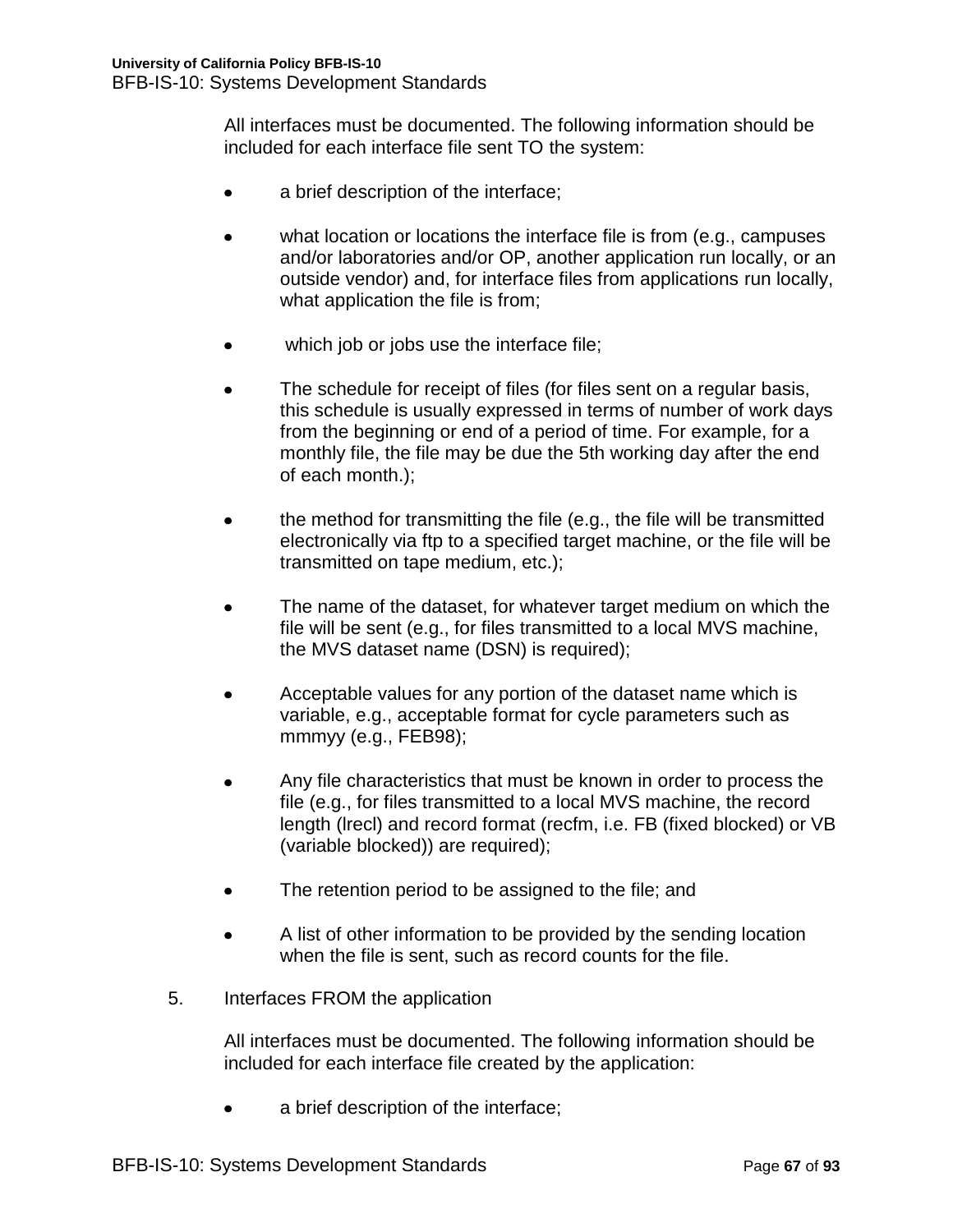- what location or locations the interface file is for (e.g., campuses and/or laboratories and/or OP, another application run locally, or an outside vendor) and, for interface files created for applications run locally, what application is receiving the file;
- which job or jobs produce the interface file;
- $\bullet$ what the target schedule is for production of the interface file (e.g., by the 10th working day of the month);
- the method for transmitting the file to the target location (e.g., the file will be created on a local machine, for locations to "get" electronically using ftp, or the file will be transmitted on tape medium, etc.);
- The name of the dataset, for whatever target medium on which the  $\bullet$ file will be sent (e.g., for files created on a local MVS machine for locations to "get" using ftp (file transfer protocol), the MVS dataset name (DSN) is required);
- Acceptable values for any portion of the dataset name which is variable, e.g., acceptable format for cycle parameters such as mmmyy (e.g., FEB98);
- Any file characteristics that must be kept constant for other  $\bullet$ locations to be able to process the file (e.g., for files created on a local MVS machine, the record length (lrecl) and record format (recfm, i.e. FB (fixed blocked) or VB (variable blocked)) must be kept the same for other locations to "get" the files for processing using ftp);
- $\bullet$ The retention period to be assigned to the file; and
- Information regarding how notification to the recipient of the file is handled, including any information to be provided, such as record counts for the file.
- 6. Account Information

The account(s) used by the production control group for this application should be described.

7. DataSets

A list of datasets used by the application should be included. Depending on the application, the list may be split into the following categories: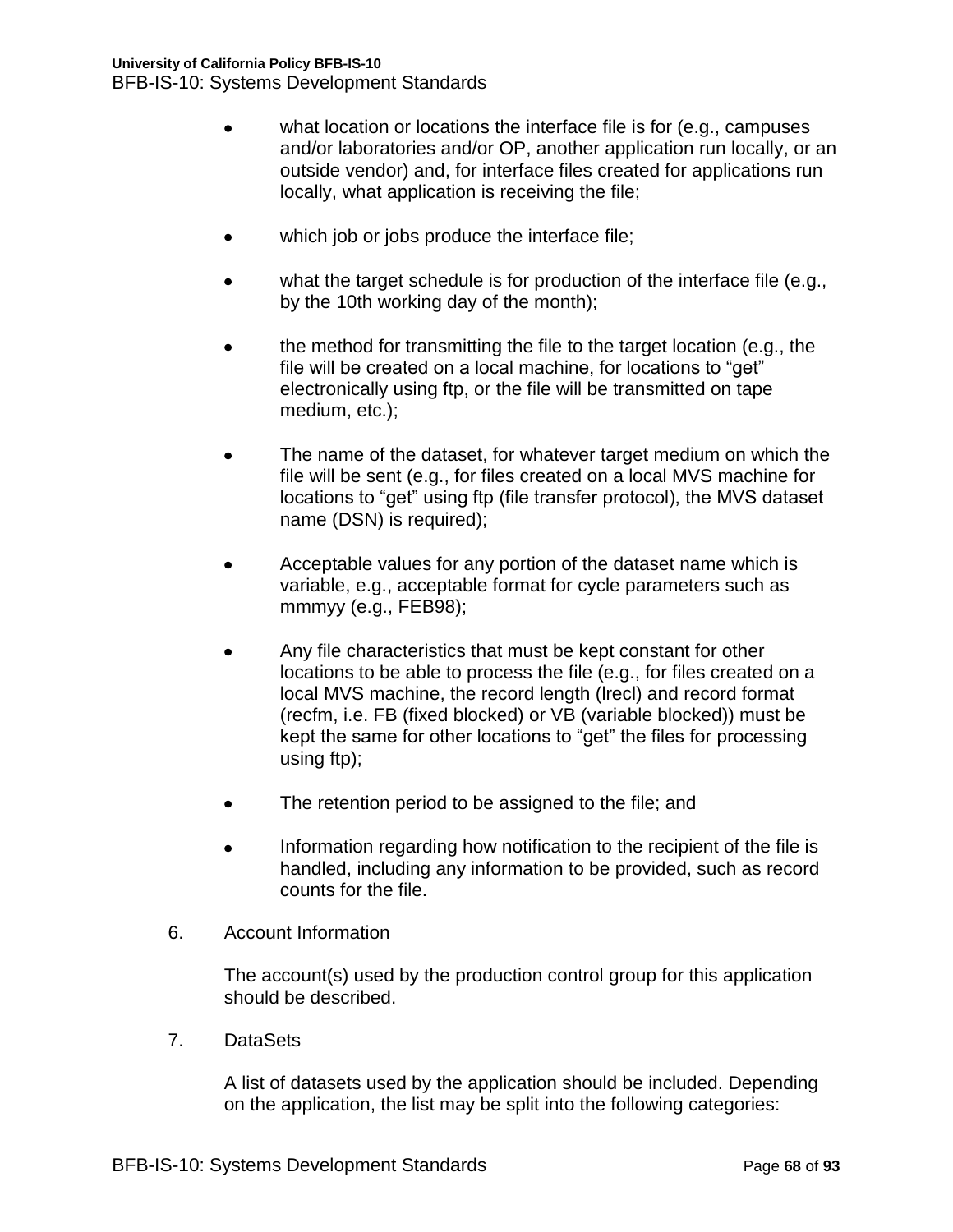- libraries (e.g., on MVS, the libraries used for the application-specific software); disk datasets (include dataset name and description; this list may be split by machine, for applications where multiple machines are used);
- onsite tape datasets (include dataset name and description); and
- offsite tape datasets (include dataset name and description).
- 8. Reports

A list of reports should be included, with the Report ID, the Job that creates the report, and a brief description. The list should be in order by Report ID.

9. Security

Security within applications can be quite complex, and a complete explanation of all security used within an application is outside the scope of this Manual. However, if there are overall rules for the application related to security that might affect the production control group, then these may be stated in this section. For example, for a Cobol/DB2 application running on MVS, the production control group may have permission to run specific update programs (or DB2 "plans"), but may not have update access directly to the DB2 database. This may be important to know if problems arise or in the case where a one-time process is required.

10. Console Logs

The retention period for the hardcopy or online console logs should be stated. Instructions for accessing console logs should be included. (Note: unless otherwise stated, the retention period for all hardcopy and online console logs is 13 months.)

11. How to Update this Manual

Information must be provided on where the machine-readable version of the manual resides, and how to update it and print copies. People who should be given a copy of the manual after revisions are made should be listed. Generally, the list should include: the production control contact and the maintenance contact. In some cases, the list may include one or more functional office contacts as well.

12. Glossary of Terms Used (optional)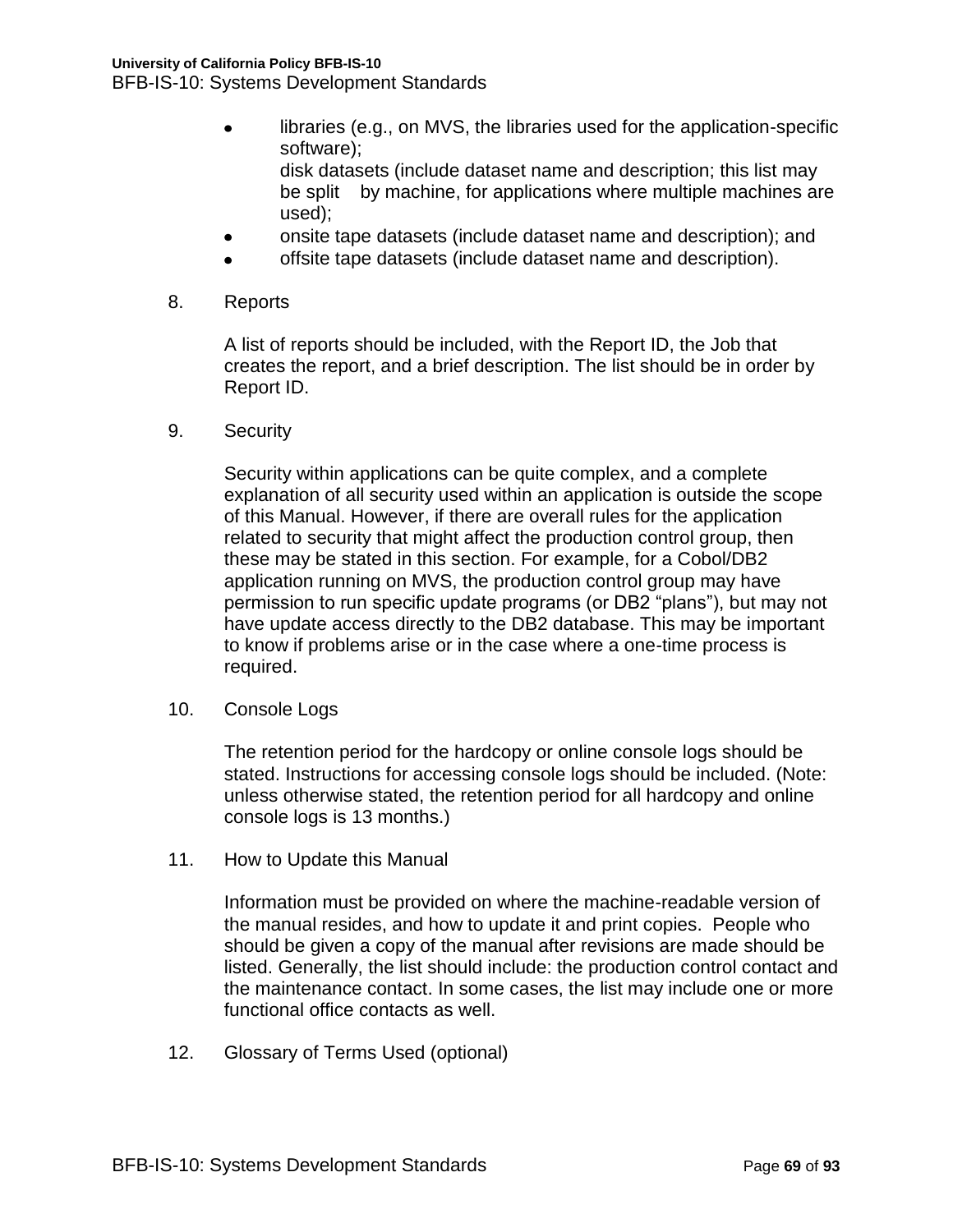A glossary of commonly-used terms that are application-specific may be included. For example, the term "monthly maintenance" within the Title Code System (TCS) refers to the online updates performed by the users on a daily (or as needed) basis -- having a definition of this term in a glossary could be useful for the production control group.

13. Transmission

Any files or reports that are transmitted to other UC sites (or external vendors) or made available for pick-up electronically by other UC sites (that are not already described under Interfaces) must be listed, including:

- the job that transmits the file or report or makes it available for  $\bullet$ pickup; and
- the dataset name of the file or report.

## **Part 2 - Running the Jobs**

The second portion of the Operations Manual includes instructions for running each batch job within the application. The batch procedures to be run for the application must be organized by Operations Streams. Each Operation Stream is a logical set of batch procedures that are normally run together. A smaller system may have only a single Operation Stream, while larger applications with extensive batch processing may have a number of Operation Streams. An Operation Stream may consist of only a single job, or many inter-related jobs. Examples of Operation Streams include: Payroll Monthly compute, and General Ledger monthly processing.

A list of all Operation Streams in the application should be included at the beginning of Part 2 of the Manual. Also, a brief description of the Operation Stream should be included at the beginning of each Operation Stream.

Within each Operation Stream, there should be a separate section on each batch procedure or job. The following sections should be included, as needed, for each process:

1. Description

A brief description of what functions the job performs (e.g., updates the primary database, produces reports, creates interface files, etc.)

2. Frequency

The frequency of the job (e.g., monthly, upon request, etc.).

3. Programs Executed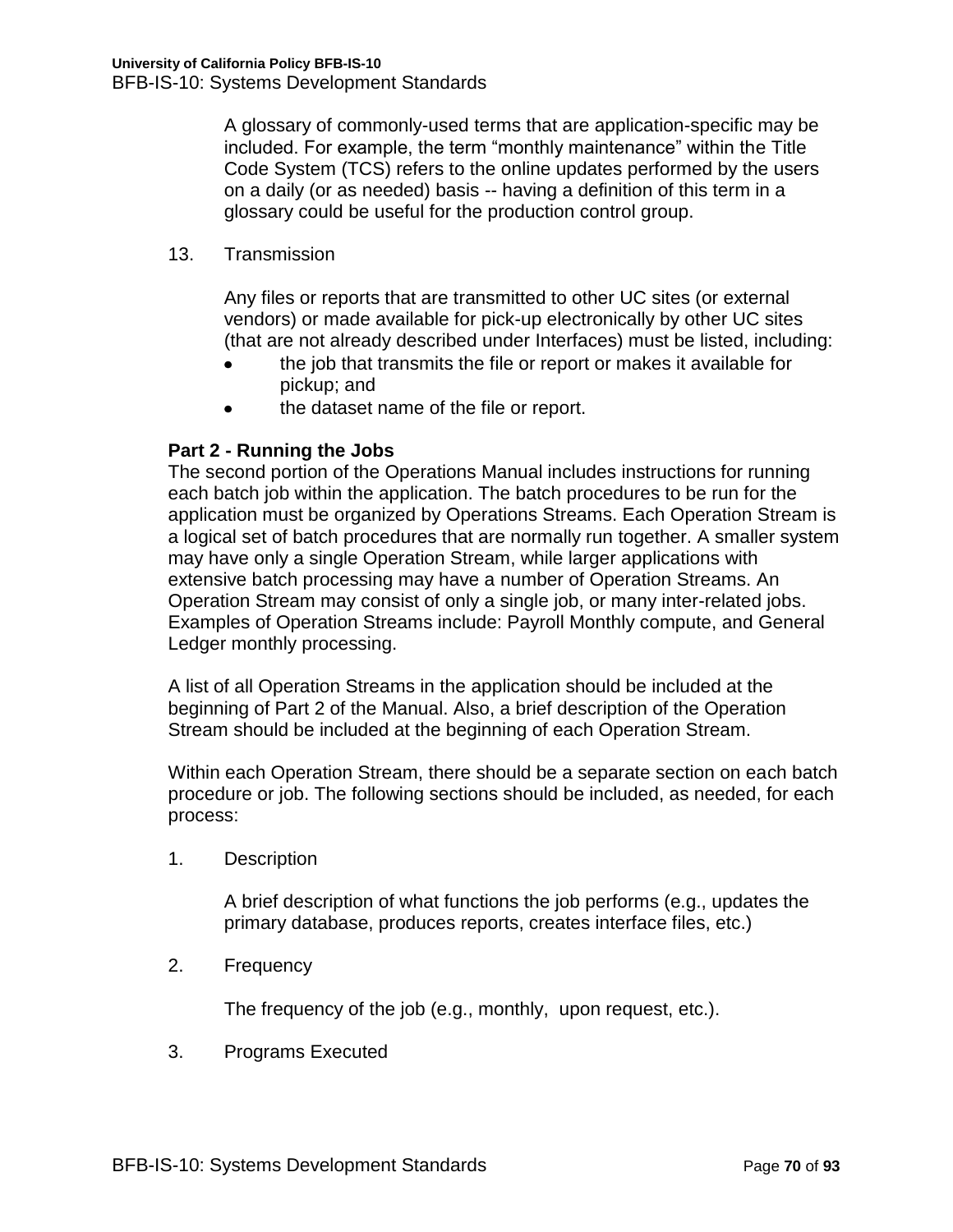A list of the programs executed in the job, with a brief description. For MVS jobs, the JCL Procedure and Job step should be included.

4. Files

The files used in the job, including Input Files (i.e. read-only files), Created Files, and Updated Files.

Note: This list of files should include databases that are read or updated by the job, even in cases where the use of the database may not be obvious from looking at the job itself. For example, DB2 tables that are read or updated from an MVS batch job do not appear in the JCL, but should be included in the list of files.

5. Resource Requirements

Resource requirements might include, for example, execution time (particularly if the job is long-running), tape drives, and lines of printed output.

- 6. Pre-Processing Instructions
	- $\triangleright$  Dependencies

Any dependencies for this job must be listed. Examples are: confirmation that another job has successfully completed (where confirmation may be performed by the production control group or by functional office contacts), receipt of data from other systems, or status of a CICS region (e.g., a specific CICS region must be down before the job can run).

 $\triangleright$  Prompted Variables

All variables that are prompted or required as part of submission of the job must be listed and described. For example, if a cycle date is required, the Manual should show the input format (e.g., mmmyy where mmm is JAN, FEB, etc.), and describe how the value of each variable is derived (e.g., use the current month, use the prior month, the value must be supplied by the functional office contact, etc.).

7. Post-Processing Instructions

Instructions for tasks to be performed after completion of the job. These tasks may include, for example: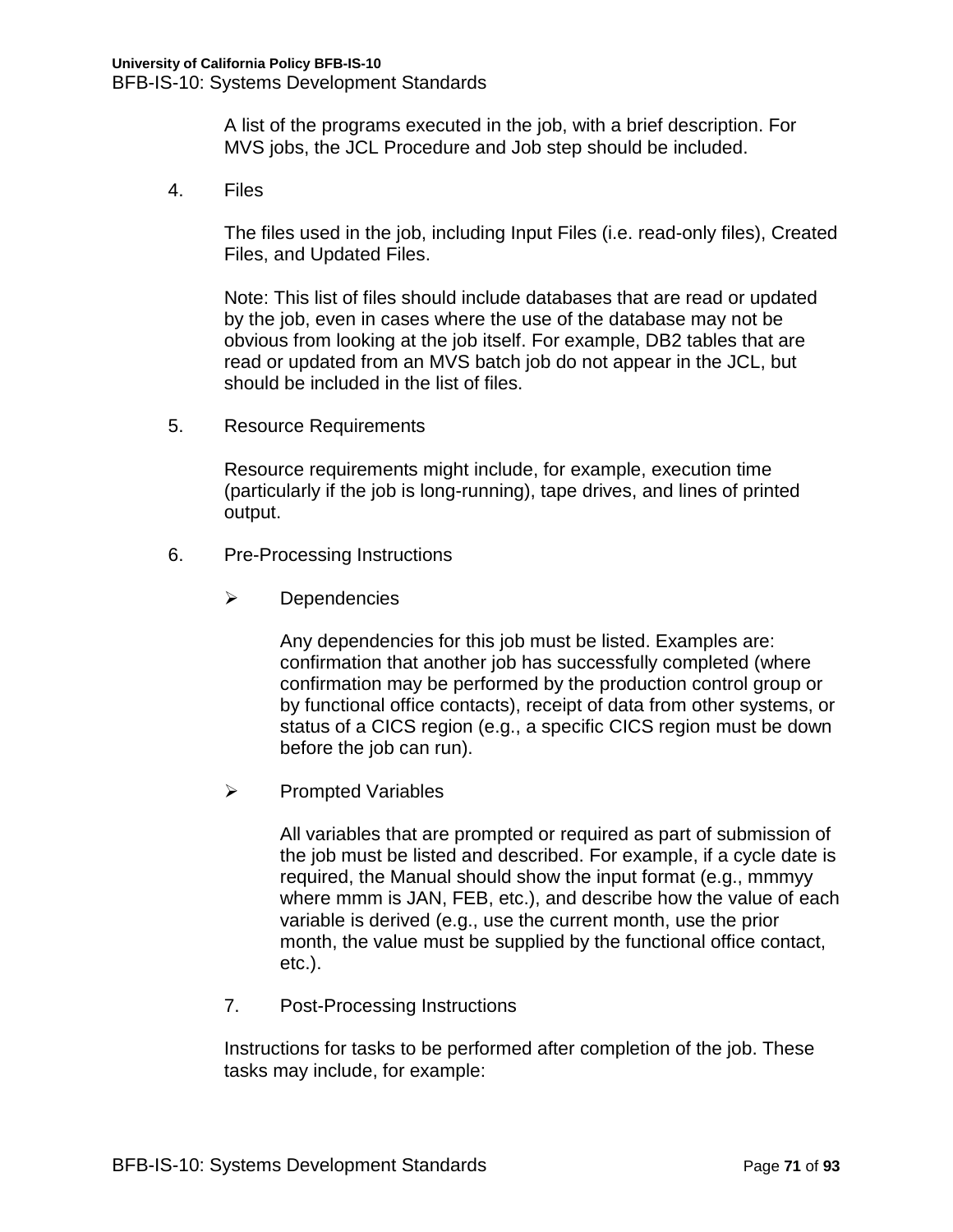BFB-IS-10: Systems Development Standards

- $\triangleright$  verification procedures (checking of return codes, record counts, totals, etc.)
- $\triangleright$  log entries (record counts, volume serial number of tape to be sent to an outside vendor, etc.)
- $\triangleright$  fiche report handling
- $\triangleright$  interface file handling (for files created by the application and sent to another system)
- 8. Report Distribution

Instructions for distributing reports. All reports to be distributed must be listed (report id, and dataset name (if the report is retained on disk)), with the number of copies and the person to whom the report is sent.

9. Rerun Instructions

Rerun and restart instructions. The instructions should include information on what to do when the job ends abnormally in any given step, and what to do if a complete rerun is required even when the job has successfully completed. Instructions may include, for example, information on restoring databases or files (this may refer to a separate job); deletion of created files before rerunning; or contact the maintenance programmer under certain circumstances.

# *d.Systems Manual*

*Purpose.* The intended audience for the Systems Manual is the programmer(s) responsible for maintenance of the application. The Systems Manual must provide a technical overview of the system, and must provide details on technical approaches taken in the application that are not readily apparent from the code.

*Code as Documentation.* One of the primary sources of information for any maintenance programmer is the source code itself. Application developers are responsible for writing clear code, and for including comments in the code. To the extent possible, every program should have comments at the beginning describing the functions the program performs, and giving other overall information. Throughout the code, comments should be included to assist in following the flow of logic, and to describe any particularly complicated logic.

The Systems Manual is not intended to repeat information that can be found easily in individual programs. Instead, the Systems Manual should provide overall information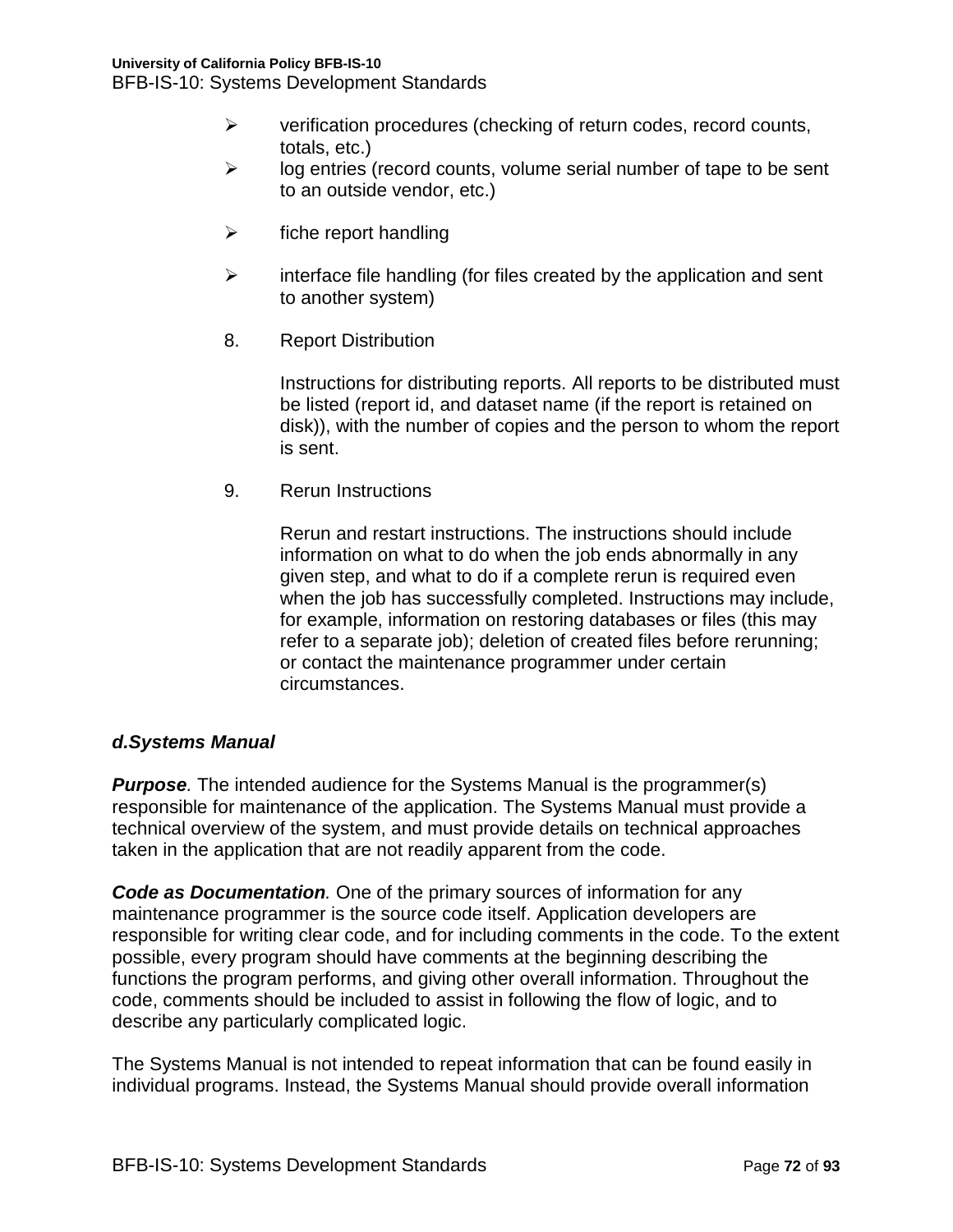and technical details regarding the application, that would be difficult or impossible to discern by looking at individual programs.

**Contents of the Systems Manual**. Since applications vary widely in technical approaches, it is the Application Developers' and Project Leader's responsibility to ensure that the Systems Manual contains information that will be useful to the maintenance programmers and that the Systems Manual is complete. The following sections are proposed as guidelines.

# *e. Application Description*

This section provides a brief overview of the application. (This overview may be taken from the Requirements Definition or System Definition document.)

# *f. Technical Environment*

This section provides a description of the technical environment, including:

- the platform or platforms upon which the system runs (i.e. Operating System, and, if the application is dependent on specific hardware, the hardware required);
- The application software used for developing the system on each platform, including programming languages and/or application development tools; and
- any utility products required for each platform, if these utility products are specific to the application (utilities that can reasonably be assumed to be available given the platform need not be listed; for example, there is no need to list a "sort utility" on MVS, since one can assume such a utility is available).

# *g. Databases*

The databases must be identified, and the database structure described. An overview of each database and/or file should be provided, and the relationship between databases or files should be described. For relational databases, the Create Table SQL code may be used to provide the details of each table. In addition, the referential integrity must be described, and the primary keys identified (either in the SQL code, or outside of it, depending on the code).

# *h. System Flowcharts*

If available, system flowcharts showing the flow of data and/or processes should be included. (These flowcharts may be included as an Appendix.)

# *i. Glossary of Terms*

Any application-specific terms that are commonly used should be defined. For example, the term "primary appointment" in the Corporate Personnel System (CPS) might be defined in the glossary.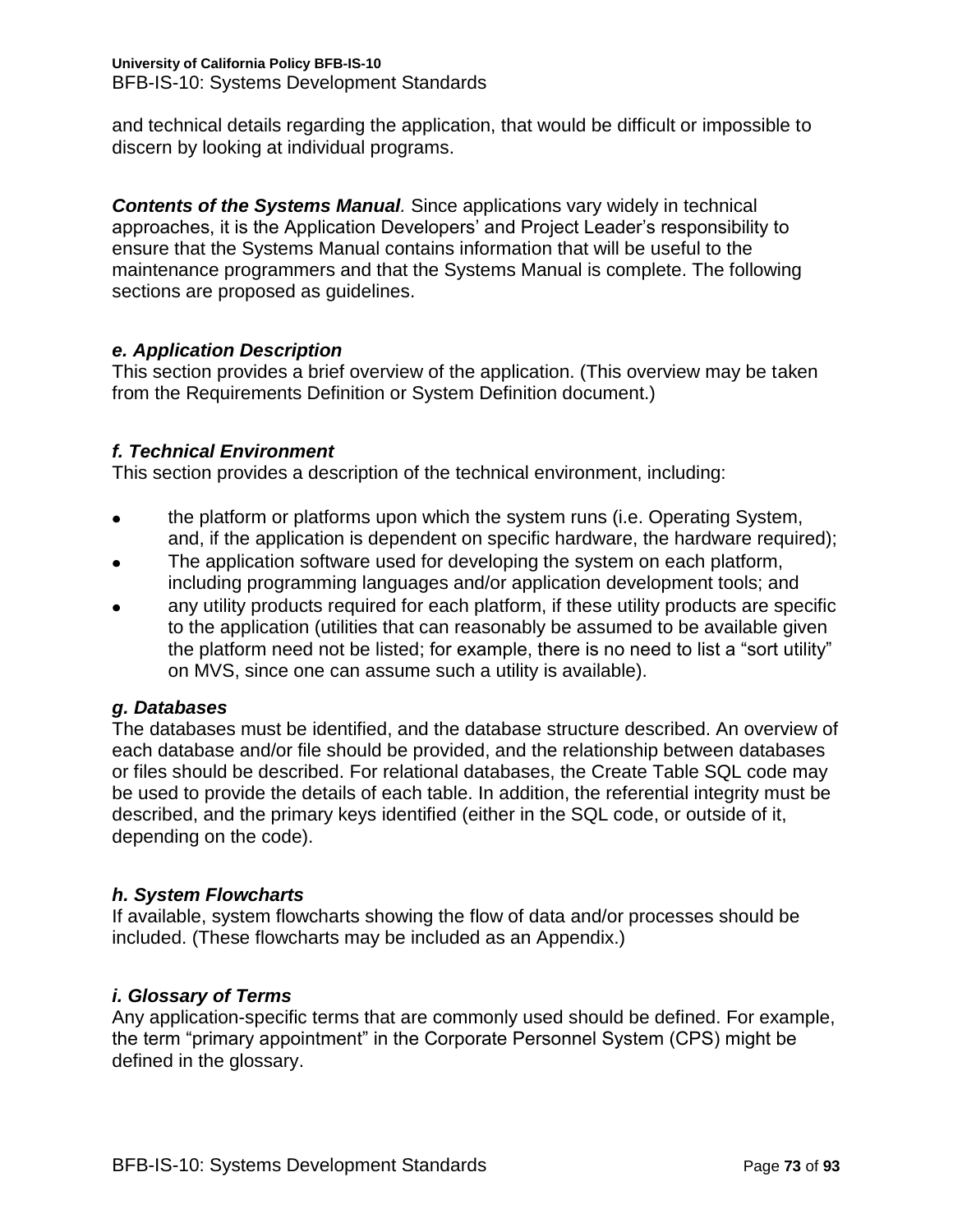# *j. Application Interfaces*

All application interfaces, both FROM this application to other applications, and TO this application, must be identified and described. For interface files produced by the application, the job(s) producing the interface file should be identified. For interface files received from other applications, the dependencies on each interface file should be described.

### *k. Security and Authorization*

The methods used for providing security and authorization for the application should be described. This may include, for example, database security (e.g., DB2 or Sybase database permissions), dataset security (e.g., RACF protection of non-DB2 files in MVS), or process security (e.g., RACF protection of CICS resources, or internal application-specific security to allow only select users to access certain processes, such as update access to the database).

### *l. General Technical Approach*

Information regarding the general approach taken for coding the application should be described. For example, an MVS/CICS system may have a uniform structure for each of the online programs, and a uniform approach for the relationship between programs and CICS transaction id's. In this case, this uniform generic structure of the programs should be described.

Naming conventions should also be described. Often there are application-specific naming conventions that, once explained, can help during maintenance.

Any other overall technical approaches or uses of technology that would be helpful to know when maintaining the system should be included. (Note: this section is the most difficult to define, since it varies dramatically for each application.This section is also one of the most potentially useful and important sections. It is the responsibility of the Application Developer(s) and the Project Leader to ensure that this section provides reasonable and useful information.)

# *m. Ad-Hoc Access to Data*

If end-users will be provided ad-hoc access to data within the application, then the method for providing this access should be described. Also, any restrictions imposed on the application due to the fact that end-users have direct access to the data should be described. For example, if modifications to specific portions of the database could affect the end-users' view of the data, then this should be noted, so that any database changes made due to system maintenance will be coordinated with end-users.

### *n. User Documentation*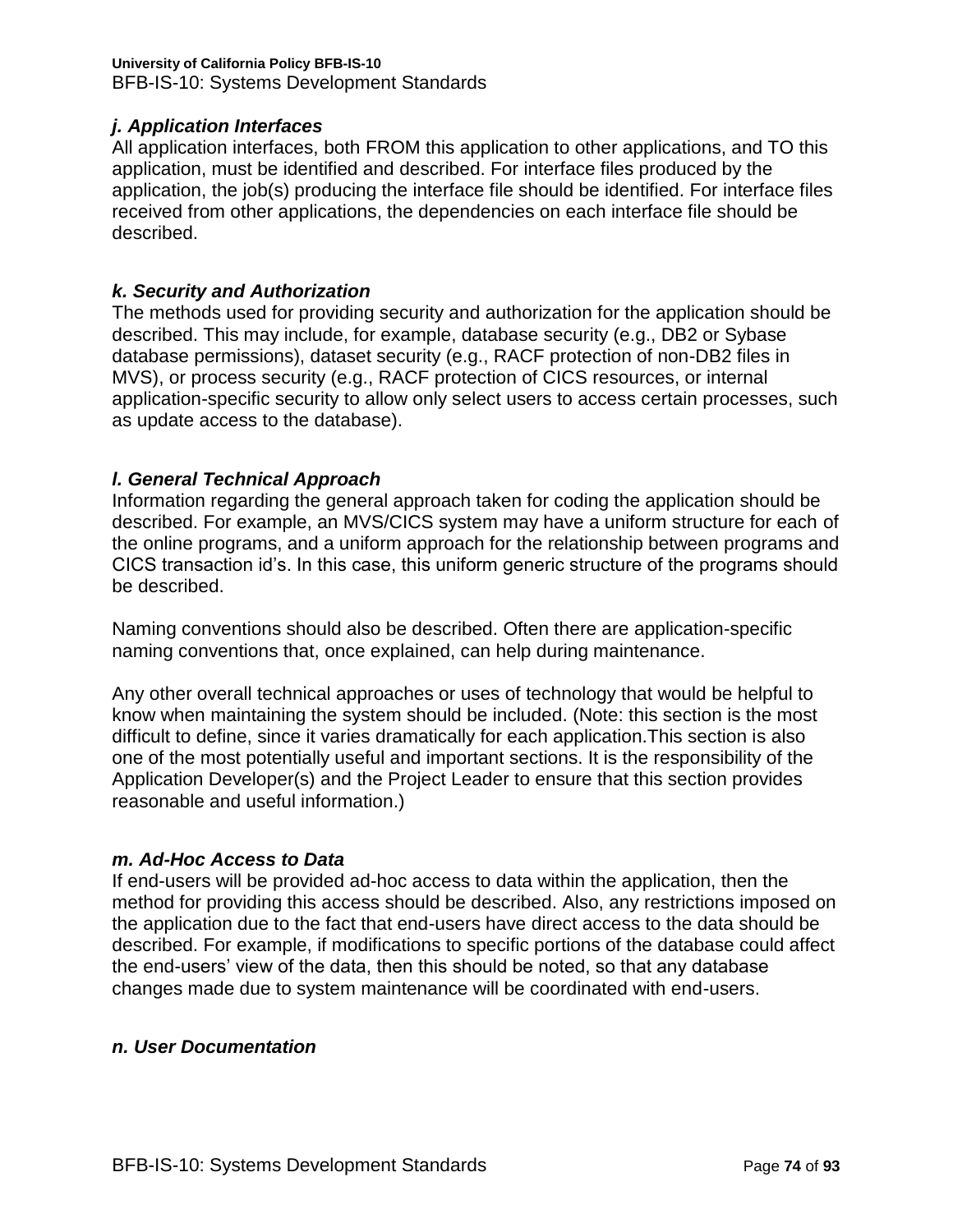*Purpose*. The purpose of user documentation is to provide the functional office(s) that use the application with information on how to effectively use the application, or use the data provided by the application. The content, style, and extensiveness of user documentation will vary greatly from application to application, depending on the size, complexity, and user interaction for each application. The sections described below are guidelines for the types of information that may be contained within the user documentation. It is the responsibility of those who are writing the documentation to ensure that the information provided is useful and relevant.

Some applications include varying levels of access for different groups of users. If the difference in access is extreme, then it is probably appropriate to create separate user documentation for the different groups of users. For example, if an application allows online update for a small number of users in a single department, and allows online inquiry for a large number of users across many departments, then it would be best to have separate documentation for the update portion of the application and for the inquiry portion of the documentation. With separate documentation, each user group could be provided with only the documentation applicable to their needs.

For operational systems it may be appropriate, in some cases, to combine the user documentation for an application with the functional office's internal procedure manual. In this case, the functional office will need to either take the lead or be heavily involved in writing the user documentation, so that it will be correctly integrated with the documentation for their internal procedures.

User documentation may be provided using different formats, or a combination of formats. For example, for online update or inquiry, online help may provide sufficient information for user documentation. For other applications, a hardcopy manual may be most appropriate. For many applications, a combination of the two (online help plus a hardcopy manual) works best.

*Contents of the User Documentation*. The following sections include topics that would normally be found in user documentation for an application.

# *o. Overview of the Application*

An overview of the application should be provided. This can often be taken from the Requirements Definition or System Definition document. The overview should include a description of the purpose of the application, and some information regarding the functional office or offices using the application.

This overview should also review the major processes of the system, and describe how they interrelate.

# *p. General Technical Environment*

While functional office users should not need to know any details about the technical environment in which an application runs, it is often helpful to know a little about the technical environment. For example, for an application with a client/server architecture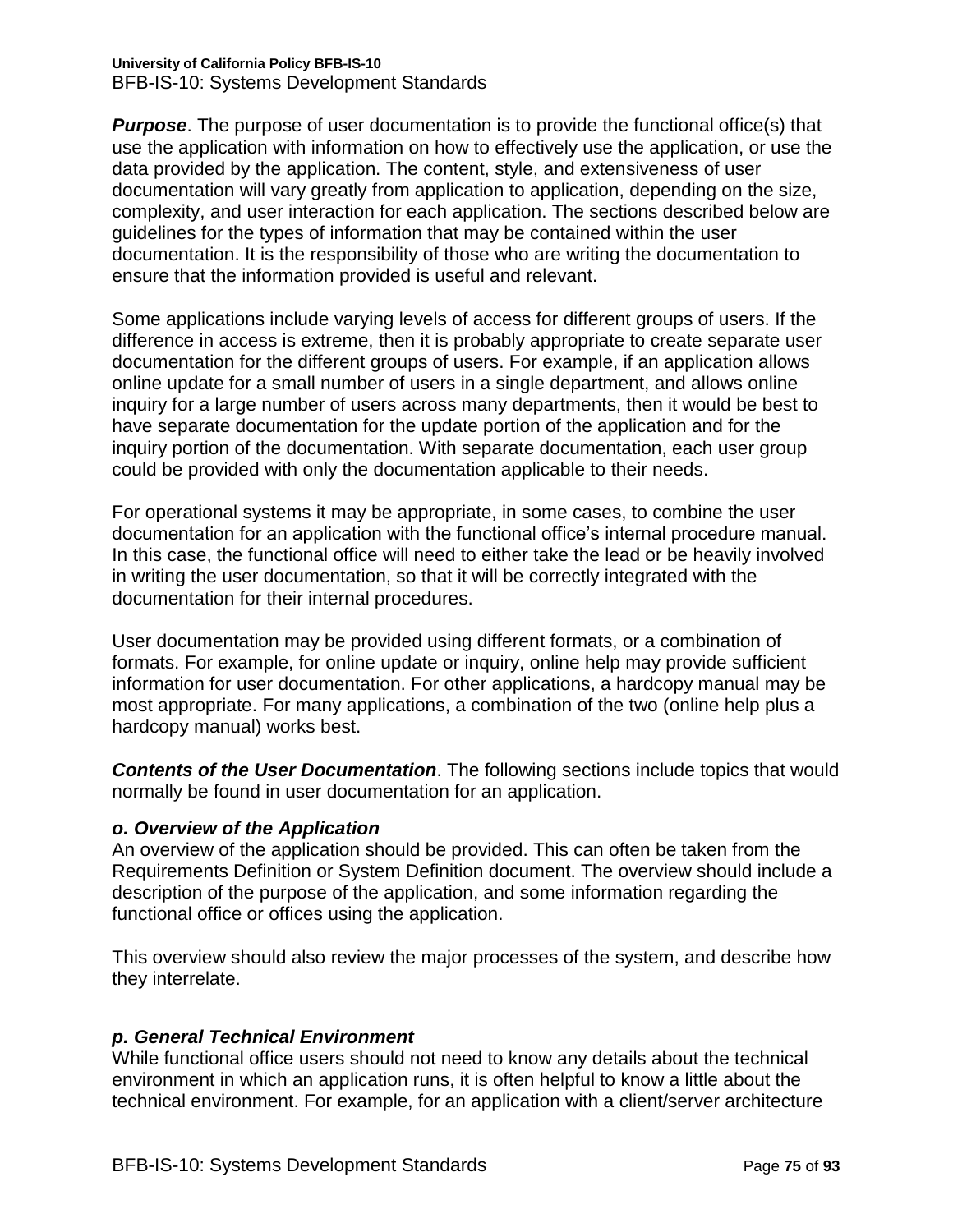where the client side operates under PC/Windows and the server side provides the database, it is useful for users to know that the client portion runs within the familiar Windows environment, but also to understand that updates to the database occur in a central, shared database, and any changes made to the data will be available immediately to other users.

# *q. Online Update*

Users with online update capabilities in a system must have sufficient information to correctly update the database(s). Often the information required for using a particular update screen may be incorporated into text on the screen itself, or in online help available from the screen. The information available online may include, for example, valid code values for individual fields; information on which fields are required; and other edit information, such as edits involving more than one field.

In addition to information required for individual screens, some overall information on updating the database may be required, depending on the complexity of the update process. For some applications, the user may need to understand some of the interrelationships of the data in order to update the database. For example, it may be that a department must exist as an entry in the database before an employee in that department is entered into the database.

Any features that are available across screens may be described in the user documentation. For example, if there is an application-specific "copy" feature, that allows the user to copy data from an existing source before modifying the data and updating the database, then this could be described in the user documentation.

# *r. Batch Processing*

While functional office users may not need to understand the details of any batch processing included in the system, any interdependencies between online update, data retrieval, and batch processing must be described. For example, if a financial system requires that data entered online must balance to zero before a batch process can proceed, then this needs to be described. Another example is when users are responsible for reviewing data provided on a standard report to confirm its accuracy before batch processing can proceed. Any such control points, where there are dependencies between actions taken by the functional office (whether it is online update, review of data, or manual procedures) and batch processing must be clearly documented.

In addition, any post-batch processing that is the responsibility of the functional office must be documented. For example, if the database is updated through a batch process, and an edit report with warning-level errors is produced for review by the functional office and possible subsequent data corrections, then this must be documented.

In some cases, the functional office is responsible or shares responsibility for scheduling processing for an application. This is particularly critical for operational systems where internal procedures within the functional office affect the timing of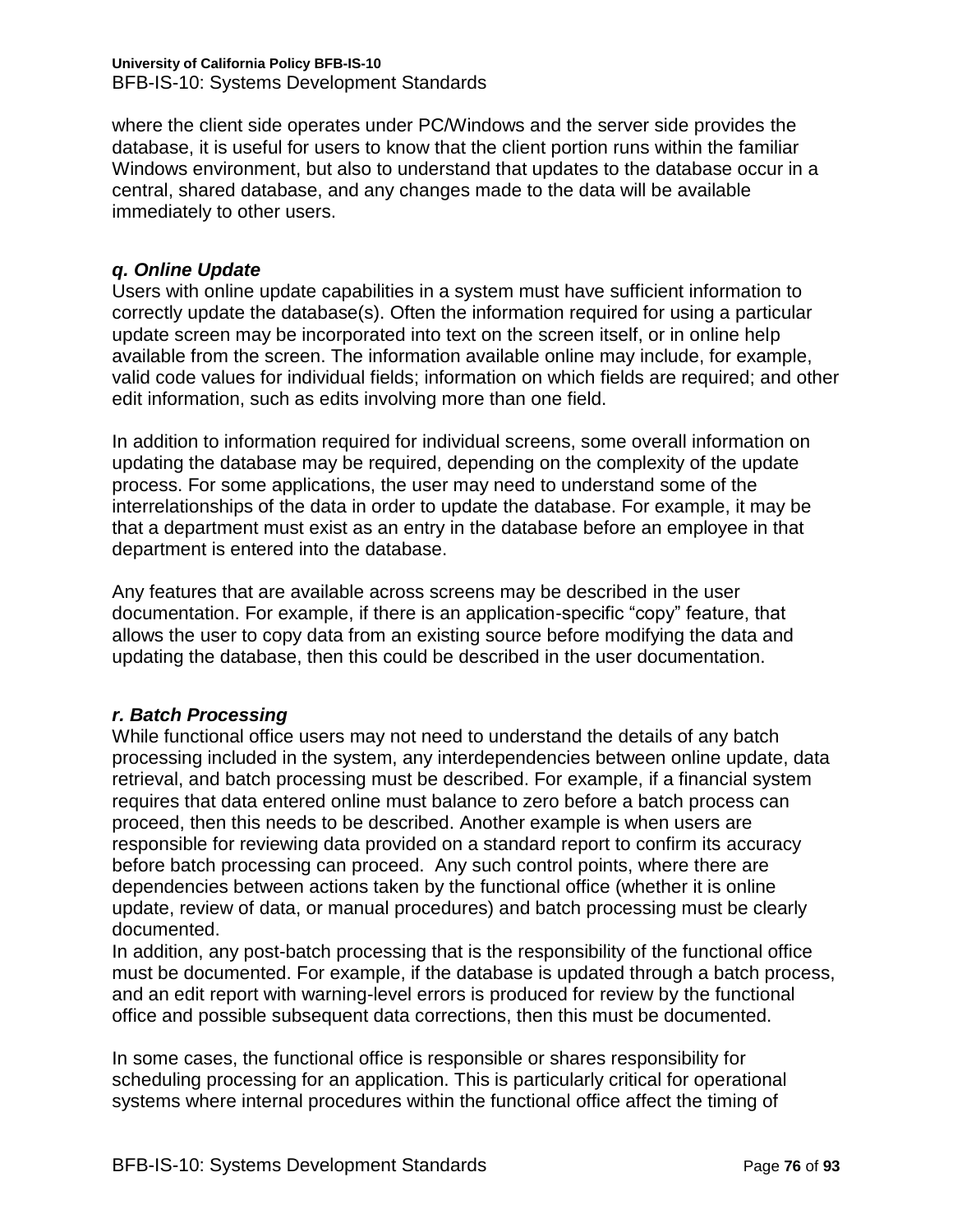processing within the application. If scheduling is either partly or totally the responsibility of the functional office, than this should be included in the user documentation.

# *s. Data Integrity*

Any system controls built into the application to ensure data integrity is preserved should be described in the user documentation. Depending on the nature of the system controls, this topic may be incorporated into the sections on online update or batch processing. An example of one type of system control mechanism is a regular edit report, run to check certain aspects of the database. The user documentation should explain the purpose of such an edit report, and describe how to recognize if there may be potential data problems based on the information in the report.

# *t. Retrieval of Data*

Retrieval of data from the system for use by the functional office(s) may be through a variety of methods, including: routine production of standard reports, online inquiry to specific data, or ad-hoc inquiry or reporting.

For standard, production reports and standard online inquiry screens, the users must be provided with information on data included in the report or on the screen. This can often be provided through the Data Element Dictionary. If some of the data displayed on a report or an inquiry screen is derived (rather than simply displaying data available in the database), and the derivation is not obvious, then these derived fields must be documented.

If there are any timing issues which may affect the data provided to users on standard reports or inquiry screens, than these issues must be explained. For example, if data in the database comes from multiple sources, which may sometimes result in data within the database having somewhat different effective dates, then this should be explained.

If functional office users have the capability to perform ad-hoc inquiry and reporting using some or all of the data within the application, then the users must have an understanding of the structure of the database and interrelationships of data as well as definitions for individual data fields. The user documentation must provide sufficient information regarding the data available for ad-hoc inquiry and reporting for the functional office users to make effective and accurate use of the data. If users have access to only one simple file (or table), then this may be straightforward to document. If users have access to multiple, complex databases, then this documentation must be far more extensive.

# *u. Data Element Dictionary*

The data element definitions established during system development must be made available to the functional office users. This dictionary may be incorporated into a user manual, or may be made available separately.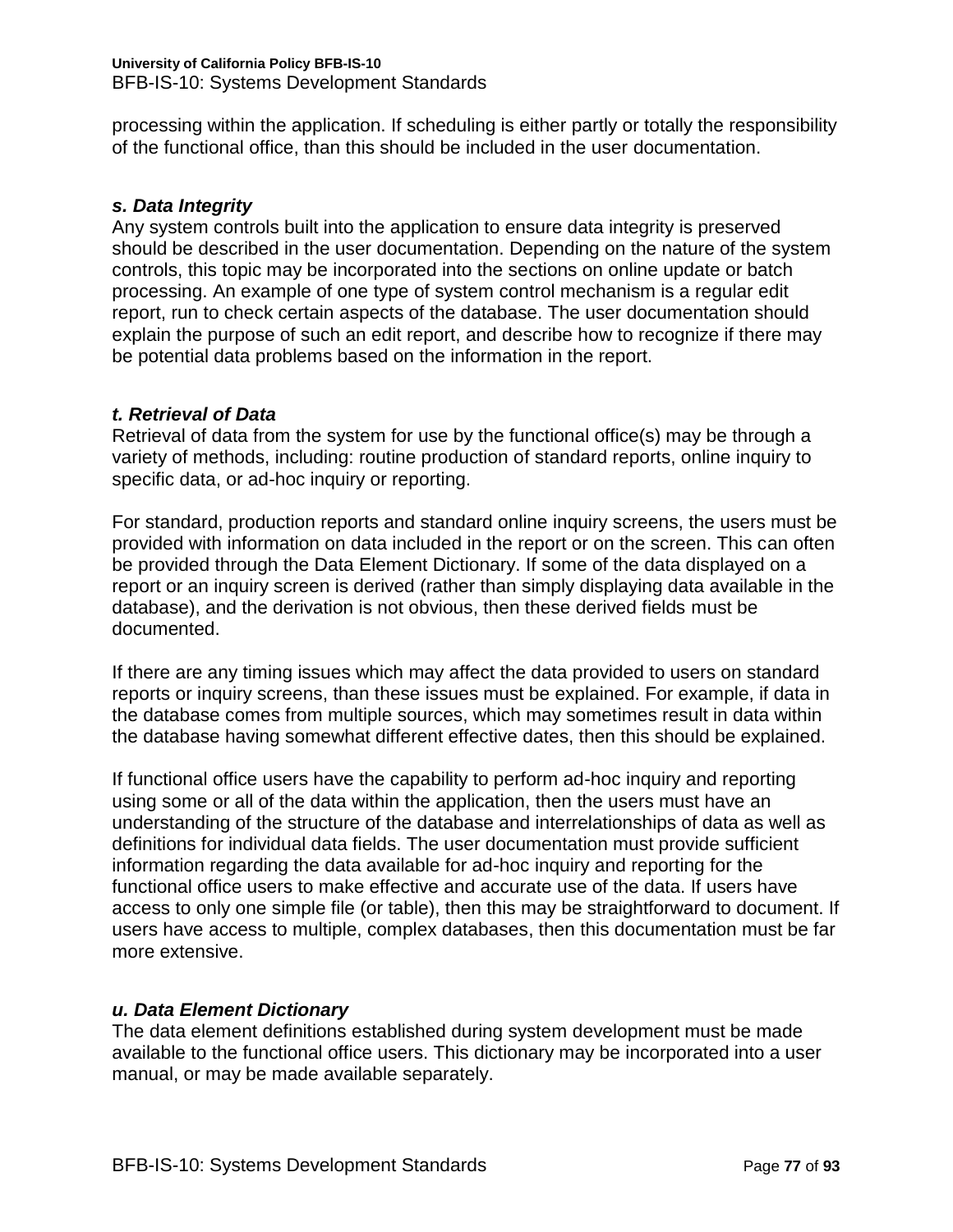# *v. Authorization Levels*

If the application includes different levels of authorization for users, then each level and the capabilities available for each level must be documented. For example, if most users of an application have update access to the main database, but another level of authorization allows update access to specific tables used within the application, than these different update capabilities must be described.

# *w. Problem Resolution*

Information on who to contact in the case of a problem arising should be available as part of the user documentation. This contact person could be someone within the functional office responsible for overall coordination for the application, or may be someone within the administrative computing department.

# **15. POST-IMPLEMENTATION REVIEW**

### *a. Purpose*

The purpose of the Post-Implementation review phase is to:

- Evaluate the system in terms of its success at satisfying the functional needs described in the System Definition or Requirements Definition document;
- Ensure that production processes are going smoothly;
- Ensure that procedures are in place to handle on-going maintenance of the system; and
- Evaluate the system for inclusion in any local Contingency/backup Plan.

This phase also provides an opportunity for reviewing the systems development process, and identifying possible improvements for future system development projects.

# *b. Description*

The method for performing the post-implementation review is at the discretion of the Project Leader and the Director of the administrative computing department. The review may be informal, or may be conducted more formally, depending in part on the scope of the system.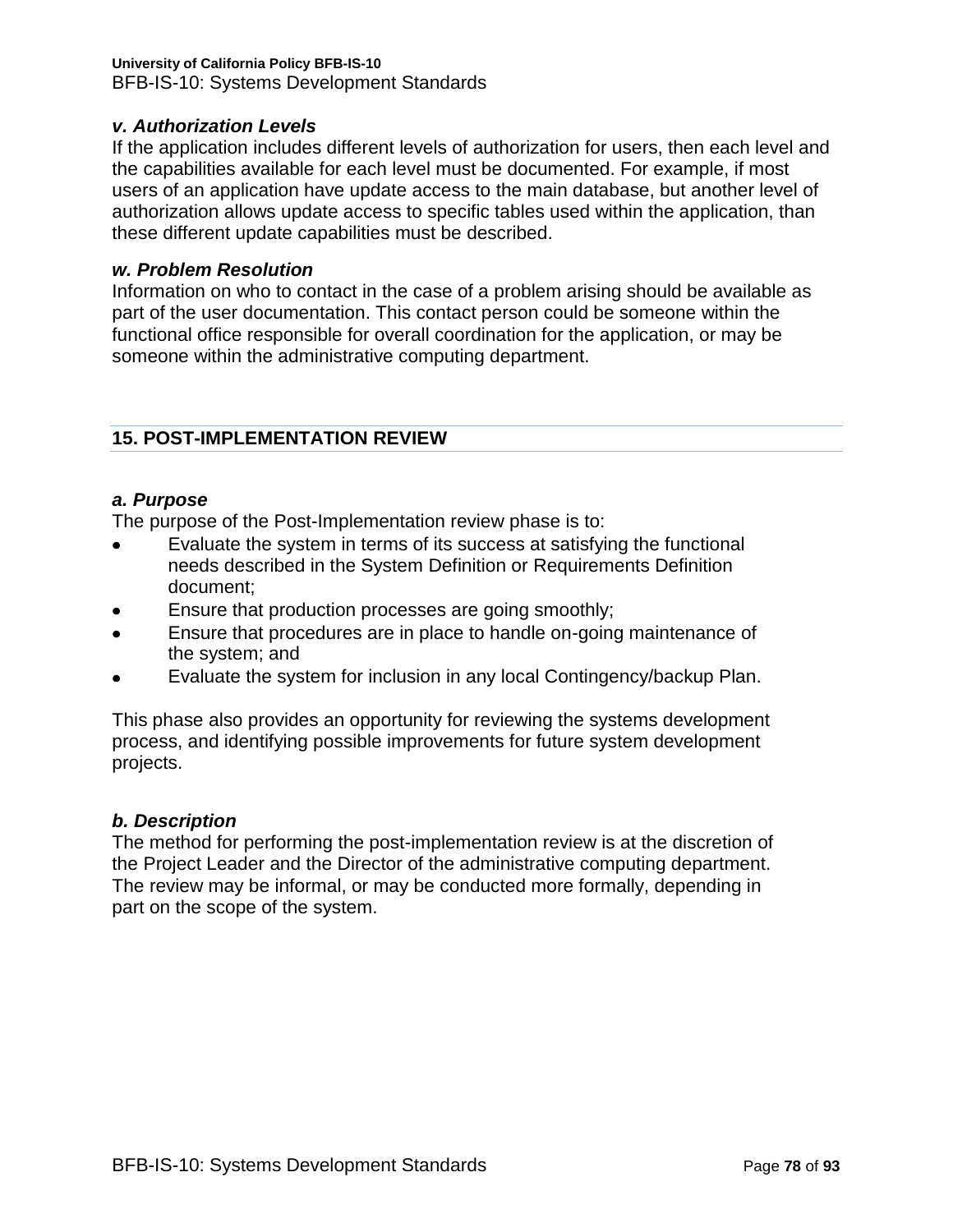# C. DATA RETENTION AND PRIVACY

# **1. DATA RETENTION**

### **a. Overview**

*Definition of Data Retention*. Data retention refers to the length of time machinereadable files are kept within applications, either on disk or on tape medium. On most platforms, the data retention period is set when a file is created, and deletion of the file at the end of the time is handled by the operating system. In some cases, deletion of the file requires some manual intervention by the production control group or the data center operations group.

*Reasons for Keeping Data.* There are two different areas which affect decisions regarding how long to keep data within an application:

- retaining data for purposes directly related to running the application; and
- retaining data for functional reasons, which may include legal requirements, fiscal requirements, administrative requirements, or requirements for historical data.

The first area listed above is the responsibility of the administrative computing department, and the second is the responsibility of the functional office in compliance with University policies including those pertaining to records retention.

*Description of Offsite Storage*. Each of the UC campuses and OP contract with a vendor which provides storage for machine-readable data on tape medium. This storage allows the campus or OP to retain copies of selected data files in a place physically separate from the local data center. The intent is to have access to these copies of data files in the event of a disaster affecting the campus or OP data center, rendering it inoperable for a significant amount of time.

# *b. Data Retention for Application Processing and Recovery Purposes*

*Onsite Data Storage*. Data retention periods established for data files within an application for the purposes of application processing and recovery must provide for the following:

The use of the data as it is needed within the application (i.e., keep each data file for a sufficient length of time so that it is available for all production processing requiring the data, including, for example, annual as well as daily or monthly processing);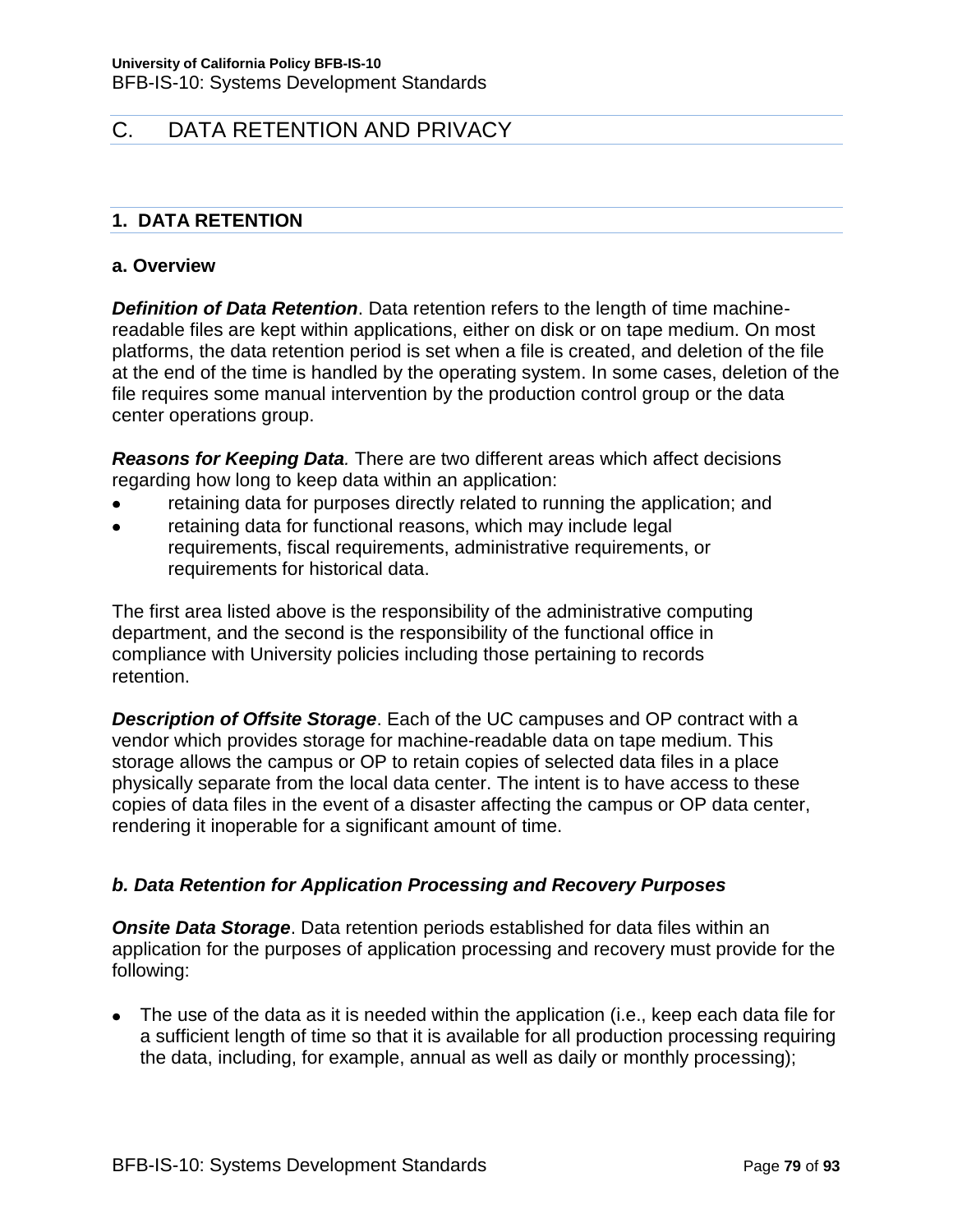### **University of California Policy BFB-IS-10**

BFB-IS-10: Systems Development Standards

- The use of the data in interface files as it is needed within the target application (i.e., keep each interface file for a sufficient length of time so that it is available for all production processing requiring the data within the application for which the file was created); and
- The recovery of an application in the event that application-specific problems occur requiring restoration of all or part of the data and the restart of processing.

Data files residing onsite (that is, on disk or tape medium stored onsite at the local data center) must have retention periods established to satisfy the above requirements. Sufficient backup files (generally tape copies of critical data files) must exist with appropriate data retention periods assigned to allow for recovery in the event of problems occurring within the application. The Project Leader is responsible for ensuring that adequate backup files are produced as part of regular production processing, and that the data retention periods assigned to data files satisfy the above requirements.

*Offsite Data Storage for Disaster Recovery*. Depending on the application, it may also be necessary to provide for start-up of the application at an alternate site in the case of a disaster which renders the local data center inoperable for a significant amount of time. For applications where this is required, offsite storage of critical files is required. For these applications, the Project Leader is responsible for ensuring that offsite backup copies of critical files (i.e., all data files required to start up the system at an alternate site) are produced at reasonable points as part of regular production processing and that these backup files are assigned adequate retention periods. (In general, only one cycle of each critical file needs to be at offsite storage at any one time for disaster recovery purposes.)

The complete plan for bringing up applications at alternate sites in the event of a disaster affecting the local data center is outlined in the campus or OP contingency plan document. After any new application is put into production, the application must be evaluated, and a decision made as to whether or not it should be included in the contingency plan.

# *c. Data Retention for Functional Purposes*

**Onsite Data Storage**. There are two UC policies that are directly related to the retention of records within the University:

• The UC Records Disposition policy (Business & Finance Bulletin RMP-2)

This policy defines the different purposes for retaining records (including legal, fiscal and administrative requirements), and provides guidelines for determining how long to retain records (balancing the requirement to keep records as long as they may be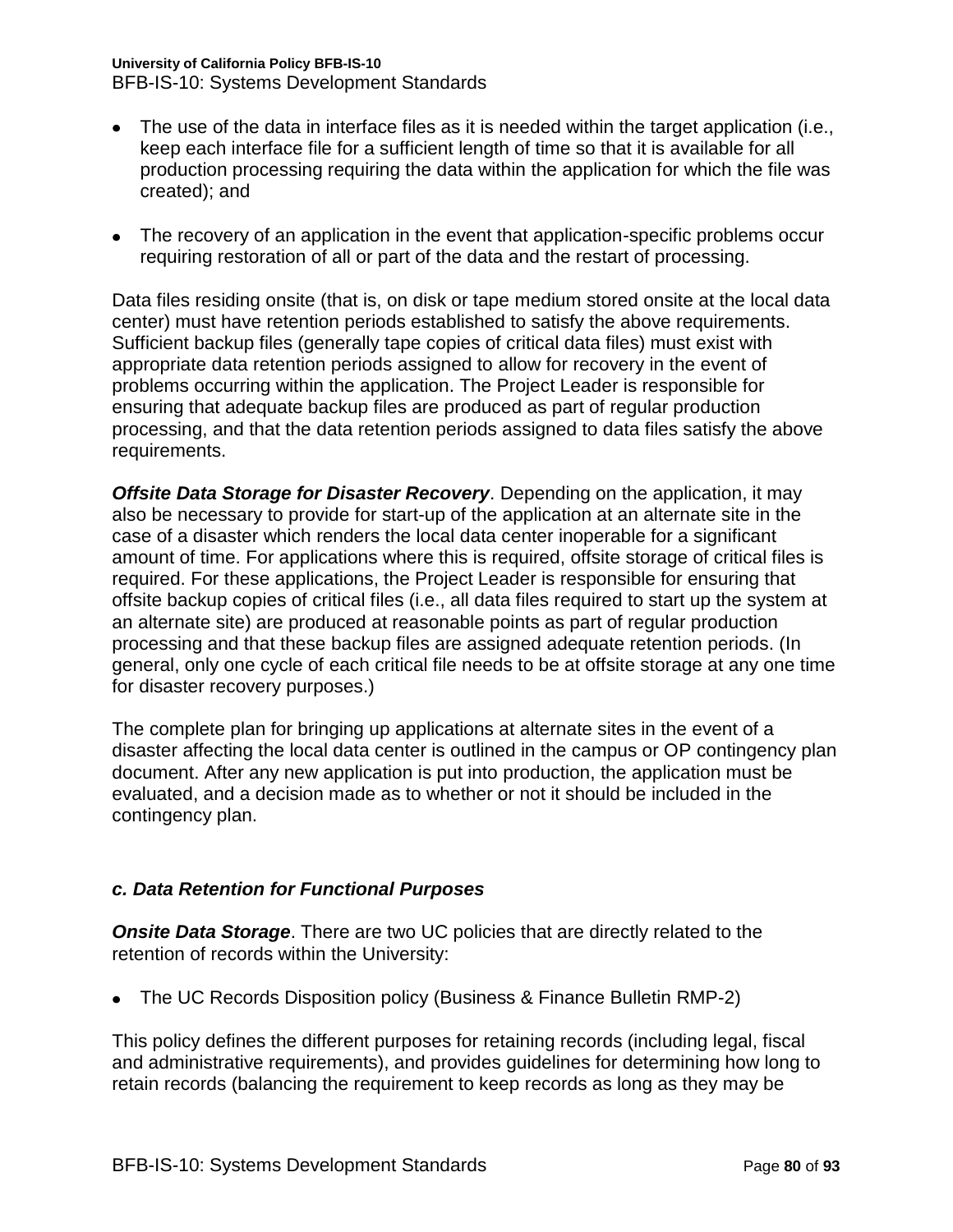needed against the requirement to avoid keeping unnecessary records and wasting resources).

Vital Records Protection policy (Business & Finance Bulletin RMP-4)

This policy defines vital records as those records that, if lost or destroyed, would be difficult or impossible to reconstruct and the loss of which would affect a significant right of an individual, a significant right or asset of the University, or the performance of an essential function of the University. The policy also provides guidelines for the protection of vital records.

In addition, the UC Records Disposition Schedules list retention periods for specific data (generally reports or forms). For further information regarding the policies related to records retention, refer to the above Business & Finance Bulletins and the UC Records Disposition Schedules.

When establishing data retention periods for purposes other than application recovery, the requirements to be satisfied include:

- Provision for retention of historical data, in the case where ad-hoc requests (originating either from within UC or from external constituents such as the California State Legislature) for historical data are considered likely to occur;
- Compliance with legal requirements for retention of files (e.g., the Federal government requires that tax records for employees must be kept for a specified number of years); and
- Fulfillment of all legal, fiscal and administrative requirements of the University and interested external agencies (see the above policies regarding records retention for further information on these requirements).

The above requirements must be taken into consideration when establishing data retention periods for datasets within an application. While data retention periods must be sufficient to satisfy the above requirements, excessively long data retention periods must also be avoided, to avoid unnecessary use of machine and staff time resources.

Data retention periods must be established for every application dataset when the system is implemented in production. The Project Leader is responsible for ensuring that data retention periods have been assigned for all data files within an application. However, the primary responsibility for determining the length of time that machine readable files must be retained for functional, historical or legal purposes (i.e., for purposes other than application processing and recovery) rests with the functional office that owns the data, or is the office of record.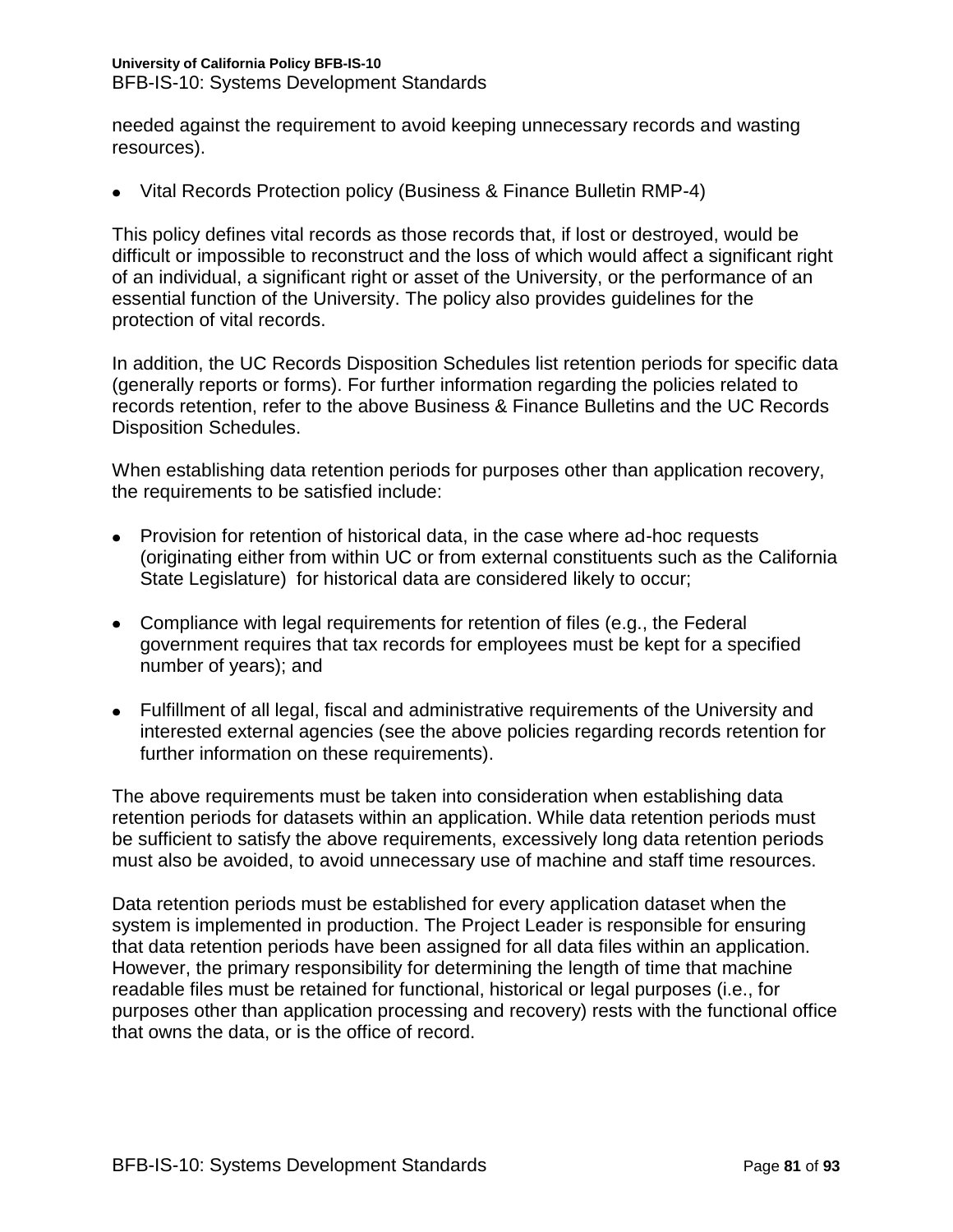*Offsite Data Storage for Data Preservation*. There may be cases where offsite storage of copies of specific data files is appropriate, even where they are not needed for disaster recovery. For example, if a machine readable file is deemed a vital record for the University in accordance with the Vital Records Protection policy in Business & Finance Bulletin RMP-4, then it may be appropriate to periodically copy the file and send the copy to offsite storage. Another example is where retaining historical data is considered critical, in which case select historical files may be sent offsite. The functional office has primary responsibility for determining the need for offsite storage for data for purposes other than disaster recovery.

# *d. Summary*

A table summarizing the reasons for retaining data within applications, both for data stored onsite in the local data center and data stored offsite in case of disaster, is presented below.

|                        | <b>Application Processing and</b><br><b>Recovery</b>                                                                                                                                                                                               | <b>Functional Requirements</b>                                                                                                                                                |
|------------------------|----------------------------------------------------------------------------------------------------------------------------------------------------------------------------------------------------------------------------------------------------|-------------------------------------------------------------------------------------------------------------------------------------------------------------------------------|
| <b>Onsite Storage</b>  | Keep data long enough for<br>normal processing, and for<br>recovery from application-<br>specific problems                                                                                                                                         | Keep data long enough to<br>satisfy requirements for<br>access to historical data, and<br>legal, fiscal and administrative<br>requirements                                    |
| <b>Offsite Storage</b> | Keep copies of files offsite<br>which are needed for starting<br>up the application at an<br>alternate site, in case a<br>disaster renders the local data<br>center inoperable for a<br>significant amount of time (see<br>local contingency plan) | Keep copies of files offsite<br>which are considered critical<br>to the University, in case a<br>disaster damages data files<br>stored onsite within the local<br>data center |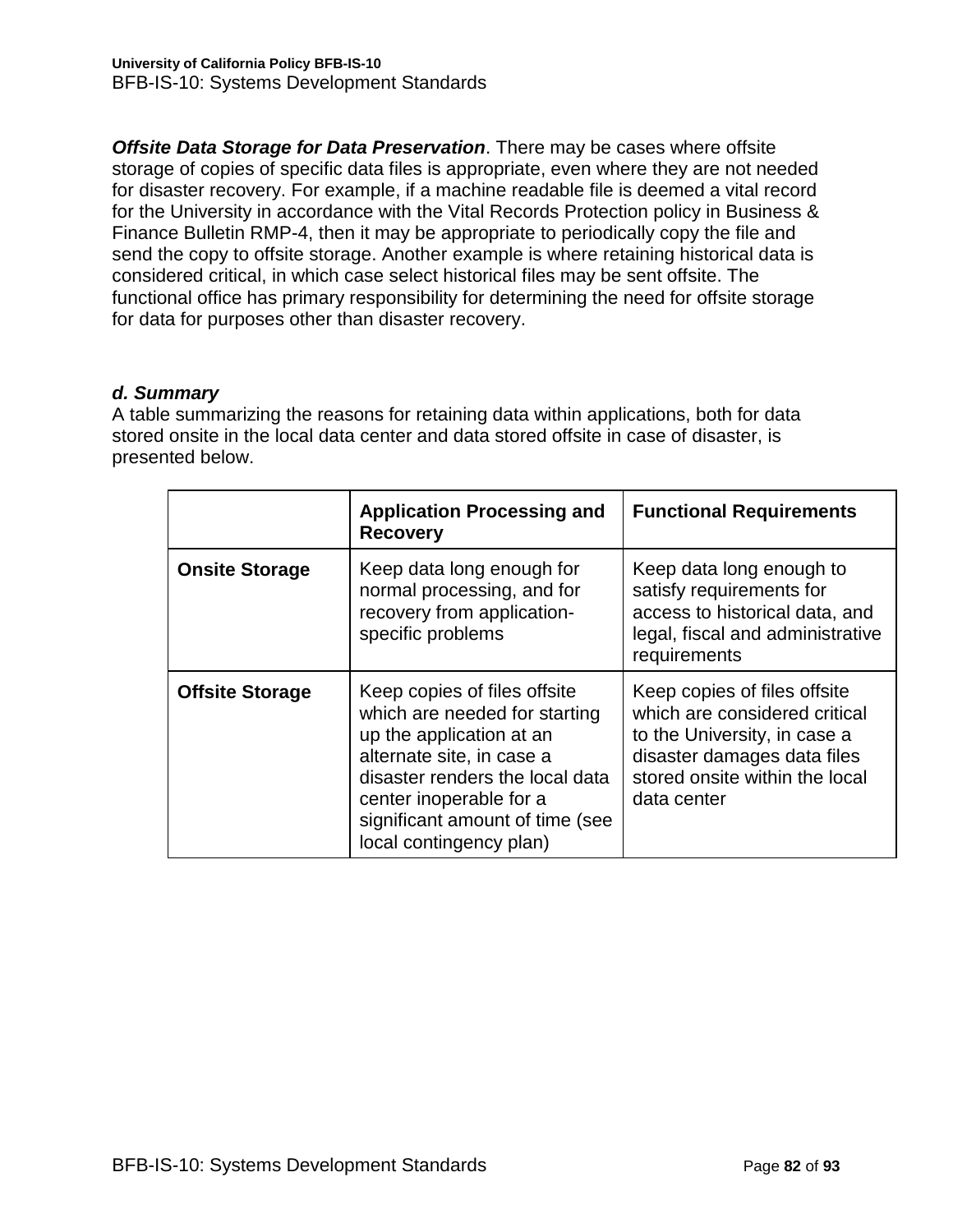# **2. PRIVACY**

# *a. Introduction*

Privacy, in this context, is defined as the right of individuals to know the personal information that is maintained about them and to control the ways in which that information is collected, disseminated, maintained and used. In response to widespread automation in the 1970's, and the accompanying perception of potential risks to individual privacy, regulations were enacted at the federal and state levels to protect individuals' right to privacy. In turn, the University issued several policies which are designed to ensure compliance with these privacy laws.

This section outlines the six privacy requirements that must be met in the development and operation of computer systems that collect and maintain personal information on individuals:

- 1. The CART requirement;
- 2. Disclosure;
- 3. Access;
- 4. Amendment;
- 5. Identification of Authorized Users; and
- 6. Notices.

Some examples of personal data likely to be encountered in system design are: Social Security number; birth date; citizenship; ethnic, veteran or disability status; home address or telephone number; and income tax withholding. This section is primarily concerned with what analysts and programmers must do in designing systems to comply with the legislation and the ensuing University policies on privacy. It does not, therefore, quote nor refer to the actual laws and policies. Business and Finance Bulletin (BFB) RMP-8, *Legal Requirements on Privacy of and Access to Information*, is the University policy document which cites and sets forth the implementation of applicable laws concerning privacy.

# *b. Privacy Requirements*

*The CART requirement*. Privacy legislation requires that personal data maintained on an individual be **C**omplete, **A**ccurate, **R**elevant, and **T**imely. The Project Leader, in consultation with the campus or OP data administration group, should consider the following in the design of the system:

**Completeness** Personal data elements must be complete, as omissions or incomplete data may be harmful to the individual. For example, a record of a downward classification of employment status, to be complete, should contain an explanation of the reclassification.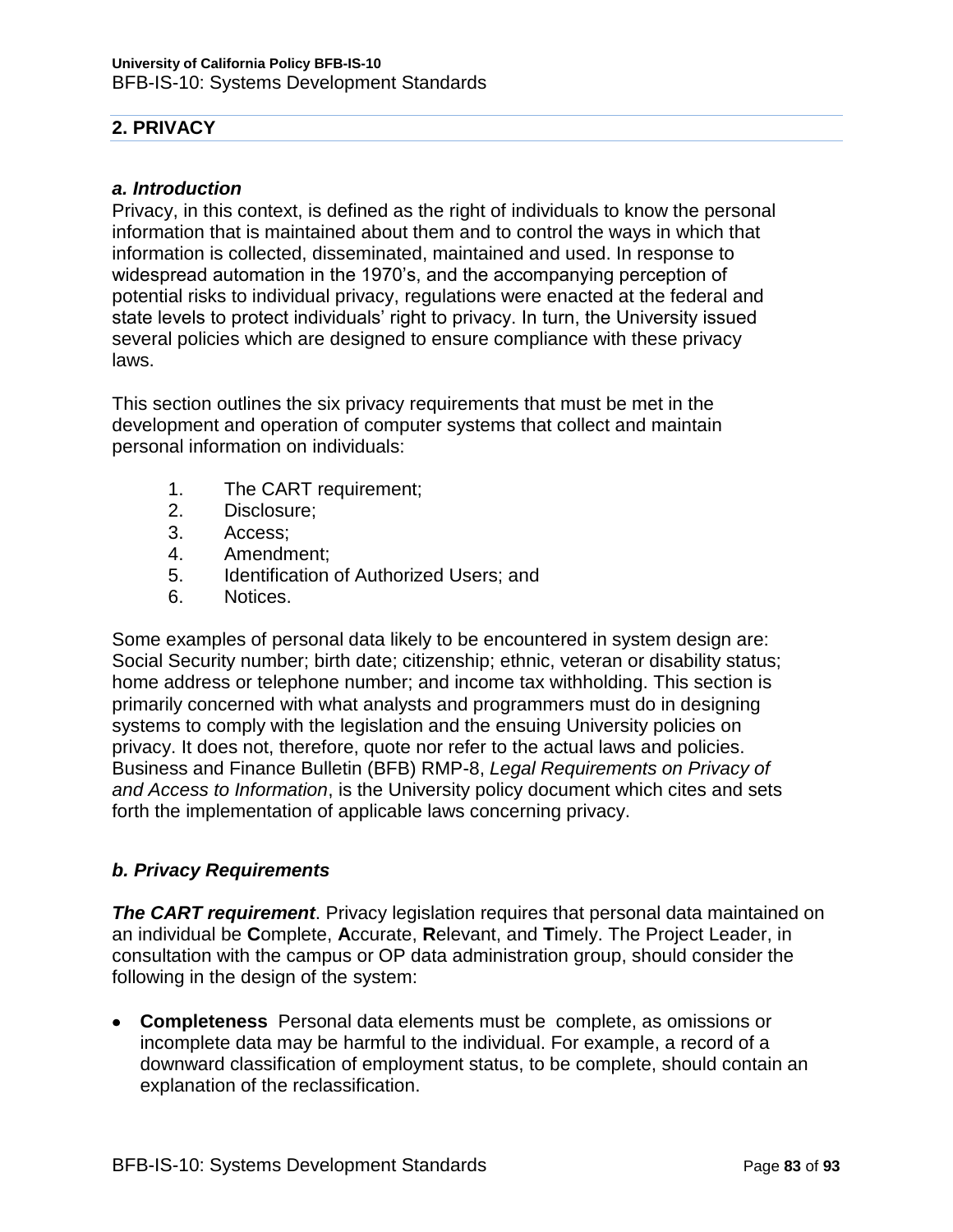### **University of California Policy BFB-IS-10**

BFB-IS-10: Systems Development Standards

- **Accuracy** Personal data elements must be correct because, again, errors may be harmful to the individual. For example, an algorithm for determining ethnicity from other data elements should not be used since the resulting data may not be accurate.
- **Relevance** Personal data elements must be relevant to the functions of the system. Thus, the personal data elements collected should be necessary to the current information needs of the appropriate functional office.
- **Timeliness** Personal data elements must be kept up-to-date, that is, changed as the information pertaining to the individual changes. In addition, data elements should not be retained beyond their useful life nor beyond the retention period required by law or by University policy. [see also section 3.1 Data Retention]

*Disclosure.* Privacy legislation and University policy specify several regulations concerning the disclosure of personal information. ("Disclosure" is defined here as the dissemination of personal information in any form to anyone other than the person to whom it applies.) Appropriate measures should be taken to prevent unauthorized use or disclosure of personal information. This can be satisfied through an appropriate combination of password protection, control over the issuance of computing accounts, and maintenance of logs of disclosure of personally-identifiable information. If a log is used, it must provide the following information:

- The name, title and business address of the person to whom the information is disclosed.
- The date of disclosure.
- The data elements disclosed.
- The purpose of the disclosure.

*Access.* Privacy legislation gives individuals the right to review the personal information maintained on them. Thus, systems containing personal information must include a method for extracting an individual's record and all information relating to that individual. This means the extraction method must also provide a mechanism to convert (to a readable form) any information that is in coded form.

*Amendment*. Privacy legislation also gives individuals the right to request changes to the personal information maintained on them. Thus, in the operation of the system, there must be a means for changing any or all data elements linked to an individual.

*Identification of Authorized Users.* To comply with privacy regulations, personal data should only be disclosed to, or amended by, authorized users. Therefore, there must be a procedure or mechanism for identifying authorized users --thus preventing disclosure of personal information to anyone else.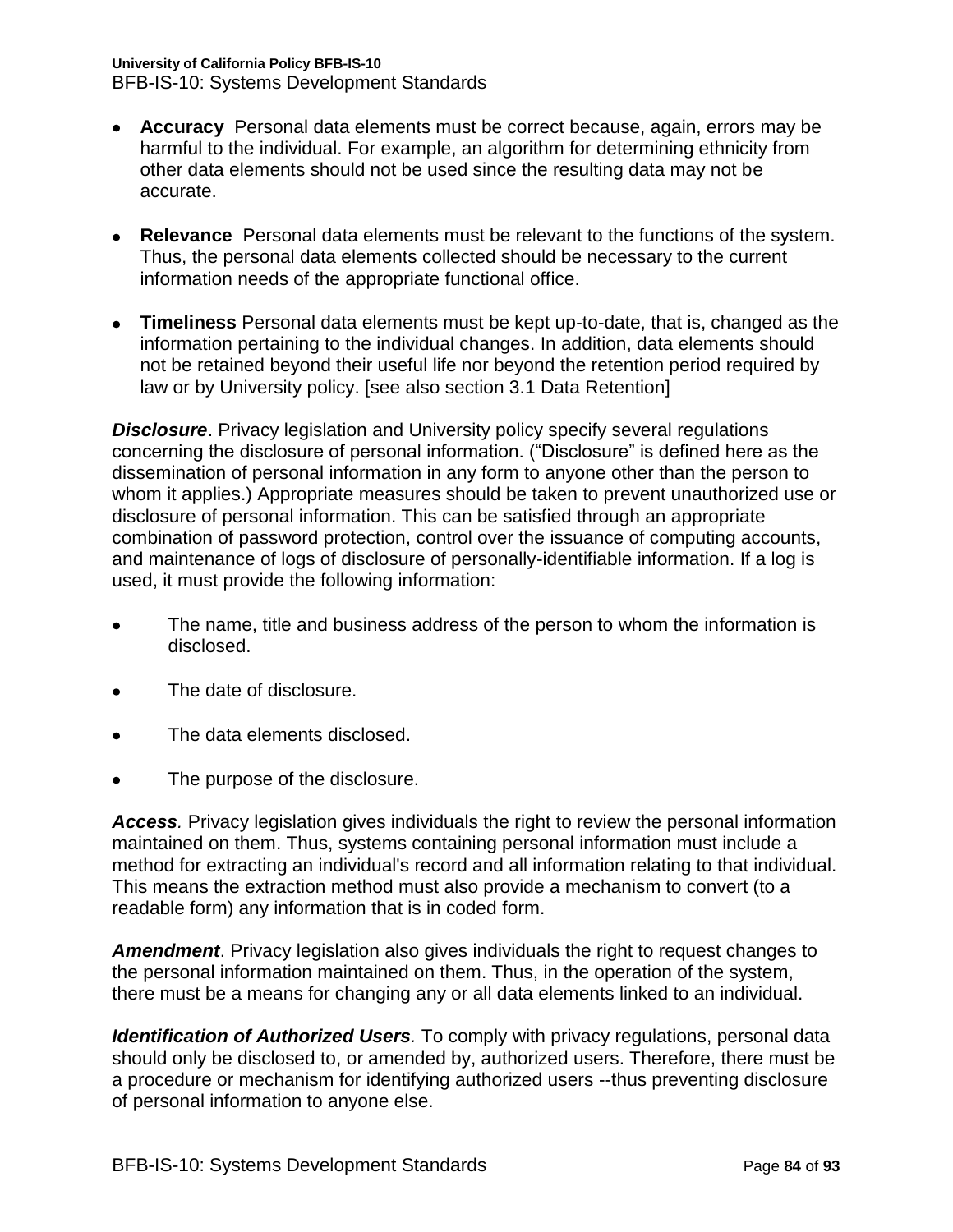*Notices.* To comply with legislative requirements, two types of notices must be prepared: system notices and individual notices. Each of these is described below.

# *c. System Notice*

A system notice must be prepared for each system that maintains personal information. Its purpose is threefold:

- 1. To provide management and users with a complete but concise picture of the system's effect on privacy;
- 2. To provide management and users with the information needed to compile the individual notice(s); and
- 3. To inform users of their obligation not to make unauthorized disclosures.

The system notice must contain:

- The name of the system.  $\bullet$
- The name and address of the unit(s), department(s) or division(s) maintaining the  $\bullet$ records.
- The categories and approximate numbers of individuals on whom personal  $\bullet$ information will be maintained.
- A statement on whether or not the Social Security number will be collected and, if  $\bullet$ so, why.
- The types and the actual data elements of personal information collected.  $\bullet$
- The categories of individuals or agencies who will be using the personal information.
- The purpose and use of the personal information and, if different, the function(s) of the system.
- The source(s) of the information.  $\bullet$
- If the information is collected from the individual, the consequences of a nonresponse to each data element of personal information requested.
- The title, business address, and business telephone number of the University officer who is responsible for the information contents of the system.
- The title(s) of the authorized users.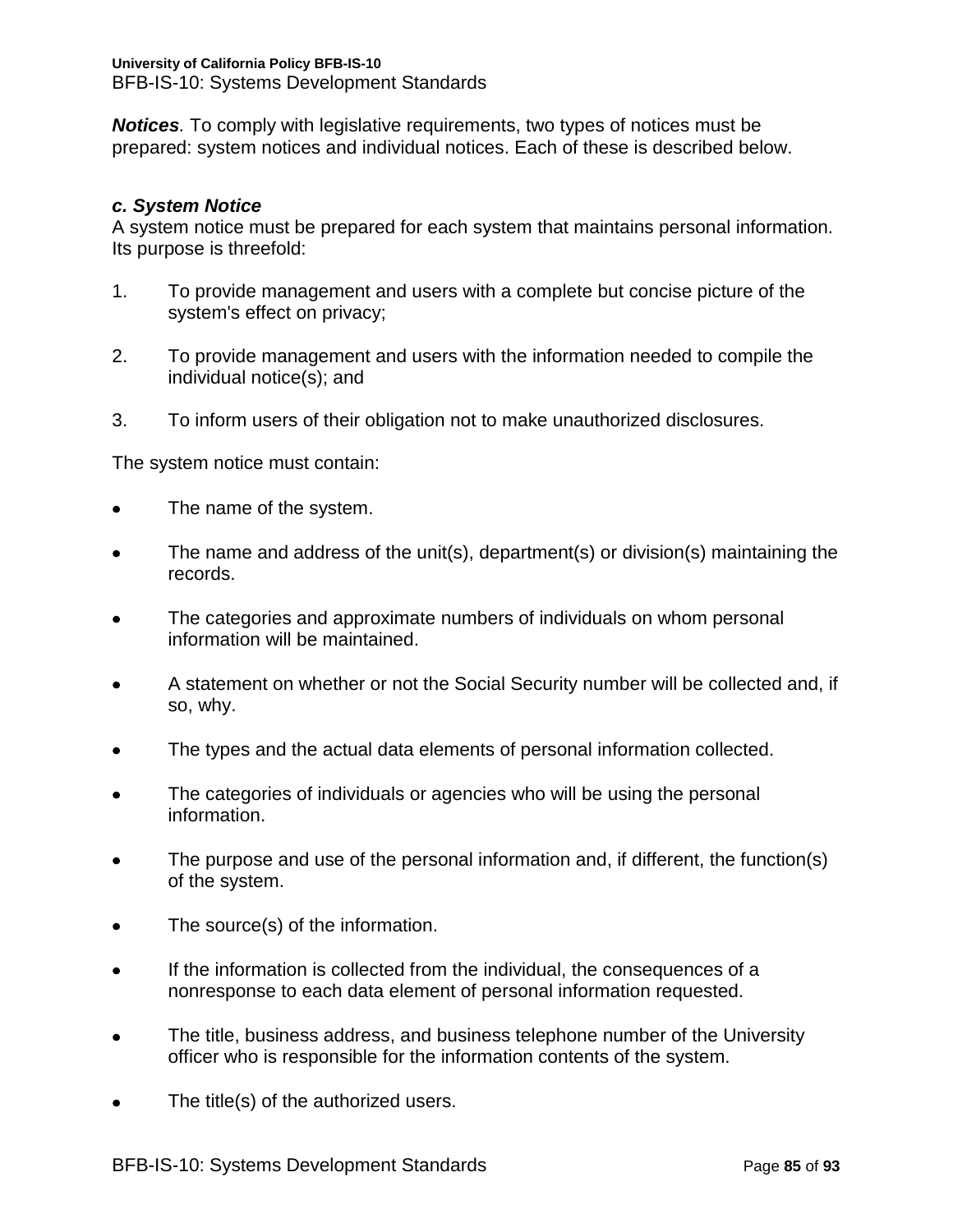### **University of California Policy BFB-IS-10**

BFB-IS-10: Systems Development Standards

- The procedures for handling access, amendment, disclosure, storage, retention, and disposal of the personal information or the chapter and names of the systems documentation where such procedures are described.
- The authority for collection of the personal information (e.g.,University policy, Federal or State regulations, etc.)

The Project Leader is responsible for preparation of the system notice, with input and review by the data administration group.

The system notice will be retained in the system documentation with a copy to the data administration group.

# *d. Individual Notice*

Any form that is used to collect personal information from an individual must contain or be accompanied by a notice which 1) describes how and by whom the information will be used and 2) explains the individual's right to review his or her record and to request changes in the data maintained.

The collection of personal information from students is governed by different laws and, in some cases, may not require the individual notice that must be provided to nonstudents. However, the distinguishing of student from non-student, at different points in the academic career, is sometimes a difficult task. In the development of systems involving students or potential students, where personal information is being collected, the Project Leader should seek guidance from the functional office as to whether or not an individual notice is required.

The notice to individuals must contain:

- The name of the administrative unit that is requesting the information.  $\bullet$
- The title, address, and telephone number of the functional University officer who is responsible for the information content of the system of records.
- The authority, whether granted by statute, regulation, or University policy, that sanctions the collection and maintenance of the information.
- For each item of information, whether submission of such information is  $\bullet$ mandatory or voluntary.
- The consequences, if any, of not providing all or any part of the information requested.
- The principal purpose(s) for which the information is to be used.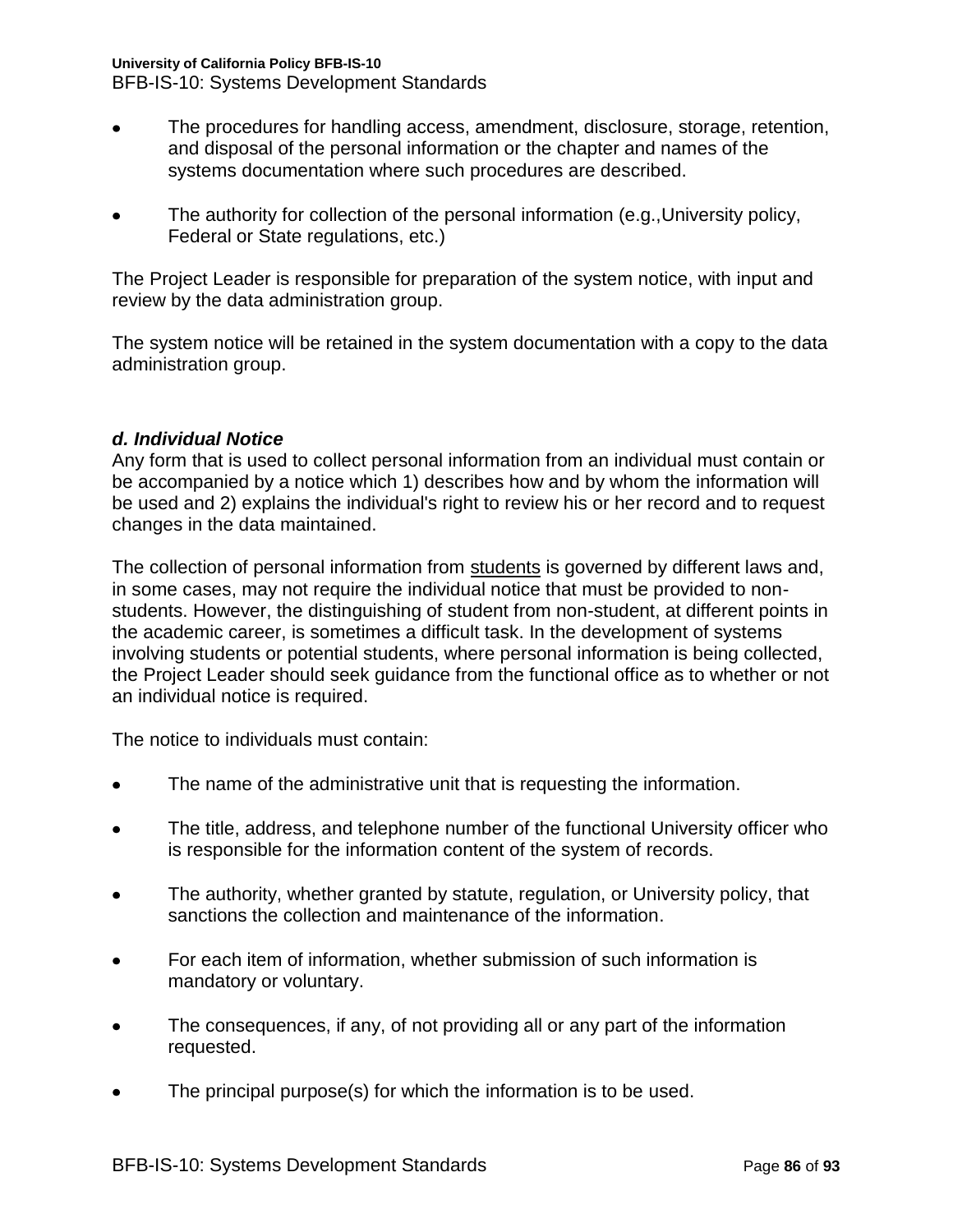### **University of California Policy BFB-IS-10**

BFB-IS-10: Systems Development Standards

- Any known or foreseeable transfers outside the University.  $\bullet$
- A statement of the individual's right of access to those records containing personal information on him or her.

Example A which follows this section provides an example of a privacy notification meeting the above requirements. Please note that it contains references, in italics, to the specific system for which it was created. If this notification is used as a model, the italicized phrases would need to be tailored to the specific system for which it is intended.

In addition, if the Social Security number is being collected from anyone, including students, federal law requires that the collection form be accompanied by a second notice, which identifies the authority for collection and use of the Social Security number, and states whether disclosure of one's Social Security number is mandatory or voluntary. The actual wording of the social security number notice is specified by University policy. Non-system specific examples of Federal privacy notices can be found in the University policy document, Business and Finance Bulletin (BFB) RMP-8, *Legal Requirements on Privacy of and Access to Information.* 

The responsibility for preparation of individual notices rests with the Project Leader with input and review by the data administration group.

# **EXAMPLE A**

State Privacy Notice

"The State of California Information Practices Act of 1977 (effective July 1, 1978) requires the University to provide the following information to individuals who are asked to supply personal information about themselves.

The principal purpose for requesting the information on this form is *to report payment for income tax purposes to Federal and State government* as applicable. *University policy and State and Federal statutes* authorize the maintenance of this information.

Furnishing all information requested on this form is mandatory- failure to provide such information will delay or may even prevent *the payment* for which the form is being filled out. Information furnished on this form is used by University departments for *non-payroll payments* and may be transmitted to the *State and Federal* governments as required by law.

Individuals have the right to access to this record as it pertains to themselves. *Campus Accounting Officers* are responsible for maintaining the information contained on this form."

(For Federal Privacy Notice examples, see BFB RMP-8)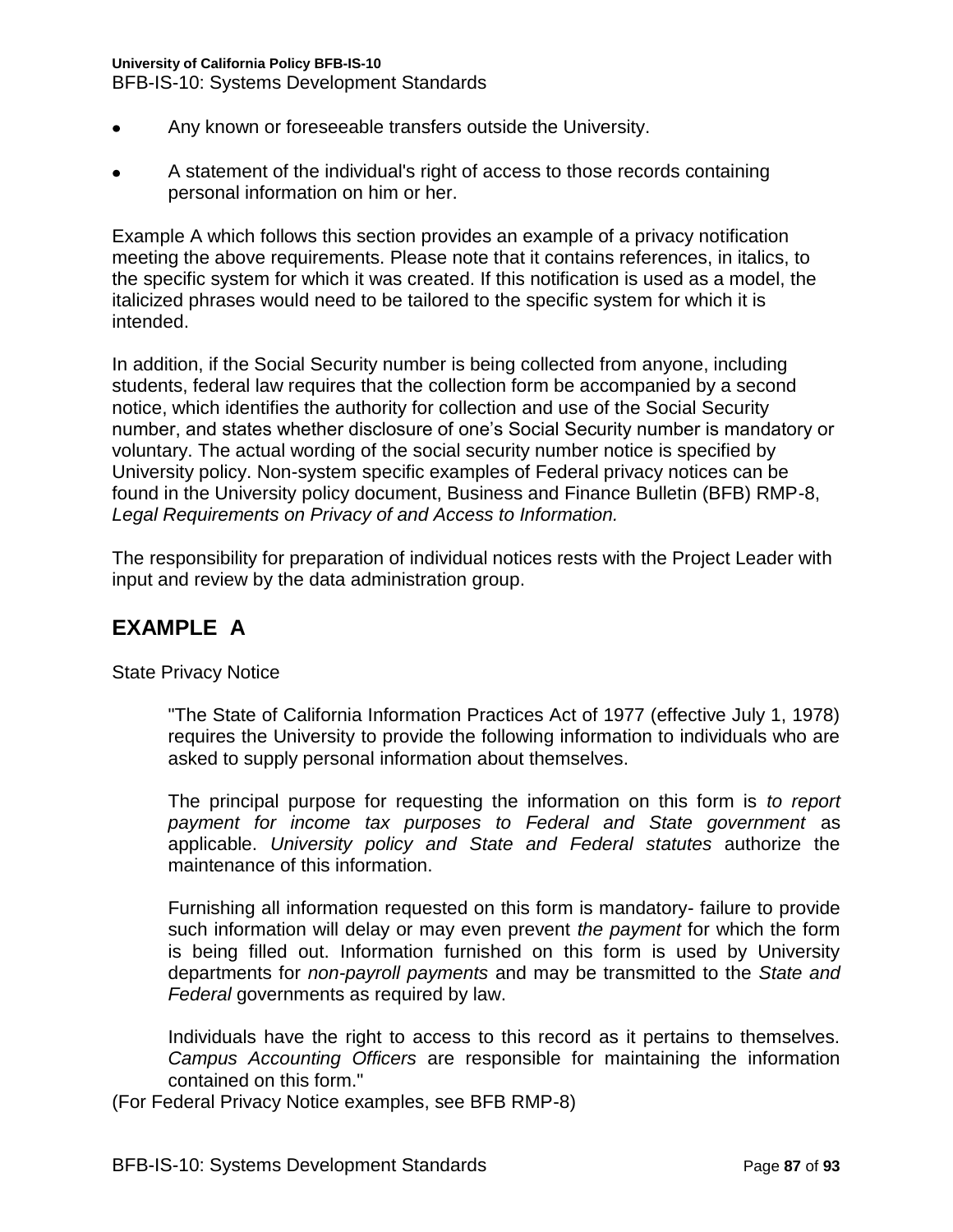# **D.** CHANGE MANAGEMENT AND MAINTENANCE STANDARDS

### **1. INTRODUCTION**

Campuses shall establish standards and procedures for changes to application software in conformance with these standards. Campus standards should be developed in consideration of current best practices in information technology and provide for the items identified below. Campuses may default to use of these standards, if so desired.

Procedures for handling changes to application software should reflect the size, complexity and risk of the application and change, as outlined below.

# **2. MAINTENANCE STANDARDS FOR SMALL MODIFICATIONS TO LOW RISK APPLICATIONS**

For changes to Small/Simple, Low Risk systems and application software changes that do not exceed 1 month of effort (IT staff time) to complete or more than \$15,000 in total cost, only the following apply:

- The request for change must be logged and retained. E mail can serve these purposes;
- Program changes must be documented and dated; and
- Additional local campus maintenance standards for small projects, if any, must be applied.

# **3. MAINTENANCE STANDARDS FOR MODIFICATIONS REQUIRING MORE THAN ONE MONTH OR \$15,000 TO COMPLETE OR NON-LOW RISK APPLICATIONS**

### *a. Source Control*

When changes are made to existing system and application software, control of source code requires:

- Procedures for segregating production and test code;
- Procedures for checking source code in and out;
- Procedures for testing the changes in stages of increasing impact;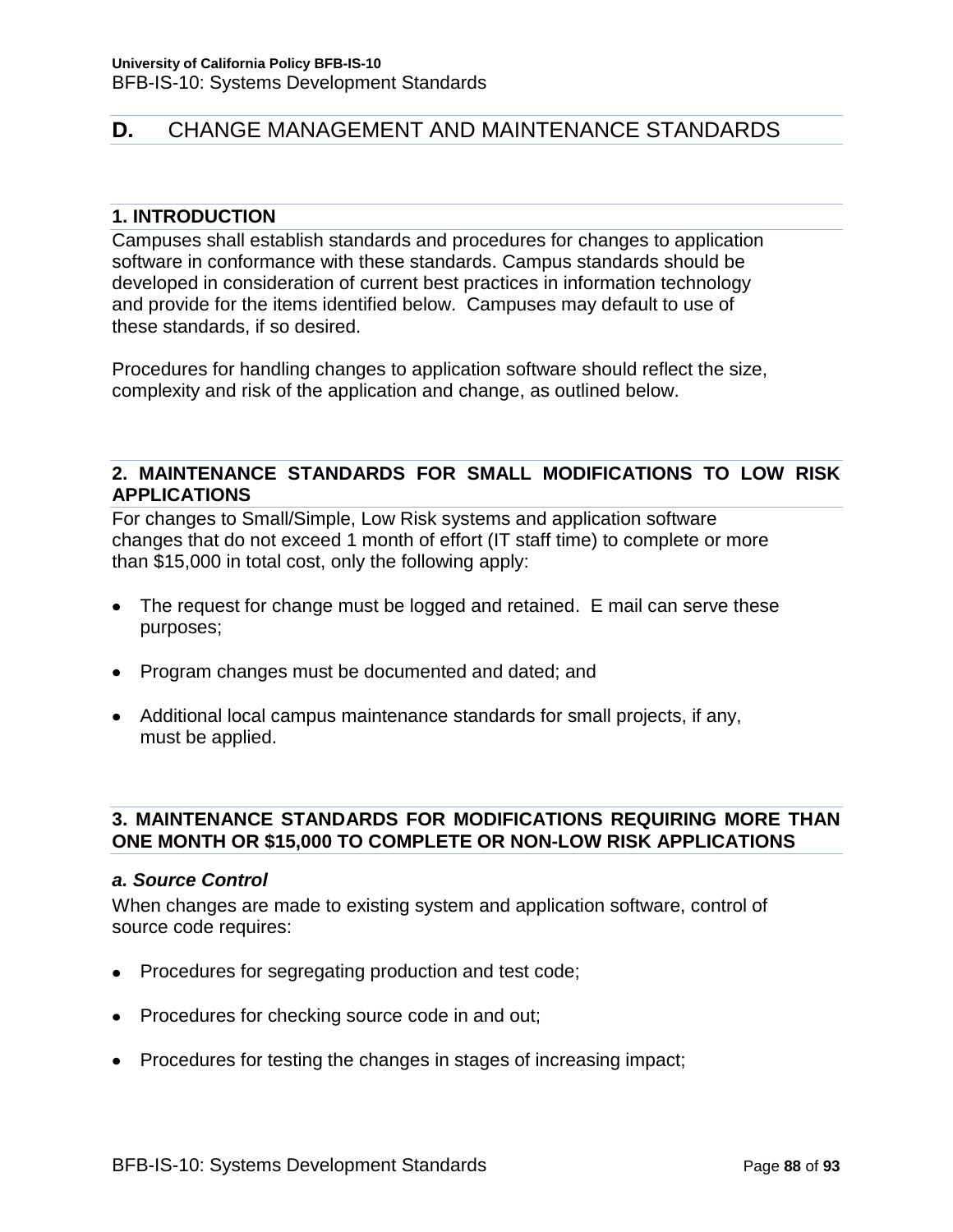BFB-IS-10: Systems Development Standards

- Standards for identifying the changes that were made (including the date of the change and the name of programmer);
- Procedures for notifying others of the changes;
- Procedures for user review of functionality and presentation (see 4.3.2);
- Criteria for installing the modified source code in production mode.

# *b. User Participation*

Campus maintenance standards should provide for the participation of users at appropriate stages of the change process. For both enhancements and program fixes, user participation should be documented so it is clear that changes were not made at the discretion of the technical staff alone. Such documentation may take the form of a log or other suitable format, including electronic mail. When changes do not affect the functionality of an application (e.g., a calculation) and are done for performance, security, reliability or performance reasons, user participation is not necessary.

Standards for documentation of user participation should incorporate procedures for the following items:

- Receipt of requests for enhancements or identification of system problems;
- Identification of issues associated with the proposed changes, and discussion and resolution of those issues;
- Priorities for proposed changes, and discussion and resolution of differences regarding priorities;
- If appropriate, cost and time estimates for proposed changes;
- User review and acceptance of testing;
- User review and acceptance of completion of the changes and readiness for production.

# **4. MAINTENANCE STANDARDS FOR LARGE MODIFICATIONS**

For changes to Large/Complex, High Risk systems and for application software changes that exceed 12 months of effort (staff time) to complete or more than \$150,000 in cost, the standards in Section 2, Phases of Systems Development apply.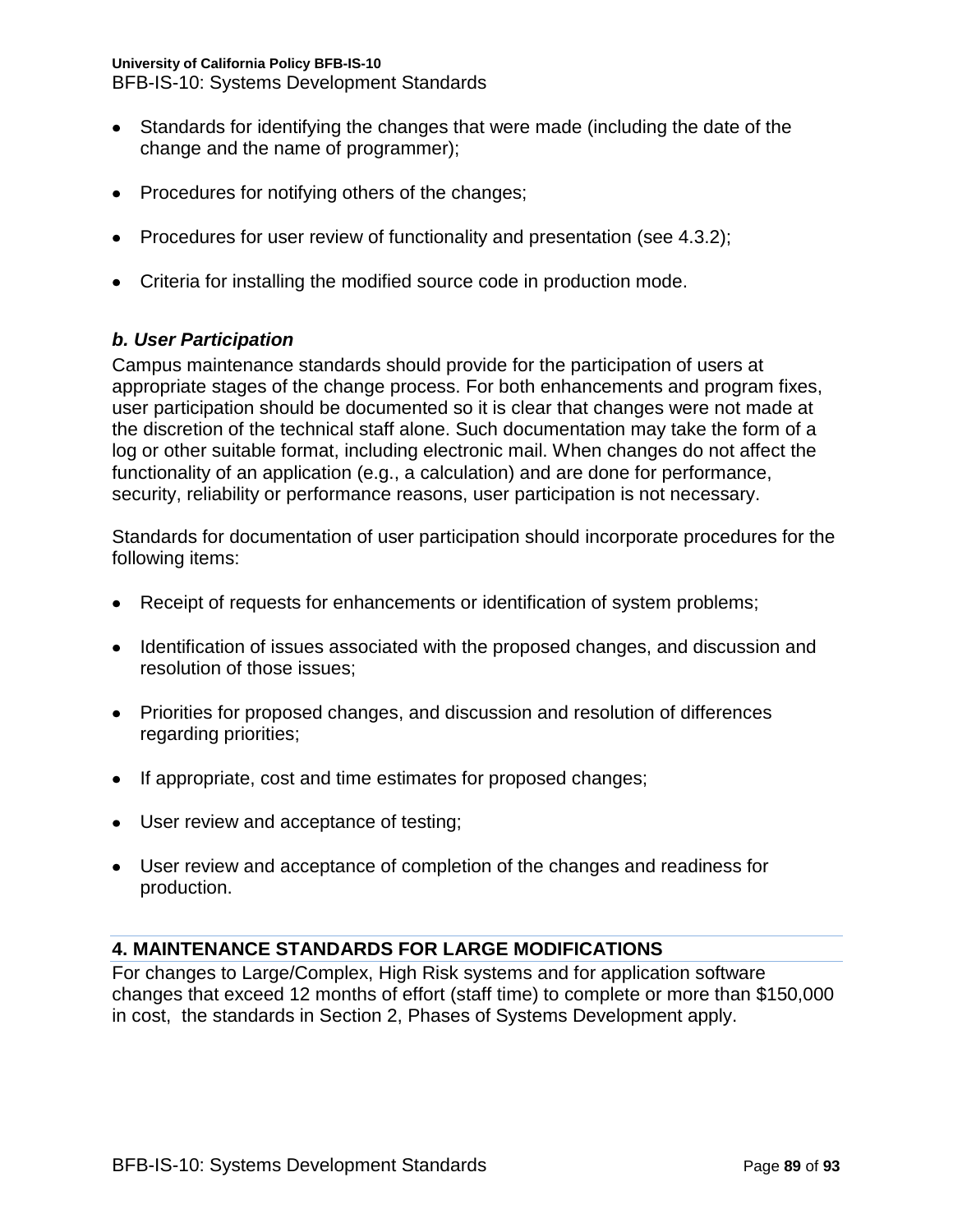# **IV. COMPLIANCE/RESPONSIBILITIES**

# *A. Functional Office and Administrative Computing Department Responsibilities*

One of the first tasks of any system development project is to identify the participating departments, and clarify responsibilities. The two obvious participants are the functional office identified as the key user of the application (assuming there is an identifiable primary user), and the administrative computing department, if the campus or OP administrative computing department is going to develop or install the system. The possible split of responsibilities between the functional office (or offices) and the administrative computing department varies along a continuum from the administrative computing department taking primary responsibility throughout the project development effort, to the functional office taking primary responsibility with the administrative computing department serving in the role of a consultant. While many different models are viable, it is critical that the split of responsibilities is clearly understood from the beginning of the project. Assignment of responsibility for systems development must be accompanied by a corresponding commitment of staff time from each participating office.

As responsibilities are being defined, it is strongly recommended that a single entity (e.g., one manager or executive in the functional office, or possibly a task group or steering committee), is assigned clear ownership or sponsorship of the project. This person or group will be responsible for making key decisions, such as determining whether to increase the scope or budget of the project during development if changes arise, or to stay within the originally-allocated budget and schedule and forego the proposed changes.

It is also recommended that procedures for handling changes that may arise during the systems development process be agreed upon as part of the determination of responsibilities.

The level of formality by which responsibilities and the method for handling changes are delineated may vary widely, in some cases consisting of an informal agreement while in other cases the decisions may be codified in a formal "governance contract" that all parties adhere to throughout the development process.

In the case where the administrative computing department will lead the project through most or all of the development phases, it remains critical that the functional office is heavily involved, particularly during the earlier stages of the process (i.e., Project Proposal, System Definition or Requirements Definition, and Requests for Information and Proposals for Package purchases), for the project to be successful. It is also critical that senior-level management within the functional office(s) are involved at pivotal points in the project development process to ensure that the objectives of the project have been accurately identified and are being fulfilled.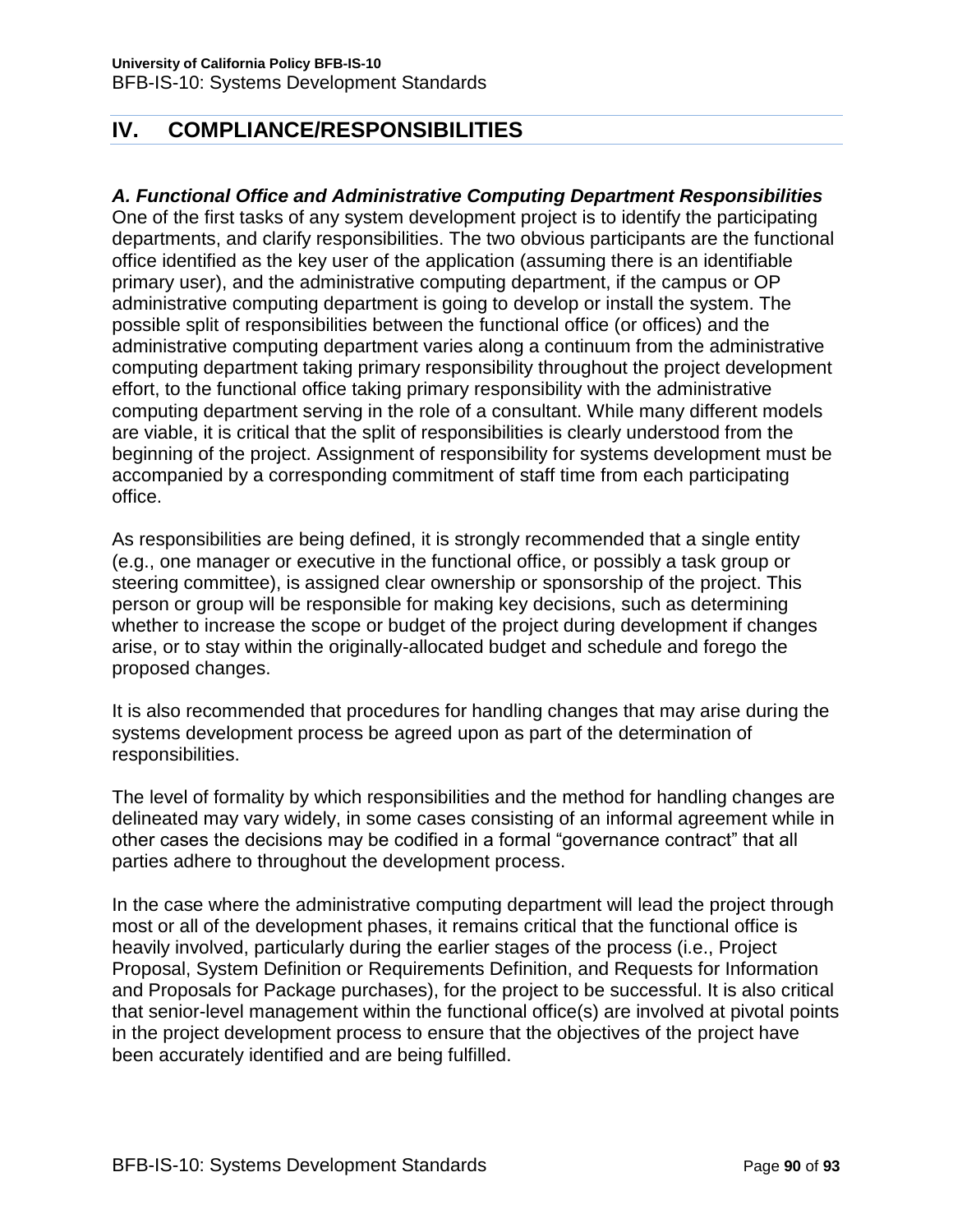The general question of who will be responsible for the on-going support for a system should be addressed along with the determination of responsibilities during the development process. Responsibility for on-going support of required hardware (including servers, workstations, printers, and networking) and maintenance of the software should be addressed.

Clarifying the roles and responsibilities for a project is particularly important if the project may involve the purchase and installation of a vendor package. At the point when a vendor is selected, there is yet another group to coordinate with, making project management even more complex. It is also critical that the role and responsibilities of the vendor, both during system installation and for on-going support, are clearly delineated in the contract (see section 2.8 Vendor Contract and Installation Plan).

# *B. Steering Committee and Project Team*

The organizational structure for handling projects can vary from campus to campus and from project to project. As noted earlier, ownership of a project may be assigned to a Steering Committee. For larger projects, it is often effective to have a high-level steering committee composed of senior-level management from functional offices, the administrative computing department and, if appropriate (e.g., for financial systems), internal audit. The steering committee provides overall strategic direction and decisions for the project, including establishing the business case for system development and the planning principles, defining the overall scope of the project, communicating with all stakeholders in the system, developing a decision framework, and providing management oversight throughout development and implementation. A Project Leader is appointed who will be responsible for the day-to-day management and oversight of the project. For larger projects, the Project Leader will lead a project team, made up of representatives from the functional offices and the administrative computing department. (This project team is in addition to the technical design and programming team assigned to the project within the administrative computing department.) The project team is responsible for performing much of the work during the analysis phase (Project Proposal, System Definition or Requirements Definition, and Request for Information, Request for Proposal, and Feasibility Study for vendor package solutions), and continued project management throughout the prototyping, design or installation phases and final implementation. In some cases, the project team may continue after implementation to assist with on-going maintenance issues.

# *C. Internal Audit*

Internal Audit's involvement during high risk systems development is important. Internal Audit can provide advice and assistance in the identification and development of adequate system and process controls. Accordingly, Internal Audit must be notified of all systems development projects early in the development process (normally at the Project Proposal phase). Based upon the risk and scope of the project, Internal Audit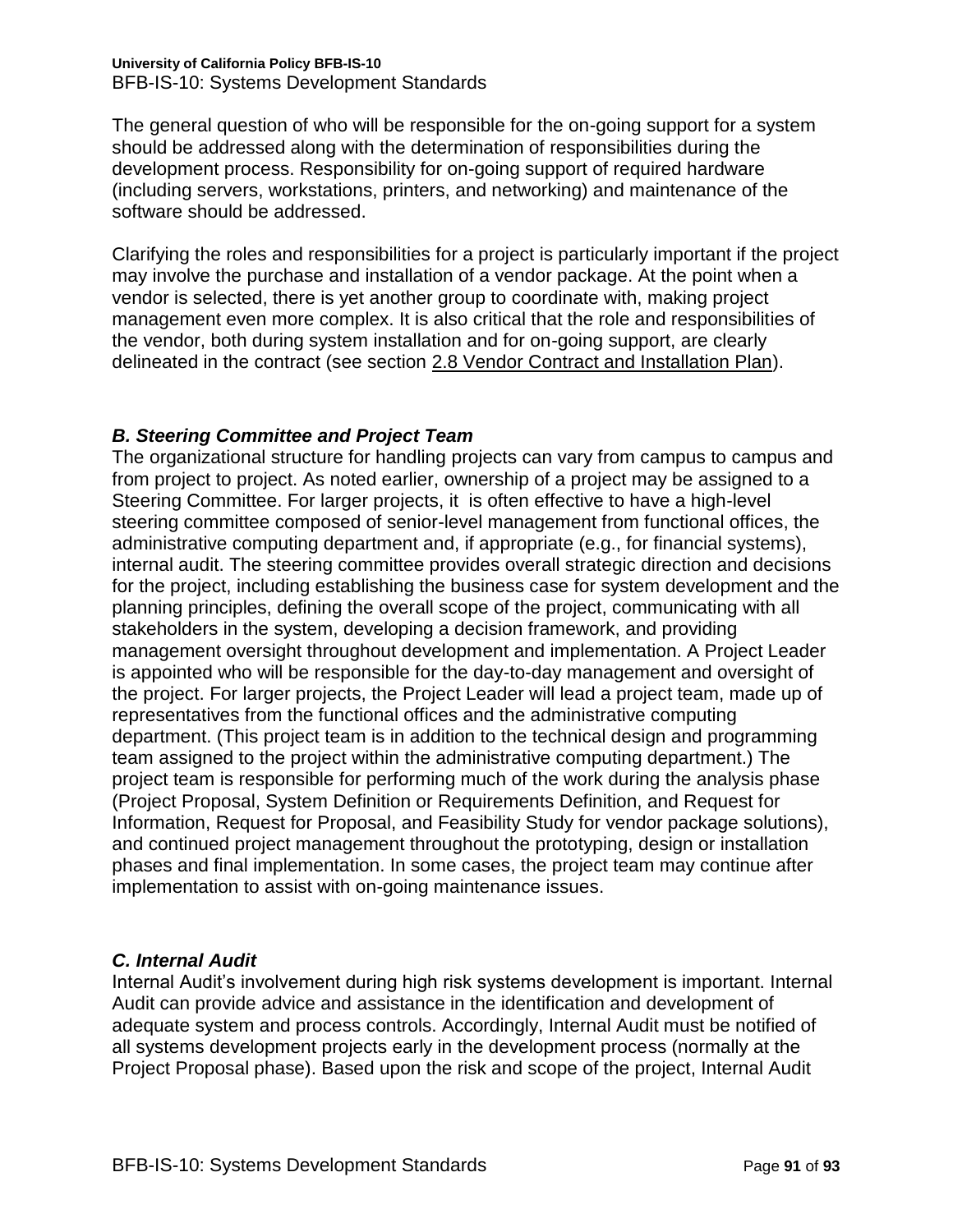will establish a plan with the Project Leader that details Internal Audit's involvement during each phase of the project.

Internal Audit may elect to participate in the development process for new systems or major enhancements to existing systems in the case where the project is not considered high risk. The level of involvement for non-high risk applications will be determined by Internal Audit.

# *D. Office of the President Review*

# *1. Campus Responsibility*

For major, campus-wide applications the Project Plan highlighting the major milestones established for the project must be forwarded to the Associate Vice President for Information Resources and Communications (IR&C) at the Office of the President, for information and review. Upon reaching major milestones in the project, an updated Project Plan showing progress measured against major milestones should be forwarded to the Associate Vice President for IR&C. Office of the President review is only necessary for major campus-wide applications, such as a new, campus-wide financial system**.** The review by Office of the President will help assure the uninterrupted flow of corporate data from campus systems, and will help assure continued smooth University operations.

# *2. Implementation Procedures*

Applications meeting the criterion of "major, campus-wide" are those which supply information to the corporate financial (e.g., campus budget, general ledger/financial, chart of accounts, etc.), the corporate contracts and grants, the corporate student or the corporate personnel (except base Payroll/Personnel) systems.

The Project Plan should be presented in a form which adheres to the steps in these Systems Development Standards and which indicates major milestones. Preferably the plan should be the same plan used at the campus level. Additionally, the Associate Vice President should be invited to participate in major campus project milestone reviews. It should be noted that the Associate Vice President will coordinate reviews of major campus applications with UCOP functional officers (in Business and Finance, Student Services, etc., as appropriate) and with the University Auditor.

# *E. Hardware and Software Acquisition by Functional Offices*

Some sites may have specific policies regarding acquisition of hardware and software. For example, at Office of the President, the "Policies and Procedures for Acquisition by Systemwide Administration of Computers, Related Equipment, and Software" (dated January 18, 1981) must be followed and appropriate approvals obtained.